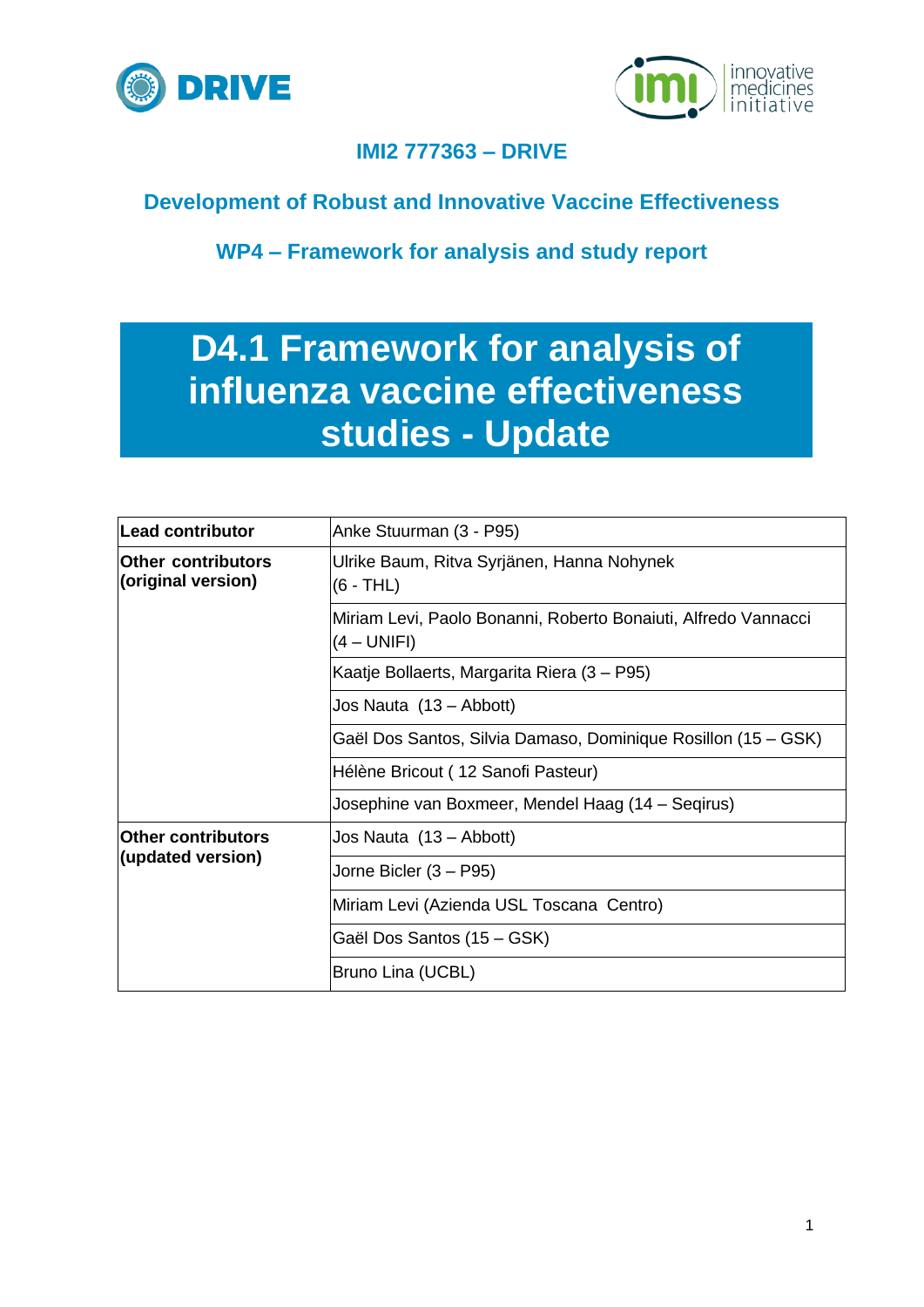



## **Document History**

| <b>Version</b>   | Date         | <b>Description</b>                                                                        |
|------------------|--------------|-------------------------------------------------------------------------------------------|
| V <sub>0.1</sub> | 04 DEC 2017  | First Draft                                                                               |
| V <sub>0.2</sub> | 22 JAN 2018  | First Draft - compiled comments                                                           |
| V <sub>0.3</sub> | 26 FEB 2018  | Second Draft                                                                              |
| V <sub>0.4</sub> | 19 MAR 2018  | Second Draft – compiled comments                                                          |
| V <sub>0.5</sub> | 06 MAY 2018  | <b>Third Draft</b>                                                                        |
| V0.6             | 04 JUNE 2018 | Fourth Draft for SC review                                                                |
| V1.0             | 26 JUNE 2018 | <b>Final Version</b>                                                                      |
| V1.1             | 10 DEC 2021  | Update of all chapters                                                                    |
| V1.2             | 10 JAN 2022  | Finalization of chapters following WP4 review, review by medical editor, for SC<br>review |
| V1.3             | 28 MAR 2022  | Finalization of chapters following SC comments, with track changes                        |
| V2.0             | 28 MAR 2022  | Final Version of Updated Deliverable                                                      |

SC: steering committee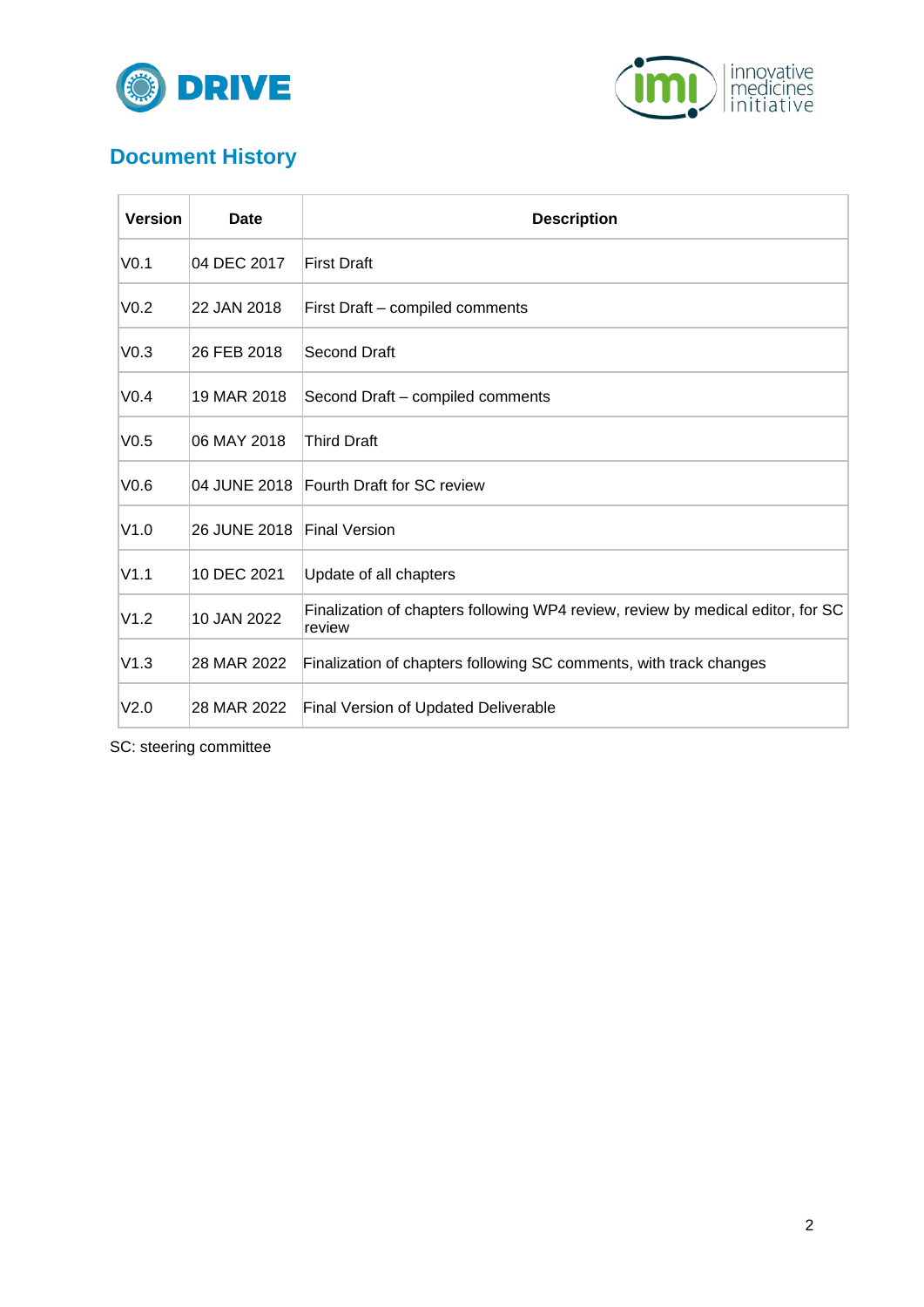

### **Publishable Summary**

The aim of this document is to describe a standard set of analytical methods that can be applied to measure IVE in the European context of diverse vaccine products, distribution, recommendations, and administration as well as diverse influenza diagnostic and therapeutic approaches. This document served as guidance to revise the protocols within DRIVE and to document insights gained during the DRIVE project.

The different study designs that can be used to assess influenza vaccine effectiveness are presented, followed by aspects related to exposure and outcome definitions and collection of data. Sources of bias and confounders are explained and how they can be addressed through the design or the analysis. Available laboratory tests for the detection of influenza infections are described. Methods for rapid assessment of IVE are presented. From a data analysis perspective, methods for analysis of individual studies and pooled analyses (one-stage vs. two-stage pooling) are described.

Each chapter concludes with a set of recommendations, and where appropriate, a distinction between studies collecting primary data (test-negative design studies) and studies that make use of secondary data (such as cohort studies using healthcare databases) is made. These recommendations serve as guidance for optimal choices in the design/analysis of studies using the current existing methods for IVE estimation.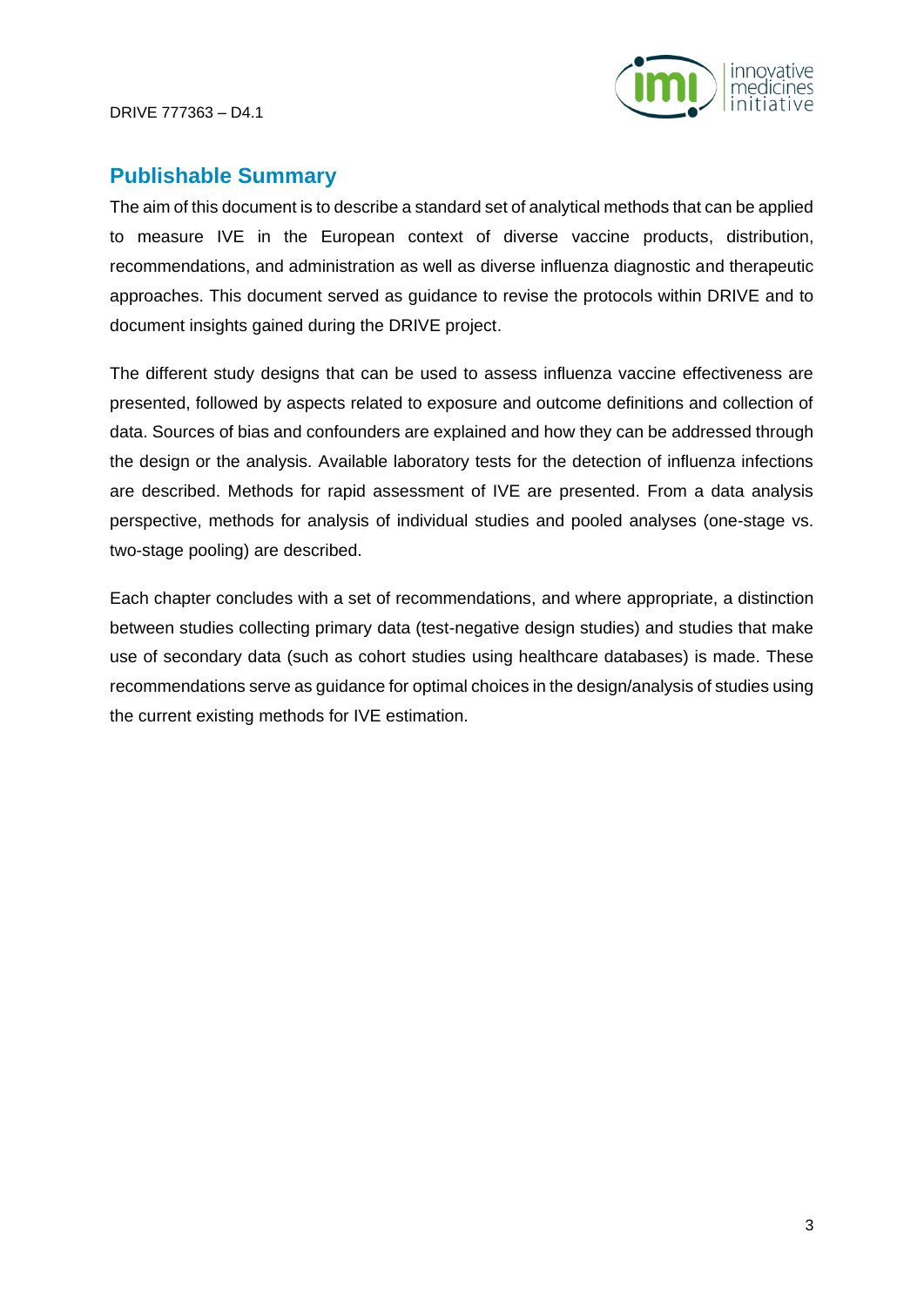

## <span id="page-3-0"></span>**Table of Contents**

| $\mathbf{1}$   |                                                                             |  |
|----------------|-----------------------------------------------------------------------------|--|
| 1.1            |                                                                             |  |
| 1.2            |                                                                             |  |
| $\overline{2}$ |                                                                             |  |
| 2.1            |                                                                             |  |
| 2.2            |                                                                             |  |
| 2.3            |                                                                             |  |
| 2.4            |                                                                             |  |
| 3              |                                                                             |  |
| 3.1            |                                                                             |  |
| 3.2            |                                                                             |  |
| 3.3            |                                                                             |  |
| 3.4            |                                                                             |  |
| 3.5            |                                                                             |  |
| 3.6            |                                                                             |  |
| 3.7            |                                                                             |  |
| 4              |                                                                             |  |
| 4.1            |                                                                             |  |
| 4.2            |                                                                             |  |
| 4.3            |                                                                             |  |
| 4.4            |                                                                             |  |
| 5              |                                                                             |  |
| 5.1            |                                                                             |  |
| 5.2            |                                                                             |  |
| 5.3            |                                                                             |  |
| 5.4            |                                                                             |  |
| 5.5            |                                                                             |  |
| 6              | Optimization of the value of microbiological and virological information 43 |  |
| 6.1            |                                                                             |  |
| 6.2            |                                                                             |  |
| 6.3            |                                                                             |  |
| $\overline{7}$ |                                                                             |  |
| 7.1            |                                                                             |  |
| 7.2            |                                                                             |  |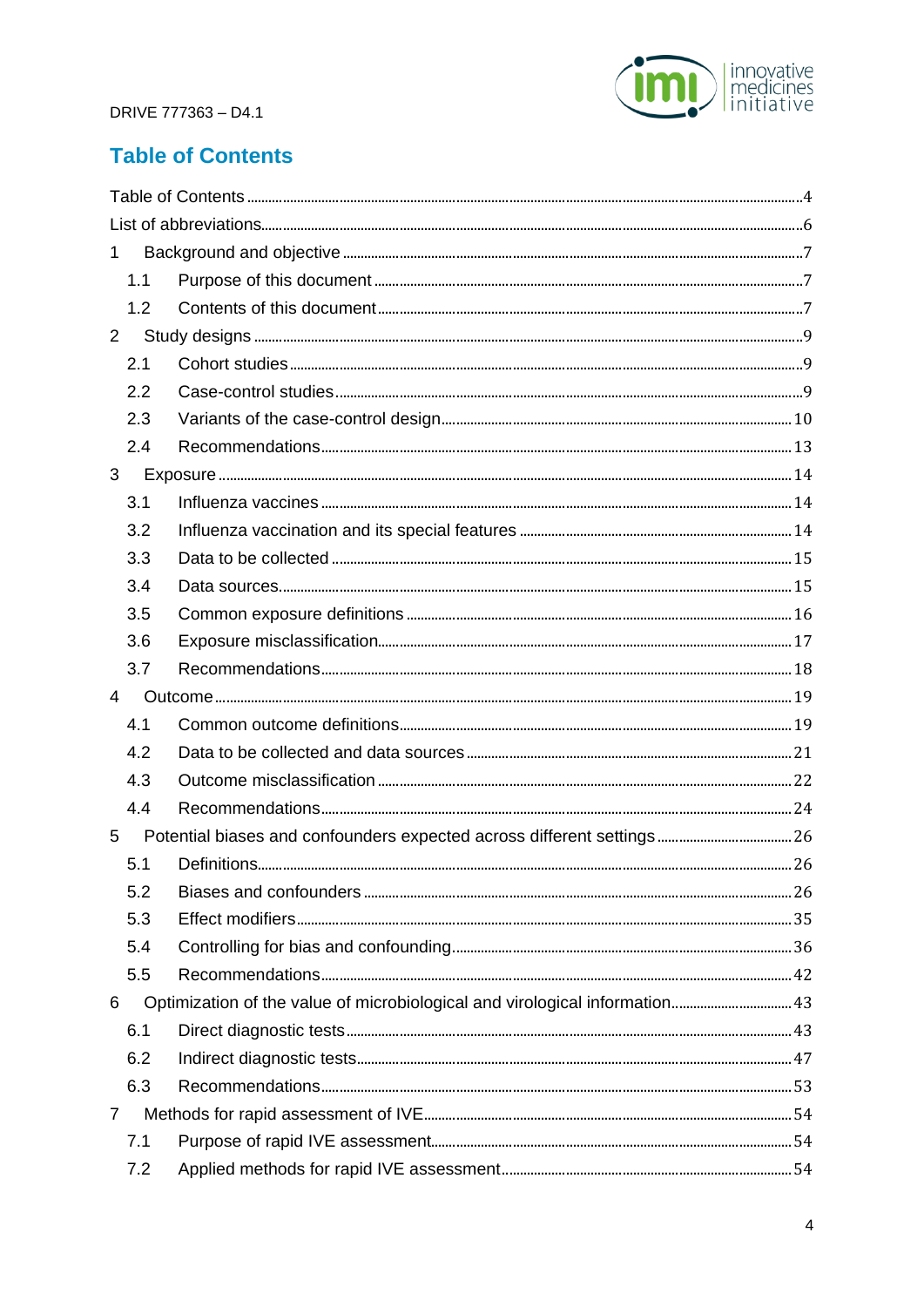

|    | 7.3 |  |
|----|-----|--|
| 8  |     |  |
|    | 8.1 |  |
|    | 8.2 |  |
|    | 8.3 |  |
|    | 8.4 |  |
|    | 8.5 |  |
|    | 8.6 |  |
|    | 8.7 |  |
| 9  |     |  |
|    | 9.0 |  |
|    | 9.1 |  |
|    | 9.2 |  |
|    | 9.3 |  |
|    | 9.4 |  |
| 10 |     |  |
| 11 |     |  |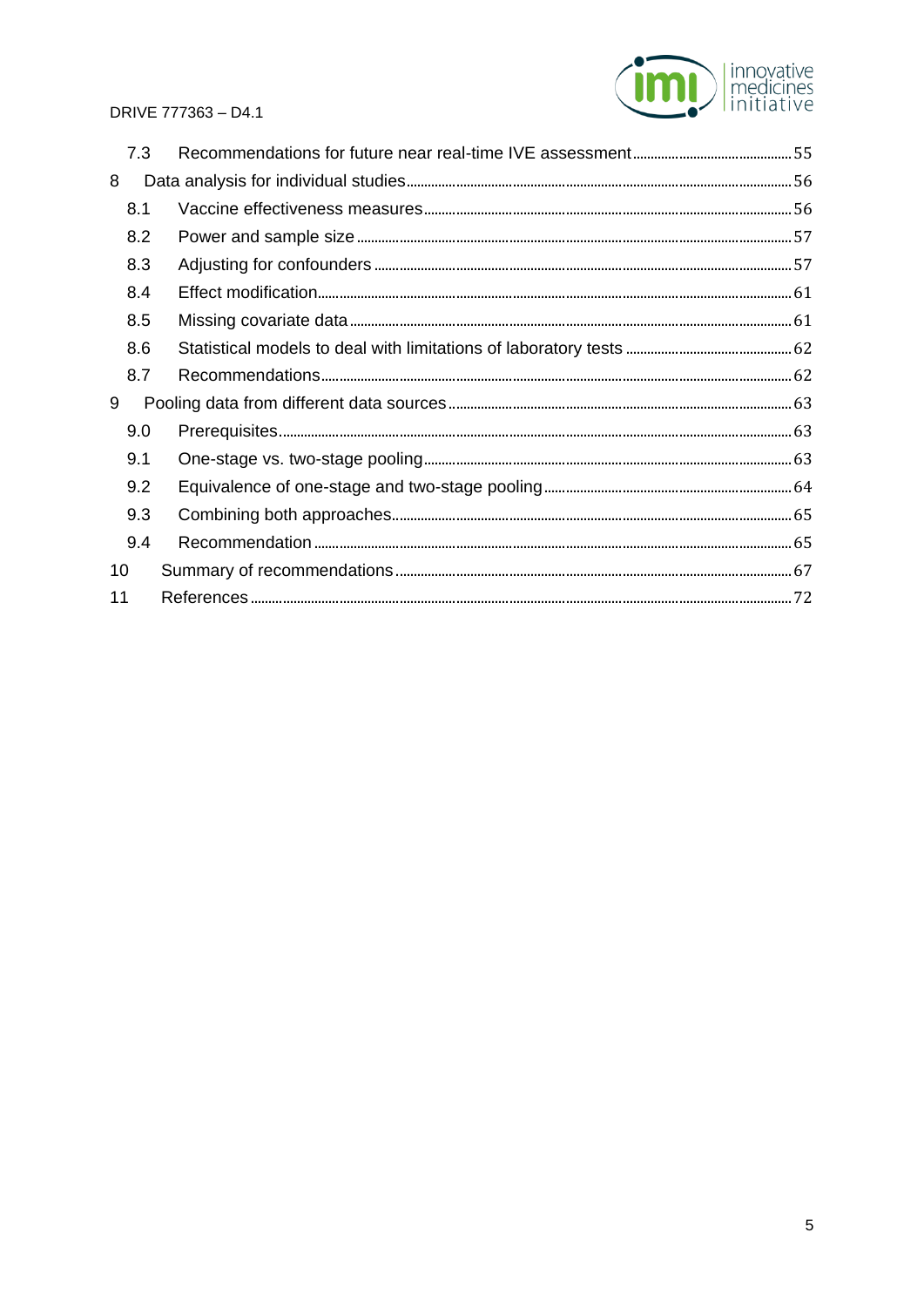

## <span id="page-5-0"></span>**List of abbreviations**

| AD-MA          | Aggregated data meta-analysis                                              |
|----------------|----------------------------------------------------------------------------|
| <b>ADVANCE</b> | Accelerated development of vaccine benefit-risk collaboration in Europe    |
| ARI            | Acute respiratory infection                                                |
| <b>CI</b>      | Confidence intervals                                                       |
| <b>DFA</b>     | Direct fluorescent antibody                                                |
| <b>DRIVE</b>   | Development of robust and innovative vaccine effectiveness                 |
| <b>ECDC</b>    | European Centre for Disease Prevention and Control                         |
| <b>EHR</b>     | Electronic healthcare records                                              |
| <b>EIA</b>     | Enzyme immunoassay                                                         |
| <b>ELISA</b>   | Enzyme linked immunoabsorbant assay                                        |
| <b>EMA</b>     | European Medicines Agency                                                  |
| <b>ENCePP</b>  | European Network of Centres for Pharmacoepidemiology and Pharmacovigilance |
| EU             | European Union                                                             |
| HAI            | Hemagglutination inhibition assay                                          |
| <b>I-MOVE</b>  | Influenza - Monitoring Vaccine Effectiveness                               |
| IFA            | Immunofluorescent antibody test                                            |
| ILI            | Influenza-like illness                                                     |
| IPD-MA         | Individual participant data meta-analysis                                  |
| <b>IVE</b>     | Influenza vaccine effectiveness                                            |
| MAH            | <b>Marketing Authorization Holders</b>                                     |
| <b>NATs</b>    | Nucleic acid-based tests                                                   |
| <b>OR</b>      | Odds ratio                                                                 |
| <b>PCR</b>     | Polymerase chain reaction                                                  |
| <b>POC</b>     | Point-of-care                                                              |
| <b>RIDT</b>    | Rapid diagnostic tests                                                     |
| RR.            | Relative risk                                                              |
| <b>RSV</b>     | <b>Respiratory Syncytial Virus</b>                                         |
| RT-PCR         | Real-time polymerase chain reaction                                        |
| <b>SAP</b>     | <b>Statistical Analysis Plan</b>                                           |
| <b>SARI</b>    | Severe acute respiratory infection                                         |
| <b>SHR</b>     | Single radial hemolysis                                                    |
| <b>SVC</b>     | Shell viral culture                                                        |
| <b>TND</b>     | Test-negative design                                                       |
| US             | <b>United States</b>                                                       |
| VE             | Vaccine effectiveness                                                      |
| VN             | Virus neutralization assay                                                 |
| <b>VPD</b>     | Vaccine preventable disease                                                |
| <b>WHO</b>     | World Health Organization                                                  |
| <b>WP</b>      | Work package                                                               |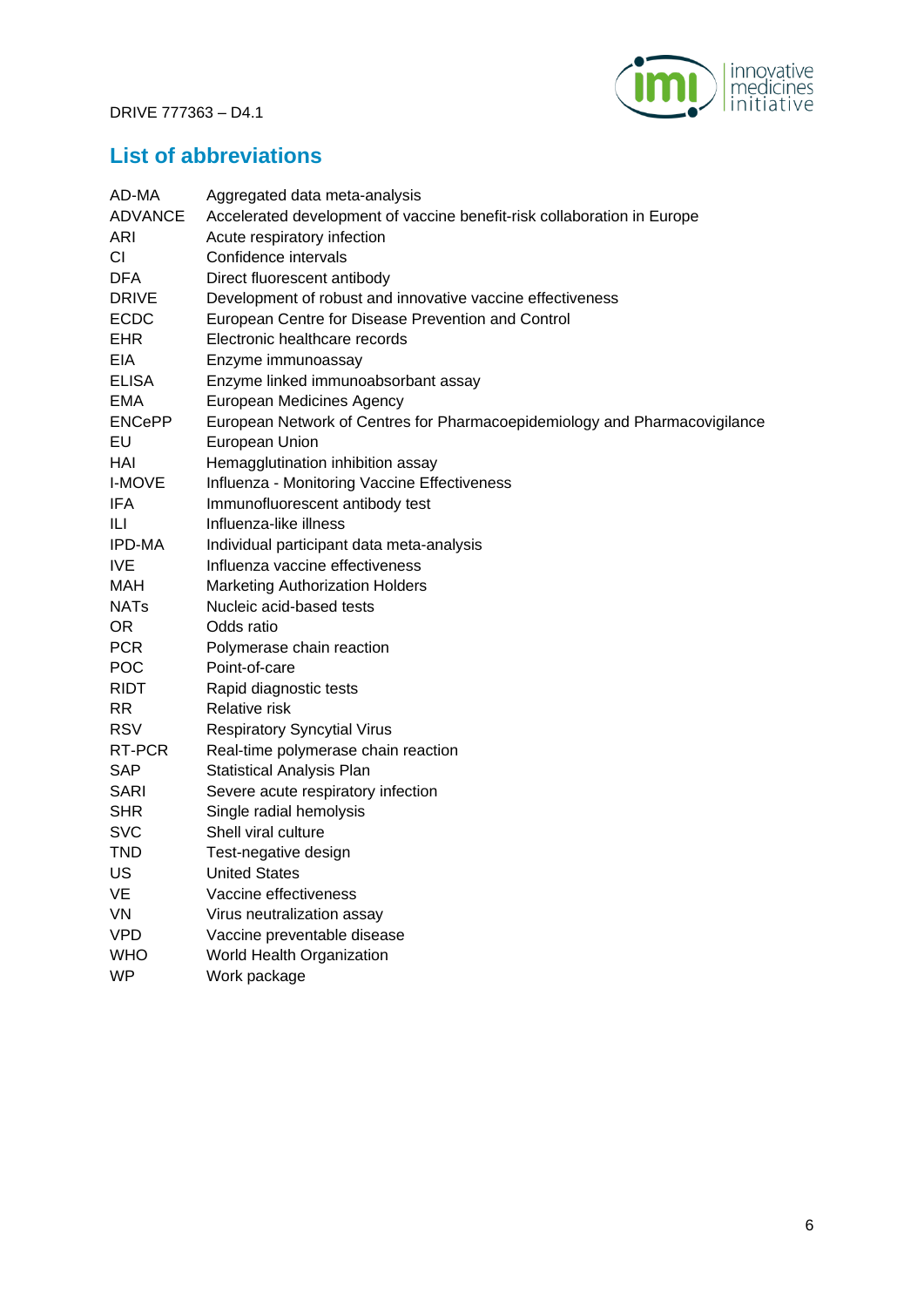

## <span id="page-6-0"></span>**1 Background and objective**

The main objective of DRIVE is to enable the collaboration of different public and private stakeholders to perform annual VE studies for the various influenza vaccines on the European market. Work package (WP) 4 aims to create a framework to analyze, present, interpret and report influenza vaccine effectiveness (IVE) study results in such a way that all stakeholders can endorse its conclusions. This document constitutes the deliverable of task WP4.1.

### <span id="page-6-1"></span>**1.1 Purpose of this document**

This document aims to describe a standard set of analytical methods that can be applied to measure IVE in the European context of diverse vaccine manufacturing, distribution, and administration, as well as diverse influenza diagnostic and therapeutic approaches. This document has served as guidance to revise the protocols within DRIVE. Please refer to D7.3 for novel or innovative methods; these will not be discussed in this document.

This set of methods builds upon existing guidance documents, such as IVE guidance from I-MOVE [1] and the World Health Organization (WHO) [2], and general vaccine effectiveness (VE) guidance from ADVANCE and ENCePP.

The European Medicine Agency (EMA) guidance released in 2016 requires marketing authorization holders (MAHs) to estimate product-specific IVE against laboratory-confirmed influenza on an annual basis [3, 4]. Challenges faced when performing IVE studies and pooling results from those in different countries include bias and confounding, differences in strain circulation between EU countries, and differences in coverage affecting potential herd immunity. Additional challenges to be overcome when estimating brand-specific IVE include timely influenza-vaccine brand identification at individual level, adequate sample size and lack of uniform administration of vaccine types across populations.

This framework was developed during the first year of DRIVE and updated in the final year based on new insights and experiences gained in DRIVE.

### <span id="page-6-2"></span>**1.2 Contents of this document**

Each chapter describes one aspect of IVE studies. At the end of each chapter, recommendations are provided for the "optimal" scenario; where appropriate, we distinguish between studies collecting primary data, such as test-negative design studies, and studies that make use of secondary data, such as data from healthcare databases. These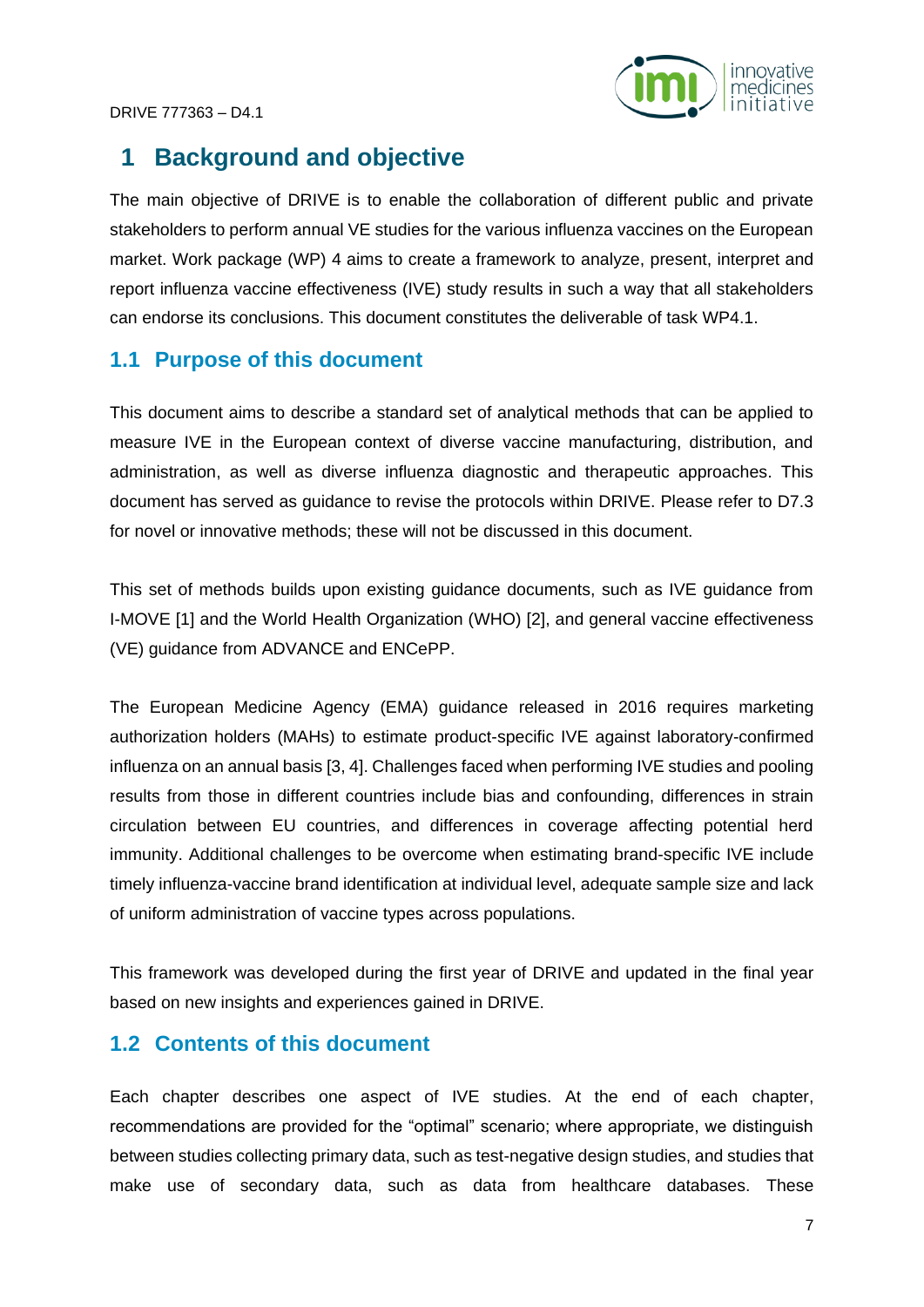

recommendations serve as guidance for the ideal study through existing methods. Importantly, however, following these recommendations are *not* prerequisites for data analyzed within the context of DRIVE, nor do they consider novel or innovative methods.

Chapter 2 *Study designs* reviews the different study designs that can be used for IVE studies and the pros and cons of each.

Chapters 3 *Exposure* and 4 *Outcome* describe data required for exposure and outcome ascertainment and issues of misclassification.

Chapter 5 *Potential biases and confounders expected across different settings* reviews potential biases and confounders, how they can be dealt with in the study design and what information is required to control them in the analyses.

Chapter 6 *Optimization of the value of microbiological and virological information* describes characteristics of different laboratory tests, including their advantages and limitations.

Chapter 7 *Methods for rapid assessment of IVE* deals with methods and considerations for carrying out real-time or rapid IVE assessment.

Chapter 8 *Data analysis for individual studies* describes data analysis methods and considerations by study design.

Chapter 9 *Data pooling* reviews the advantages and limitations of data pooling and describes one-stage and two-stage pooling.

Chapter 10 *Overall recommendations* summarizes and integrates the guidance provided in all the chapters.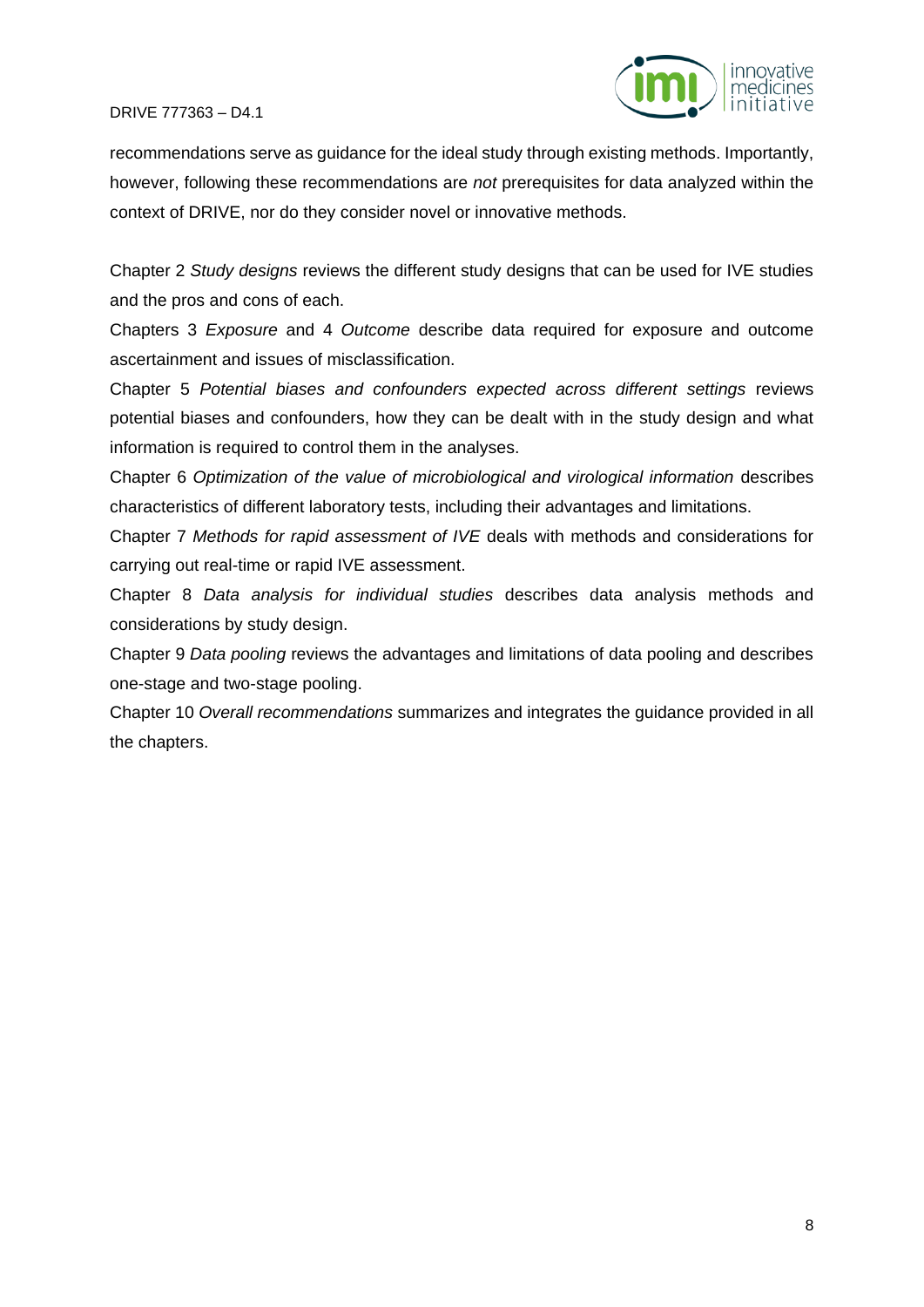

## <span id="page-8-0"></span>**2 Study designs**

Observational IVE studies use a variety of designs, with the cohort design and the case-control design, specifically the test-negative control design, being the most commonly used designs. There are different variations to these two core designs, with different strengths and limitations.

## <span id="page-8-1"></span>**2.1 Cohort studies**

The cohort design is a commonly used and intuitive observational study design.

Cohort studies are intuitive, which makes it easy to communicate their results. Influenza incidence rates can be estimated using cohort studies, which makes these studies useful for disease burden studies. However, cohort studies have strict data requirements with data on exposure, outcome and covariates to be collected for the entire source population. Data collection can be secondary using existing health records or collecting new data specifically for the purpose of a study. For cohort studies using secondary data, typical data sources for cohort studies are linked (vaccination) registers and electronic healthcare records (EHR) from primary and secondary care. In these types of cohort studies, secondary data is used from pre-existing databases, and the study protocols cannot affect the way the data is primarily collected, but only which data should be used and how to analyze the available data. There may also be prospective cohort studies with primary data collection.

Pros

- Intuitive design, easier to communicate results
- Can be conducted with secondary data (if of sufficient quality)

#### Cons

- Large operational sample (not necessarily a con when using secondary data)
- Data on exposure, outcomes and potential covariates needed for the entire source population
- May be subject to healthcare-seeking bias
- Secondary data from pre-existing databases may be incomplete (e.g., in the case of influenza, lack of systematic laboratory confirmation)

## <span id="page-8-2"></span>**2.2 Case-control studies**

These designs compare vaccine exposure in cases to vaccine exposure in separate but 'comparable' controls. The big advantage of case control studies over cohort methods is the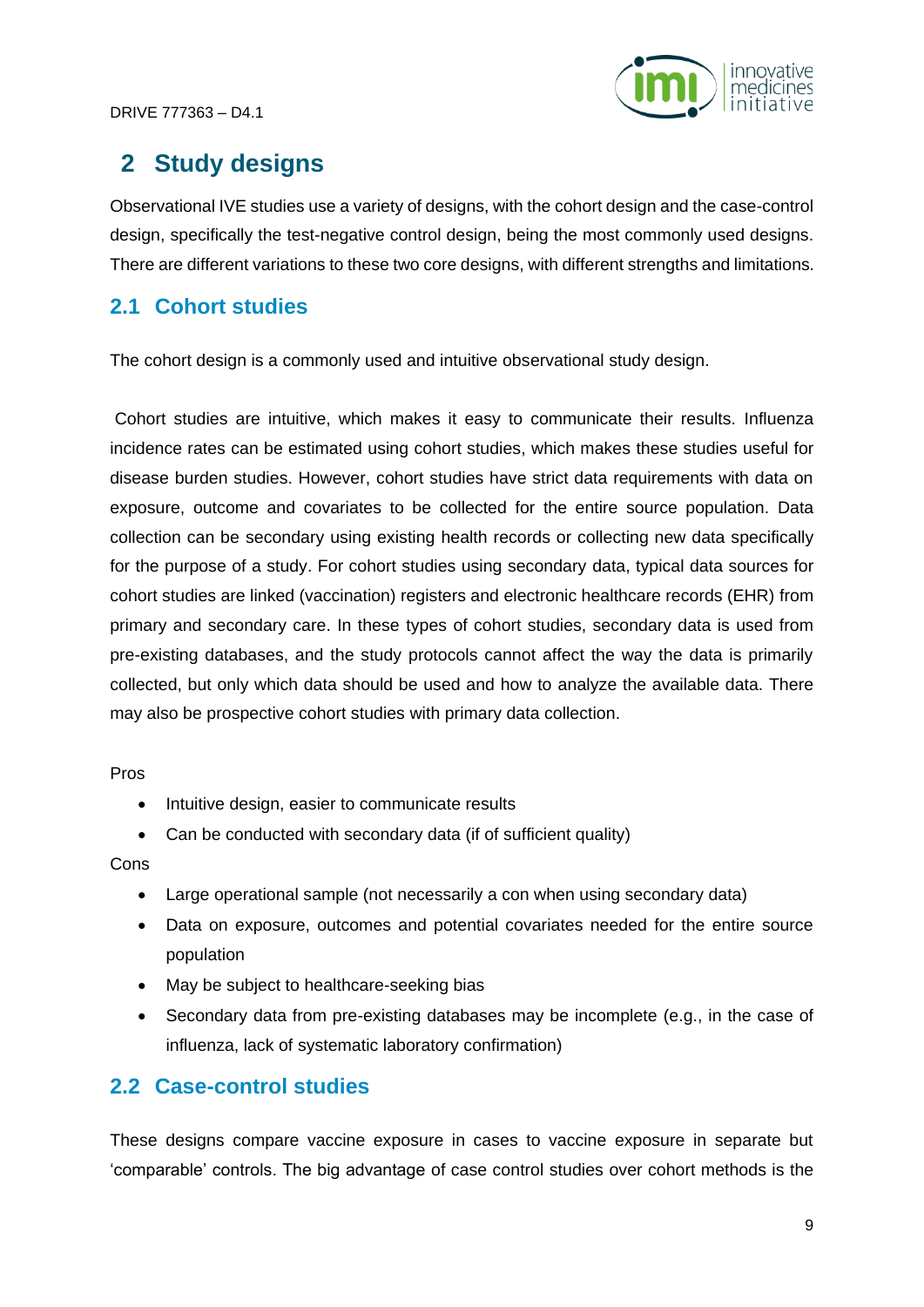

reduction in operational sample size, though choosing suitable controls can be tricky and may introduce a selection bias. In case-control designs, researchers identify subjects who experienced the outcome of interest (cases) and a comparison group of subjects who did not experience the outcome of interest (controls).

#### Pros

• Reduction in operational sample size compared to cohort studies with only minor loss of precision of estimates.

**Cons** 

- Choice of adequate controls may be difficult, as the vaccine coverage in controls should be the same as in the population that gave rise to the cases
- Selection bias may occur in the absence of sampling protocols

## <span id="page-9-0"></span>**2.3 Variants of the case-control design**

There are several variants to the classical case-control design. These designs are mainly different with respect to the way controls are selected.

#### **2.3.1 Test-negative method**

The test-negative design is the most frequently used design to estimate IVE. The design controls for selection bias due to healthcare-seeking behavior by restricting the source population to patients who seek medical care for a respiratory illness. Participants are selected among individuals who seek care for disease syndrome likely associated with influenza, such as acute respiratory illness (ARI), influenza-like illness (ILI) or severe acute respiratory infection (SARI), who are subsequently subjected to confirmatory testing [5, 6]. The cases are then chosen among the test positives and the controls among the test negatives. The method may be useful to minimize selection and ascertainment biases due to differences in (parental) attitude when seeking medical care and to physician differences in making decisions regarding laboratory diagnosis.

Within Europe, the test-negative case-control design has been frequently used by the I-MOVE network and the ECDC [7, 8] and is also used for the assessment of COVID-19 VE.

Pros

• Reduction in healthcare-seeking bias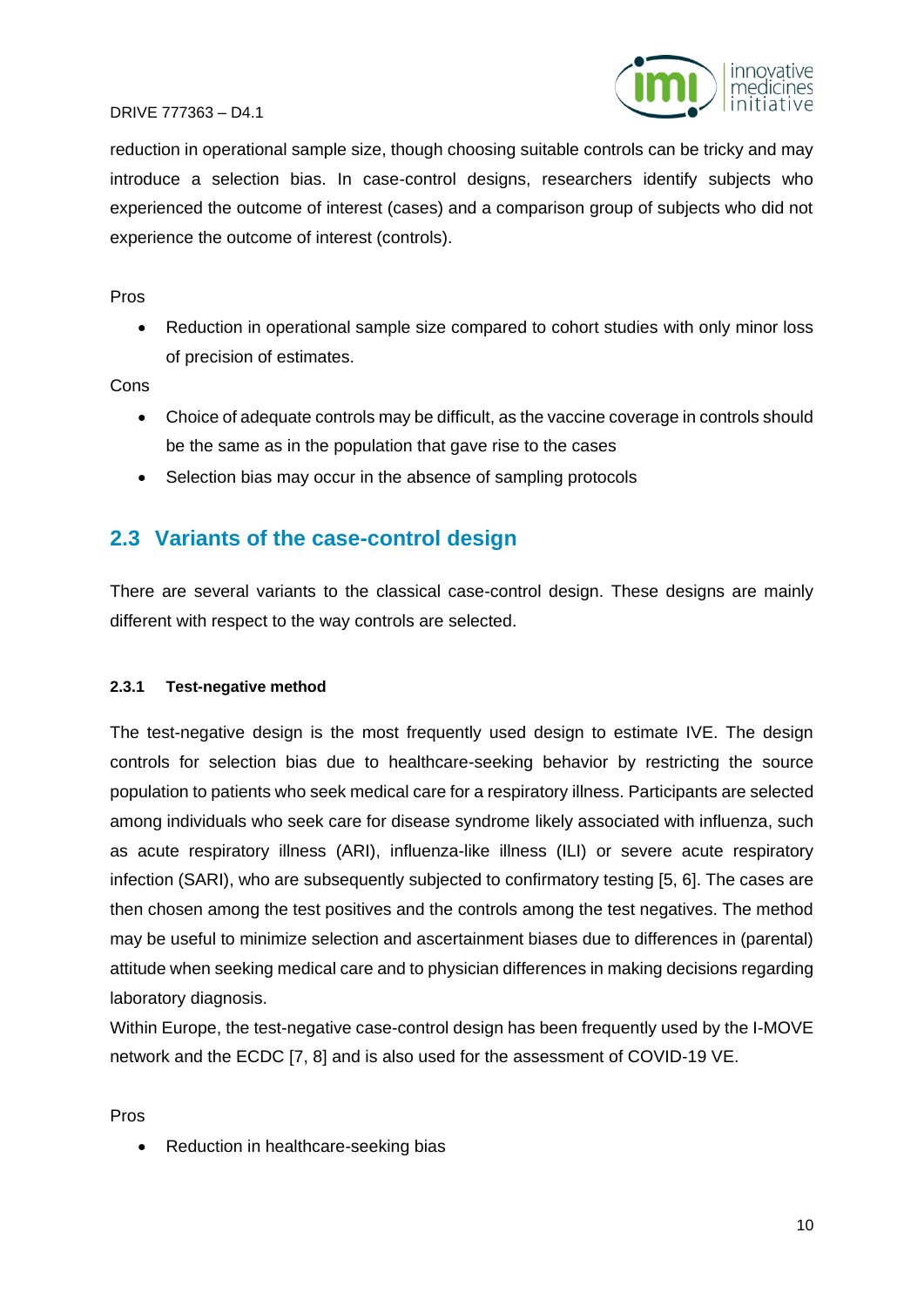

- Reduction in ascertainment bias when sampling protocols are used and also due to information collection on vaccination status prior to knowing the laboratory influenza test results
- Reduction in outcome misclassification
- Can be integrated in the existing influenza surveillance system
- Reduction in operational sample size to select and include the controls
- Can produce estimates comparable with those of case-control and cohort studies in the presence of a highly specific diagnostic test [9]

#### **Cons**

- Less suitable for secondary data unless sampling protocols are in place in routine care (TND nested in a clinical cohort)
- Inappropriate control groups or screening methods could lead to biased results
- Less intuitive to interpret the results

#### **2.3.2 Nested case-control studies**

Nested case-control studies are case-control studies undertaken within cohort studies. Each incident case is matched with a number of controls sampled from the risk set for that case. The risk set usually comprises individuals who have not experienced the outcome event at the time of occurrence of the case (incidence density sampling). Nested case-control studies potentially offer great reductions in costs and data collection and analysis efforts compared with the full cohort approach, with relatively minor loss in statistical efficiency [10].

#### **2.3.3 Case-cohort studies**

A case-cohort design is similar to a nested case-control design with cumulative sampling. Whereas in the nested case-control design, the controls are randomly sampled from the noncases, that is, those who did not get infected during the surveillance period, in the case-cohort design, controls are randomly sampled from the whole cohort, regardless of their disease status (case-base sampling). This has the advantage that in the case-cohort design the 'raredisease assumption' does not need to be made. Controls may include both cases and noncases. The case-cohort design was proposed by Prentice [11] to reduce the burden of data collection on covariates. However, as a result of the possible overlap between cases and controls, the statistical analysis of case-cohort data is much more complicated than the analysis of nested case-control data.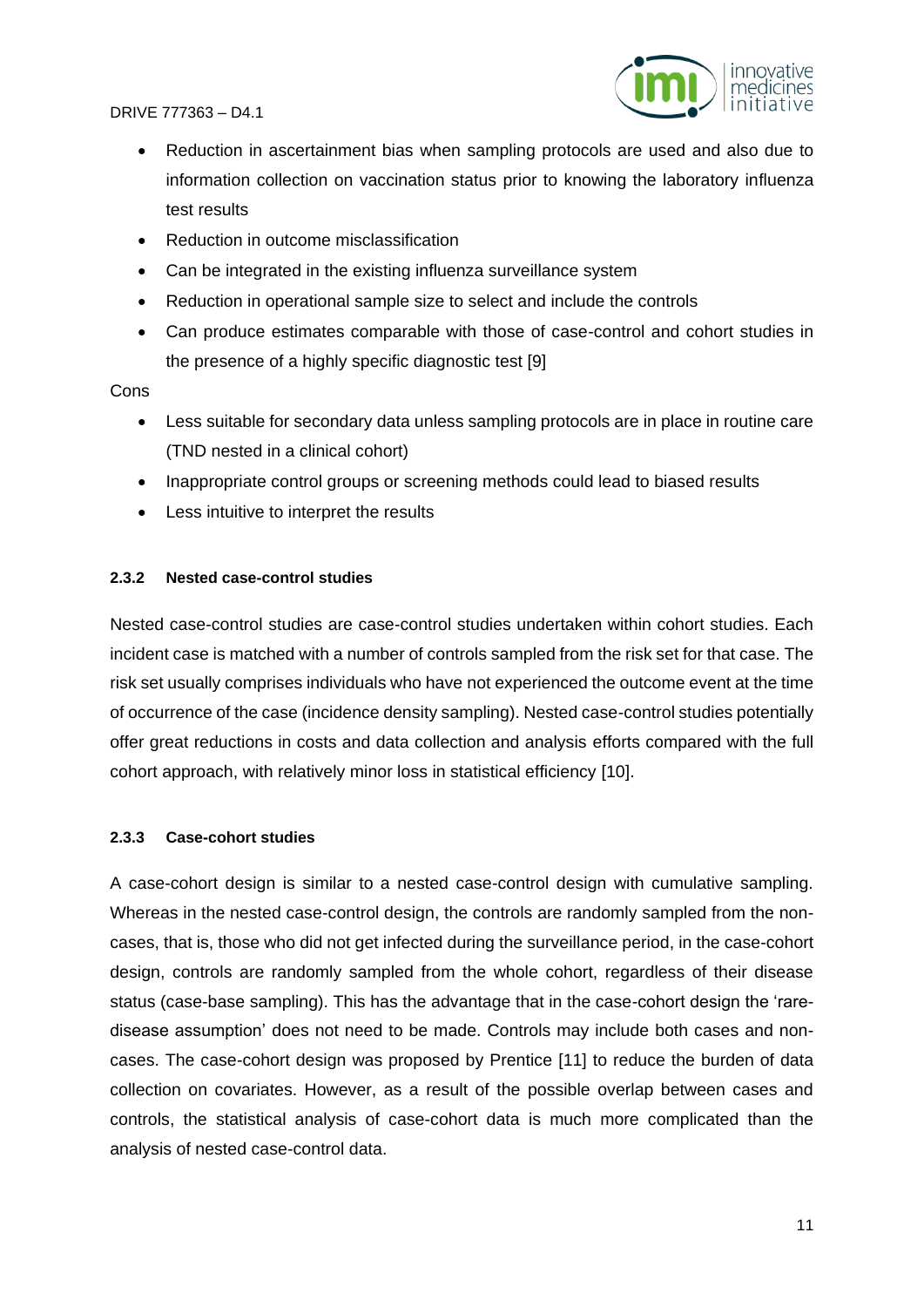

Pros

• Rare-disease assumption not needed

Cons

• Requires complex statistical analysis

#### **2.3.4 Case-coverage method with external coverage cohort (screening method)**

The case-coverage or screening method uses data on the exposure prevalence in cases and in the coverage cohort, from which the cases originate [12]. The unadjusted VE is obtained as

$$
\widehat{VE}_{SCREEN} = 1 - \widehat{OR}_{SCREEN} = 1 - \frac{\widehat{p_d}/(1-\widehat{p_d})}{\widehat{X}/(1-\widehat{X})},
$$

with the odds ratio  $\widehat{OR}_{SCREEN}$  derived from the vaccine exposure prevalence among the cases  $(\widehat{p}_d)$  and the, often externally derived, estimate of the vaccine coverage in the coverage cohort  $(\hat{X})$ .

Both estimates  $\widehat{p_d}$  and  $\widehat{X}$  are often available from routine surveillance, making the casecoverage method an inexpensive and ready-to-use method that might be useful to provide early effectiveness estimates or to monitor changes in effectiveness over time. Control for confounding is possible using stratified analysis, provided that the confounders are similarly measured for the cases and the coverage cohort. The method does not allow for uncertainty in the expected odds of exposure in the coverage cohort. This is immaterial when the coverage cohort is large, the major issue being the possible bias if cases are drawn from a population with a different vaccination profile from that of the coverage cohort. The method has been used to monitor IVE among older people in Germany [13].

Pros

• Inexpensive and ready-to-use

Cons

- If multiple vaccines are used, it is not possible to determine IVE per brand/type, but only overall (unless brand-specific coverage data is available)
- Bias may be introduced if cases are drawn from a population with a different vaccination profile from that of the coverage cohort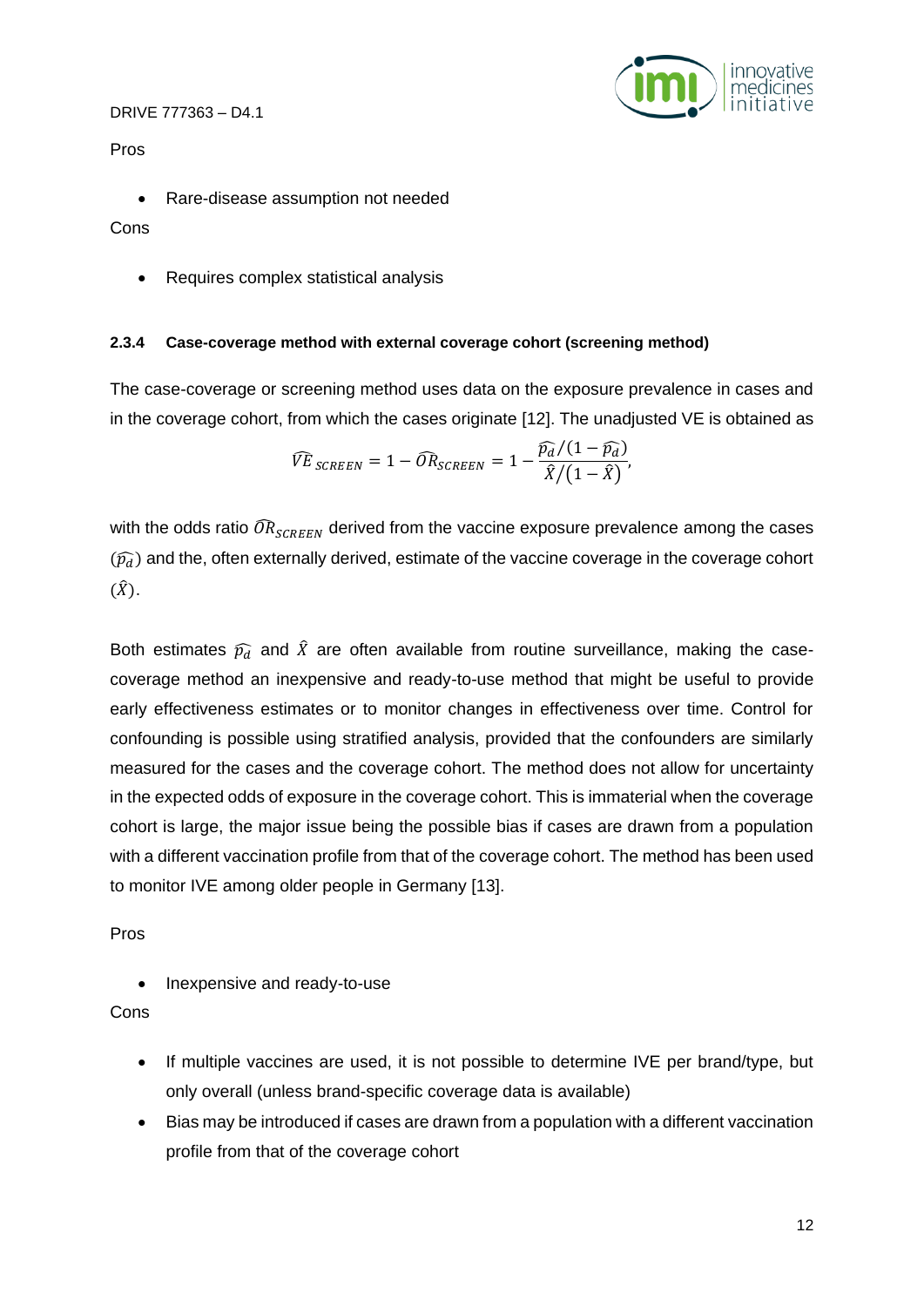

• Difficult to correct for confounding (as this would require knowledge of vaccine coverage in subgroups with the confounding factors of interest)

## <span id="page-12-0"></span>**2.4 Recommendations**

For studies using primary data to monitor IVE, we suggest to use the test-negative case-control design, with an appropriate choice of control group and implementation of sampling protocols [14].

For studies using secondary data we suggest to use the cohort design.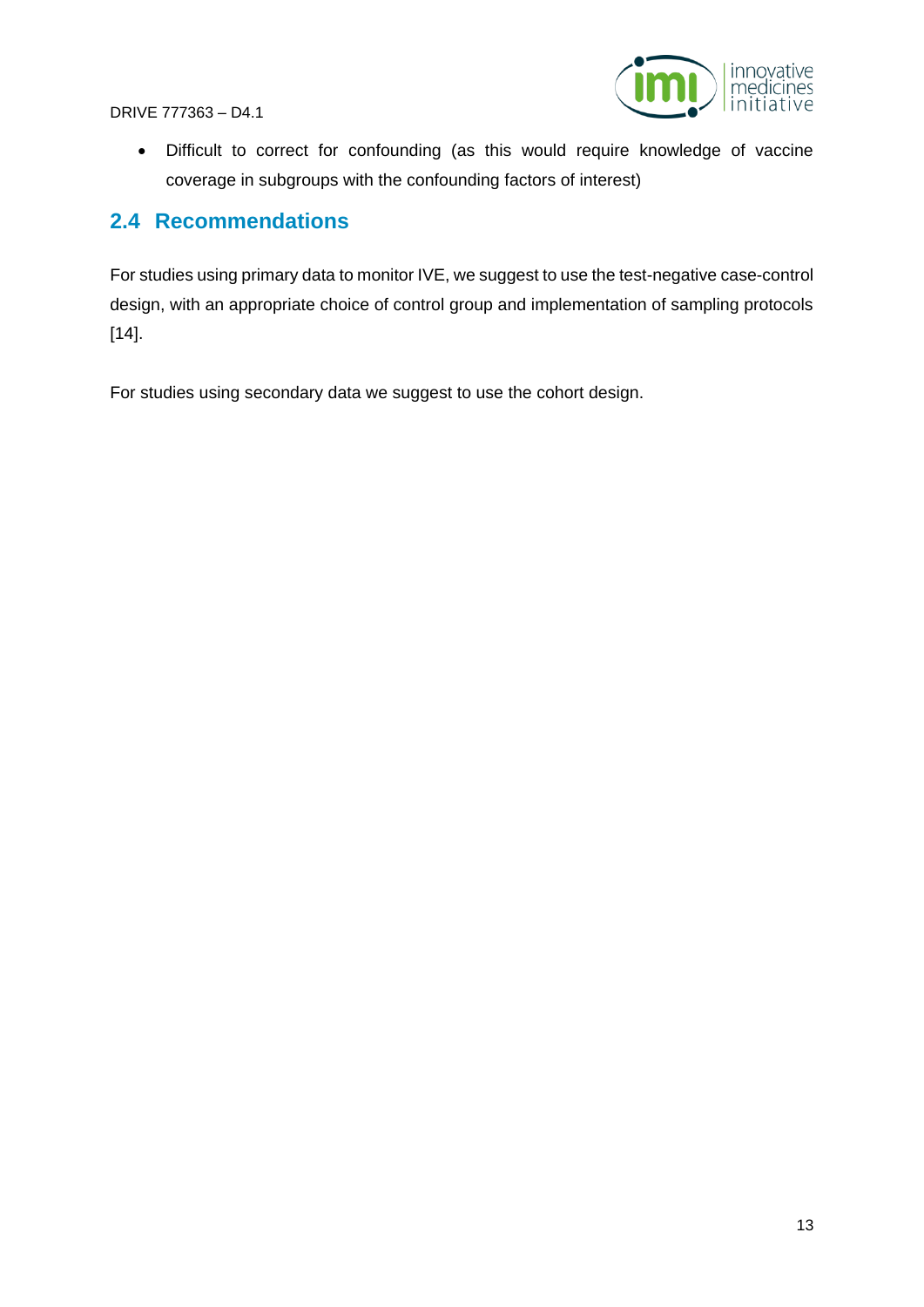

## <span id="page-13-0"></span>**3 Exposure**

In general, the exposure of interest is vaccination against influenza in the season under study (index season). The level of detail of the exposure definition depends on the study design and objectives.

## <span id="page-13-1"></span>**3.1 Influenza vaccines**

The recommendation on the composition of the seasonal influenza vaccines, i.e. the selection of the strains, is reviewed twice a year by the WHO, one for the Northern Hemisphere and another formulation for the Southern Hemisphere [15], to adapt to changes in the virus' epidemiology. Influenza vaccines can be characterized by the influenza number of virus strains included, the vaccine type, the presence or absence of an adjuvant, the administration route, the dose and the production process [16] (Table 3.1).

| <b>Characteristic</b>  | Options seasonal influenza vaccines available in Europe            |
|------------------------|--------------------------------------------------------------------|
| Valency                | Trivalent (two influenza A strains and one influenza B strain)     |
|                        | Quadrivalent (two influenza A strains and two influenza B strains) |
| Antigen preparation    | Inactivated/split                                                  |
|                        | Inactivated/subunit                                                |
|                        | Live attenuated                                                    |
| Adjuvant               | Without adjuvant                                                   |
|                        | With adjuvant                                                      |
| Administration route   | Intramuscular                                                      |
|                        | Intranasal (live attenuated vaccines only)                         |
| Antigen dose           | Standard                                                           |
|                        | High                                                               |
| <b>Production base</b> | Egg-based                                                          |
|                        | Cell-based                                                         |
|                        | Recombinant                                                        |

|  |  | Table 3.1. Characteristics of seasonal influenza vaccines available in Europe in 2021/22 |  |  |  |
|--|--|------------------------------------------------------------------------------------------|--|--|--|
|--|--|------------------------------------------------------------------------------------------|--|--|--|

## <span id="page-13-2"></span>**3.2 Influenza vaccination and its special features**

An influenza vaccination is the event that indicates the administration of an influenza vaccine. The person receiving the vaccination is thereafter considered vaccinated. The WHO recommends that vaccine-naïve children younger than nine years of age receive two doses during the season when they first receive an influenza vaccine [2]. The full schedule consists of a single dose for all others. However, the immune response may need up to two weeks to fully develop; therefore, a person is typically considered immunized only at day 14 postvaccination (after the last dose). The immune response does wane with time [2]. Thus, one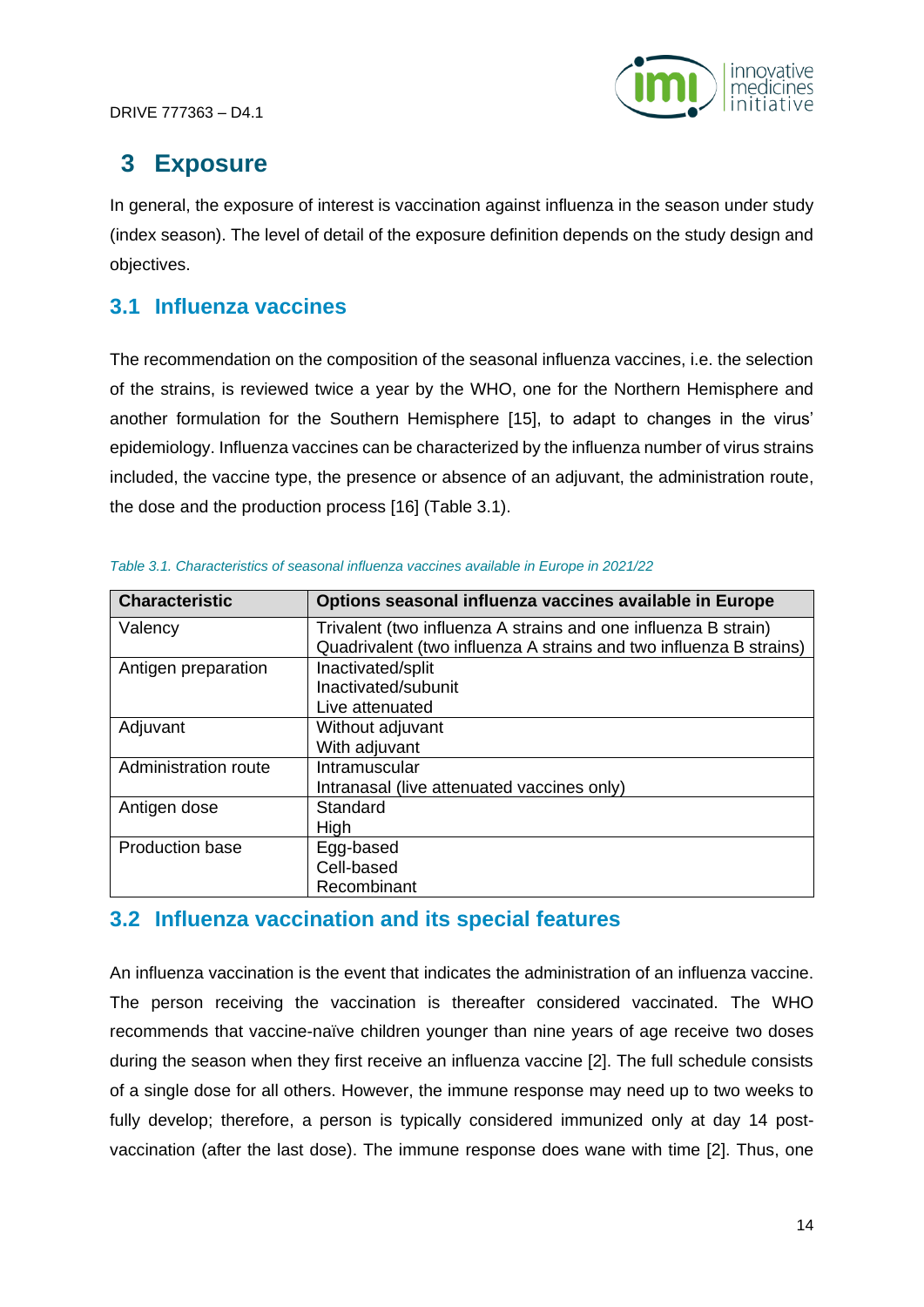

might want to take into account the time that has passed since vaccination when studying its effect.

Influenza vaccination is recommended on an annual basis, especially to those at high risk [17]. As a consequence, people can be repeatedly vaccinated against influenza over several seasons.

### <span id="page-14-0"></span>**3.3 Data to be collected**

Resulting from 3.2, the vaccine brand(s) or type(s) (for studies on brand- or type-specific IVE) and vaccination date(s) of all influenza vaccinations given during the index season should be collected to fully capture a person's vaccination history. Knowledge of the vaccine brand allows the deduction of the administered vaccine's characteristics (see Table 3.1) and subsequently the estimation of brand-specific effects. In a small number of cases, when there is only one brand per type, vaccine brand and characteristics can be inferred from the type. The exposure data should include the vaccination date because it is important to know the timing of the vaccination within the season and in relation to the outcome. Influenza vaccination status in previous seasons is highly collinear with influenza vaccination status in the present season and is therefore not recommended to be included as a confounder, although it can be considered as a potential effect modifier. However, depending on the available data sources and the study design, the data requirements can be adapted and reduced.

### <span id="page-14-1"></span>**3.4 Data sources**

#### **3.4.1 Administrative sources**

Computerized or paper-based vaccination registers (see also D2.4 [18]) originating from routinely recorded medical records might be the gold standard among the administrative sources providing individual-level data including the administered product and the vaccination date for all people covered by the register.

Aggregated data, e.g. crude numbers of vaccine doses delivered in the target population, might also suffice for vaccination coverage estimation in a reference group of studies that utilize the screening method. However, unless vaccination coverage is brand-specific, brand-specific IVE cannot be calculated using the screening method in settings where multiple brands are used.

Only in rare cases can the structure of the market help to retrieve the vaccination brand of all those who received influenza vaccination in a specific area, such as countries or regions where only one brand is procured through tenders (see also D3.1 [19], D3.3 [20] and Stuurman et al. [21]).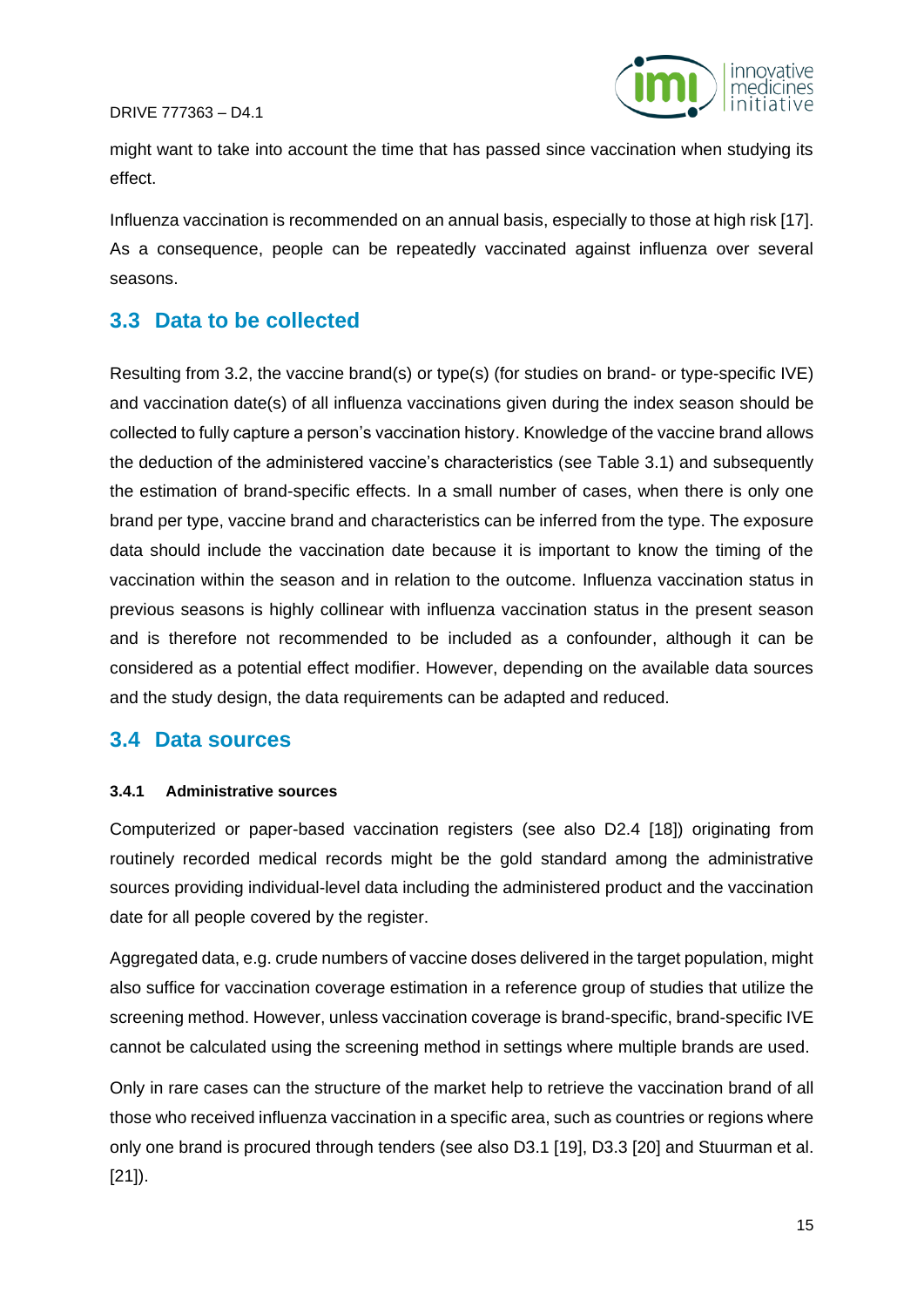



#### **3.4.2 Self-reporting and contacting healthcare providers**

The initial information on vaccination can also be provided by the vaccinee. Self-reporting alone leads most likely to a dichotomous vaccination status without any details concerning the administered product or the exact vaccination date. Such data might suffice in studies that do not focus on brand-specific effects and only require the chronological order of exposure and outcome to be known.

Vaccination cards held by the vaccinee might improve the information available to be collected through surveys and self-reporting, as could contacting the pharmacy or physician that provided the vaccine [2, 22].

### <span id="page-15-0"></span>**3.5 Common exposure definitions**

Common exposure definitions frequently used by the ECDC [23, 24], the I-MOVE/I-MOVE+ network [25, 26], and elsewhere are summarized hereafter.

The above protocols agree that an individual is considered 'vaccinated' starting from >14 days after the last vaccination [23-26]. The first 14 days from vaccination are either considered 'unvaccinated' (leading to two distinct exposure levels) [23-25], or they are considered 'partially vaccinated' (leading to three distinct exposure levels). In DRIVE, the latter was used. In the first two seasons, 'partially vaccinated' individuals were considered in sensitivity analyses; from 2019/20 onwards, they were excluded.

Depending on the study design, an individual's exposure status might vary over time in followup and, as such, may be considered as a time-dependent variable (cohort studies) [23] or assessed only once for the time point of the outcome's occurrence in case-control studies and its variants [24].

Depending on whether or not they received influenza vaccination in a prior season, young children may require two doses of influenza vaccine. To operationalize this in the absence of a lifelong influenza vaccination history, in DRIVE (from 2020/21 onwards), children <9 years for whom the record showed that they received two doses in the season were only considered vaccinated 14 days after the last dose. In case the records showed that a child <9 years only received one dose, it was assumed that the child was vaccinated.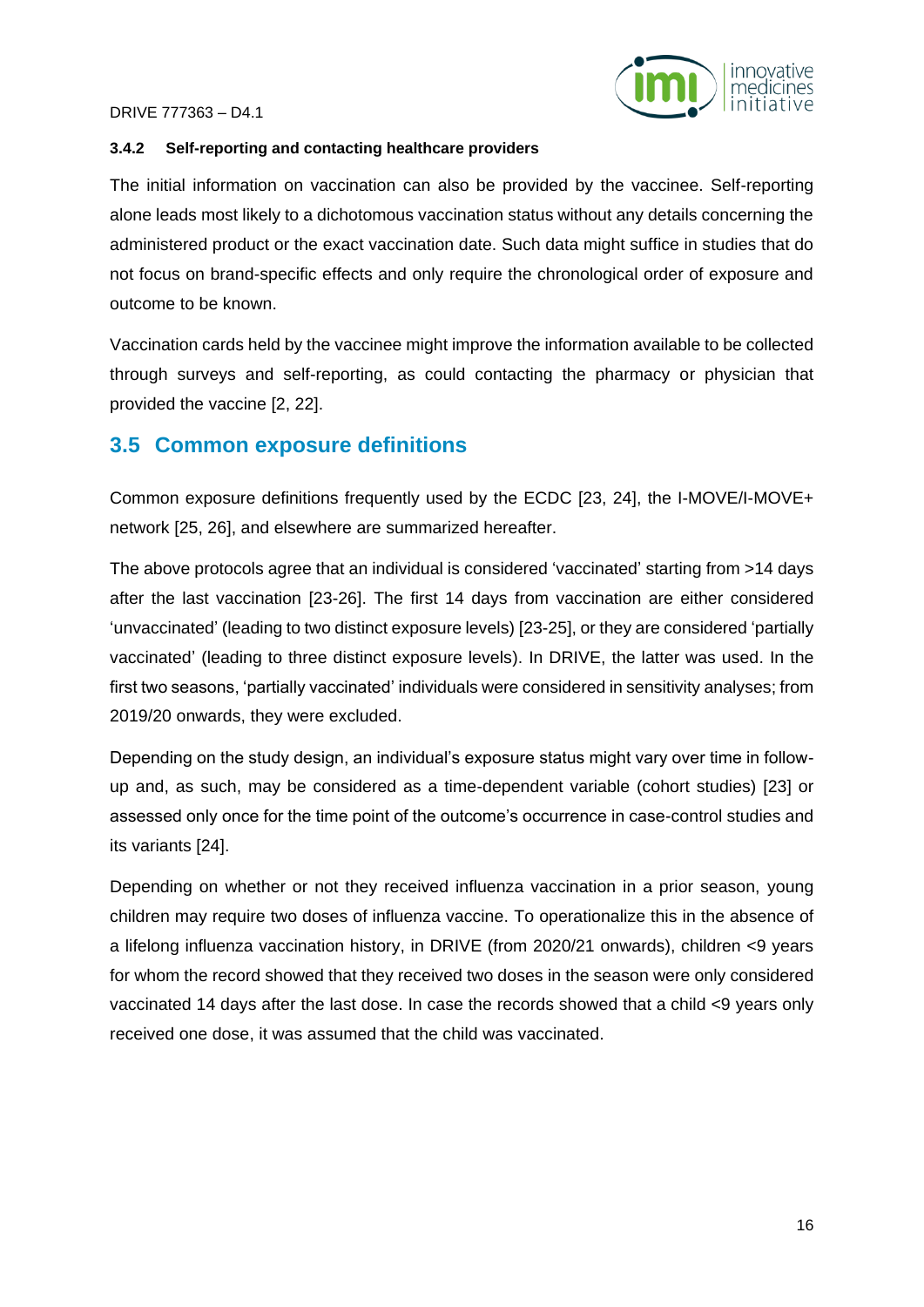

### <span id="page-16-0"></span>**3.6 Exposure misclassification**

Whichever data source is available or has been chosen, misclassification can occur. The consequences of exposure misclassification in terms of information bias are discussed in Chapter 5.

#### **3.6.1 Adequacy of data source**

When using administrative sources that record the presence of vaccination but not a potential absence, it must be ensured that they are complete and cover the entire population of interest (i.e. the population from which cases and non-cases are retrieved). Otherwise, the part of the population not or incompletely reflected in the data is by default assumed to be not vaccinated. In case of aggregated vaccination information (when applying the screening method), it must be further guaranteed that this information originates only from the population of interest to avoid misclassification towards a wrongly increased number of vaccinated subjects.

#### **3.6.2 Data entry errors**

As with any records, vaccination registers based on routinely entered medical records may contain data entry errors and consequently misclassification. Inaccurate records concerning the vaccinated subject, the administered product, or the vaccination date can lead to wrongly classifying study subjects as either not vaccinated or vaccinated with a certain vaccine during the study period.

Incomplete or inaccurate data entry may result in misclassification. As the vaccination status in computerized vaccination registers is assumed to be "not vaccinated" and a single typo can break the automated process of correctly identifying the vaccination event (vaccinated subject, administered product, vaccination date) and cause misclassification, it seems more likely to classify the vaccinated as not vaccinated (rather than equally classifying the vaccinated as non-vaccinated and vice versa)[27].

#### **3.6.3 Recall bias**

Last but not least, self-reporting carries the risk of misclassification. The accuracy or completeness of recalling a subject's vaccination history can vary e.g. depending on the study subject's age and time since vaccination and might be further influenced by the outcome status, especially if the subject or researchers conducting the interviews are not blinded, or if the outcome is related to compensations or other benefits. In the context of brand information,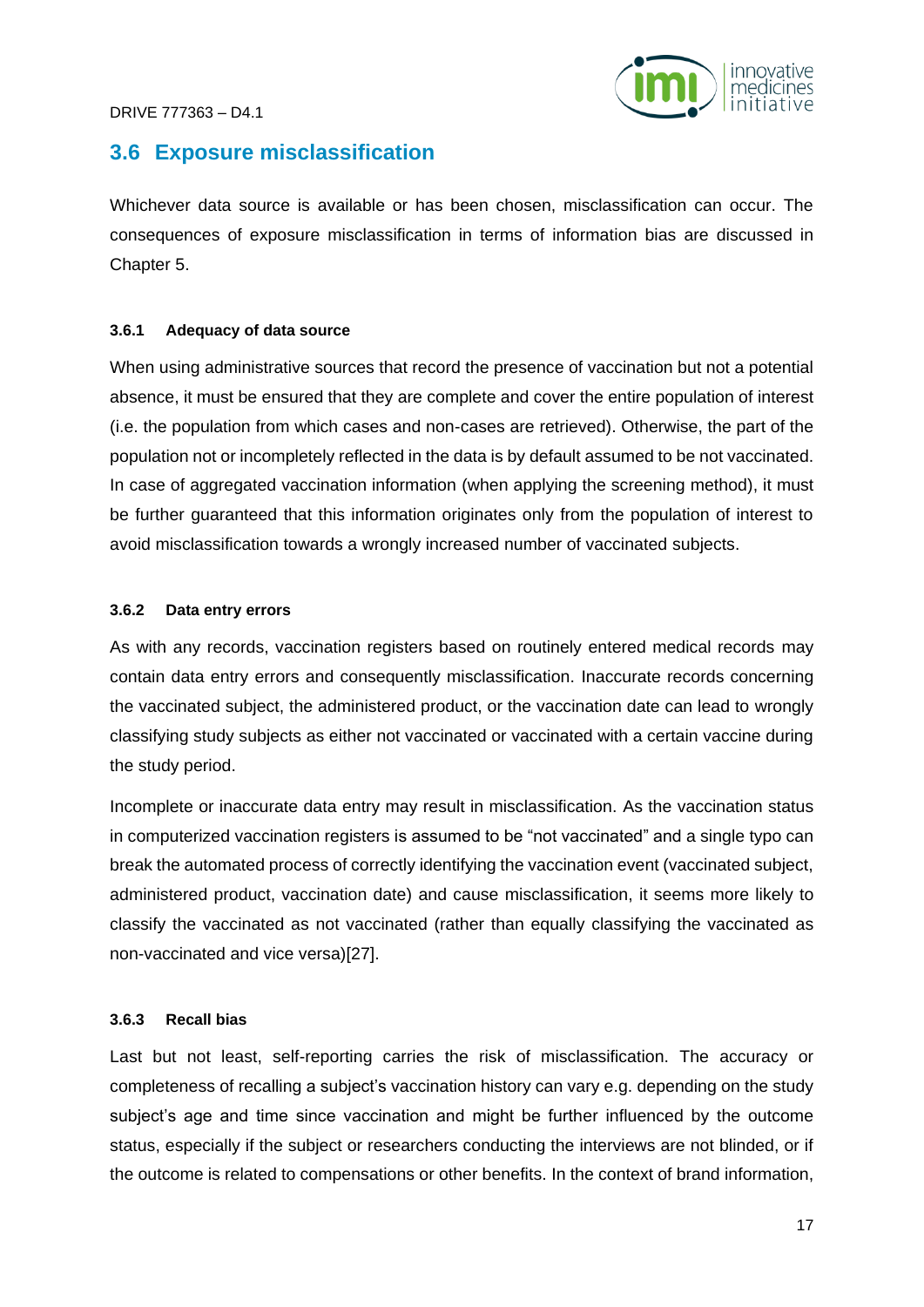



it may also be not known by the vaccinee. Complementing or verifying self-reported information through vaccination cards, contacting healthcare providers, or administrative sources reduces this risk.

## <span id="page-17-0"></span>**3.7 Recommendations**

The following data on exposure should be collected, both for studies collecting primary data and those using secondary data:

- Vaccine brand(s) or type (s) of all influenza vaccinations given during the index season (i.e. the season for which IVE is being estimated); for studies on brand- or type-specific IVE
- Vaccination date(s) of all influenza vaccinations given during the index season, or if not available, the sequential order and relative timings of exposure and outcome
- How the vaccination status was ascertained and whether it was confirmed e.g. through medical records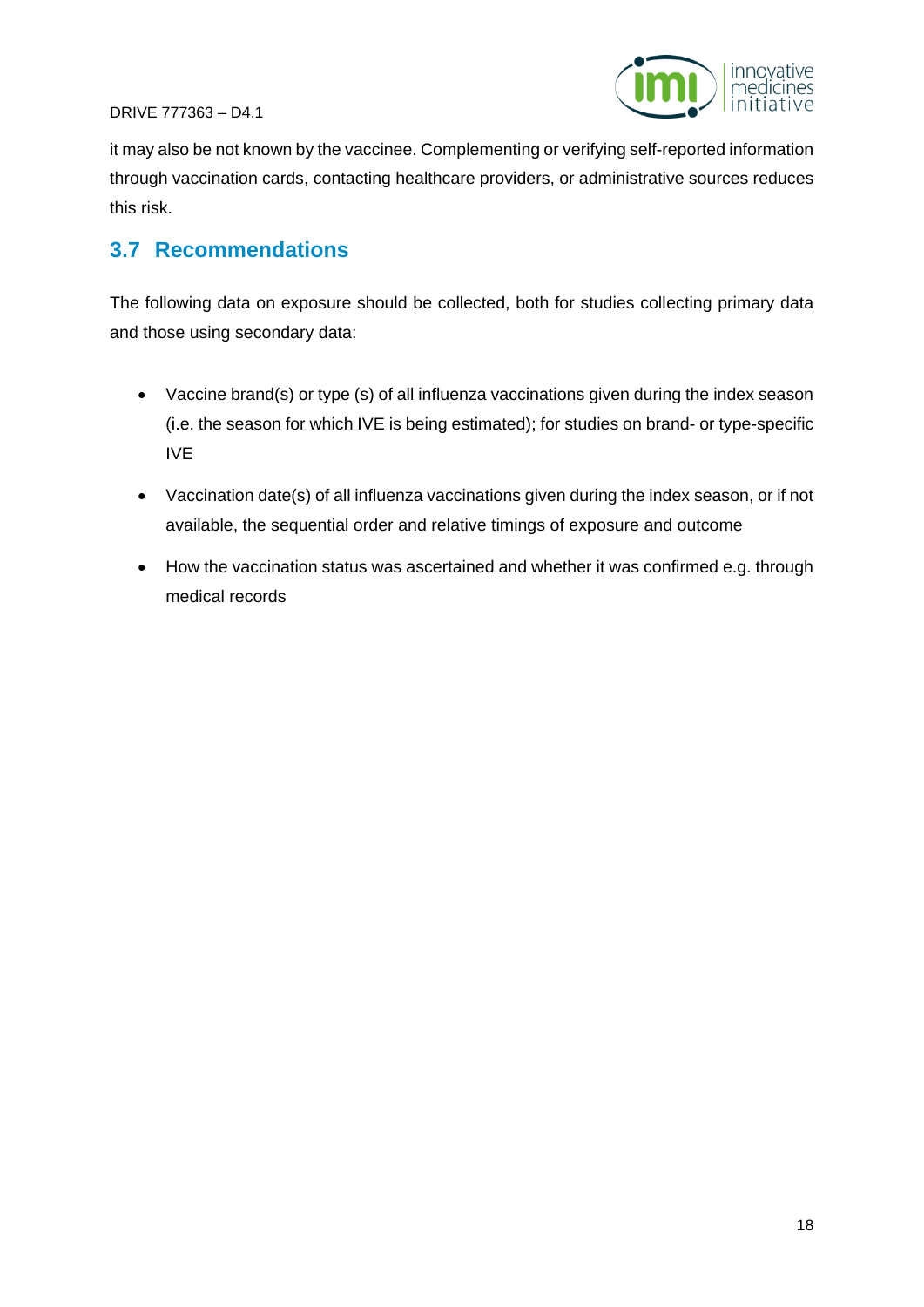

## <span id="page-18-0"></span>**4 Outcome**

IVE usually refers to effectiveness in preventing influenza infection. Hence, in IVE studies, the primary outcome of interest is infection with an influenza virus, which can only be accurately confirmed by a laboratory test. Occasionally other outcomes than laboratory-confirmed influenza infection are used. Other outcomes are employed for two reasons: the outcome may be life-threatening and therefore worth preventing, or the outcome is used as a surrogate endpoint for influenza infection.

## <span id="page-18-1"></span>**4.1 Common outcome definitions**

Outcome definitions can be specific or non-specific.

The specific outcomes in IVE studies require laboratory-confirmed influenza infection [2, 28]. According to the EU influenza case definition, a laboratory confirmation requires the 'isolation of influenza virus from a clinical specimen', the 'detection of influenza virus nucleic acid in a clinical specimen', the 'identification of influenza virus antigen by DFA test in a clinical specimen', or an 'influenza-specific antibody response' [29]. The currently available laboratory tests used to determine whether or not influenza infection has occurred are described in detail in Chapter 6.

An isolated strain can match with one of the strains included in the vaccine or not. If only infections with matching strains are considered, the IVE being estimated is that against matching strains; if all infections are considered, matching and non-matching, the IVE being estimated is that against any circulating strain. IVE frequently varies between strains; therefore, IVE estimates are often reported by influenza A subtype or by influenza B lineage [30].

Laboratory-confirmed influenza infections in different settings, reflecting increasing levels of severity, may be considered, such as influenza in primary care, influenza requiring hospitalization, and admission to an intensive care unit (ICU) following an influenza infection. Testing for influenza is usually only done when a subject shows signs and symptoms of influenza, frequently used clinical case definitions are listed in Table 4.1. This means that nonsymptomatic cases go undetected.

Another non-specific outcome in observational studies has been death or all-cause mortality [2]. The problem with non-specific outcomes is the interpretation of the IVE. With a specific outcome, the maximum IVE is 100%, whereas with a non-specific outcome, the maximal IVE is less than 100% and usually unknown [28]. Nevertheless, even a low IVE can have a large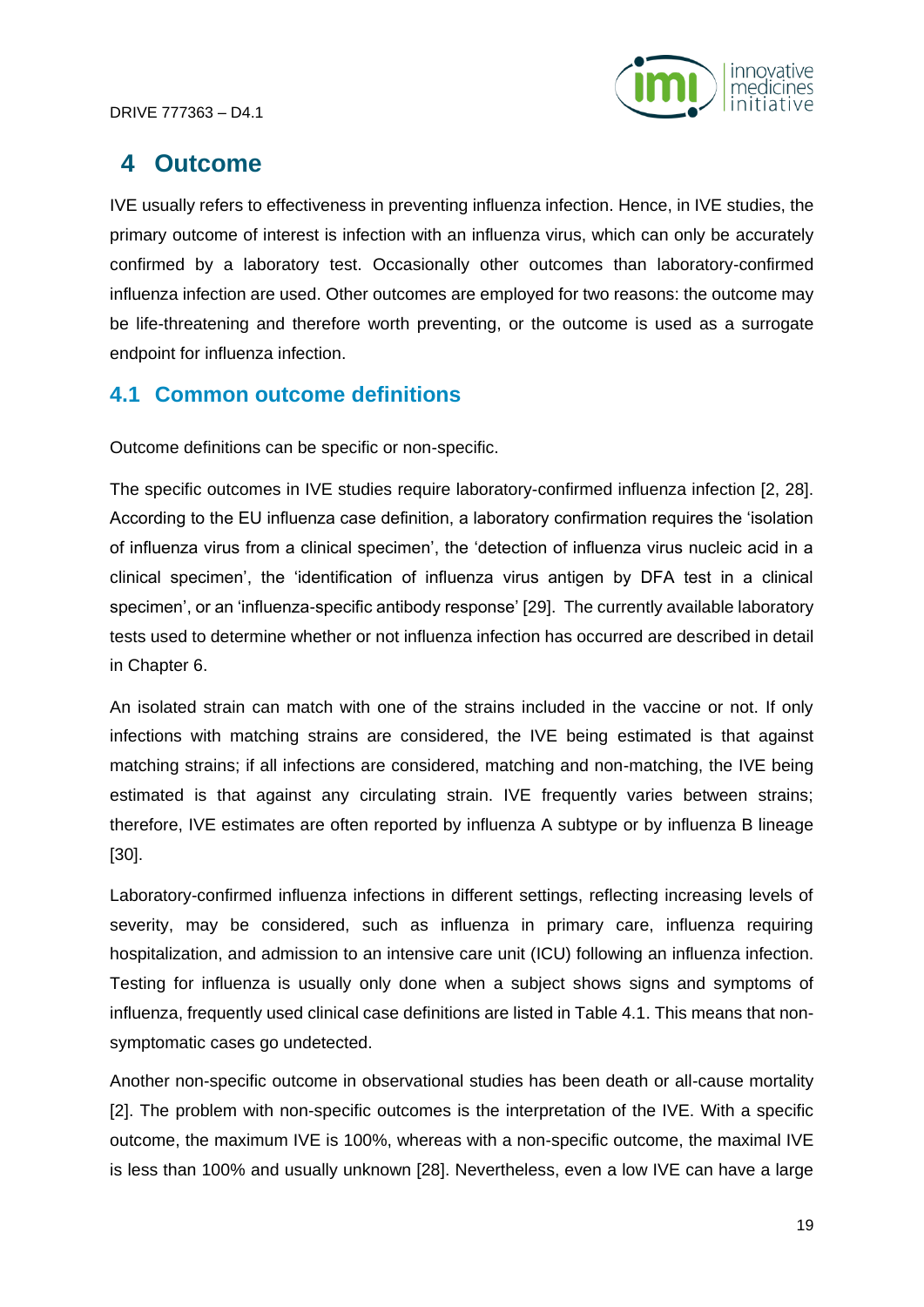



public health impact if the outcome of interest is serious or very frequent. Studies of IVE against non-specific outcomes must meet several demanding quality criteria, including a large sample size to achieve a precise estimate that can be clearly distinguished from the null and elaborate adjustment for confounders, which has been demonstrated to be an issue in several studies [2].

#### *Table 4.1. Clinical case definitions of ILI and SARI by WHO and EU*

| <b>Outcome</b> | <b>Institution</b> | Case definition / clinical criteria                                                                                                                                                                                                                                       |
|----------------|--------------------|---------------------------------------------------------------------------------------------------------------------------------------------------------------------------------------------------------------------------------------------------------------------------|
| ILI            | <b>WHO</b>         | 'an acute respiratory illness with a measured temperature of $\geq 38^{\circ}$ C and<br>cough, with onset within the past 10 days' [31]                                                                                                                                   |
|                | EU                 | a 'sudden onset of symptoms' and<br>'at least one of the following four systemic symptoms: fever or<br>feverishness, malaise, headache, or myalgia' and<br>'at least one of the following three respiratory symptoms: cough, sore<br>throat, or shortness of breath' [29] |
| <b>SARI</b>    | <b>WHO</b>         | 'an acute respiratory illness with a history of fever or measured fever of<br>$\geq$ 38°C and cough, with onset within the past 10 days, requiring<br>hospitalization' [31].                                                                                              |
|                | EU                 | a 'sudden onset of symptoms' and<br>'at least one of the following four respiratory symptoms: cough, sore<br>throat, shortness of breath, or coryza' and<br>'a clinician's judgement that the illness is due to an infection' [29].                                       |

The influenza disease outcome has also been defined for surveillance purposes using diagnostic codes such as ICD-9, ICD-10, ICPC-2, or other codes such as Read Codes in the UK, which are utilized in many patient information systems to classify a patient's diseases, disorders, injuries, and other health-related conditions. Accordingly, a hospitalization or a medical encounter would be considered to be due to influenza e.g., in presence of the ICD-10 codes J09, J10, J11, and all their subclasses [32].

For case-control and test-negative design (TND) studies, EMA guidance states laboratoryconfirmed, medically attended influenza should be the primary outcome; based on the study setting (general population or hospital), secondary outcomes of interest may include pneumonia, influenza-related hospitalizations (influenza related or associated with respiratory or cardiac disease), or death [3]. For cohort studies, EMA guidance states outcome of interests may include medically-attended respiratory infection (MAARI), medically-attended ILI, all cause deaths, respiratory deaths, hospitalizations for pneumonia and influenza, hospitalizations for all respiratory conditions, laboratory-confirmed cases of MAARI/hospitalized pneumonia, and influenza and ICU admissions [3].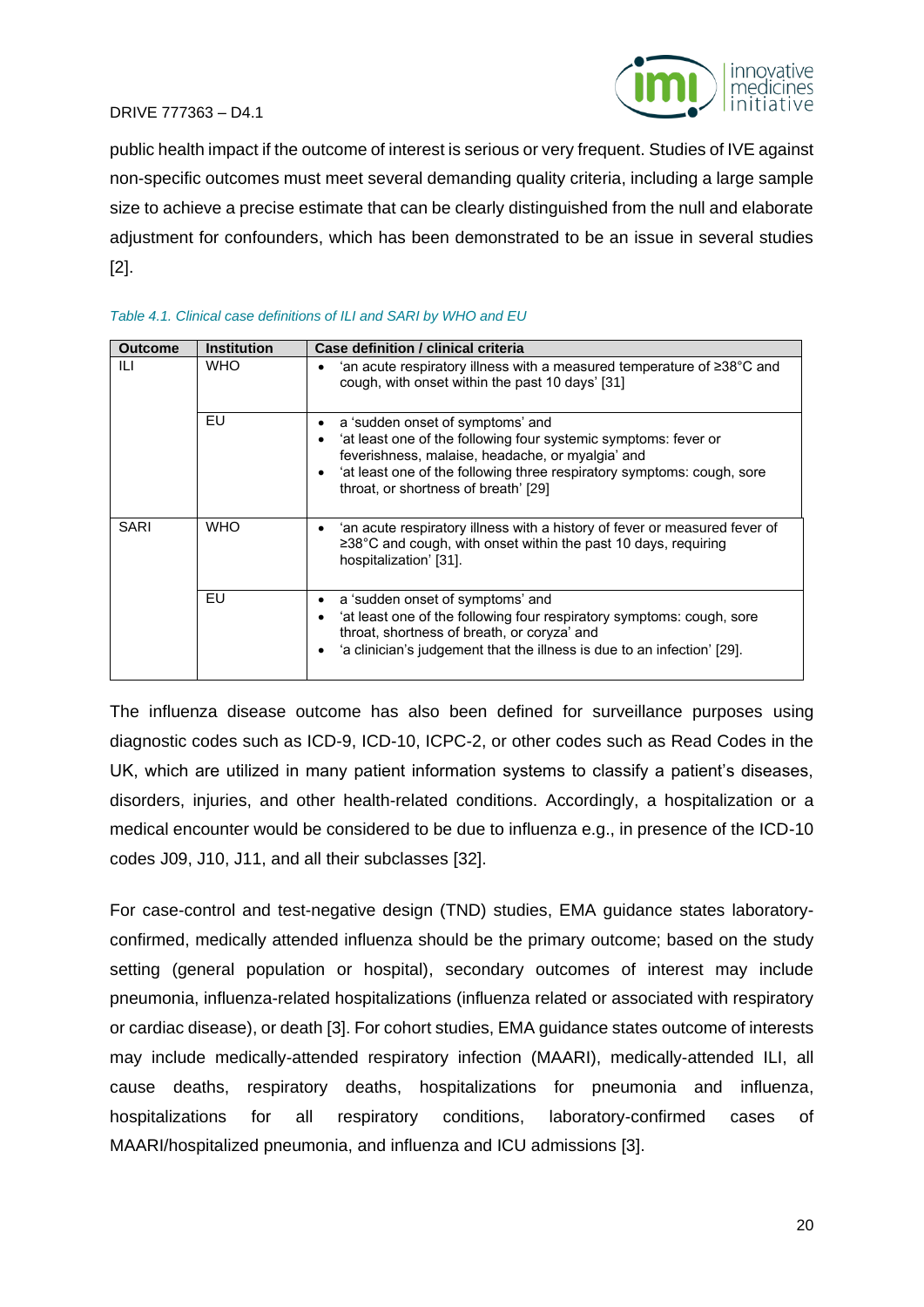

Non-specific outcomes should be employed when the outcome is serious or life-threatening and worth preventing. The endpoint should always be clearly described and non-specific outcomes should not be used as a surrogate endpoint for influenza because in that case the IVE against infection will be underestimated [28].

### <span id="page-20-0"></span>**4.2 Data to be collected and data sources**

#### **4.2.1 Challenges**

In practice, it is challenging to find a specific outcome definition that covers the whole disease burden due to influenza. The severity of the symptoms can vary a lot, ranging from mild illness treated solely at home to very severe illness treated in hospitals' intensive care units and possibly leading to death. Further, influenza can make subjects more susceptible to secondary bacterial pneumonia and acute myocardial infarction or exacerbate chronic diseases. Then again, patients infected with other respiratory pathogens also circulating during the influenza season might present similar clinical syndromes [2].

#### **4.2.2 Primary data to be collected**

Consequently, aligning a non-specific clinical outcome definition like ILI or SARI with a laboratory test result is strongly recommended. The following data should be collected to optimally describe the outcome test-positive influenza, medically attended ILI or SARI across all study designs:

- the symptoms forming the clinical syndrome of ILI or SARI, including the information whether hospitalization or intensive care treatment was required.
- the date of symptom onset,
- the date the respiratory specimen was taken,
- and the detected influenza type and subtype (if possible).

Such data could either arise from an active collection as part of a study designed to estimate IVE (e.g. TND or prospective cohort study); data sources for this could include medical records kept in hospitals or by general practitioners (GPs) or from surveillance/sentinel systems.

#### **4.2.3 Secondary data collection**

Nevertheless, this recommendation does not intend to generally exclude all other data collections from IVE estimations, especially from cohort studies through which less-specific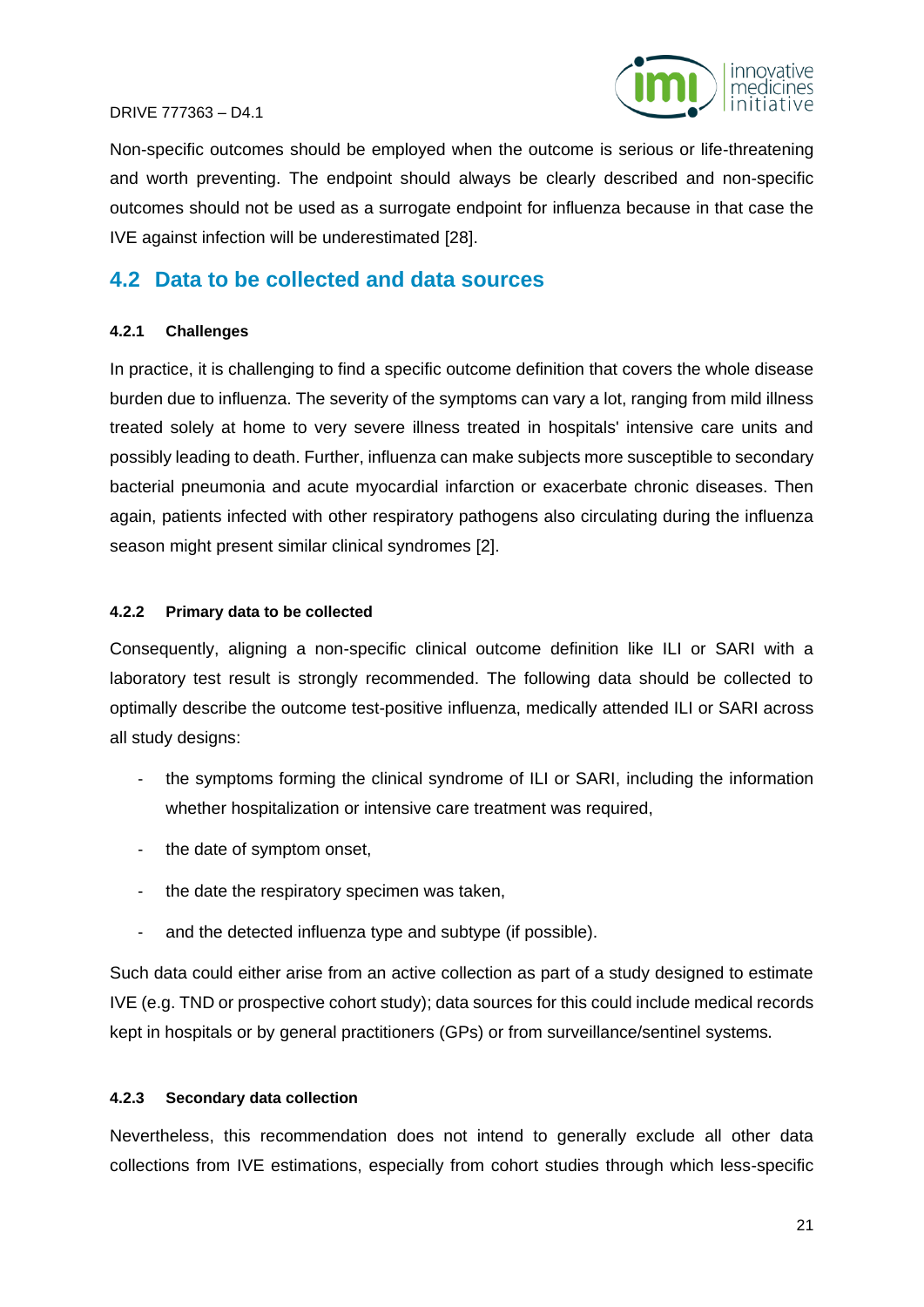



outcomes may be explored, although they might not provide as sensitive or specific information as indicated above. On the one hand, statutory infectious diseases registers covering clinicallyand laboratory-confirmed influenza cases might provide outcome data that is less sensitive than that obtained through primary data collection (as not all potential cases will be routinely tested) but still highly specific. On the other hand, diagnostic codes or data on antiviral drug prescriptions can be considered for deriving non-specific proxies for the outcome [22, 32]. Accordingly, information on the diagnostic code or antiviral drug describing the disease entity and the date of diagnosis or prescription approximating the disease onset should be collected. However, the resulting IVE estimates must be interpreted carefully (see 4.3 and 5.2.17). Additionally, outcomes that are not a proxy for laboratory-confirmed influenza (e.g. all-cause pneumonia) may be considered.

#### **4.2.4 Recurrent infections**

A second influenza infection in the same subject in the same season is rare but might happen. In IVE studies, only the first infection is counted. The broader the outcome, the more frequently subjects might qualify again as cases in the same study. Especially when diagnostic codes or prescriptions are used to determine the outcome, an additional definition for a disease episode is required to distinguish frequently repeated events that are likely to belong to the same infection and sparse events that represent separate infections [6, 7]. The data collection should comprise all incident cases. While a physician involved in the collection of primary data might be able to differentiate between an incident and a prevalent case, the timely distinction between these two is difficult when using secondary data, as it strongly depends on the underlying coding and recording practices.

## **4.3 Outcome misclassification**

<span id="page-21-0"></span>Whichever outcome definition and data source are chosen, misclassification can occur. The consequences of outcome misclassification in terms of information bias are discussed in Chapter 5.

#### **4.3.1 Imperfect laboratory result**

#### Imperfect laboratory test

Most of the laboratory tests currently available for detecting influenza infections are highly sensitive and highly specific but not perfect (see 6.1 and 6.2). Imperfect sensitivity bears the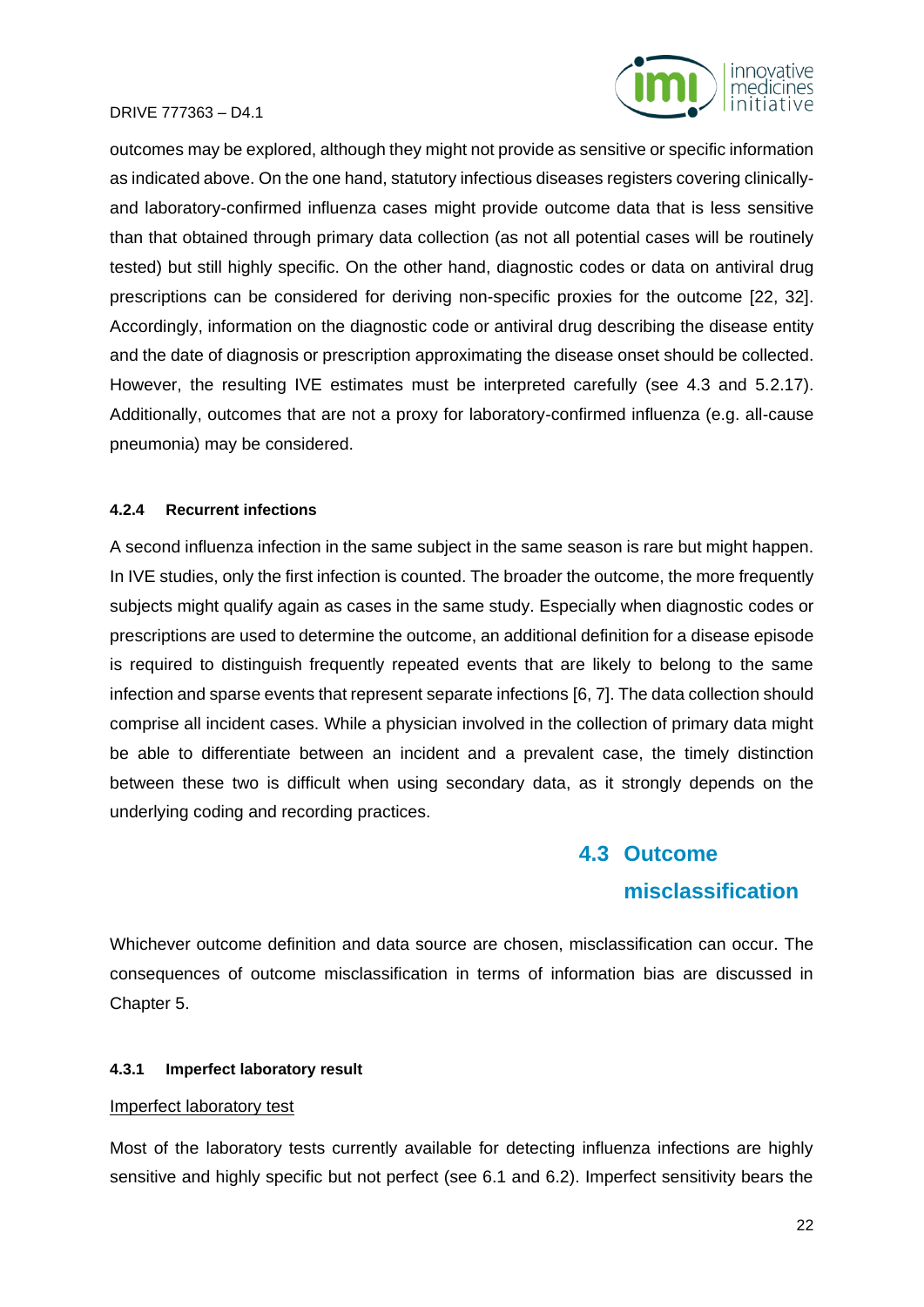

risk of misclassifying infected subjects as non-cases, but this will not lead to bias, unless the sensitivity of the test differs between vaccinated and unvaccinated subjects. Imperfect specificity bears the risk of wrongly classifying non-cases to be influenza-positive and may lead to serious underestimation of the vaccine effectiveness.

#### Lag time between symptom onset and specimen

Typically, influenza virus shedding starts a day before symptom onset and decreases substantially four days after symptom onset [33]. If a respiratory sample is taken thereafter, the virus may no longer be detectable, which introduces misclassification. Shedding peaks on the first 1-3 days of clinical illness [34-36]. Two studies on naturally acquired infection found the viral load of influenza B to be high for a longer time than for influenza A [35, 36].

Younger age has been associated with increased viral shedding (<16 vs. ≥16 years [37]; 0-5 vs. 6-15 vs. 16-64 years [38]), although this effect has not been consistently demonstrated across studies [36, 39]. No effect of vaccination on viral shedding among influenza cases was found [36, 37]. A systematic review on influenza A A(H1N1)pdm09 virus shedding found that the duration of shedding increased with increasing disease severity and decreased by timely antiviral treatment [39].

#### Swabs

Preferred swabbing sampling for influenza detection are nasopharyngeal aspirates and washed, followed by nasopharyngeal swabs and mid-turbinate swabs; less preferred are throat swabs [40].

#### Use of antivirals

Antivirals like the neuraminidase inhibitors oseltamivir and zanamivir and the M2 inhibitors amantadine and rimantadine can be used to prevent influenza (e.g. as prophylaxis for individuals exposed to influenza virus when admitted to hospital) and for the treatment of influenza in order to mitigate the associated complications [41].

The use of antivirals can reduce the duration of viral shedding [39]; consequently, respiratory samples taken after the start of antiviral treatment may already be negative, leading to misclassification.

#### **4.3.2 Healthcare-seeking behavior**

Influenza diagnosis can only be confirmed after a healthcare visit, and influenza infection cannot be ascertained in persons who do not seek care, yet the latter are assumed to not have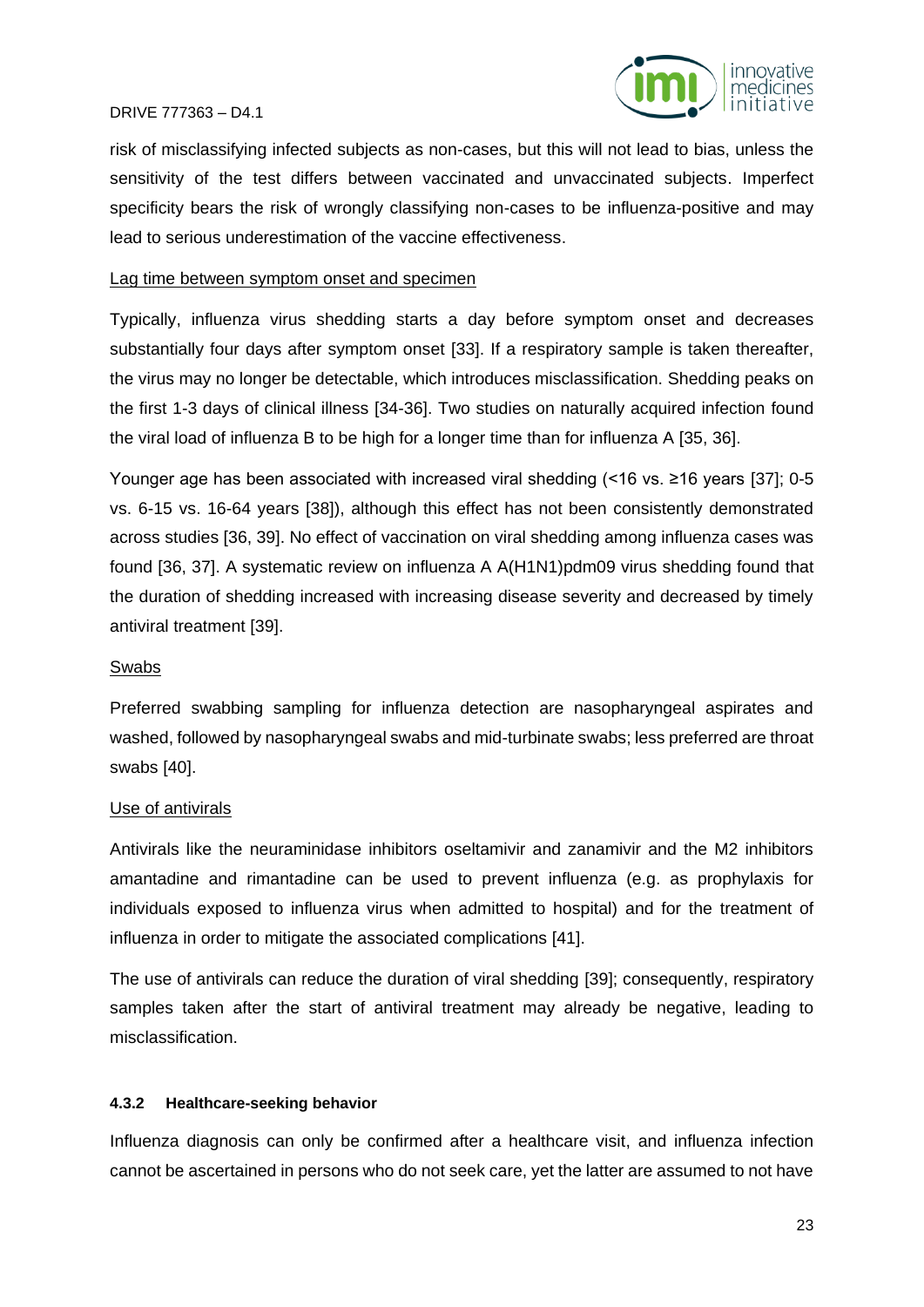



been infected in cohort and classic case-control studies [6]. For this reason, it is important to specify that the outcome is medically attended influenza infection.

#### **4.3.3 Adequacy of data source**

If routinely recorded data on laboratory-confirmed influenza cases, diagnostic codes or prescriptions are collected, their use in cohort studies estimating IVE must be reviewed carefully. In analogy to exposure data originating from administrative sources, it must be ensured that the records cover the entire population of interest because study subjects without an entry related to the outcome of interest are considered disease-free. However, if the chosen data source's sensitivity to detect the outcome is imperfect and influenced by a study subject's vaccination status (e.g. because of differences in healthcare-seeking behavior or differences in the physicians' testing and diagnostic preferences), differential outcome misclassification occurs. Consequently, the proportion of diseased people misclassified as non-cases might differ between the different exposure groups.

#### **4.3.4 Data entry errors**

Healthcare databases based on routinely entered medical records are prone to data entry errors and, consequently, non-differential misclassification. Differential misclassification linked to the patient's risk status can also occur, as it cannot be excluded that the content of the information entered and the scrutiny to encode this information is the same for an otherwise healthy subject compared to a patient with underlying medical conditions.

### <span id="page-23-0"></span>**4.4 Recommendations**

In studies collecting primary data, the recommended outcome is laboratory-confirmed, medically attended influenza. We suggest the collection of the following data:

- Symptoms forming the clinical syndrome of ILI or SARI, including whether hospitalization or intensive care treatment was required,
- Date of symptom onset,
- Date the respiratory specimen was taken,
- Laboratory confirmation yes/no, and if yes, influenza type and preferably also subtype/ lineage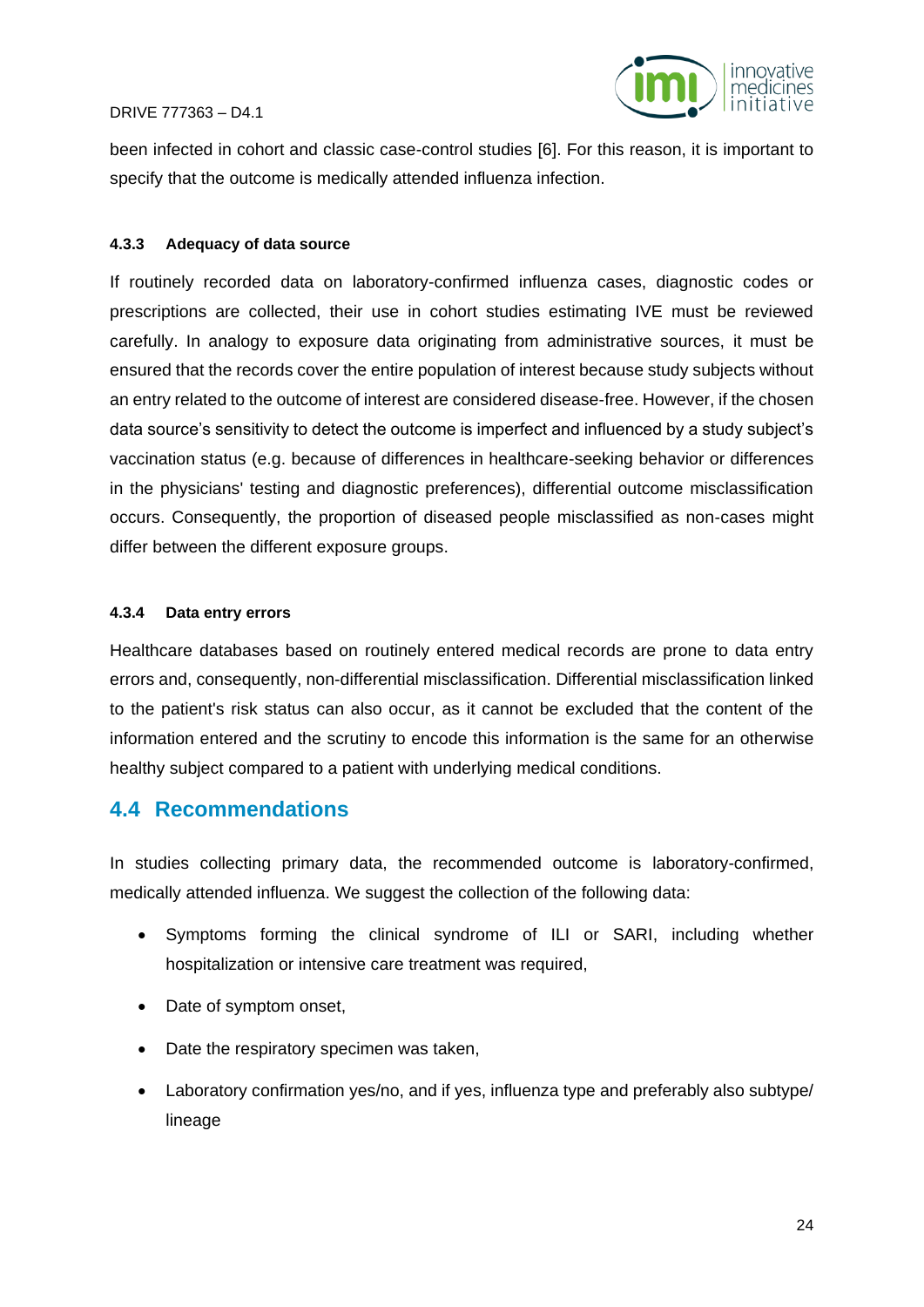

In studies utilizing secondary data, e.g. from existing healthcare databases, the recommended outcome is laboratory-confirmed influenza, overall or stratified by clinical condition. However, this recommendation does not exclude the use of syndromic, code-based or non-specific outcome definitions discussed in 4.1, either in association with a positive influenza test or alone. We suggest the collection of the following data points:

- Clinical condition (if applicable),
- Date the respiratory specimen was taken,
- Detected influenza type and preferably also subtype/ lineage for laboratory-confirmed influenza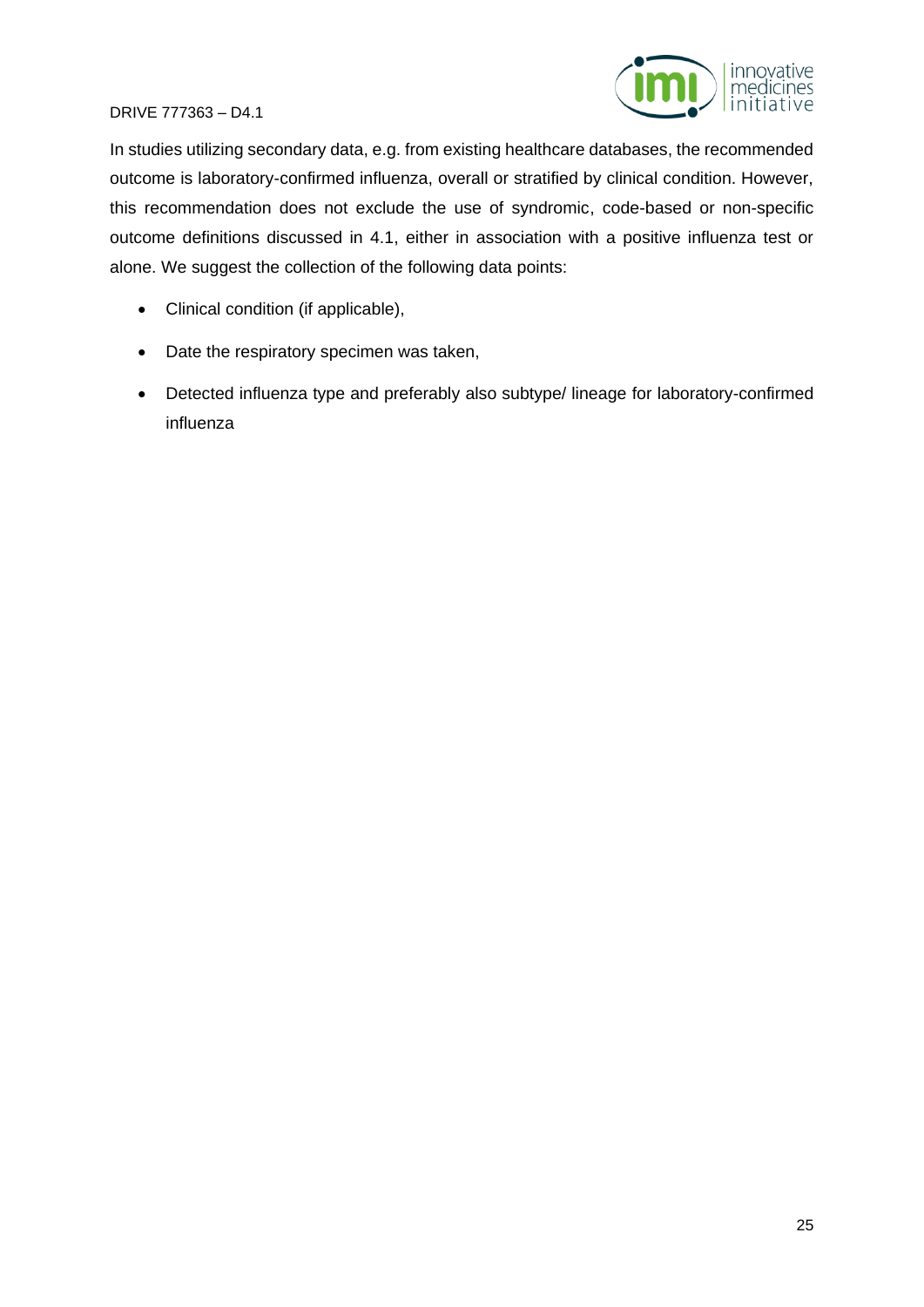

## <span id="page-25-0"></span>**5 Potential biases and confounders expected across different settings**

This chapter describes biases and confounders that are important to IVE studies. A systematic literature review on confounding and bias has been performed as part of WP2 [42]. A reanalysis of the DRIVE data from 2018/19 and 2019/20 to study the impact of specific confounders is in progress.

## <span id="page-25-1"></span>**5.1 Definitions**

A bias is a systematic error that leads to an incorrect effect estimate of the exposure on the outcome. Examples are selection bias and confounding.

A confounder is a variable that influences both the exposure and the outcome. Confounding can be subdivided into positive confounding, which leads to bias away from the null hypothesis (higher VE estimate), and negative confounding, which leads to bias toward the null hypothesis (lower VE estimate).

An effect modifier is a variable that differentially (positively or negatively) modifies the observed effect of the exposure on the outcome. Different groups have different risk estimates when effect modification is present [43].

It is noted that certain factors may both act as a confounder and effect modifier (see 5.3.3).

## <span id="page-25-2"></span>**5.2 Biases and confounders**

Multiple biases and confounders may be present. In TND studies, the confounders most frequently adjusted for are age, sex, calendar time and chronic conditions [44].

#### **5.2.1 Health status**

Persons who receive influenza vaccines may differ in important ways from those who do not receive them, such as in the presence of chronic underlying conditions (e.g. chronic obstructive pulmonary disease, cardiovascular diseases, metabolic disorders, renal diseases, treatmentinduced immunosuppression and disease-induced immunosuppression) and frailty.

Here we differentiate between confounding by indication and the healthy vaccinee bias (which includes confounding by contraindication).

#### **5.2.1.1 Confounding by indication (overall)**

Confounding by indication occurs when a symptom or sign of disease is judged as an indication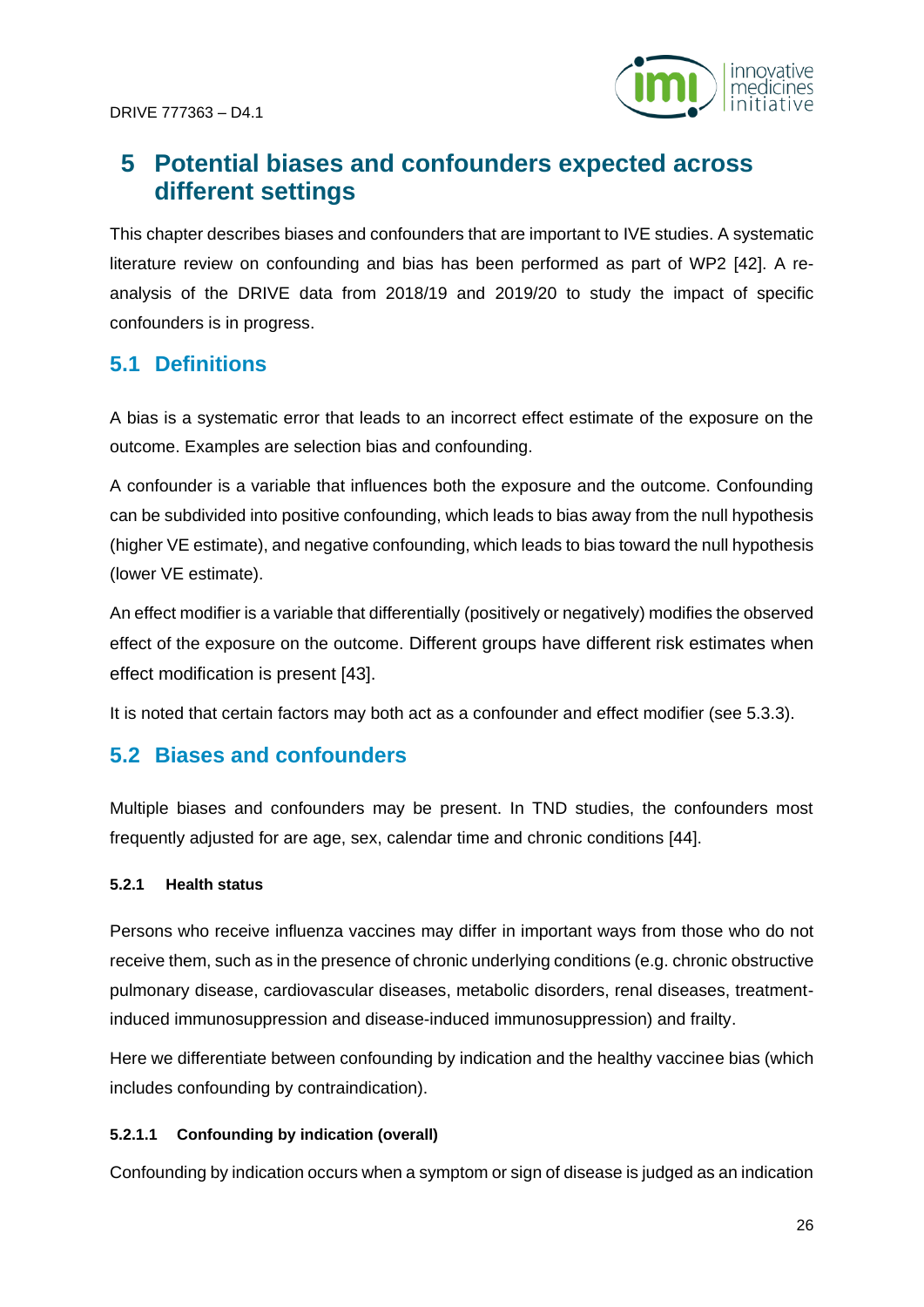

for a given vaccine and is therefore associated with both the vaccine and a higher probability of an outcome related to the disease for which the vaccine is indicated or a specific brand is given [45]. In the case of influenza vaccination, patients who have underlying chronic conditions are more likely to be vaccinated as they are at higher risk for (severe) influenza disease, and risk groups are part of the vaccine recommendations; this can lead to a lower VE estimate [46]. Underlying conditions of interest include chronic obstructive pulmonary disease (COPD), cardiovascular diseases, metabolic disorders, renal disease, treatment-induced immunosuppression and disease-induced immunosuppression [47].

#### **5.2.1.2 Healthy vaccinee bias and frailty bias**

The healthy vaccinee bias and the frailty bias have the opposite effect of confounding by indication, i.e., vaccinated individuals may be healthier than unvaccinated individuals, leading to a higher VE.

#### *Healthy vaccinee bias*

Risk groups are part of the vaccine recommendations and are more prone to receive vaccination compared to healthy subjects (see Section 5.2.1.1). However, within these groups recommended for vaccination (e.g., those based on age), those with a healthier lifestyle may be more likely to accept influenza vaccination.

#### *Frailty bias*

Vaccine coverage has been found to be low in frailest patients, i.e. those with a low functional status and a high predicted probability of death during the upcoming influenza season [48, 49]. Healthcare providers may be reluctant to vaccinate such patients and likewise patients may "give up on preventive measures" [48]. Consequently, there may be relatively fewer severely ill patients in the exposed group [47, 49].

#### **5.2.1.3 Confounding by indication (type- or brand-specific)**

Brand-specific IVE studies from settings in multiple countries will be pooled. Vaccine type recommendations may differ between countries. For example, country 1 may use the nonadjuvanted trivalent vaccine for all adults, whereas country 2 may prescribe the adjuvanted trivalent vaccine to a specific risk group and non-adjuvanted to the rest of the population. Furthermore, a healthcare worker may decide to vaccinate with a specific brand (e.g., an adjuvanted vaccine, an intradermal vaccine, a quadrivalent vaccine) because he/she thinks a particular patient requires additional protection. This may result in potentially important differences between the exposed groups that affect the pooled VE estimate. Knowledge of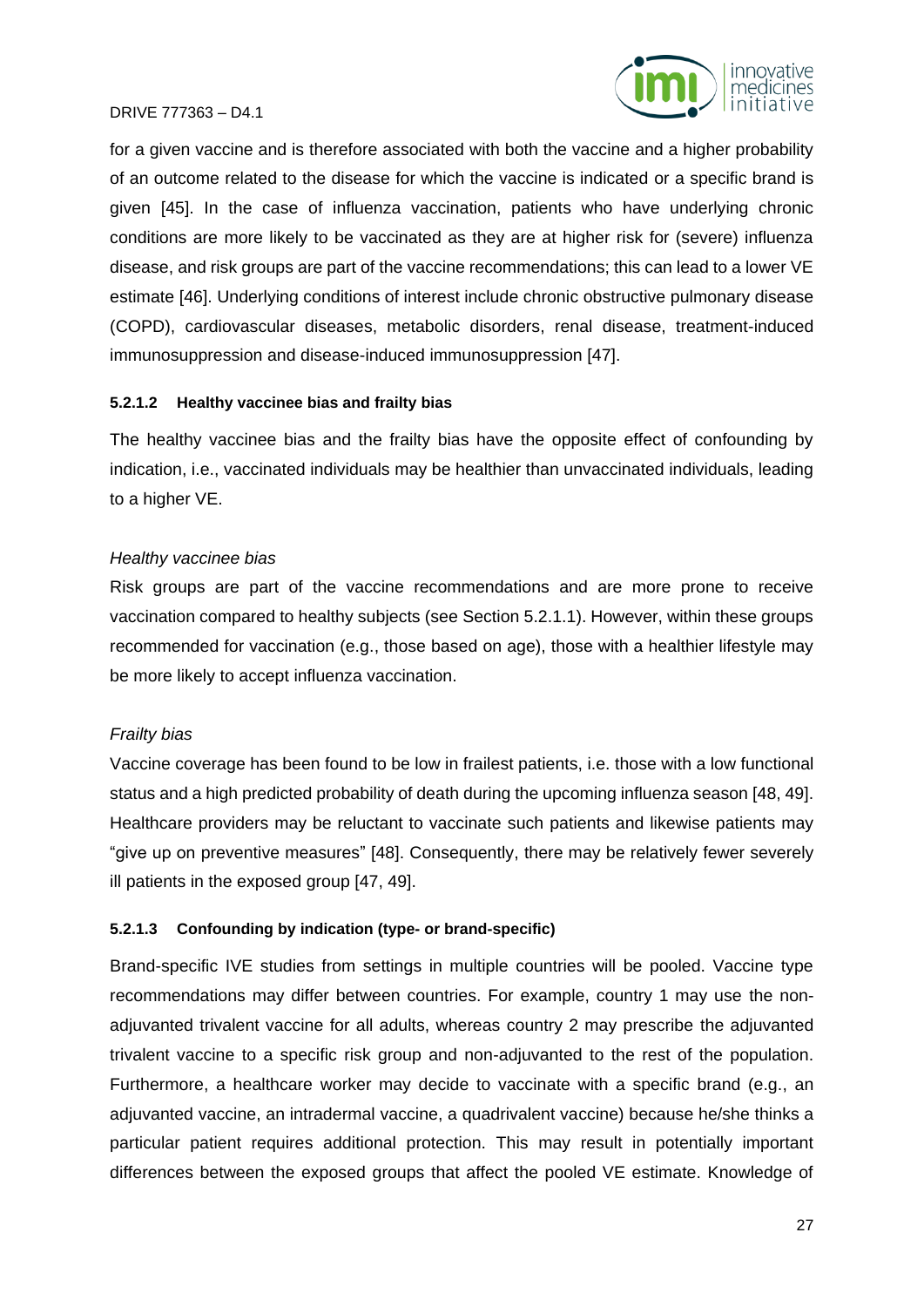



vaccine recommendations or prescription practices across settings is necessary (also refer to WP2.2 and WP3.1). Furthermore, certain clinical conditions associated with the outcome may also be associated with the receipt of specific influenza vaccine types or brands and may cause confounding by indication, as differences between VE estimates may be partially due to underlying population characteristics rather than to true differences between vaccine types or brands [50-53]. This is in part a consequence of influenza recommendations that tailor vaccinetype recommendations for specific risk groups, particularly based on age [54]. In the DRIVE 2020/21 season, this was the case in Austria, Finland, Italy, Spain and the UK. In addition, a GP survey conducted in DRIVE concluded that whilst a GP's choice of vaccine type for an individual patient is primarily driven by vaccine type availability, if GPs had a choice, older patients and patients with multiple comorbidities were more likely to be prescribed the adjuvanted vaccine [53].

#### **5.2.2 Selection bias**

Selection bias occurs when subjects are differentially enrolled in the study or analysis, or data is differentially collected based on their exposure or outcome status.

#### **5.2.2.1 Selection bias based on vaccination status**

In IVE studies, this can happen when not all subjects with acute respiratory illness are equally likely to be tested for influenza, especially in settings where testing takes place at the clinician's discretion. For example, vaccinated subjects may less frequently be tested for influenza (due to a perceived lower chance of influenza infection), which would lead to a higher VE estimate.

#### **5.2.2.2 Selection bias based on outcome**

Alternatively, the exact presentation of acute respiratory illness may – in the absence of clear sampling protocols - influence the clinician's decision to order influenza testing, which can either lower or increase the VE estimate [2].

Furthermore, in prospective studies with active enrolment that requires informed consent (i.e., those taking place outside the context of routine surveillance or medical practice), individuals who are too ill to give consent (e.g., too acutely ill or because of worsened chronic conditions) may not be enrolled, thereby biasing the outcomes captured to less severe disease.

In addition, subjects that do not fulfil the ILI/SARI definitions are excluded from TND studies, thus excluding potential cases, such as e.g., those (elderly people) with clear systemic symptoms and even radiologically confirmed pneumonia but without any signs of respiratory symptoms according to the ECDC ILI definition.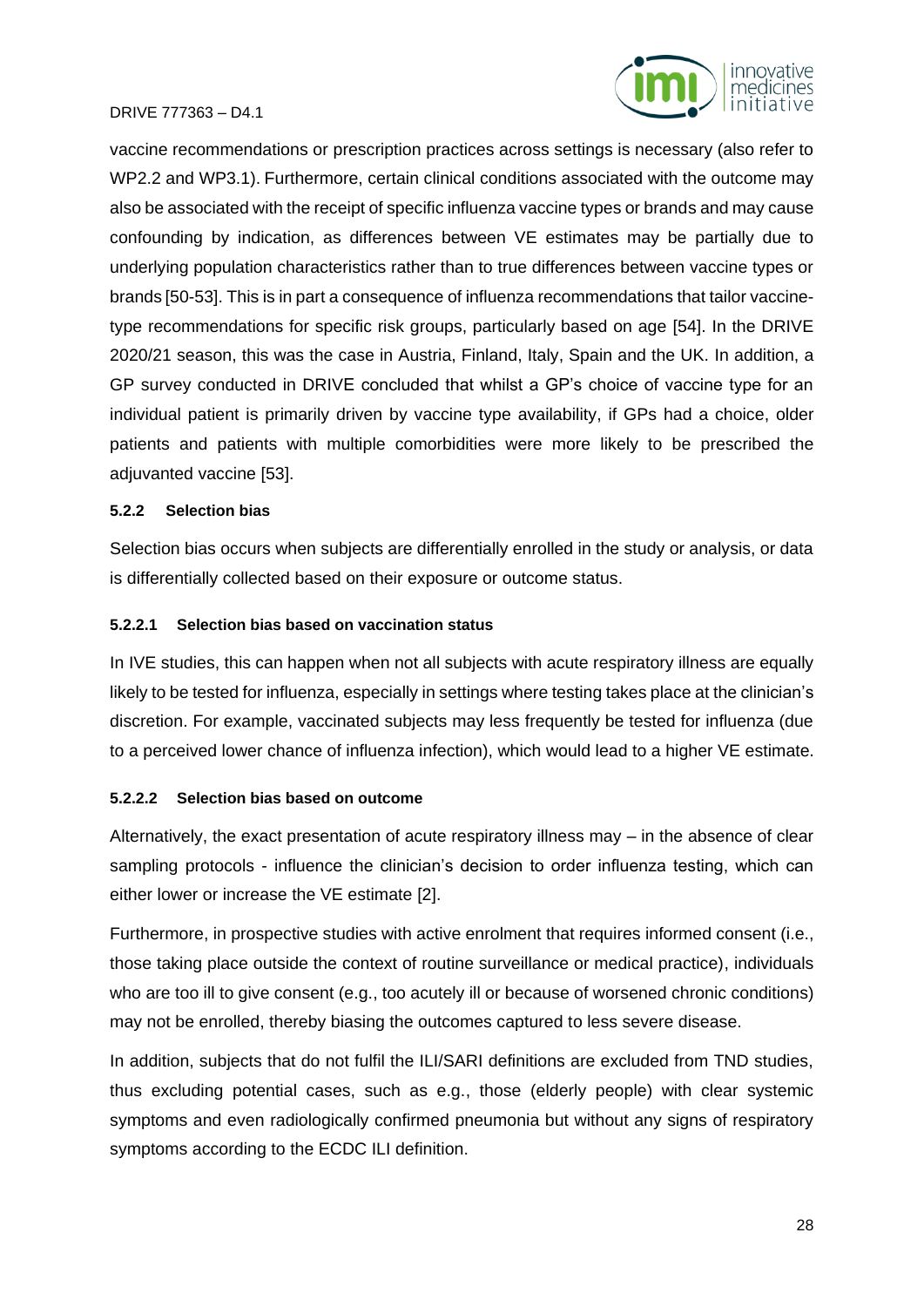

#### **5.2.3 Healthcare-seeking behavior**

Not all subjects are equally likely to seek care and hence to be diagnosed. Healthcare-seeking behavior is usually associated with exposure and the outcome (e.g., vaccinated persons may be more likely to seek medical care when diseased), and it may therefore lead to confounding. Multiple factors may influence healthcare-seeking behavior, ranging from funding of the healthcare system to personal factors and disease severity.

Disease severity may be affected by exposure status (e.g., vaccinated persons may have less severe disease, reducing their likelihood to seek care) and acute respiratory infection (ARI) etiology. If ARI severity differs by etiology, this might differentially impact the propensity to seek healthcare between cases and controls in a test-negative study [5].

Although healthcare-seeking bias will be present in each setting, the bias is likely stronger in a GP setting than a hospital setting, as patients with severe disease are more uniformly likely to seek care.

#### **5.2.4 Information bias**

Information bias arises when incorrect information about a variable is collected [22]. The most important types of information bias are exposure misclassification and outcome misclassification, although information bias is also applicable to other variables, such as confounders and covariates.

Exposure or outcome misclassification can be differential or non-differential. Misclassification is non-differential when the bias is the same for all subjects, regardless of exposure or outcome status. Non-differential misclassification usually causes a bias towards the null, leading to a lower VE. Misclassification is differential when the bias differs between exposed and nonexposed subjects or between subjects with and without the outcome. Differential misclassification can lead to bias towards or away from the null. Misclassification bias in vaccine effectiveness studies is discussed in detail by De Smedt et al. [55].

#### **5.2.4.1 Misclassification of exposure**

As described in more detail in Section 3.3, exposure misclassification can occur due to an inadequate data source, data entry errors and recall bias.

Bias in the exposure due to inadequate data source or data entry errors could be nondifferential or, in rare cases, differential. Thus, in most cases, it is expected to lower the VE. Data entry errors are most likely to result in subjects erroneously classified as unvaccinated, leading to a lower VE.

Recall bias can be differential or non-differential, therefore, bias can also go either way here.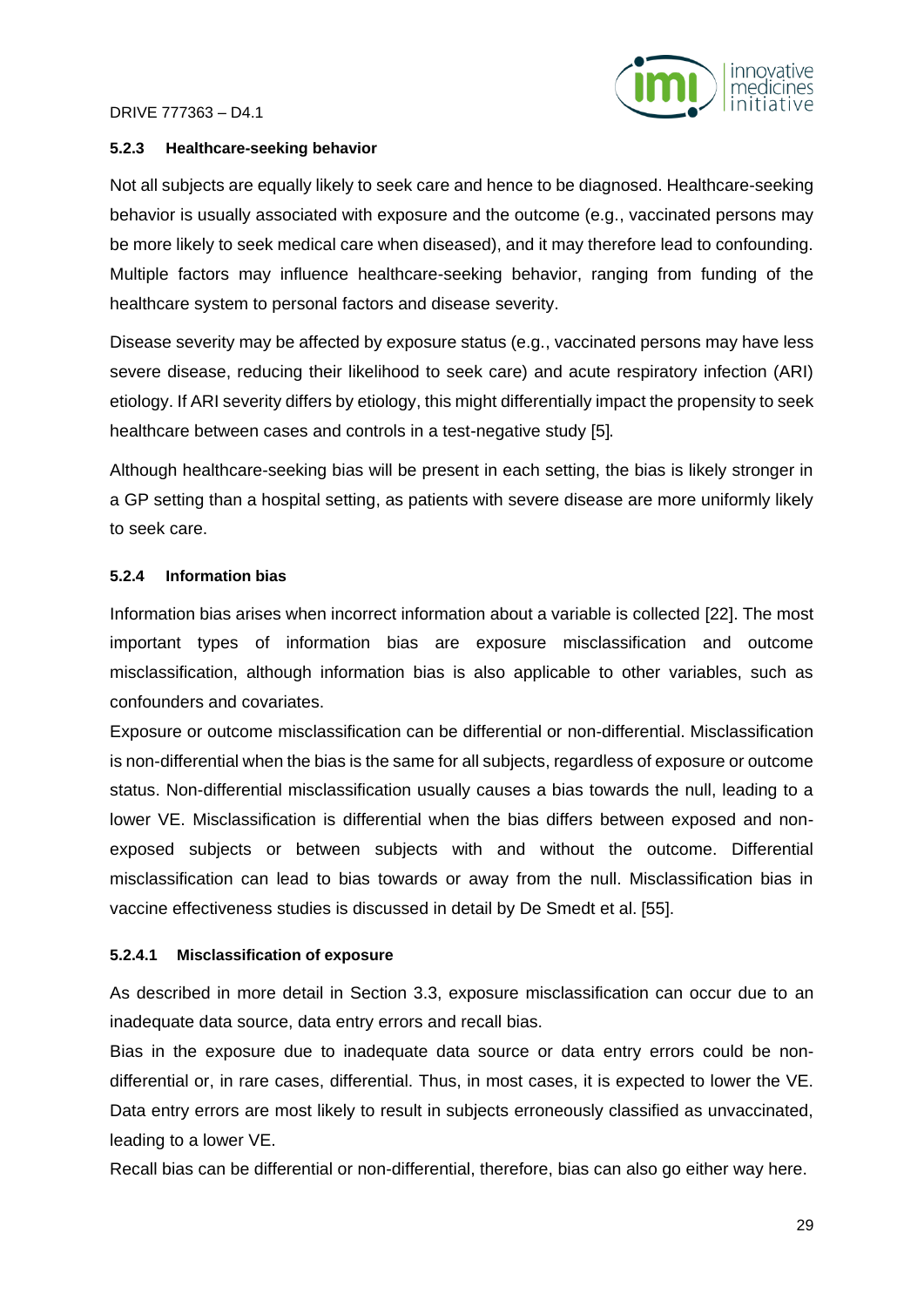

#### **5.2.4.2 Misclassification of outcome**

As described in more detail in Section 4.3, outcome misclassification can occur due to imperfect laboratory tests, lag time between symptom onset and specimen collection, lack of healthcare seeking (in cohort studies), use of antivirals, an inadequate data source and data entry errors.

Outcome misclassification due to imperfect diagnostic tests or laboratory procedures, such as lag time between symptom onset and specimen collection, use of antivirals and data entry errors, is most likely to be non-differential and thus underestimating VE. This can be overcome by using more reliable test or harmonizing the sample collection and laboratory testing procedures. Another alternative is to apply bias correction methods for TND studies that have been developed to address potential misclassification bias due to imperfect tests [56].

Bias in the outcome due to an inadequate data source can be non-differential or differential. In cohort studies conducted in the absence of a protocol or other measures ensuring a balanced case detection rate among the exposed and unexposed, differential outcome misclassification bears the risk of either under- or overestimating VE.

#### **5.2.5 Age**

Age is associated with both the exposure (some risk groups recommended for vaccination are defined by age [57]) and the outcome (the very young are more likely to be infected due to lack of immunity, and very young and elderly people are more likely to suffer severe influenza infection or to develop complications [58]). It is recommended that age is treated as an effect modifier (see Section 5.3.1); however, within each stratum, age can be treated as a confounder.

#### **5.2.6 Gender/sex**

Men and women may have different healthcare-seeking behaviors, resulting in differences in influenza vaccine uptake and likelihood of medical consultation for influenza disease. For example, a study conducted in Spain found that, within the influenza vaccine recommended risk group, vaccine coverage was lower among women than among men [59]. Alternatively, in countries where healthcare workers are offered near compulsory influenza vaccinations or where pregnancy is considered an indication, women may have higher coverage.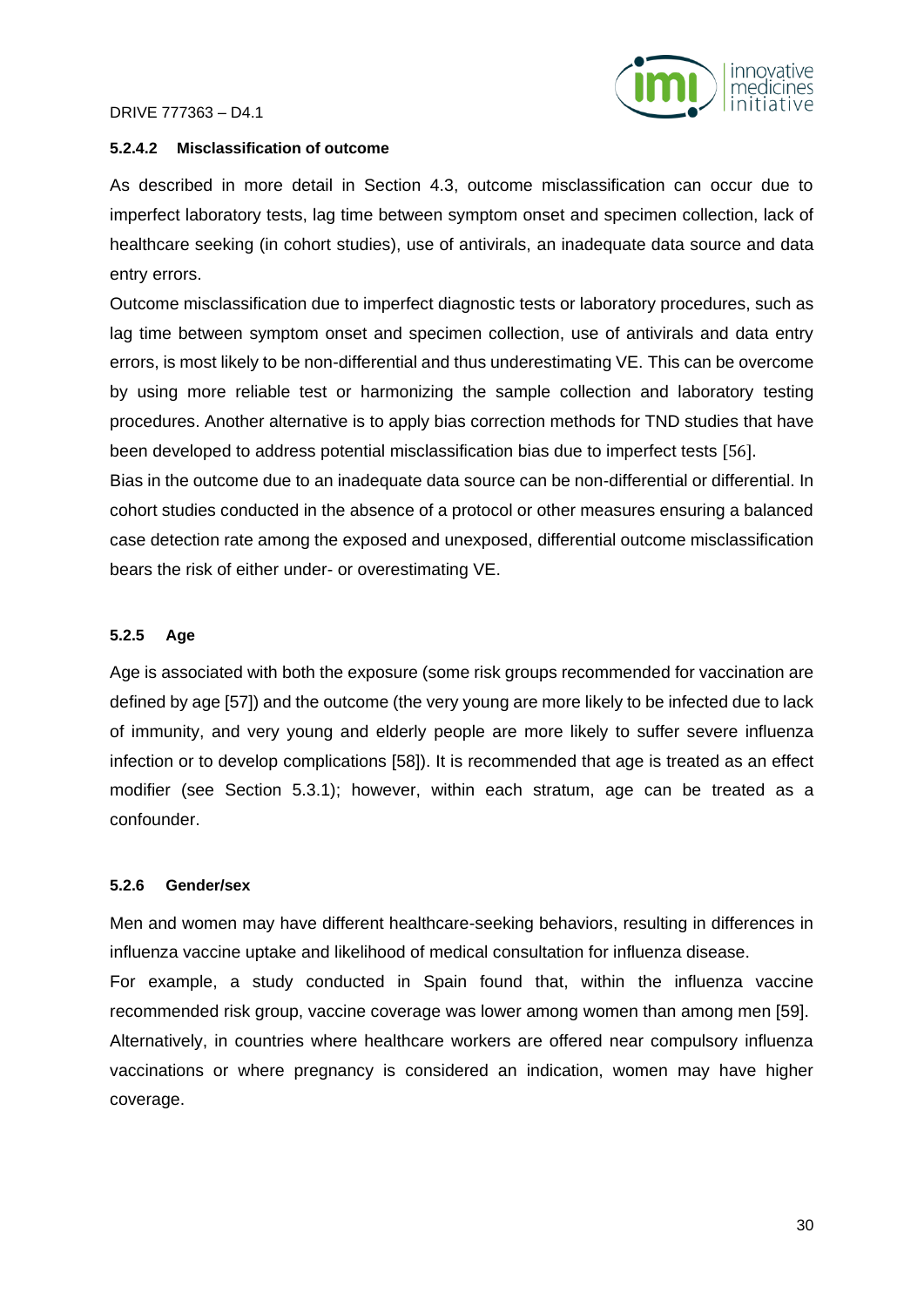

#### **5.2.7 Pregnancy**

In many countries, pregnant women are recommended influenza vaccination. Furthermore, changes to the immune system, heart, and lungs during pregnancy make pregnant women more susceptible to severe disease [60].

#### **5.2.8 Smoking behavior (or parental smoking behavior)**

Smoking may be positively associated with vaccination (e.g. smokers may be more likely to be affected by chronic diseases and, therefore, belong to the risk groups particularly eligible for influenza vaccination) or negatively associated with vaccination (e.g. smokers may be more prone to ignore health-related recommendations). Furthermore, smoking may be associated with the outcome (e.g. disease may be more severe).

For children, parental smoking status may be considered. Wilson et al. showed that children hospitalized for influenza had more severe disease if they had been exposed to second-hand smoking [61].

#### **5.2.9 Socioeconomic status or applicable proxy**

The socioeconomic status is a relevant variable to indicate access to health services. It may be associated with exposure and access to influenza vaccination in countries where influenza vaccination is not free, and with medically attended outcomes in countries where healthcare is not free, or where insurance-based systems run in parallel to public care.

#### **5.2.10 Prior exposure to influenza vaccination and influenza infection**

An important confounder is the prior exposure history of a patient, which includes both prior infection and prior vaccination status.

#### **5.2.10.1 Prior influenza vaccination**

Prior influenza vaccination may be a confounder of IVE when influenza vaccination in the current season is associated with vaccination history and when vaccination modifies the risk of natural infection in the following season [62]. Studies have found both positive and negative interference of repeated influenza vaccination on IVE [63], and this may differ by season.

The antigenic distance hypothesis proposes that negative interference may occur if the consecutive vaccines are antigenically similar, and antibodies produced in the past season may neutralize vaccine antigens of the subsequent year's vaccine before it can trigger a full immune response, especially if the new circulating strain is antigenically different [64].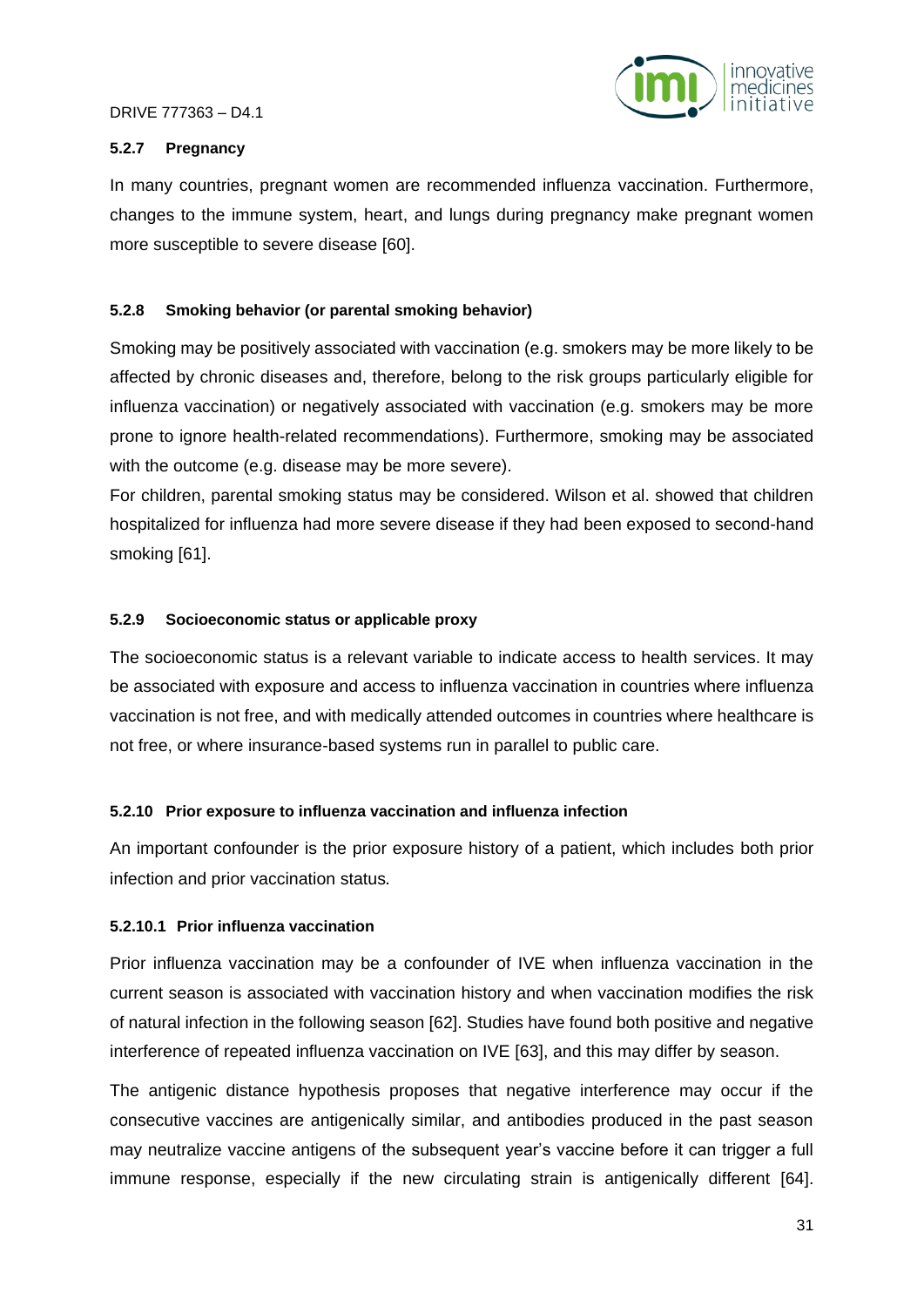

Conversely, positive interference may occur when the antigenic distance between the first vaccine and the new circulating strain is small, and pre-existing antibodies are boosted by the response to the vaccine, helping to clear the new virus [64]. Furthermore, prior vaccination may be protective because of persisting vaccination immunity, or it may modify the risk of natural infection because of a lower previous risk of natural infection [62]. IVE may be influenced by vaccination patterns over at least several seasons [65] and lower against A(H3N2) virus [66] [67].

Prior influenza vaccination is frequently predictive of influenza vaccination in the current season; therefore, collinearity may be a problem when including prior influenza vaccination in the statistical model as a confounder [68].

#### **5.2.10.2 Prior influenza infection**

Prior influenza infection can influence the choice to receive the influenza vaccine in the current year and lead to a degree of existing immunity against influenza. Exposure to the virus is believed to induce lifelong cellular and humoral immunity that not only protects against infection by the original infective strain but may also provide cross protection against antigenically similar strains. This can lower the VE estimate in the current year. For example, Saito et al. found a profound protective effect of medically attended influenza A infection in the prior season [69].

In the scientific literature, the prior influenza infection status is rarely considered because of the difficulty to collect accurate information. Furthermore, it is unknown for how many previous years this information should ideally be collected.

Little research has been done on the interplay between prior influenza infection and prior vaccination and its effect on IVE [69].

#### **5.2.11 Concomitant administration of COVID-19, pneumococcal, Herpes zoster and childhood vaccines**

The likelihood of receiving an influenza vaccination is higher among recipients of other vaccines because of behavioral aspects and the patients'/parents' opinion concerning vaccines and access to healthcare. The COVID-19 may have adjusted the behaviors and attitudes toward vaccination [70], but accounting for this component is important as this can lead to confounding, particularly in TND studies where patients with non-influenza ILI/SARI are included as part of the test-negative control group. This is particularly of interest starting from the 2021-2022 influenza season with respect to the COVID-19 vaccination, as the inclusion of SARS-CoV-2 controls in influenza TND studies may lead to underestimated IVE estimates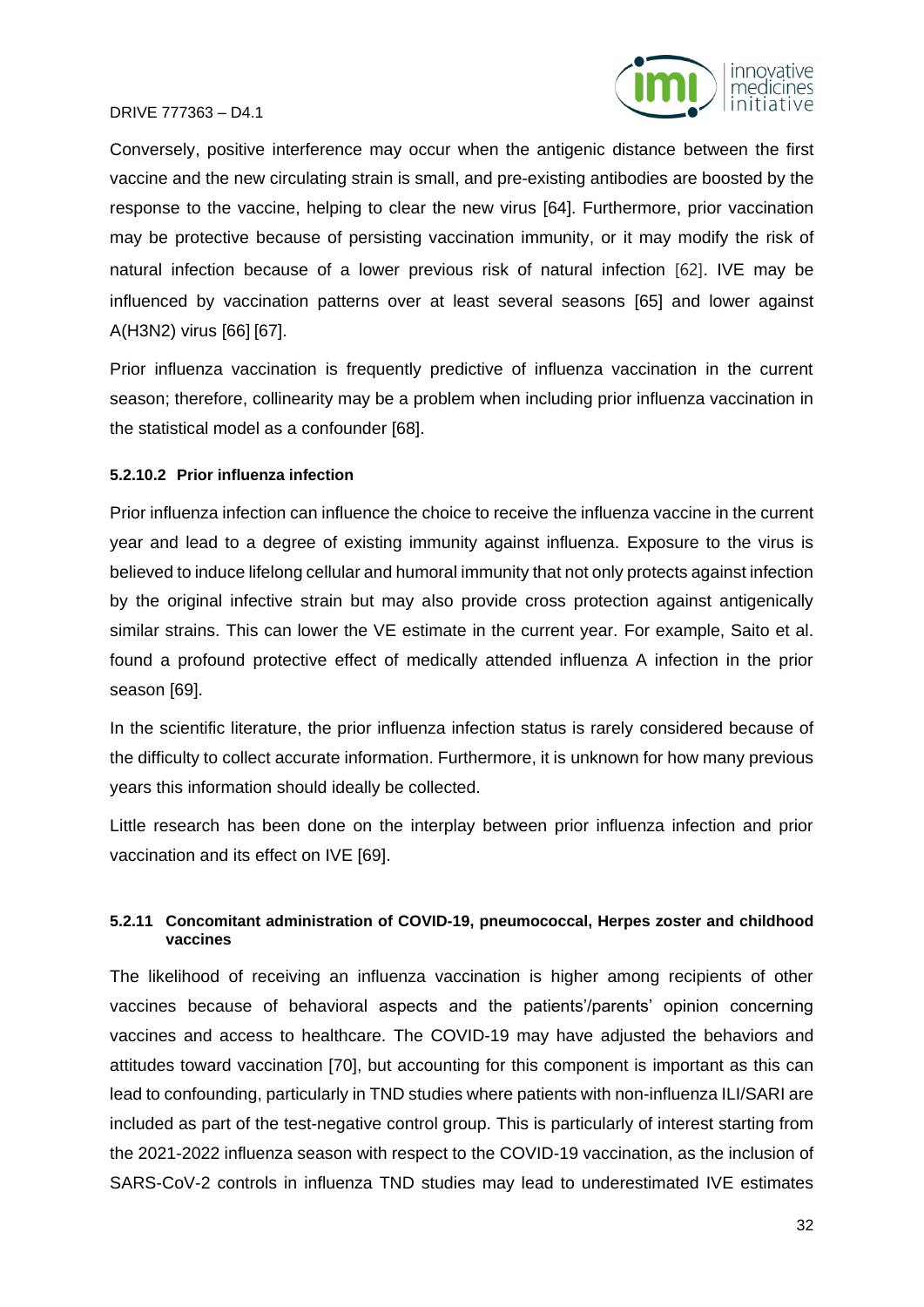

#### [71].

Younger children that are recommended for influenza vaccination may receive their recommended childhood vaccinations potentially alongside the influenza vaccine; in some elderly cohorts, the influenza vaccine is co-administered in the same healthcare visit with the pneumococcal vaccine, because of overlapping recommendations for the two vaccines. Upto-date pneumococcal vaccination can affect the occurrence of secondary bacterial infectious complications of influenza and is therefore an important confounder for non-specific outcomes; it would lead to a higher VE estimate. Additionally, it is important to distinguish between the 23-valent pneumococcal polysaccharide vaccine (PPS23) and the 13-valent pneumococcal conjugate vaccine (PCV13) because of their differences in effectiveness against pneumonia.

#### **5.2.12 Statins**

Recent studies suggest statins may impair the antibody response and thereby reduce vaccineinduced protection [72]. Studies have shown reduced immune response to influenza vaccine [73], reduced VE to medically attended acute respiratory infection [74], and reduced IVE to some (but not all) influenza types/subtypes [72]. On the other hand, statins have been suggested to have a protective effect against infections [75].

#### **5.2.13 Residence in long-term care facility**

Residence in a long-term care facility (LTCF) may be associated with vaccination (e.g. residents of long-term care facilities are often vaccinated to minimize influenza outbreaks in the facility) and with the outcome (e.g. disease may be more severe because of underlying conditions, and influenza attack rate may be higher than in the community).

In relatively closed communities such as LTCF, disentangling the effect of individual protection and herd immunity caused by both caretakers and visiting relatives being vaccinated may be challenging [2]. For such reasons, in DRIVE, residence at long-term care institutions was an exclusion criterium.

#### **5.2.12 Perinatal conditions**

In addition to the variables for health status described above, a health status indicator for children, based on birth weight and maturity at birth, as well as some other perinatal or congenital conditions (e.g. Apgar score or Down syndrome), is relevant for children. The cutoff age depends on the nature and severity of the condition.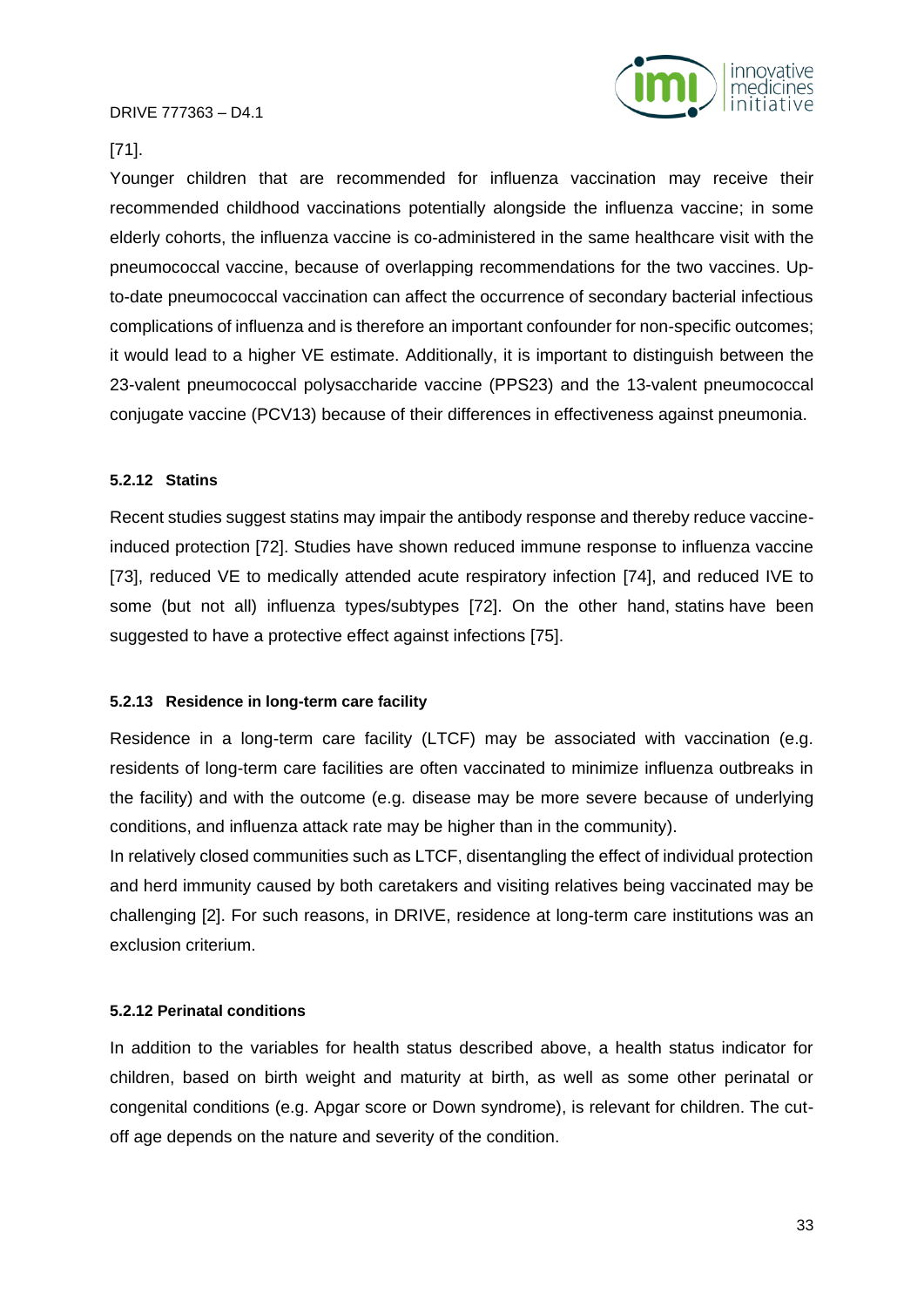

#### **5.2.14 Child's adherence to the local childhood vaccination program**

In case that influenza vaccine is recommended for a child, either because the child falls within a risk group recommended for influenza vaccination or the country recommends influenza vaccine for all children, adherence to the local childhood vaccination program in general is likely positively associated with influenza vaccine reception and healthcare-seeking behavior.

#### **5.2.15 Waning immunity**

The intra-seasonal waning of protection against influenza vaccination has been demonstrated through lower VE and geometric mean titers with increasing time since vaccination [76, 77]. The waning of immunity may occur at different rates for different vaccine components [76, 78] and may be of particular concern in adults aged 65 years and above [79]. Recent work has explored bias in influenza vaccine waning studies [80, 81].

#### **5.2.16 Infection pressure**

Influenza infection pressure varies among people. Factors associated with high infection pressure include being a healthcare worker, army conscript, childcare worker, or institutionalized individual (e.g., LTCF, prisons), and for children, the number of siblings. In certain cases, vaccinated and non-vaccinated subjects may have different contact patterns leading to a differential infection pressure [6]. For example, healthcare workers, who are frequently offered occupational influenza vaccine, may have increased exposure to the influenza virus through contact with patients seeking care for influenza infection, compared to the general population. In this example, differential infection pressure would lead to a lower VE estimate.

#### **5.2.17 Climatic factors**

Influenza transmission is affected by climatic factors. Cold and dry conditions have been found to favor influenza transmission [82-85].

Lowen et. al propose several mechanisms to explain the influence of humidity and temperature on influenza [85]. First, the host may be more susceptible to respiratory virus infections as a result of desiccated nasal mucosa due to breathing dry air. Second, viral stability has been found to be very high at low relative humidity. Third, at low relative humidity, respiratory droplets carrying the influenza virus are small (as water evaporates quickly), allowing them to remain airborne for a longer time, increasing the chance of transmission of the virus. Finally, viral shedding increases at low temperatures. This could be due to reduced viral clearance as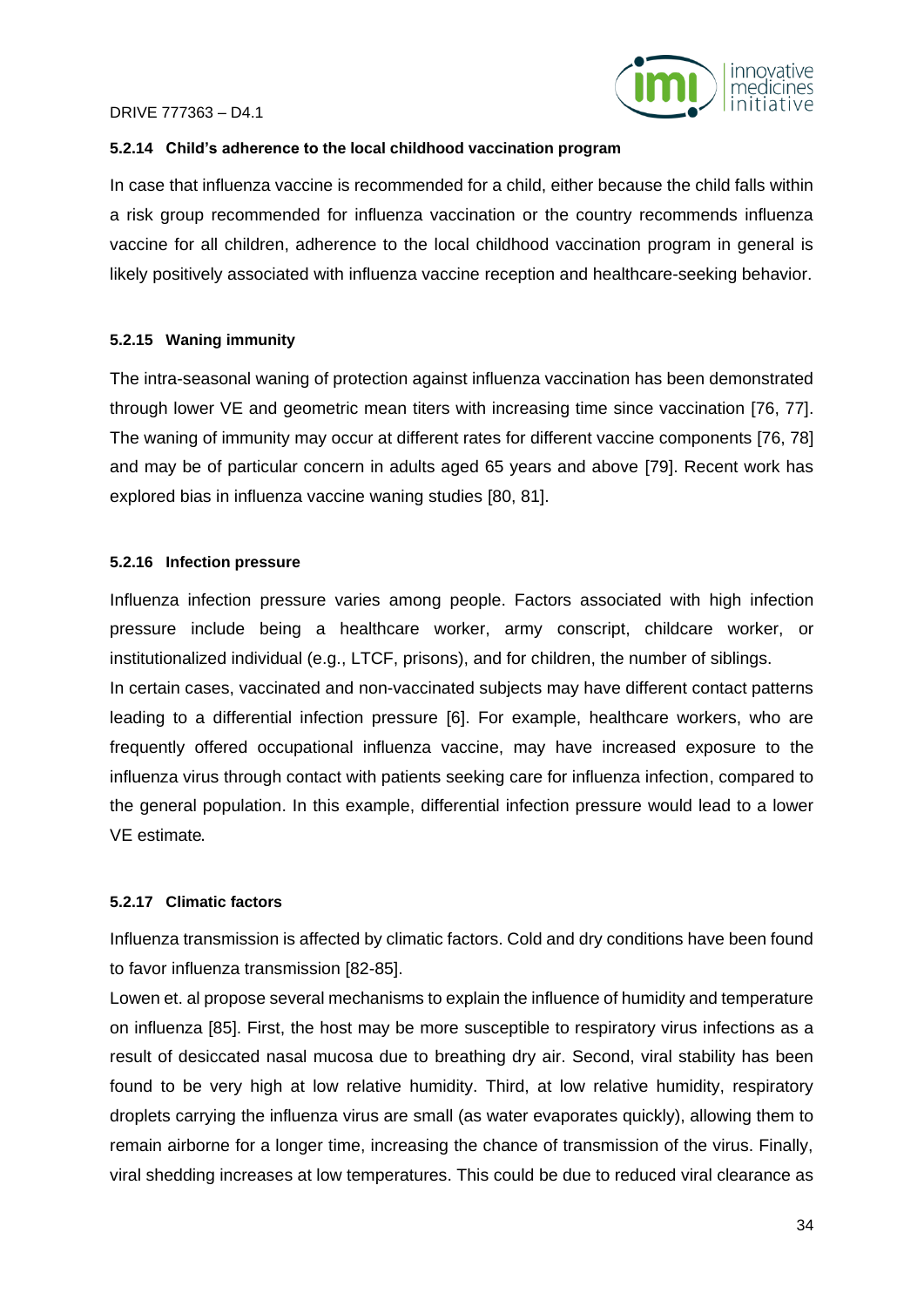

a result of a slower mucociliary activity or increased viral stability.

#### **5.2.18 Virus characteristics**

Factors pertaining to the virus are virus virulence and level of antigenic match between the vaccine strain and the circulating strain.

Vaccine effectiveness is lower in seasons with a mismatch [86, 87]. Early news of a mismatch with the vaccine could potentially influence the level of vaccine uptake in a population. Furthermore, intra-seasonal antigenic drift may cause variations in vaccine effectiveness within the season.

### <span id="page-34-0"></span>**5.3 Effect modifiers**

#### **5.3.1 Age**

Due to immunosenescence, which refers to the gradual decline of the immune system brought naturally by age, vaccination in older adults is expected to lead to a lower immune response than in younger adults [88]. Furthermore, older adults are usually prone to develop more severe influenza disease or complications thereof. Both of these factors lead to lower VE estimates in older age groups [2].

Stratification of the data into age groups is advised. Harmonizing the age categories used in the analysis across studies will be crucial for the pooled analysis.

#### **5.3.2 Immunosuppressed/ immunocompromised patients**

Patients who are immunosuppressed or immunocompromised, whether as a result of a disease or a treatment, are at risk of complicated influenza [89]. Although patients may still benefit from a degree of protection against severe disease, the VE in this population is lower than in patients who are not immunosuppressed/immunocompromised.

#### **5.3.3 Others**

In addition to age, confounders listed above may sometimes be considered effect modifiers, such as sex [90-92], prior vaccination/infection, statin use [93] or health status (frailty). Frailty can be associated with vaccine effectiveness, especially in older adults and in risk groups. McGrath et al. state that they could not control healthy-user bias through statistical adjustment and therefore performed sample registration, which reduced much of the bias [94].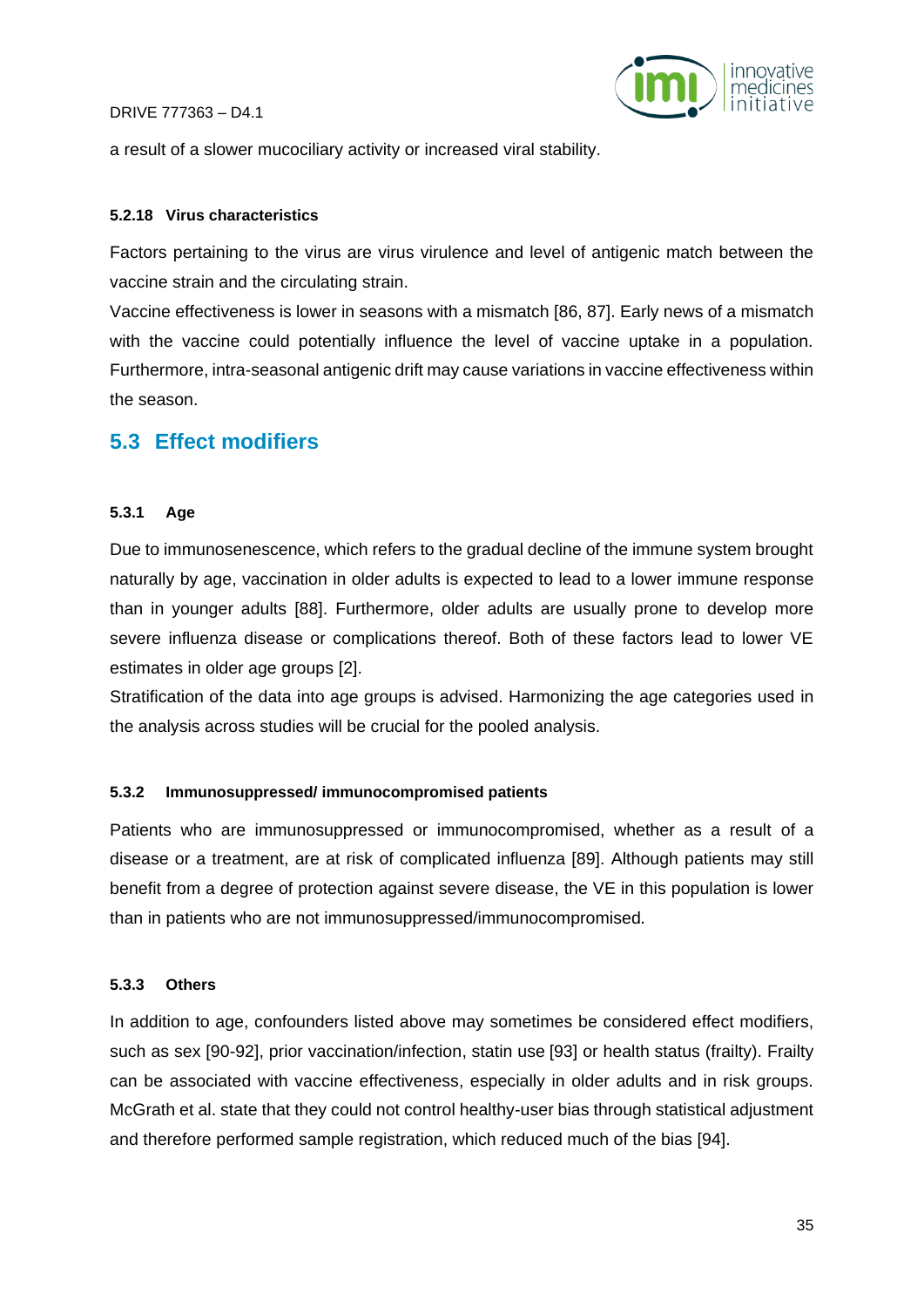

## <span id="page-35-0"></span>**5.4 Controlling for bias and confounding**

The effect of bias and confounding can be controlled at the study design level or in the analysis.

Table 5.1 shows what information would be required to control in the analysis for each bias or confounder described above and how it can be controlled in the study design.

It will not always be feasible to address each type of bias or confounding. If data has not been collected, it is impossible to account for it in the analysis. For example, if the lag time between symptom onset and specimen collection has not been collected as part of routine clinical practice, this information will not be available from administrative databases and, consequently, it will be impossible to adjust for this type of outcome misclassification.

Some types of bias are best addressed through the study design, for example, by including sampling methods in TND studies' protocols to reduce selection bias. For many confounders, an adjustment in the analysis (including matching in TND studies or the use of propensity scores in cohort studies) is likely sufficient. Separate analyses may be required across levels of effect modifier.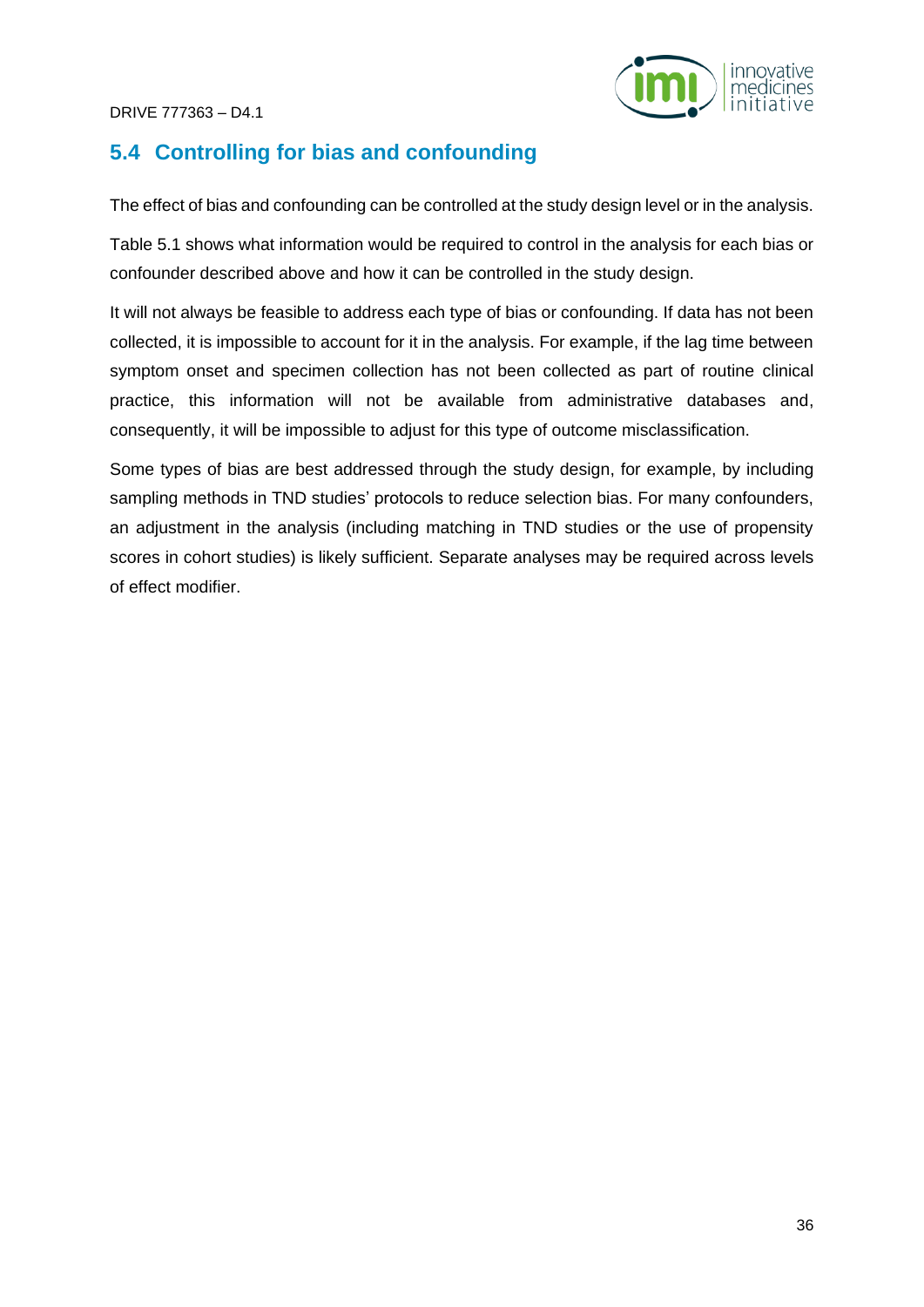

*Table 5.1. Controlling for bias and confounding in IVE studies*

| Type of                | <b>Direction of bias</b>                                                                                         | <b>Controlling using study design</b>                                                                                                                                                                                                                                                                                                                                                                                                                                                                                                                                   | Information required to control in the                                                                                                                                                                                                                                                                                                                                                                                                                                                                                                                               | <b>Comments</b> |
|------------------------|------------------------------------------------------------------------------------------------------------------|-------------------------------------------------------------------------------------------------------------------------------------------------------------------------------------------------------------------------------------------------------------------------------------------------------------------------------------------------------------------------------------------------------------------------------------------------------------------------------------------------------------------------------------------------------------------------|----------------------------------------------------------------------------------------------------------------------------------------------------------------------------------------------------------------------------------------------------------------------------------------------------------------------------------------------------------------------------------------------------------------------------------------------------------------------------------------------------------------------------------------------------------------------|-----------------|
| bias/confounder/effect | ( $\downarrow$ (decrease) or $\uparrow$                                                                          |                                                                                                                                                                                                                                                                                                                                                                                                                                                                                                                                                                         | analysis                                                                                                                                                                                                                                                                                                                                                                                                                                                                                                                                                             |                 |
| modifier               | (increase) VE)                                                                                                   |                                                                                                                                                                                                                                                                                                                                                                                                                                                                                                                                                                         |                                                                                                                                                                                                                                                                                                                                                                                                                                                                                                                                                                      |                 |
| <b>Health status</b>   | $\downarrow$ : confounding by<br>indication<br>↑: healthy vaccine<br>bias, frailty bias                          | • Comparing groups with similar<br>prognosis (e.g., between a GP who<br>does and one who doesn't<br>vaccinate patients although this<br>may be difficult in practice [46]; or<br>levels<br>of<br>across<br>immunosuppression or<br>frailty<br>status)<br>restricting or stratifying the study<br>population (at the cost of reduced<br>precision due to decreased sample<br>size) [46],<br>individual matching of exposed and<br>non-exposed into main prognostic<br>propensity-score<br>strata<br>or<br>matching (although this requires a<br>large sample size) [46]. | Data on presence of chronic<br>underlying conditions (like chronic<br>pulmonary disease, cardiovascular<br>disease, metabolic disorders, renal<br>disease),<br>treatment-induced<br>immunosuppression and disease-<br>induced immunosuppression, frailty<br>Number of hospitalization due to<br>chronic conditions (as indicator for<br>disease severity)<br>Data on presence of perinatal<br>$\bullet$<br>conditions (for studies in children<br>only)<br>Measure of functional status/frailty<br>(probably)<br>not<br>captured<br>in.<br>administrative databases) |                 |
| <b>Selection bias</b>  | $\downarrow$ : less testing in<br>vaccinated<br>subjects<br>$\downarrow$ or $\uparrow$ : disease<br>presentation | Studies with primary data collection:<br>• Standardized case definitions and<br>specimen collection criteria (same<br>regardless<br>criteria<br>used<br>of<br>exposure status.)<br>• Asking for consent from next of kin<br>for patients too ill to give consent<br>Studies with secondary data<br>collection:<br>Looking for selection in sampling<br>according<br>to<br>vaccination/background factors (if<br>also negative samples<br>are<br>available)<br>Using administrative databases<br>avoids missing severely ill patients<br>due to lack of consent          |                                                                                                                                                                                                                                                                                                                                                                                                                                                                                                                                                                      |                 |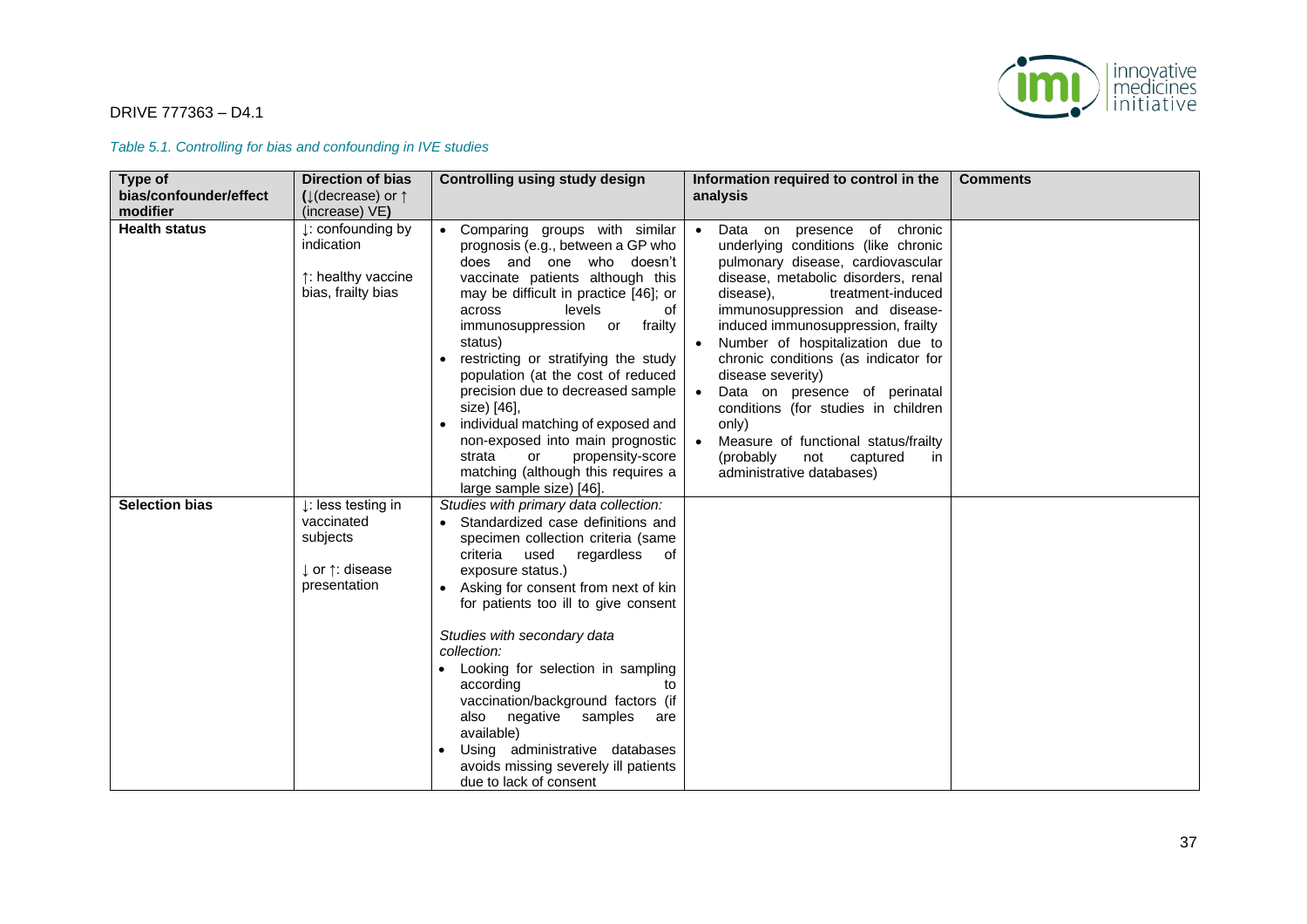

| Type of                            | <b>Direction of bias</b>                                                             | <b>Controlling using study design</b>                                                                                                                                                                                                                                                                                                                                                                                                                                                                                                                                                                              | Information required to control in the                                                                                                                                                                                                                                                     | <b>Comments</b>                                                                                                                                                                                                                                                                                                                                                                                                                                                                                                                                                                                                                                                                                                        |
|------------------------------------|--------------------------------------------------------------------------------------|--------------------------------------------------------------------------------------------------------------------------------------------------------------------------------------------------------------------------------------------------------------------------------------------------------------------------------------------------------------------------------------------------------------------------------------------------------------------------------------------------------------------------------------------------------------------------------------------------------------------|--------------------------------------------------------------------------------------------------------------------------------------------------------------------------------------------------------------------------------------------------------------------------------------------|------------------------------------------------------------------------------------------------------------------------------------------------------------------------------------------------------------------------------------------------------------------------------------------------------------------------------------------------------------------------------------------------------------------------------------------------------------------------------------------------------------------------------------------------------------------------------------------------------------------------------------------------------------------------------------------------------------------------|
| bias/confounder/effect<br>modifier | ( $\downarrow$ (decrease) or $\uparrow$<br>(increase) VE)                            |                                                                                                                                                                                                                                                                                                                                                                                                                                                                                                                                                                                                                    | analysis                                                                                                                                                                                                                                                                                   |                                                                                                                                                                                                                                                                                                                                                                                                                                                                                                                                                                                                                                                                                                                        |
| Healthcare-seeking bias            | $\downarrow$ or $\uparrow$                                                           | • Using TND minimizes this bias<br>because both cases and controls<br>have sought medical care for an<br>acute respiratory infection [95].                                                                                                                                                                                                                                                                                                                                                                                                                                                                         | Studies<br>with secondary<br>data<br>collection: Number of healthcare<br>visits in a past set period<br>TND: Disease severity, in case this<br>differs by ILI<br>etiology<br>(e.g.<br>requirement a<br>medical<br>visit,<br>hospitalization, ICU, leading to death<br>or disabilities) [5] | Bias is more likely present in GP<br>settings than hospital settings as<br>healthcare-seeking behavior is<br>likely more similar for more severe<br>disease<br>• VE then only holds for those<br>people that would seek medical<br>care for an acute respiratory<br>infection<br>TND: Selection bias is still<br>possible in TND IVE studies [9].<br>Jackson<br>et<br>However,<br>al.<br>conducted a simulation study and<br>concluded selection bias was only<br>meaningful when rates of care<br>seeking between influenza ARI<br>and non-influenza ARI were very<br>different; therefore, selection bias<br>is unlikely to be meaningful under<br>conditions<br>likely<br>to<br>be<br>encountered in practice [96]. |
| Misclassification<br>(exposure)    | I: non-differential<br>misclassification<br>↓or ↑: differential<br>misclassification | Studies with primary data collection:<br>Using<br>the<br><b>TND</b><br>reduces<br>$\bullet$<br>differential recall bias as case<br>status is unknown at the time of<br>recruitment [9].<br>Studies using an administrative<br>$\bullet$<br>database:<br>For sources that record the<br>presence of a vaccination but not<br>a potential absence, it must be<br>ensured that they cover the entire<br>population of interest. Otherwise,<br>the part of the population not<br>reflected in the data is by default<br>assumed to be not vaccinated.<br>It must be assessed to what<br>extent the vaccination records |                                                                                                                                                                                                                                                                                            |                                                                                                                                                                                                                                                                                                                                                                                                                                                                                                                                                                                                                                                                                                                        |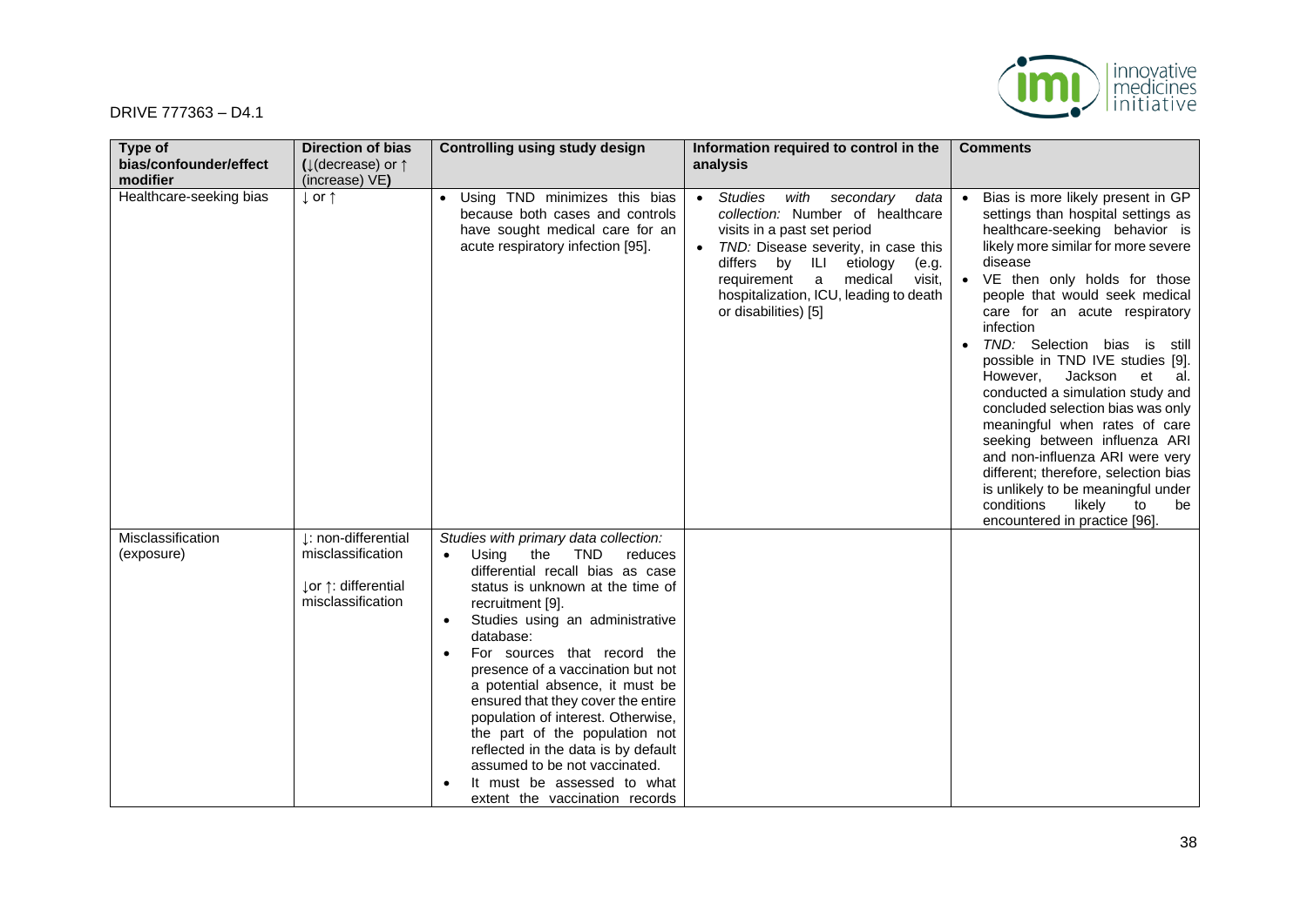

| Type of                        | <b>Direction of bias</b>                                                             | <b>Controlling using study design</b>                                                                                                                                                                                                                                                                                                                                                                                                                                                                                                                                                                                                                                                                        | Information required to control in the                                                                                                                                                                                                                                                                                                                                                              | <b>Comments</b> |
|--------------------------------|--------------------------------------------------------------------------------------|--------------------------------------------------------------------------------------------------------------------------------------------------------------------------------------------------------------------------------------------------------------------------------------------------------------------------------------------------------------------------------------------------------------------------------------------------------------------------------------------------------------------------------------------------------------------------------------------------------------------------------------------------------------------------------------------------------------|-----------------------------------------------------------------------------------------------------------------------------------------------------------------------------------------------------------------------------------------------------------------------------------------------------------------------------------------------------------------------------------------------------|-----------------|
| bias/confounder/effect         | ( $\downarrow$ (decrease) or $\uparrow$                                              |                                                                                                                                                                                                                                                                                                                                                                                                                                                                                                                                                                                                                                                                                                              | analysis                                                                                                                                                                                                                                                                                                                                                                                            |                 |
| modifier                       | (increase) VE)                                                                       |                                                                                                                                                                                                                                                                                                                                                                                                                                                                                                                                                                                                                                                                                                              |                                                                                                                                                                                                                                                                                                                                                                                                     |                 |
|                                |                                                                                      | are expected to be complete. For<br>example, GP records may not<br>necessarily capture influenza<br>vaccination at vaccination clinics<br>or in occupational settings.<br>case<br>of<br>-ln<br>aggregated<br>vaccination information, it must<br>be further guaranteed that this<br>information originates only from<br>the population of interest to avoid<br>misclassification<br>towards<br>a<br>wrongly increased number of<br>vaccinated.<br>Checking interview data against<br>vaccination registers or other<br>data sources                                                                                                                                                                          |                                                                                                                                                                                                                                                                                                                                                                                                     |                 |
| Misclassification<br>(outcome) | I: non-differential<br>misclassification<br>⊥or ↑: differential<br>misclassification | Choosing a test with<br>high<br>specificity (more important than<br>high sensitivity) because a non-<br>specific test is expected to<br>increase the proportion of false<br>negatives [97]<br>Imperfect tests lead to less bias in<br>cohort and case-control than in<br>TND design, however trivial<br>difference when using a highly<br>sensitive and specific test (e.g.<br>RT-PCR) [97]<br>Considering inconclusive test<br>results as negative causes less<br>bias than considering these to be<br>positive [97]<br>Studies with secondary data<br>collection:<br>it must be ensured that the<br>records on disease status cover<br>the entire population of interest<br>because study subjects without | Use of antivirals<br>$\bullet$<br>Laboratory test used<br>Sensitivity and specificity of<br>laboratory test.<br>Lag time between symptom onset<br>and testing<br>For<br>non-laboratory-confirmed<br>$\bullet$<br>outcomes, an analysis in different<br>periods of the season (peak or<br>outer ends of season), where non-<br>specific outcomes will likely be<br>more specific in the peak period. |                 |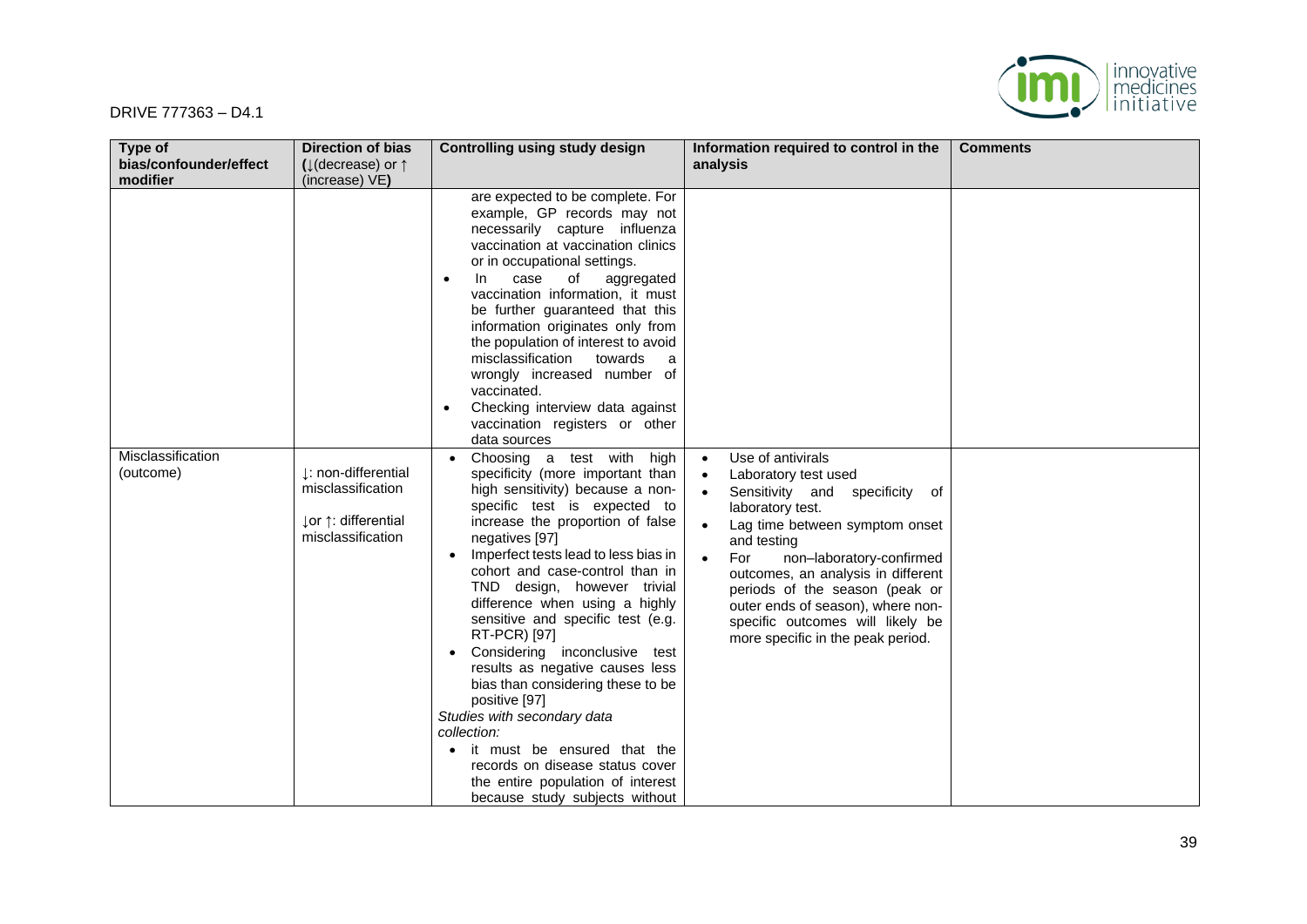

| Type of<br>bias/confounder/effect<br>modifier                            | <b>Direction of bias</b><br>( $\downarrow$ (decrease) or $\uparrow$<br>(increase) VE)                | <b>Controlling using study design</b>                                                                                                 | Information required to control in the<br>analysis                                 | <b>Comments</b>                                                                                                                                                                                                                                                                                                                    |
|--------------------------------------------------------------------------|------------------------------------------------------------------------------------------------------|---------------------------------------------------------------------------------------------------------------------------------------|------------------------------------------------------------------------------------|------------------------------------------------------------------------------------------------------------------------------------------------------------------------------------------------------------------------------------------------------------------------------------------------------------------------------------|
|                                                                          |                                                                                                      | an entry related to the outcome of<br>interest are not considered as<br>cases                                                         |                                                                                    |                                                                                                                                                                                                                                                                                                                                    |
| Age                                                                      |                                                                                                      | For young children: to collect age<br>in months                                                                                       | Age as a continuous variable or in<br>age groups [age groups to be<br>harmonized!] |                                                                                                                                                                                                                                                                                                                                    |
| Gender/sex                                                               | $\downarrow$ or $\uparrow$                                                                           |                                                                                                                                       | Male/female,<br>from<br>healthcare<br>$\bullet$<br>records                         |                                                                                                                                                                                                                                                                                                                                    |
| Previous influenza vaccine<br>(any) in past seasons                      | $\downarrow$ or $\uparrow$                                                                           | Yes/No, from past healthcare<br>records or interview                                                                                  | $\bullet$                                                                          |                                                                                                                                                                                                                                                                                                                                    |
| Concomitant<br>administration of a<br>COVID-19 vaccine                   | $\downarrow$ (or $\uparrow$ )                                                                        |                                                                                                                                       | Yes/No<br>and<br>date,<br>from<br>vaccination registry                             | The effect of COVID-19 vaccination<br>on IVE estimates it is yet to be fully<br>explored                                                                                                                                                                                                                                           |
| COVID-19 vaccine                                                         |                                                                                                      | Exclusion of SARS-CoV-2 test-<br>negative controls from TND<br>studies<br>COVID-19<br>Adjustment<br>for<br>vaccination in TND studies | Yes/No,<br>from<br>vaccination<br>registry                                         |                                                                                                                                                                                                                                                                                                                                    |
| Previous pneumococcal<br>vaccine in past years                           | ↑: for non-specific<br>outcomes (that<br>include secondary<br>bacterial infectious<br>complications) |                                                                                                                                       | Yes/No, from past healthcare<br>records or from interview                          |                                                                                                                                                                                                                                                                                                                                    |
| Previous laboratory-<br>confirmed influenza<br>infection in past seasons | $\downarrow$ or $\uparrow$                                                                           |                                                                                                                                       | Yes/No.<br>from past healthcare<br>$\bullet$<br>records                            | Controlling for previous influenza<br>infection is extremely difficult, as<br>multiple factors are involved such<br>as time since infection, influenza<br>strain, diagnosis of past infection<br>(depending<br>on<br>healthcare-<br>seeking behavior and laboratory-<br>confirmation), and availability of<br>past health records. |
| Child's adherence to the<br>local childhood vaccination<br>program       | $\perp$ or $\uparrow$                                                                                |                                                                                                                                       | Receipt of childhood vaccines<br>$\bullet$                                         |                                                                                                                                                                                                                                                                                                                                    |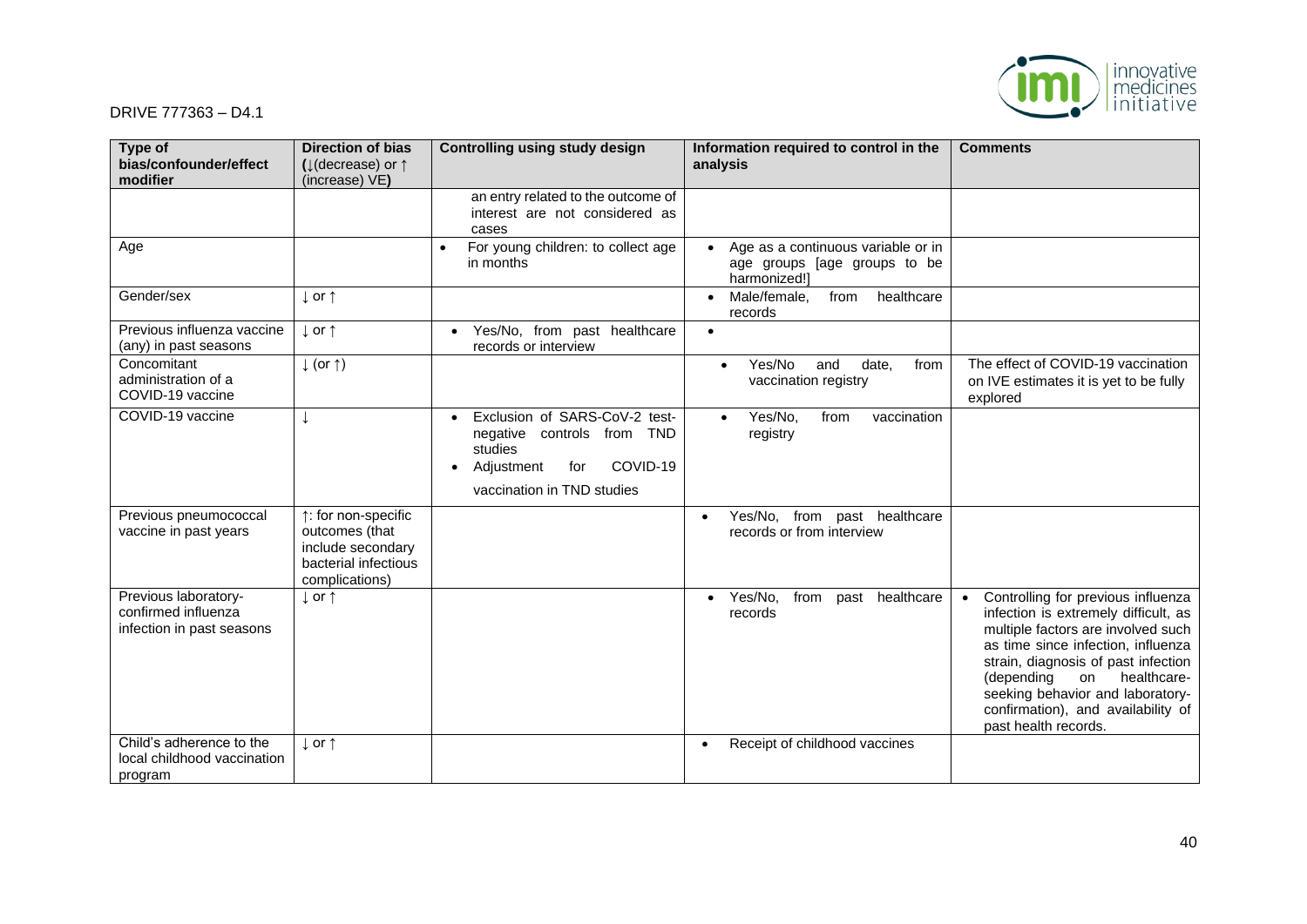

| Type of<br>bias/confounder/effect<br>modifier | <b>Direction of bias</b><br>( $\downarrow$ (decrease) or $\uparrow$<br>(increase) VE) | <b>Controlling using study design</b> | Information required to control in the<br>analysis                                                                                                                     | <b>Comments</b>                                                                                                                                  |
|-----------------------------------------------|---------------------------------------------------------------------------------------|---------------------------------------|------------------------------------------------------------------------------------------------------------------------------------------------------------------------|--------------------------------------------------------------------------------------------------------------------------------------------------|
| Infection pressure                            | l or ↑                                                                                |                                       | Healthcare worker yes/no<br>Army conscript yes/no<br>Childcare worker yes/no<br>Day care attendance (for pre-<br>school children)<br>Number of siblings (for children) | Controlling for differences in<br>$\bullet$<br>exposure to influenza virus is<br>extremely difficult, as this variable<br>is largely unobserved. |
| COVID-19 infection                            | $(\downarrow)$                                                                        |                                       | Yes/No<br>healthcare<br>from<br>administrative database                                                                                                                | The effect of COVID-19 infection on<br>IVE estimates it is yet to be explored                                                                    |
| Pregnancy                                     |                                                                                       |                                       |                                                                                                                                                                        |                                                                                                                                                  |
| Smoking / parental<br>smoking status          | . or ↑                                                                                |                                       | healthcare<br>records<br>From<br>or<br>interview (non-smoker, ex-smoker,<br>smoker)                                                                                    |                                                                                                                                                  |
| Institutionalization                          | . or ↑                                                                                |                                       | Institutionalized<br>VS.<br>non-<br>institutionalized<br>From healthcare<br>records<br>or<br>interview                                                                 |                                                                                                                                                  |
| Socioeconomic status (or<br>proxy)            | $\downarrow$ or $\uparrow$                                                            |                                       |                                                                                                                                                                        |                                                                                                                                                  |
| <b>Statins</b>                                | or $\uparrow$                                                                         |                                       | Use of statins<br>$\bullet$                                                                                                                                            |                                                                                                                                                  |
| Residence in long-term<br>care facility       | ⊥ or ↑                                                                                |                                       |                                                                                                                                                                        |                                                                                                                                                  |
| Waning immunity                               | over time                                                                             |                                       | Time since vaccination                                                                                                                                                 |                                                                                                                                                  |
| Virus characteristics                         | VE may change<br>over time                                                            |                                       | Calendar time (to account for any<br>drift)                                                                                                                            |                                                                                                                                                  |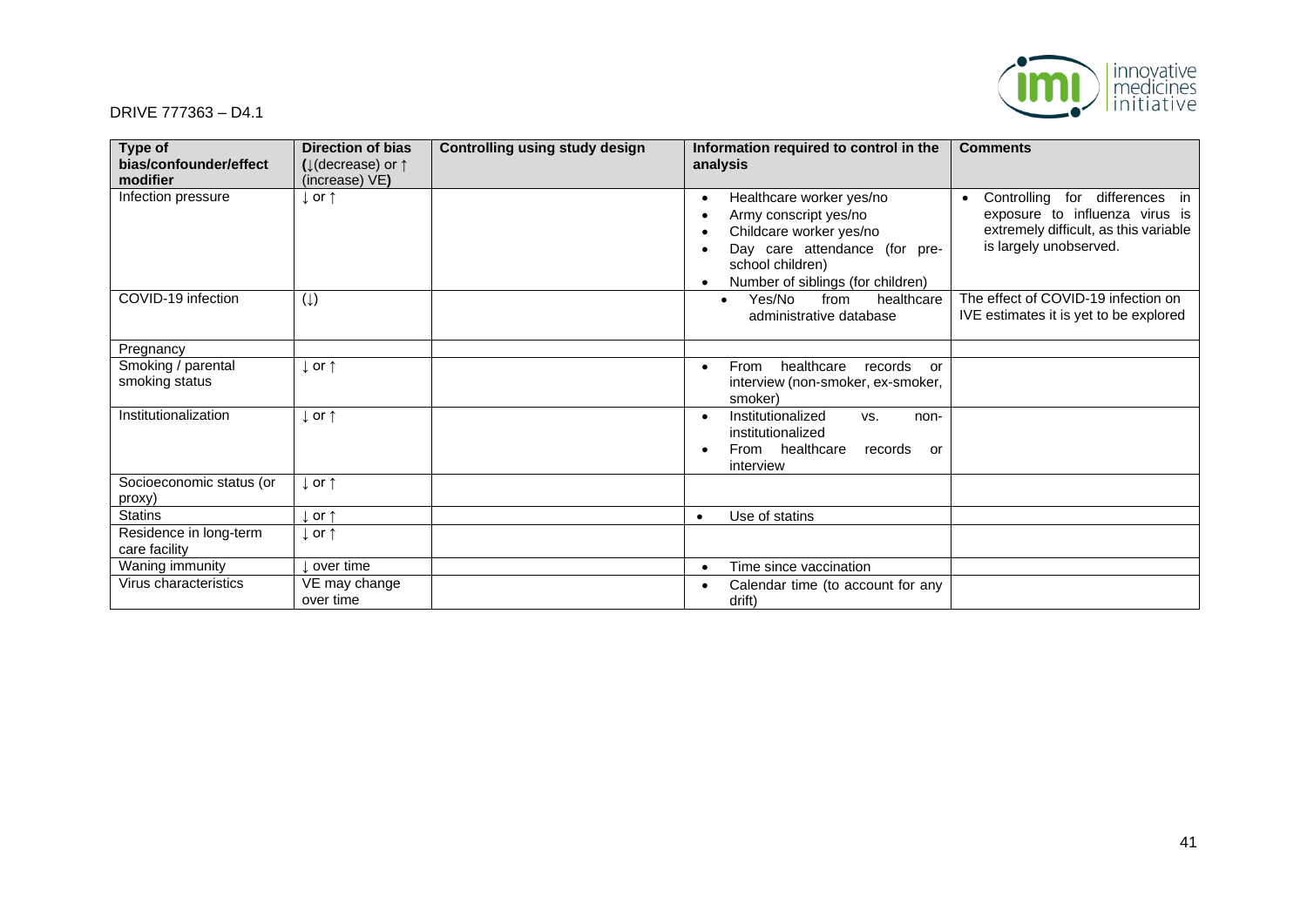

# **5.5 Recommendations**

For studies using the test-negative design, in DRIVE project we suggest the collection of the following data points:

- Age in months (for children <1 year old) or years
- Gender
- Chronic underlying conditions (e.g. liver disease, heart disease, diabetes, cancer, immunodeficiency/ organ transplant, autoimmune disease, lung disease, anemia, renal disease, dementia, history of stroke, rheumatologic diseases, obesity)
- Past healthcare use (e.g., nr of GP visits, nr of hospitalizations in the past period. The impact of COVID-19 on healthcare use should be considered when choosing the period.
- COVID-19 infection and/or vaccination (yes/no and timing)
- Use of influenza antivirals (type, timing)
- Lag time between symptom onset and testing
- Calendar time

Not all data points that can be collected through primary data collection are available in secondary data. For studies using secondary data, we suggest the collection of the following data points.

- Age (stratification by age groups, minimally 6 months-14 years; 15-64 years; 65+ years)
- Gender
- Chronic underlying conditions
- Past healthcare use (e.g., nr of GP visits, nr of hospitalizations). For studies conducted during the COVID-19 pandemic, the impact of COVID-19 on healthcare use may be considered when choosing the period.

Each study's SAP should explain how the data will be used in the analysis. Information on how to adjust for confounders in the analysis can be found in Chapter 8.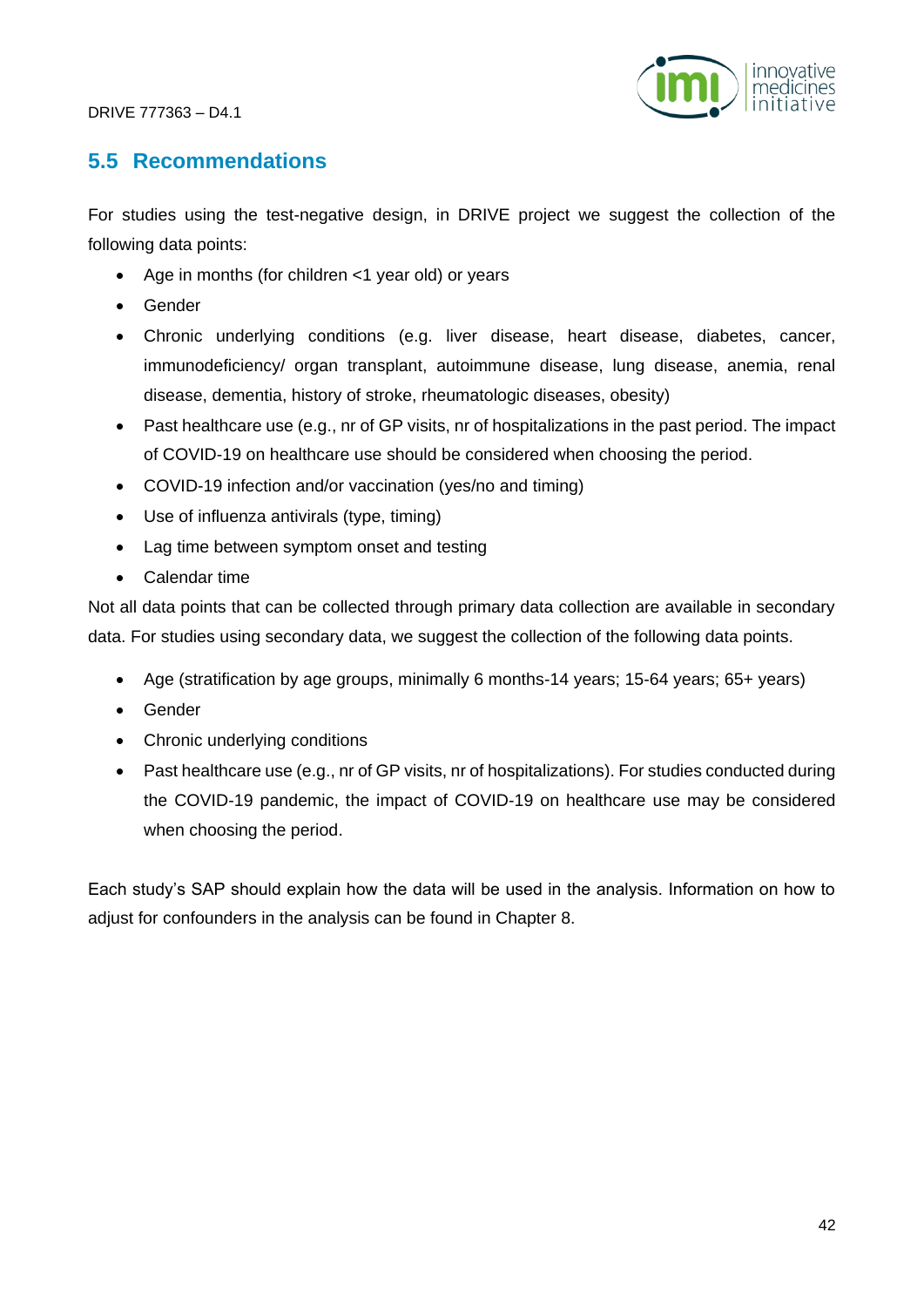

# **6 Optimization of the value of microbiological and virological information**

The WHO recommends using laboratory-confirmed outcomes as opposed to non-specific (syndromic) outcomes [2]. The decision to assess potential study subjects for laboratory-confirmed influenza virus infection should be based on pre-specified protocol guidelines, to avoid systematic misclassification of study subjects, which may arise if clinicians are allowed to decide whom to test. Whenever possible, study protocols should specify the symptoms, duration of illness, and other eligibility criteria for enrolling and testing patients for influenza (in studies based on administrative databases this cannot be done). According to the Committee for Medicinal Products for Human Use Guideline on Influenza Vaccines, Non-clinical and Clinical Module [3], cases should meet the EU ILI and influenza case definitions. An influenza case definition that includes laboratory confirmation is essential to enable estimating IVE against influenza. Available laboratory tests to confirm influenza can be grouped in direct or indirect diagnostic tests.

# **6.1 Direct diagnostic tests**

Direct diagnostic tests to identify influenza viruses are done on nasal or throat swabs, nasopharyngeal aspirates or bronchoalveolar washes [98]. Since the average duration of virus shedding in infected persons is around five days and highest around the time of illness onset [99], the sample should ideally be collected within seven days after illness onset [2] (in studies with primary data collection) to reduce the likelihood of a false-negative test result (otherwise sensitivity would be harmed). Sensitivity may be further improved by choosing non-cases from swabs testing positive for another respiratory virus to ensure that the sample is of sufficient quality to detect virus [9] (alternatively, reference/housekeeping genes could be co-detected [100]).

#### **6.1.1 Rapid influenza diagnostic tests**

A number of easy-to-use, rapid influenza diagnostic tests (RIDTs) have become available in recent years to detect influenza virus antigens or viral enzyme activity. Results are provided in approximately 15 minutes and can be used at the point-of-care (POC) in a routine clinical setting (e.g. at the patient's bedside or at the physician's office).

A major downside is that RIDTs cannot distinguish between influenza A subtypes or, for some tests, between influenza types A and B. Moreover, they are less sensitive and considerably less specific than RT-PCR and can therefore cause disease misclassification [2]. According to the WHO recommendations on the use of rapid testing for influenza diagnosis, issued in 2005, the median sensitivity of rapid tests is 70–75%, lower than that of cell culture, while their specificity usually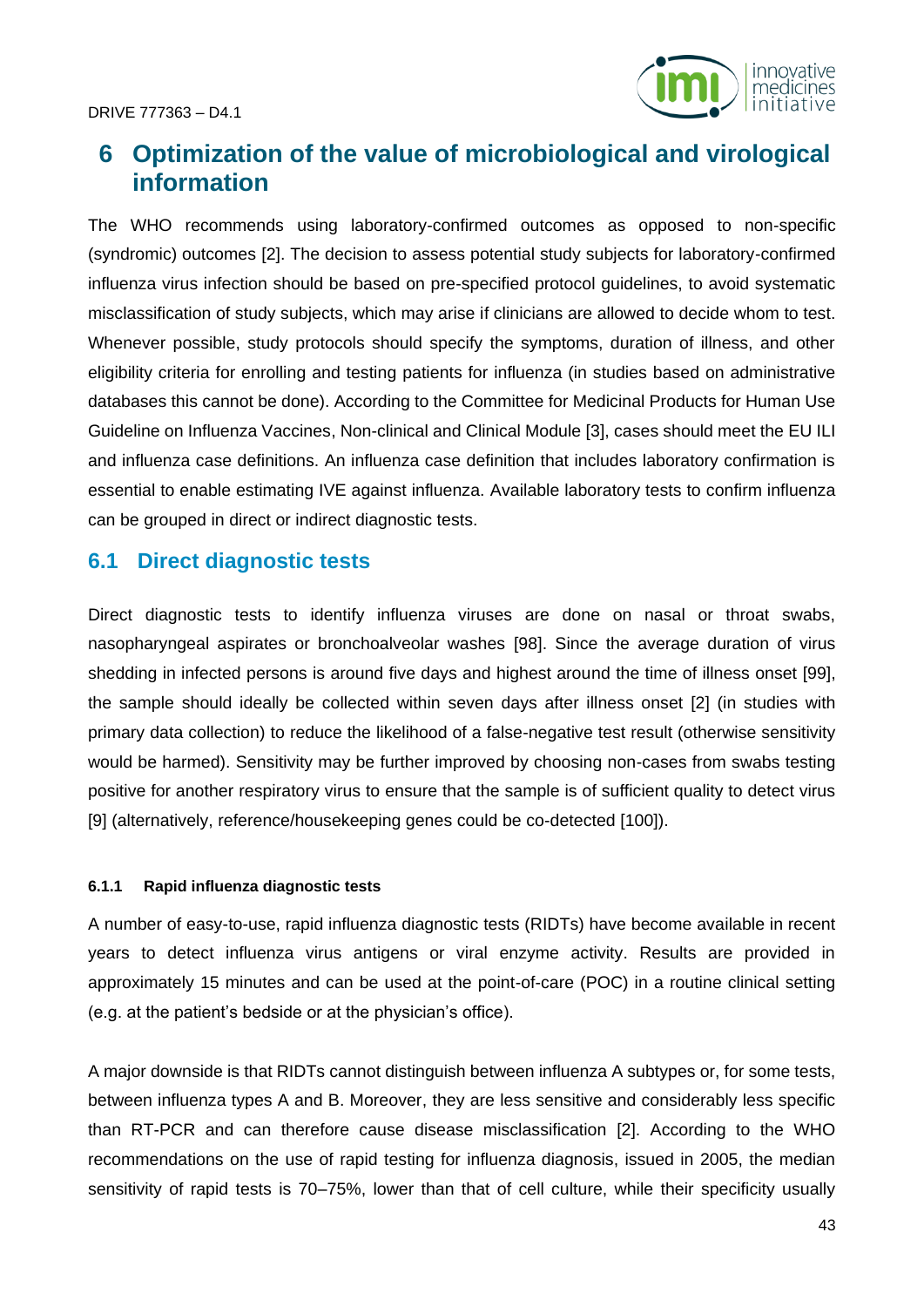

exceeds 90% (median 90–95%) [101]. A more recent metanalysis of 159 studies involving 26 RIDTs found that RIDTs have a high specificity (98.2%, 95% CI 97.5% to 98.7%) and positive likelihood ratio (34.5, 95% CI, 23.8 to 45.2) and modest and highly variable sensitivity (62.3%, 95% CI 57.9% to 66.6%) for detecting influenza [102]. Because of the low sensitivity, false-negative results are a major concern with RIDTs, which tend to underestimate IVE [103, 104]. The potential for falsenegative results is a concern, especially during peak influenza activity. These findings mean that a positive RIDT result in a patient with ILI provides firm support for the diagnosis of influenza, whereas a negative RIDT result has a reasonable likelihood of being a false negative and therefore should be confirmed by other laboratory diagnostic tests (RT-PCR, viral culture, or immunofluorescence) [2].

According to Tanei et al., testing too early could increase false negatives; therefore, RIDT should not be used soon after onset[105].

Since young children have higher viral loads and longer viral shedding than adults, RIDTs perform better in children, with approximately 13% higher sensitivity than adults. Similarly, RIDTs have a higher sensitivity for detecting influenza A, which causes more severe disease and therefore, usually, a higher viral load than influenza B. In the metanalysis by Chartrand et al., no single commercial brand of RIDT performed markedly better or worse than the others; however, authors cautioned that head-to-head comparisons were not made in most studies [102].

Although specificity is high, false-positive results can also occur, especially when influenza activity is low.

#### **6.1.2 Detection of viral proteins by lab techniques**

Detection of viral proteins by immunofluorescence, using direct fluorescent antibody (DFA) testing, also known as the immunofluorescent antibody test (IFA), or enzyme immunoassay (EIA), involves sedimentation of respiratory epithelial cells onto a well slide and subsequent staining with influenzaspecific antibodies conjugated to fluorescent dye [106]. It is a rapid, relatively low-cost, and commercially available method. Results are available in 1-4 hours.

For seasonal influenza viruses, DFA sensitivity ranges from 60%–100%, compared to the traditional viral isolation procedures (Table 6.1. [Synthesis of laboratory tests performances in terms of](#page-47-0)  [sensitivity \(SE\), specificity \(SP\), positive predictive value \(PPV\) and negative predictive value](#page-47-0)  [\(NPV\).\)](#page-47-0). The sensitivity of DFA tests for seasonal influenza appears to be higher than that of POC tests; however, DFA requires technical expertise and the availability of a fluorescence microscope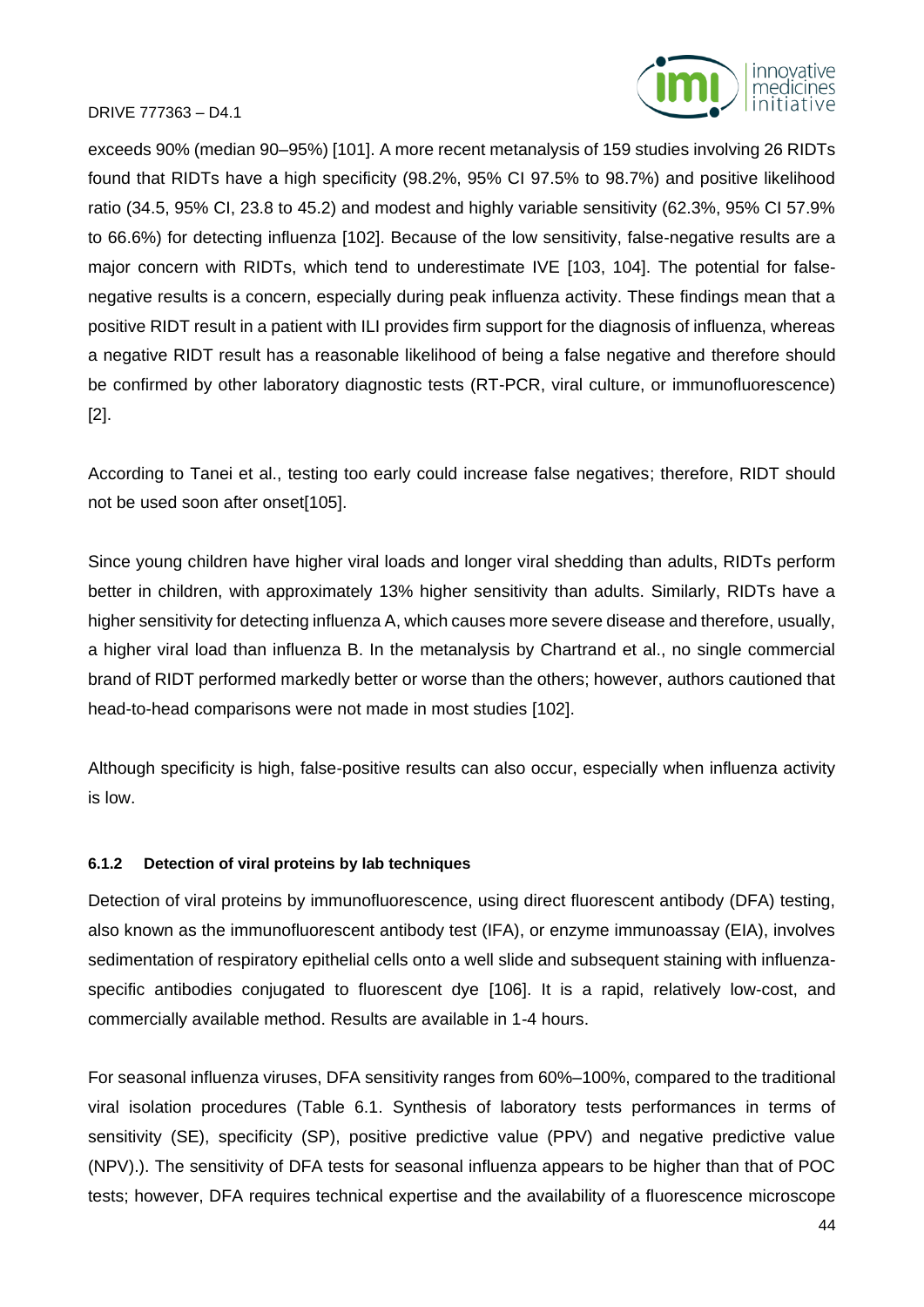

[106]. During the 2009 H1N1 pandemic, DFA tests sensitivity was variable, ranging between 38% and 93%, compared to RT-PCR-based approaches [34, 107, 108]. In the study by Bakerman et al. it missed one-third of infected individuals, as the reported test sensitivity was 65.0%; with addition of viral culture, sensitivity improved to 81.3% compared to PCR as the gold standard.

## **6.1.3 Viral culture**

Culture of influenza virus from a respiratory specimen represented the gold standard for diagnosis in the past. Results are available in three to 10 days; this reduces its utility for patient management. Shell viral culture (SVC) is another viral culture approach in use since the early 1990s. It consists of a rapid culture method that provides results in 24-48 hours. It involves the propagation of viruses in mammalian cells grown in small 1-dram vials or shell vials, followed by staining with influenza virusspecific fluorescent monoclonal antibodies [107]. SVC has higher sensitivity compared to the traditional viral culture technique. A modified SVC method using R-mix cells, a mixture of mink lung cells and human adenocarcinoma cells, has even higher sensitivity and a turnaround time of 1.4 days.

Viral culture is almost 100% specific and is nearly as sensitive as PCR when samples have high viral titers [109], e.g. in children, as children shed virus in higher titers and for longer periods than adults. Typically, the influenza virus-specific monoclonal antibodies used for virus detection in culture target the conserved NP protein, which allows distinction between influenza type A vs type B. However, this method cannot be used routinely since it is quite cumbersome, requires expertise, specialized equipment, and a long testing time.

## **6.1.4 Reverse Transcriptase-Polymerase Chain Reaction**

The Reverse Transcriptase-Polymerase Chain Reaction (RT-PCR) has replaced viral culture as the gold standard test for laboratory confirmation of influenza virus infection during acute illness. It involves three essential steps:

- i) Extraction of viral RNA from clinical specimens;
- ii) Reverse transcription of viral RNA to a single-stranded cDNA using the enzyme reverse transcriptase; and
- iii) Amplification of the PCR product coupled to fluorescent detection of labeled PCR products [107].

Beyond laboratory confirmation of the presence of influenza virus infection, RT-PCR provides a direct and complete identification of influenza A viruses viral type and subtype and of influenza B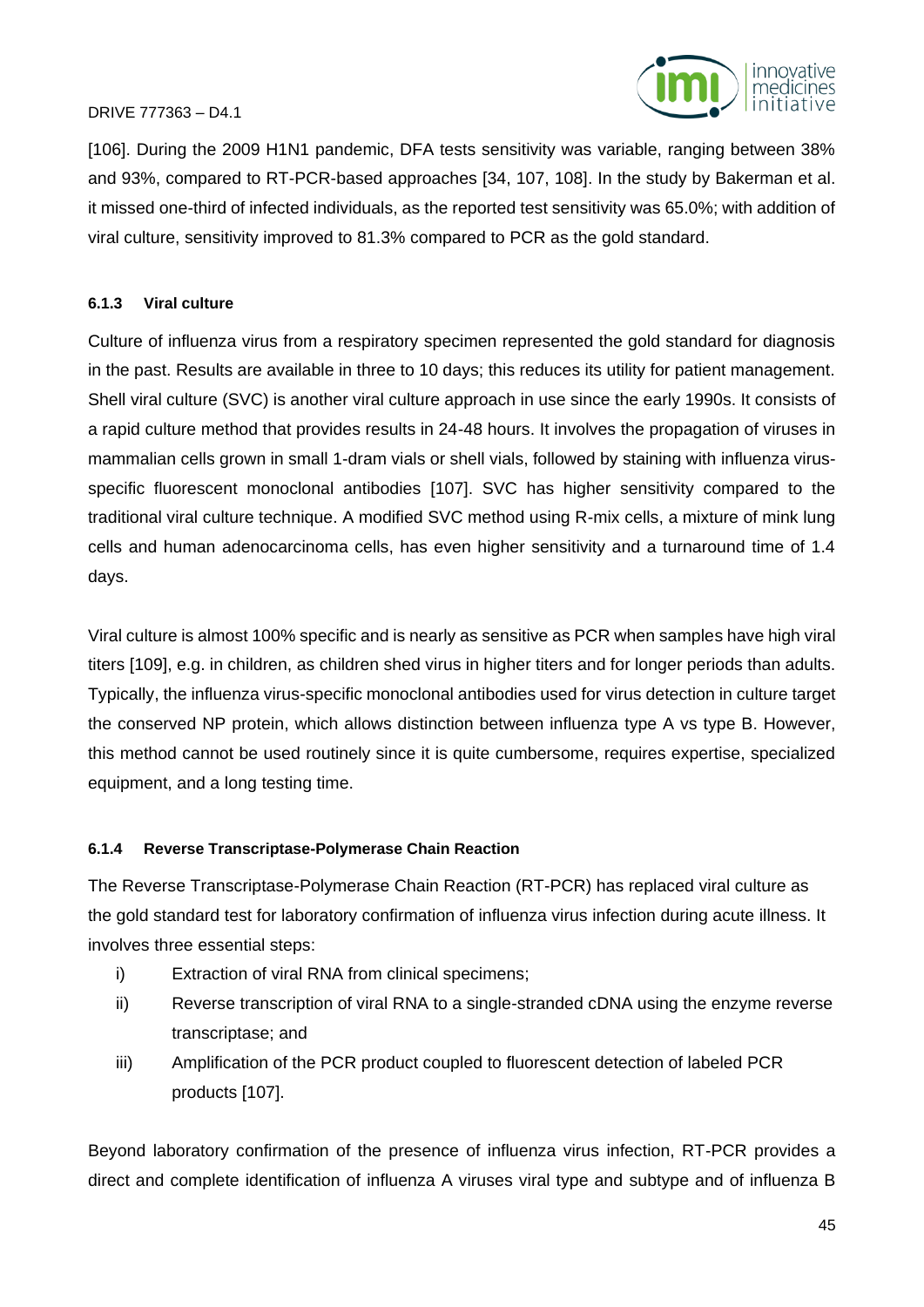

viruses lineage, so it allows IVE estimate stratification by virus type/subtype or lineage. Nearly all RCTs use RT-PCR assays for influenza testing [110], based on the fact that it is currently the most sensitive (sensitivity is near to 100%, see Table 6.1 and Table 6.2; lower limit of detection, 1–10 infectious units [106]) and specific (specificity ranges between 91.1% and 100%) method for detection of influenza viruses [99, 111]. It has a 2% to 13% higher detection rate than viral culture, and results can be obtained within hours [101]. Moreover, it enables appreciation of the genetic variability of influenza viruses.

The multiplex PCR identifies other viruses than influenza, the most important of which are respiratory syncytial virus A and B, rhinovirus/enteroviruses, and human metapneumovirus; followed by parainfluenza viruses, adenoviruses, coronaviruses and bocaviruses.

Potential disadvantages of RT-PCR are represented by the fact that it requires technical expertise and expensive equipment and that its ability to detect the virus depends on the amount of virus in a sample: the less virus, the more cycles required to identify influenza products. The US Centers for Disease Control and Prevention suggested using 37 cycles as the limit for classifying a sample as positive because positive results detected using a higher number of cycles may be false positives (reduced specificity) [99]. Finally, in case of novel virus appearance, rapid production and validation of new primer and probe sets may be required [106].

#### **6.1.5 Other amplification techniques**

An alternative molecular technique can be uses for a sensitive detection of viral RNA, including LAMP and TMA technologies. These technologies have the same sensitivity and specificity as compared to RT-PCR. These techniques can be of high throughput (TMA) or rapid (LAMP). The droplet digital PCR (ddPCR) is another technique available. However, the ddPCR is not adapted for diagnostic purposes and, as a consequence, should not be used for IVE studies.

#### **6.1.6 Sequencing techniques**

Sequencing of influenza hemmaglutinin is important to investigate the putative virological causes of vaccine failure during IVE studies. Despite the implementation of this new technology in numerous laboratories, sequencing is not adapted for detection purposes and should be used only for virus characterization to analyze the match between vaccine and circulating strains.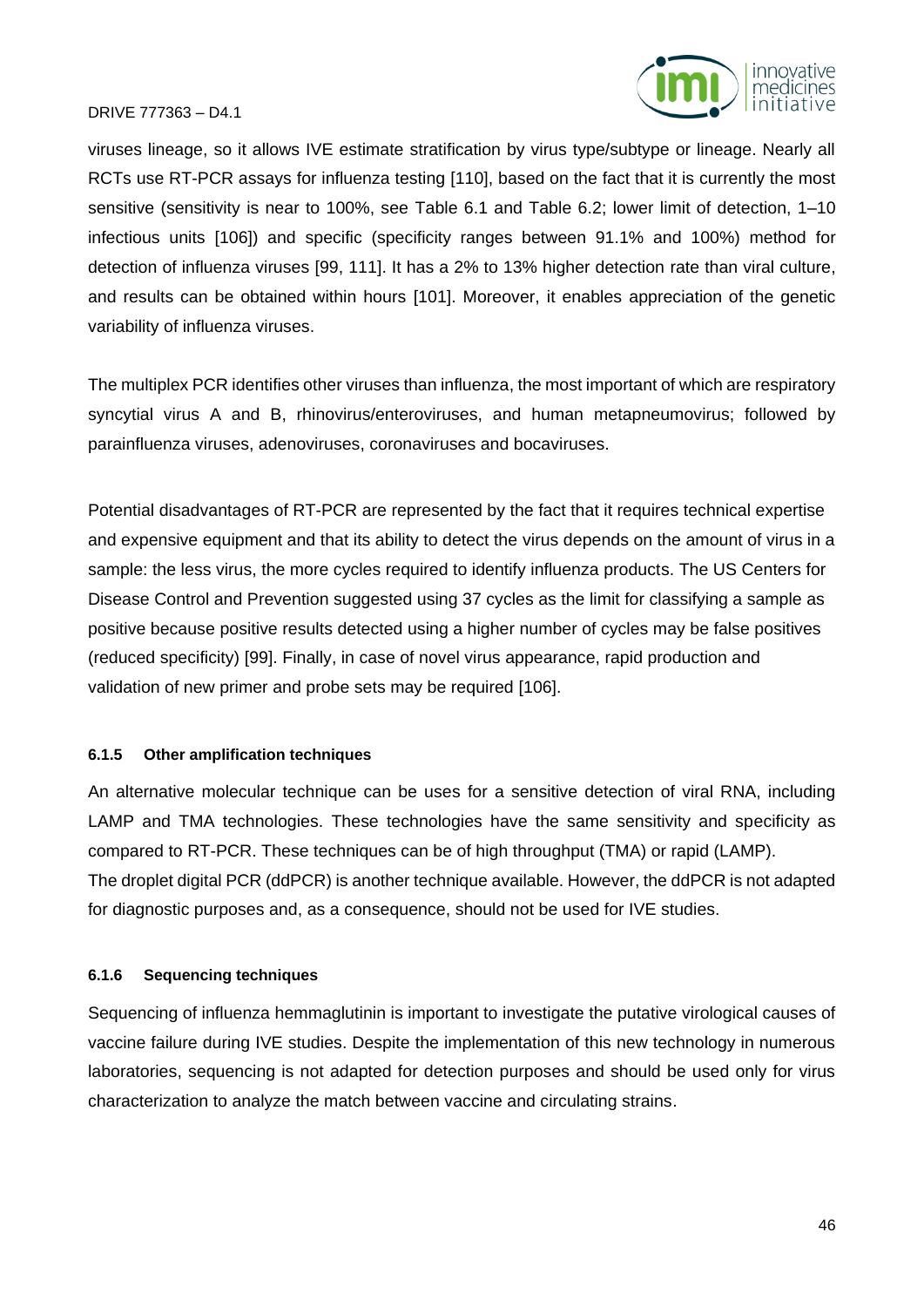

# **6.2 Indirect diagnostic tests**

#### **6.2.1 Serology on paired blood samples**

The approach based on virologically-confirmed human influenza cases has the disadvantage that virus shedding in infected persons typically lasts only a week and has often diminished or ended by the time of sampling [112]. In addition, infections may cause only mild illness, leading to cases possibly remaining undetected. Studies based on the serological evidence of infection have a wider window of detection. Data, however, need to be interpreted with caution due to cross-reactivity of antibodies among and within virus subtypes and sensitivity decrease when used to detect antibodies against novel influenza subtypes [113].

Serology consists of collecting a first blood sample at symptoms onset and a second two to three weeks later. Influenza infection is defined by at least a 4-fold rise in specific antibody titer between paired sera. Antibody titer can be obtained by different methods. Those most commonly used are the haemagglutination inhibition assay (HAI), microneutralization or virus neutralization assay (VN), single radial hemolysis (SRH), complement fixation assay, enzyme-linked immunoabsorbent assay (ELISA) and Western blotting [107]. One major concern of ELISA-based tests is the lower sensitivity compared to nucleic acid-based tests (NATs). A novel europium nanoparticle-based immunoassay for rapid detection using monoclonal antibodies directed against the nucleoprotein from influenza A and influenza B viruses showed a sensitivity of 90.7% for influenza A viruses and 81.80 % for influenza B viruses with 100% specificity [114].

This test is unlikely to become relevant in DRIVE.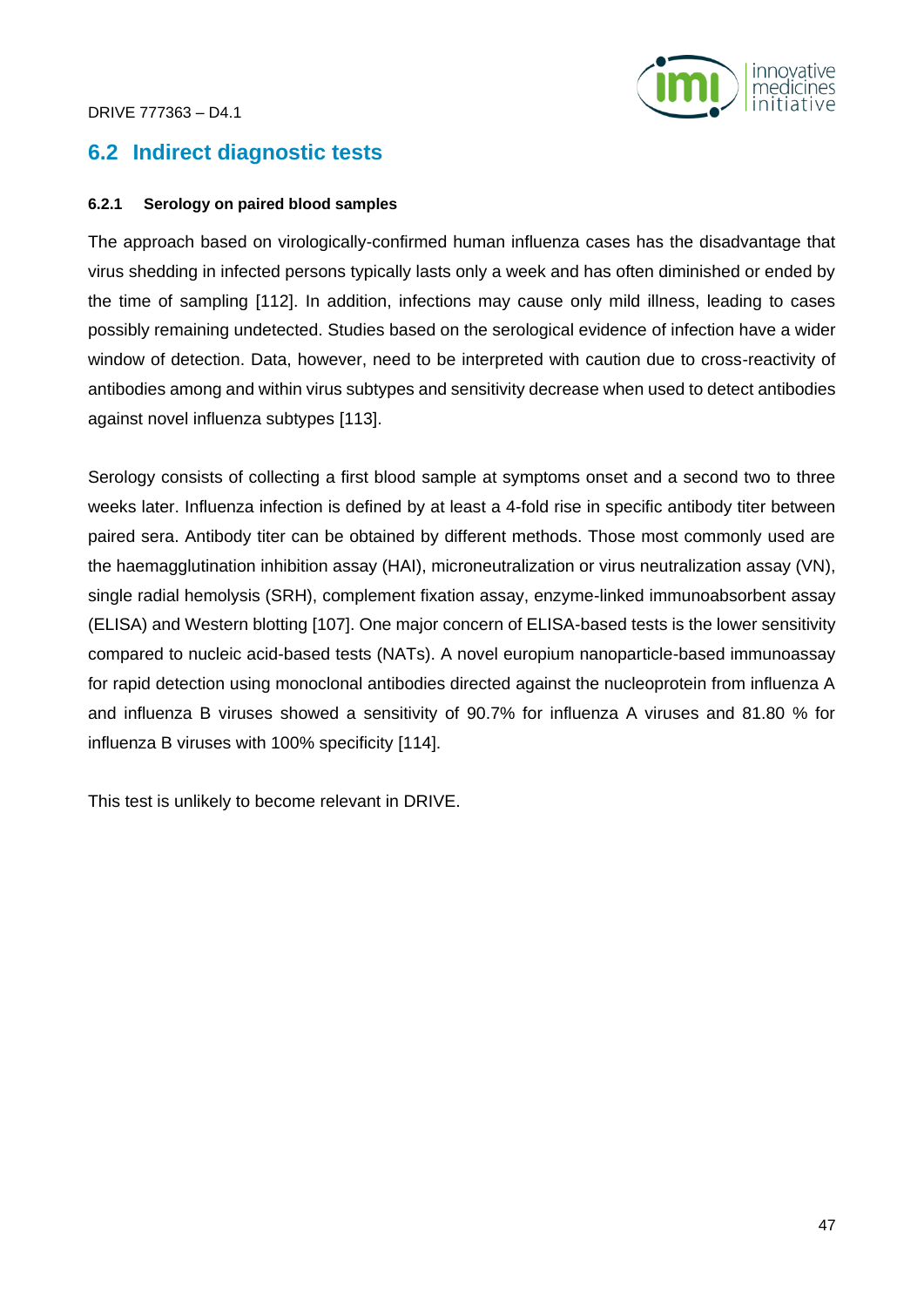

#### *Table 6.1. Synthesis of laboratory tests performances in terms of sensitivity (SE), specificity (SP), positive predictive value (PPV) and negative predictive value (NPV).*

<span id="page-47-0"></span>

| <b>PUBLICATION</b>                                                                                  | <b>TEST</b>                               | SE (%)                                                                                                                                                                                                                                                                                                                                                                                                                                                                                                                     | SP (%)                                                                                         | <b>PPV (%)</b>       | <b>NPV (%)</b>       | <b>Notes</b>                                                                                                                                                                                                                                                                                                                                                                                                                                                                                                                                                                                                                                                                                                                                                              |
|-----------------------------------------------------------------------------------------------------|-------------------------------------------|----------------------------------------------------------------------------------------------------------------------------------------------------------------------------------------------------------------------------------------------------------------------------------------------------------------------------------------------------------------------------------------------------------------------------------------------------------------------------------------------------------------------------|------------------------------------------------------------------------------------------------|----------------------|----------------------|---------------------------------------------------------------------------------------------------------------------------------------------------------------------------------------------------------------------------------------------------------------------------------------------------------------------------------------------------------------------------------------------------------------------------------------------------------------------------------------------------------------------------------------------------------------------------------------------------------------------------------------------------------------------------------------------------------------------------------------------------------------------------|
| Baker man 2011<br>[115]<br>Nasopharyngeal<br>swabs                                                  | <b>DFA</b>                                | 65.0(59.0, 71.0)                                                                                                                                                                                                                                                                                                                                                                                                                                                                                                           | 99.6 (99.1, 100)                                                                               | 98.8 (97.0, 100)     | 85.9 (83.2,<br>88.7) |                                                                                                                                                                                                                                                                                                                                                                                                                                                                                                                                                                                                                                                                                                                                                                           |
| <b>Chartrand 2012</b><br>[101]<br>viral culture and<br>RT-PCR used as<br>references                 | <b>RIDT</b>                               | 62.3 (57.9-66.6)<br>There was a considerable<br>overlap among the accuracy<br>estimates for the RIDTs.<br>Directigen Flu A had the highest<br>pooled sensitivity (76.7% [CI,<br>63.8% to 86.0%]), followed by<br>QuickVue Influenza test,<br>although the difference from the<br>overall estimate was not<br>statistically significant. However,<br>BinaxNOW, Directigen Flu A+B,<br>and QuickVue Influenza A+B had<br>a lower sensitivity compared to<br>the overall estimate (57.0%,<br>57.2%, and 48.8%, respectively). | 98.2 (97.5-<br>98.7)<br>Specificity was<br>consistent<br>among most<br><b>RIDT<sub>s</sub></b> | 34.5 (23.8-<br>45.2) | 0.38                 | POOLED ANALYSIS<br>RIDTs had a significantly higher pooled sensitivity<br>when compared to viral culture rather than RT-<br>PCR because of the increased accuracy of the<br>latter.<br>Subgroup analyses showed that RIDTs had a<br>significantly higher pooled sensitivity in children<br>(66%, 95% CI 61.6% to 71.7%; 60 datasets) than<br>in adults (53.9%, 95% CI 47.9% to 59.8%; 33<br>datasets); specificities were similar between the<br>age groups. RIDTs were associated with a<br>significantly<br>higher<br>sensitivity<br>for<br>detecting influenza A (64.6%, 95% CI 59.0% to<br>70.1%; 72 datasets) than for detecting influenza B<br>(52.2%, 95% Cl 45% to 59.3%; 27 datasets).<br>Results were unchanged when RIDT brand,<br>specimen type and reference |
| <b>Ganzenmueller</b><br>2010 [105]<br>Respiratory<br>specimens                                      | Point-of-<br>care<br>(POC)<br><b>RIDT</b> | 18.2                                                                                                                                                                                                                                                                                                                                                                                                                                                                                                                       | 100                                                                                            | 100                  | 78.1                 | Detection of novel 2009 influenza A (H1N1)                                                                                                                                                                                                                                                                                                                                                                                                                                                                                                                                                                                                                                                                                                                                |
| (nasopharyngeal<br>swabs,                                                                           | <b>DFA</b>                                | 38.7                                                                                                                                                                                                                                                                                                                                                                                                                                                                                                                       | 100                                                                                            | 100                  | 82.2                 |                                                                                                                                                                                                                                                                                                                                                                                                                                                                                                                                                                                                                                                                                                                                                                           |
| pharyngeal<br>washes and<br>bronchoalveolar<br>lavage samples),<br>using RT-PCR<br>as gold standard | <b>Virus</b><br>isolation                 | 45.7                                                                                                                                                                                                                                                                                                                                                                                                                                                                                                                       | 99.8                                                                                           | 95.5                 | 94.8                 |                                                                                                                                                                                                                                                                                                                                                                                                                                                                                                                                                                                                                                                                                                                                                                           |
| Ginocchio 2009<br>[108]                                                                             | <b>DFA</b>                                | 47.2                                                                                                                                                                                                                                                                                                                                                                                                                                                                                                                       | 99.6                                                                                           | 90.6                 | 96.2                 | Ages ranged from four days to 98 years; authors<br>did not differentiate between adult and paediatric<br>populations                                                                                                                                                                                                                                                                                                                                                                                                                                                                                                                                                                                                                                                      |
| Detection of                                                                                        | <b>RIDT</b>                               | 21.2                                                                                                                                                                                                                                                                                                                                                                                                                                                                                                                       | 99.5                                                                                           | 76.5                 | 94.5                 |                                                                                                                                                                                                                                                                                                                                                                                                                                                                                                                                                                                                                                                                                                                                                                           |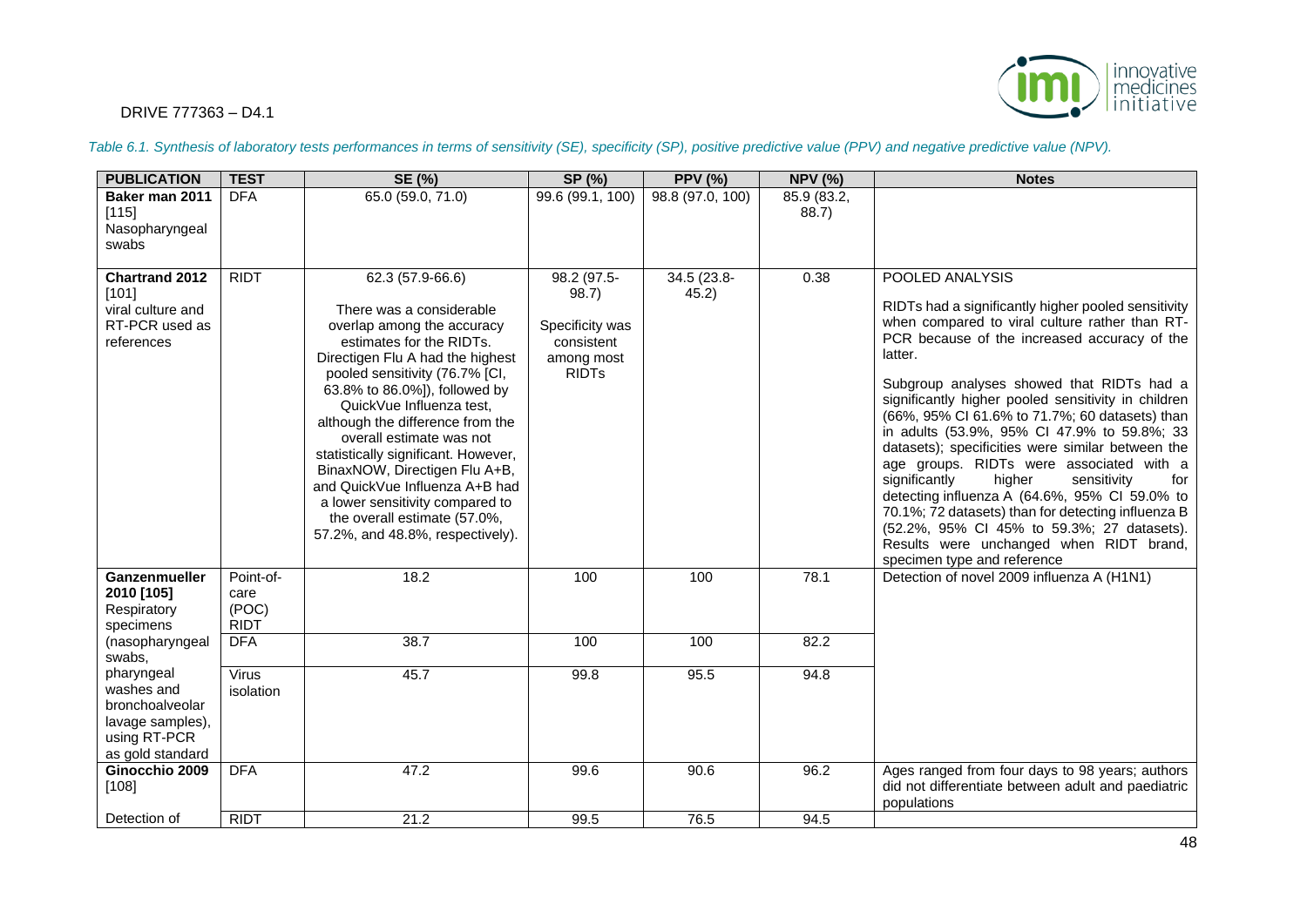# | innovative<br>| medicines<br>| initiative

| novel 2009<br>influenza A<br>(H1N1)                                         | Viral<br>culture               | 98.4                                                                                                                                                                          | 100                                                                                                                                                                                       | 100                                          | 99.9                                         |                                                                                                                                                                                                                                                                                                                                                                                                                                                                                                                                                                                                                                                                                |
|-----------------------------------------------------------------------------|--------------------------------|-------------------------------------------------------------------------------------------------------------------------------------------------------------------------------|-------------------------------------------------------------------------------------------------------------------------------------------------------------------------------------------|----------------------------------------------|----------------------------------------------|--------------------------------------------------------------------------------------------------------------------------------------------------------------------------------------------------------------------------------------------------------------------------------------------------------------------------------------------------------------------------------------------------------------------------------------------------------------------------------------------------------------------------------------------------------------------------------------------------------------------------------------------------------------------------------|
| Hindiyeh<br>2005<br>[116]<br>Throat and nasal<br>swabs<br>Viral culture as  | Multiplex<br>TaqMan            | Influenza A: 100<br>Influenza B: 95.7                                                                                                                                         | Influenza A:<br>91.1<br>Influenza B:<br>98.7                                                                                                                                              | Influenza A:<br>84.7<br>Influenza B:<br>94.3 | Influenza A:<br>100<br>Influenza B: 99       | The authors concluded that the multiplex TaqMan<br>assay is highly suitable for the rapid diagnosis of<br>influenza virus infections both in well-established<br>molecular biology laboratories and in reference<br>clinical laboratories.                                                                                                                                                                                                                                                                                                                                                                                                                                     |
| reference                                                                   | <b>Multiplex</b><br>RT-PCR     | Influenza A: 100<br>Influenza B: 100                                                                                                                                          | Influenza A:<br>93.1<br>Influenza B:<br>98.3                                                                                                                                              | 87.8<br>Influenza B:<br>93.2                 | Influenza A:<br>100<br>Influenza B:<br>100   |                                                                                                                                                                                                                                                                                                                                                                                                                                                                                                                                                                                                                                                                                |
|                                                                             | $\overline{F}$                 | Influenza A: 84.4<br>Influenza B: 33.3                                                                                                                                        | Influenza A:<br>98.8<br>Influenza B:<br>100                                                                                                                                               | Influenza A:<br>97.2<br>Influenza B:<br>100  | Influenza A:<br>92.8<br>Influenza B:<br>86.7 |                                                                                                                                                                                                                                                                                                                                                                                                                                                                                                                                                                                                                                                                                |
| Kenmoe. 2014<br>[117]<br>Nasal swabs<br>RT-PCR as gold<br>standard          | <b>RIDT</b>                    | 29.4                                                                                                                                                                          | 100                                                                                                                                                                                       | 100                                          | 89.5                                         |                                                                                                                                                                                                                                                                                                                                                                                                                                                                                                                                                                                                                                                                                |
| Landry 2014<br>[118]<br>Nasopharyngeal<br>swabs<br>Laboratory-<br>developed | <b>DFA</b>                     | Influenza A: 62.5 (53.6 to 70.7)<br>Influenza B: 69.7 (52.5 to 82.8)                                                                                                          | Influenza A:<br>100 (98.6 to<br>100)<br>Influenza B:<br>100 (98.9 to<br>100)                                                                                                              |                                              |                                              |                                                                                                                                                                                                                                                                                                                                                                                                                                                                                                                                                                                                                                                                                |
| TaqMan PCR<br>methods used as<br>reference                                  | RT-PCR<br>Simplexa<br>Flu A/B* | Influenza A<br>2µl sample: 83.3 (75.6 to 89.0)<br>5µl extract<br>89.2 (82.3 to 93.7)<br>Influenza B:<br>2µl sample: 72.7 (55.6 to 85.1)<br>5µl extract<br>84.9 (68.6 to 93.8) | Influenza A<br>2µl sample:<br>100 (98.6 to<br>100)<br>5µl extract:<br>100 (98.6 to<br>100)<br>Influenza B:<br>2µl sample:<br>100 (98.9 to<br>100)<br>5µl extract:<br>100 (98.9 to<br>100) |                                              |                                              | Positive samples with cycle threshold (CT) values<br>of_38 were accepted as positive. For CT values of<br>>38, amplification was repeated in duplicate and<br>accepted if one replicate was positive.<br>Although Simplexa was less sensitive than current<br>LDT assays, it was simpler, required minimal<br>hands-on time, included an internal control, and<br>had a shorter assay time. Samples missed by<br>Simplexa using extracted samples had very low<br>viral loads. More than 95% of the discrepant<br>results were from adults and, with one exception,<br>were tested late in the course of the illness, when<br>patients presented with secondary complications. |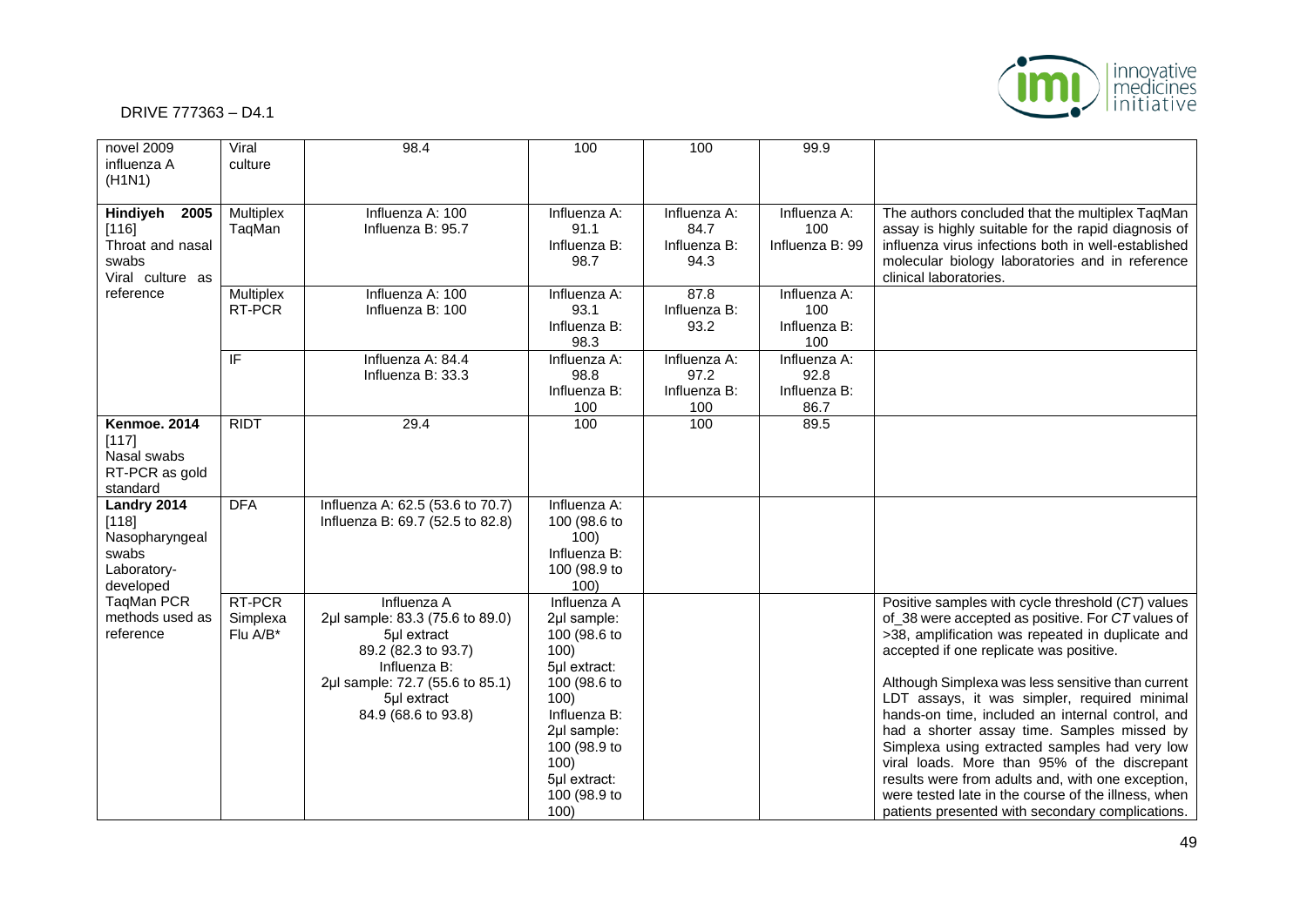

|                                                                                                  |                                |                                                          |                                 |                        |                        | Thus, the authors suggested that the clinical<br>impact of missing low-viral-load samples might be<br>minimal and that a higher detection rate with<br>Simplexa is anticipated in settings where samples<br>from patients presenting early in illness are tested. |
|--------------------------------------------------------------------------------------------------|--------------------------------|----------------------------------------------------------|---------------------------------|------------------------|------------------------|-------------------------------------------------------------------------------------------------------------------------------------------------------------------------------------------------------------------------------------------------------------------|
| Leonardi 2010<br>[119]                                                                           | RIDT (EZ<br>Flu)               | 66.7                                                     | 100                             |                        |                        | Detection of novel 2009 influenza A (H1N1)                                                                                                                                                                                                                        |
| assay<br>performance and<br>nasopharyngeal                                                       | Rapid<br>shell vial<br>culture | 100                                                      | 100                             |                        |                        |                                                                                                                                                                                                                                                                   |
| swab                                                                                             | Traditional<br>tube<br>culture | 100                                                      | 100                             |                        |                        |                                                                                                                                                                                                                                                                   |
|                                                                                                  | <b>DFA</b>                     | 80                                                       | 100                             |                        |                        |                                                                                                                                                                                                                                                                   |
| Pollock 2009<br>[110]<br>nasopharyngeal<br>swabs or<br>aspiration<br>RT-PCR used as<br>reference | <b>DFA</b>                     | 93                                                       | 97                              | 95                     | 96                     | Specimens collected only from symptomatic HCW<br>or patients who met CDC criteria for influenza-like<br>illness, as part of their routine clinical evaluation.                                                                                                    |
| <b>Reina 2010</b>                                                                                | <b>EIA</b>                     | 52.9                                                     | 100                             | 100                    | 79.7                   |                                                                                                                                                                                                                                                                   |
| $[120]$<br>nasopharyngeal<br>swabs<br>RT-PCR used as<br>reference                                | Viral<br>culture               | 94.1                                                     | 100                             | 100                    | 96.9                   |                                                                                                                                                                                                                                                                   |
| Scheuller 2015<br>[109]<br>nasal swab,                                                           | RT-PCR                         | $93$ (all)<br>92 (BMT)<br>95 (Non-BMT)                   |                                 |                        |                        | The goal of the study was to better understand<br>how influenza diagnostic tests perform in the<br>basic military trainees (BMT) population, and how                                                                                                              |
| throat swab, or<br>nasal wash                                                                    | <b>EIA</b>                     | 57 (all)<br>51 (BMT)<br>60 (Non-BMT)                     |                                 |                        |                        | this performance differs from the general<br>population (Non-BMT)                                                                                                                                                                                                 |
|                                                                                                  | Viral<br>culture               | 51 (all)<br>63 (BMT)<br>41 (Non-BMT)                     |                                 |                        |                        |                                                                                                                                                                                                                                                                   |
| Tanei 2013 [104]                                                                                 | <b>RIDT</b>                    | 72.9 (95 Cl 61.5 to 84.2)                                | 91.3 (79.7 to<br>102.8          | 95.6 (89.5 to<br>101.6 | 56.8 (40.8 to<br>72.7) |                                                                                                                                                                                                                                                                   |
| Tuuminen 2013<br>[121]<br>nasopharyngeal                                                         | <b>RIDT</b><br>(mariPOC)       | 85.7 (69.7-95.2) (aspirates)<br>77.3 (54.6-92.2) (swabs) | 100 (aspirates)<br>98.3 (swabs) |                        |                        | The rapid and automated test system mariPOC is<br>based on two-photon excitation fluorometry and<br>the concentrations of antigens and fluorescent                                                                                                                |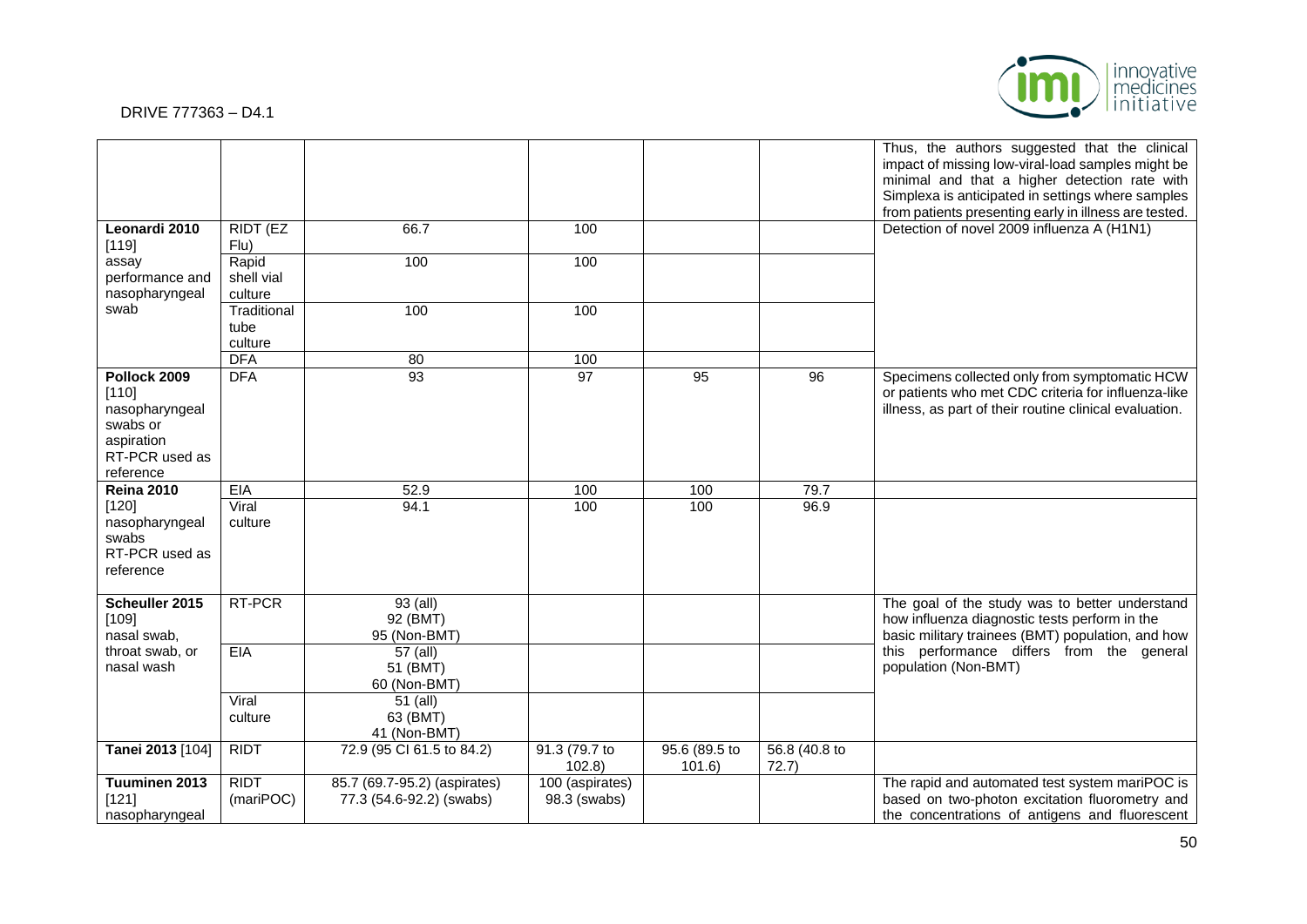

| aspirates<br>and swab<br>samples<br>DFA as the<br>primary<br>reference<br>method                                                                                                                              |              | Both aspirates and swabs can be<br>analyzed with the mariPOC,<br>although aspirates yielded better<br>sensitivity than swabs. |                                        |                        |                    | tracer on microspheres by antigen-antibody<br>reactions. The technology utilizes microvolume<br>chambers<br>reaction<br>and<br>separation-free<br>fluorescence measurement: it allows real-time<br>follow-up of reaction kinetics, and<br>in this<br>application, the test results are read at<br>approximately 20 min and 2 h from the beginning<br>of the reactions. Strong positive samples can be<br>revealed very rapidly, and even the lowest positive<br>samples can be detected at the point of care. |
|---------------------------------------------------------------------------------------------------------------------------------------------------------------------------------------------------------------|--------------|-------------------------------------------------------------------------------------------------------------------------------|----------------------------------------|------------------------|--------------------|---------------------------------------------------------------------------------------------------------------------------------------------------------------------------------------------------------------------------------------------------------------------------------------------------------------------------------------------------------------------------------------------------------------------------------------------------------------------------------------------------------------|
| Uyeki 2009                                                                                                                                                                                                    | <b>RIDT</b>  | 27 median                                                                                                                     | 97 median                              | 87.5 median            | 69.4 median        |                                                                                                                                                                                                                                                                                                                                                                                                                                                                                                               |
| [122]<br>Nasal swab<br>confirmatory<br>influenza testing<br>by RT-PCR (all<br>sites) and viral<br>culture (sites 1<br>and 2) for all<br>specimens<br>tested at each<br>throughout<br>site<br>the study period |              | $19 - 32$ range                                                                                                               | 96-99.6 range                          | $80.0 - 90.9$<br>range | 62.5-79.1<br>range |                                                                                                                                                                                                                                                                                                                                                                                                                                                                                                               |
| <b>WHO. 2005</b><br>$[123]$                                                                                                                                                                                   | <b>RIDT</b>  | 70-75<br>median                                                                                                               | 90-95<br>Median                        |                        |                    |                                                                                                                                                                                                                                                                                                                                                                                                                                                                                                               |
| Viral culture as                                                                                                                                                                                              | IF           | 70-100                                                                                                                        | 80-100                                 | 85-94                  | 96-100             |                                                                                                                                                                                                                                                                                                                                                                                                                                                                                                               |
| gold standard                                                                                                                                                                                                 |              | range                                                                                                                         | Range                                  | range                  | range              |                                                                                                                                                                                                                                                                                                                                                                                                                                                                                                               |
| Zhang 2104<br>[113]                                                                                                                                                                                           | <b>ELISA</b> | Influenza A 90.7 (95% CI 86 to<br>96)<br>Influenza B 81.8 (95% CI 61 to<br>100)                                               | Influenza A 100<br>Influenza B:<br>100 |                        |                    |                                                                                                                                                                                                                                                                                                                                                                                                                                                                                                               |

DFA: Direct florescent antibody testing; EIA enzyme immunoassay; ELISA: Enzyme Linked Immunoabsorbant Assay; HAI: hemagglutination inhibition assay; IF: immunofluorescence; RIDT: Rapid influenza diagnostic test.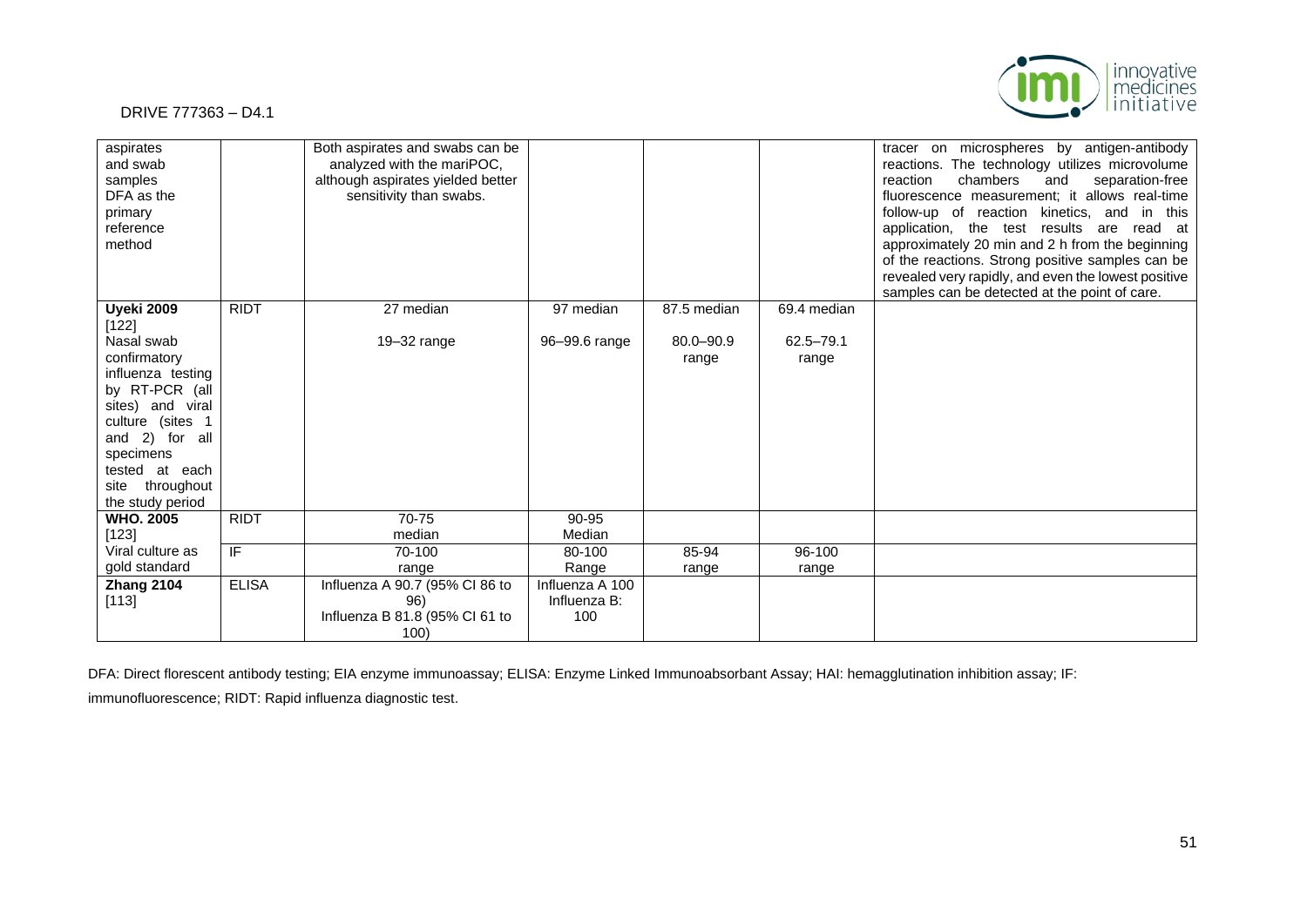

| <b>TEST</b>          | Range SE (%) | Range SP (%) | Range PPV (%) | Range NPV (%) |
|----------------------|--------------|--------------|---------------|---------------|
| <b>DFA</b>           | 47.2-93      | 97-100       | 90.6-100      | 82.2-96.2     |
| <b>EIA</b>           | 52.9-60      | 100          | 100           | 79.7          |
| <b>ELISA</b>         | 81.8-90.7    | 100          |               |               |
| IF                   | 70-100       | 80-100       | 85-94         | 86.7-100      |
| <b>RIDT</b>          | 18.2-85.7    | $90-100$     | 76.5-100      | 56.8-94.5     |
| <b>RT-PCR</b>        | 72.7-100     | 91.1-100     | 84.7-94.3     | 99-100        |
| <b>Viral culture</b> | 45.7-100     | 99.8-100     | 95.5-100      | 94.8-100      |

*Table 6.2. Ranges of sensitivity, specificity, PPV and NPV levels per each test (Source: results from studies listed in Table 6.1)*

DFA: Direct florescent antibody testing; EIA enzyme immunoassay; ELISA: Enzyme

Linked Immunoabsorbent Assay; HAI: hemagglutination inhibition assay; IF:

immunofluorescence; RIDT: Rapid influenza diagnostic test.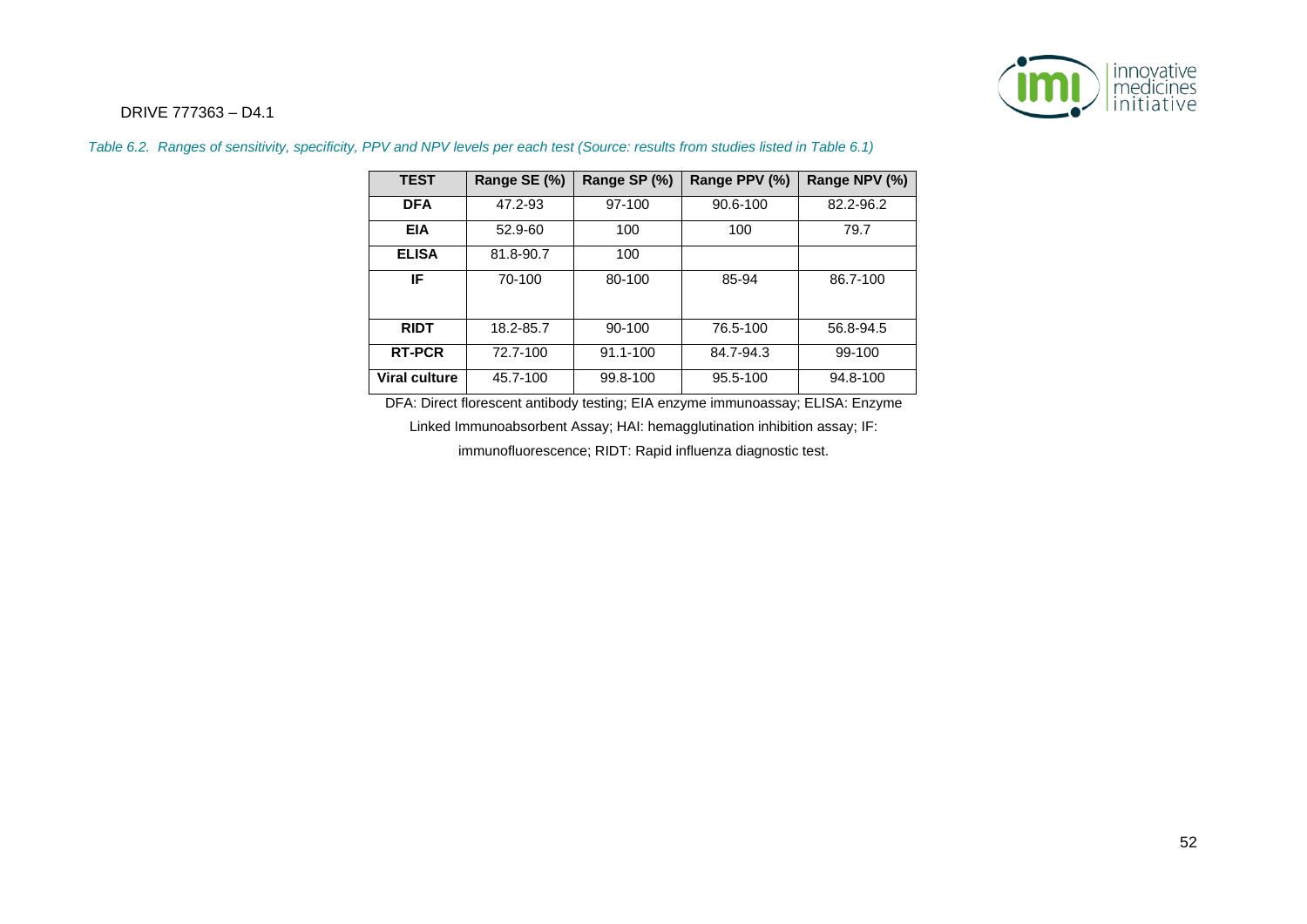

# **6.3 Recommendations**

Vaccine effectiveness studies require the identification of viruses. This should be carried out with sensitive and specific techniques and provide detailed relevant biological information about the causative agent to avoid confounders. Consequently, this detection should use the most up-to-date diagnostic tools.

The clinical network involved in the DRIVE studies should be able to collect nasal and/or nasopharyngeal swabs and send these specimens to a corresponding virological lab.

Since evidence shows that virus shedding is significantly reduced three or four days after disease onset, information regarding the delay between disease onset and the specimen collection should be collected in studies with primary data collection, and stratification of IVE estimates according to this delay can be considered. It is recommended to exclude swabs collected more than seven days after start of symptom onset.

For studies performing primary data collection, we suggest using labs that:

- Are able to detect influenza by RT-PCR (first line of screening)
- Further characterize the detected virus by sub-typing (for Influenza A viruses) and lineage determination (Influenza B viruses).
- Have their performance assessed by participation in External Quality Assessment (EQA), as those provided by Quality Control for Molecular Diagnostics (QCMD) [124].

If possible, the lab should also be in the capacity to carry out additional influenza testing:

- Genotyping of the virus (HA and NA gene sequencing, by Sanger or NGS, for genetic clade determination, full genome sequencing should also be an objective). This can be very helpful for comparing strains and interpreting IVE results.
- Strain characterization for the identification of potential antigenic variants. This means being able to grow influenza viruses on MDCK cells and subsequently determine their antigenic profile with ferret sera. This will allow the complete antigenic characterization of the influenza viruses, according to the WHO standards as described by the CDC [115].

In addition, the labs may detect with the same techniques other respiratory viruses such as COVID-19, RSV, rhinoviruses, human metapneumoviruses, adenoviruses and parainfluenza viruses; all these viruses can co-circulate during the influenza epidemic and may be responsible for ILI presentation.

For studies using secondary data collection, the preferred lab method to test for influenza is also RT-PCR.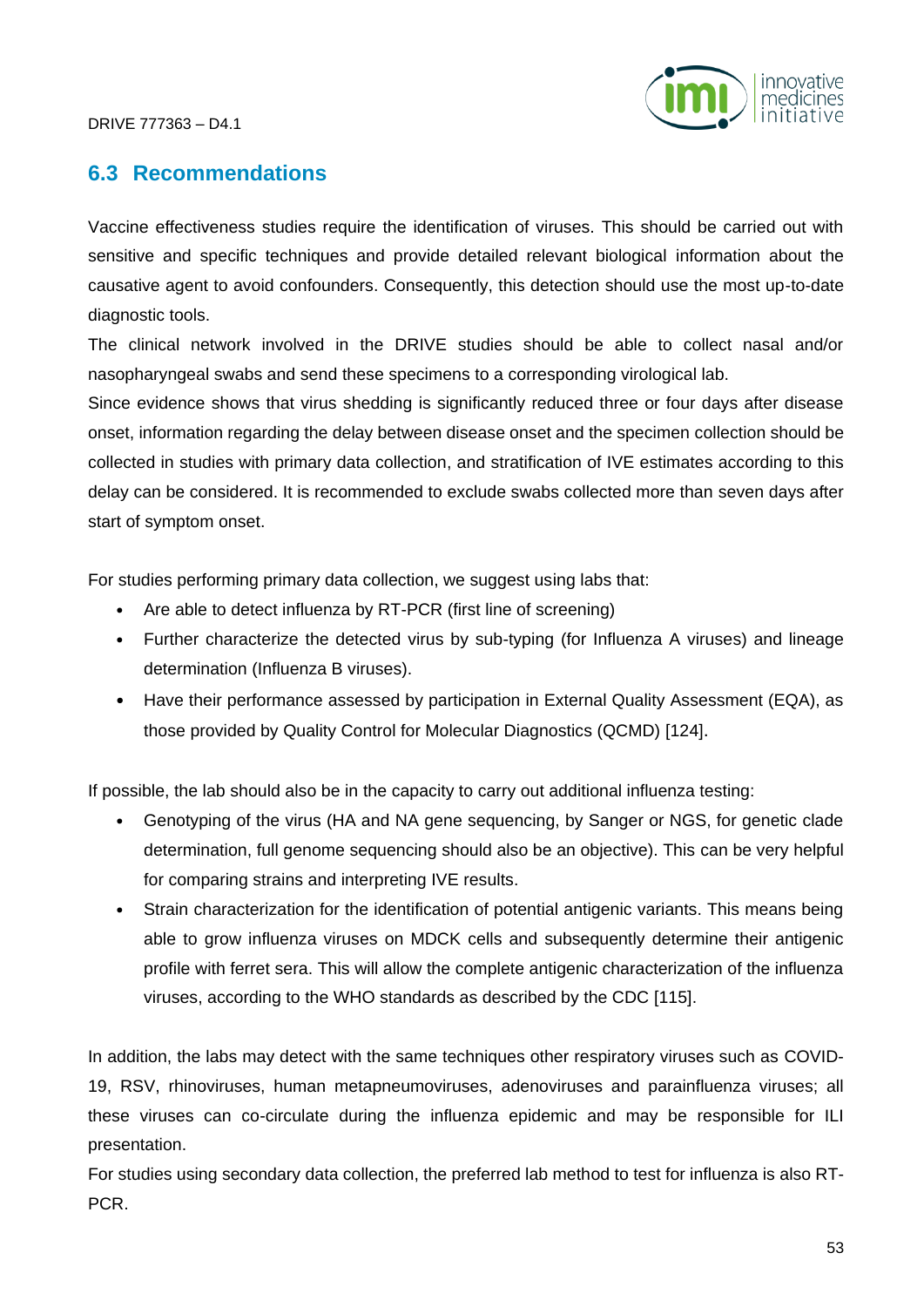

# **7 Methods for rapid assessment of IVE**

## **7.1 Purpose of rapid IVE assessment**

Due to the continuous evolution of the influenza viruses and potential mismatches between the circulating and the vaccine strains [125], the effectiveness of different seasons' influenza vaccines can differ a lot [2]. Rapid or real-time assessment of IVE before the end of the epidemic is important for several reasons, including to contribute to the monitoring of the benefit-risk assessment of newly reformulated influenza vaccines without undue delay [22].

In case early estimates during a given season are available and indicate a low IVE, additional preventive measures can be put into practice to ensure a high level of protection in the population, e.g. recommendations to continue the use of vaccination, complementary to the use of antivirals to mitigate the influenza-associated complications. Likewise, early knowledge about a highly effective vaccine might further increase vaccine uptake in the population. Either way, rapidly available impact measures communicated to the population during an epidemic can strengthen individual health and public health. At the same time, rapid or real-time IVE figures calculated before the end of the epidemic may be misleading for the public opinion if not accompanied by appropriate guidance and precautionary measures. An influenza epidemic is often characterized by more than one wave caused by different viruses circulating in different periods. The vaccines' effectiveness might differ between those waves and thus an estimate based on the first wave is not necessarily a good estimate for the rest of the season.

Moreover, early IVE estimates can also benefit future vaccine compositions for the other hemisphere. The WHO regularly reselects the influenza strains to be included in the vaccines [15]. The recommendation for the Northern Hemisphere is usually made by the end of February [123], which consequently marks the time point when the results of the rapid IVE assessment would be expected, at the latest.

# **7.2 Applied methods for rapid IVE assessment**

The estimation of the IVE during an ongoing influenza epidemic lays high demands on the study design, data sources, and the data collection process. However, the only major difference between end-season and rapid (mid-season) IVE assessment in terms of data analysis is the length of the study period. By analyzing only those data collected until a respective cut-off day before the end of the influenza epidemic, several recently published studies present 'early', 'interim', or 'mid-season' estimates [7, 126-131]. The majority of these studies applied the test-negative design [7, 126, 127, 129-131], while only one utilized the cohort design [128]. In the context of rapid IVE assessment, the pros and cons of the two approaches remain as described in 2.3.1 and 2.1, and one would expect no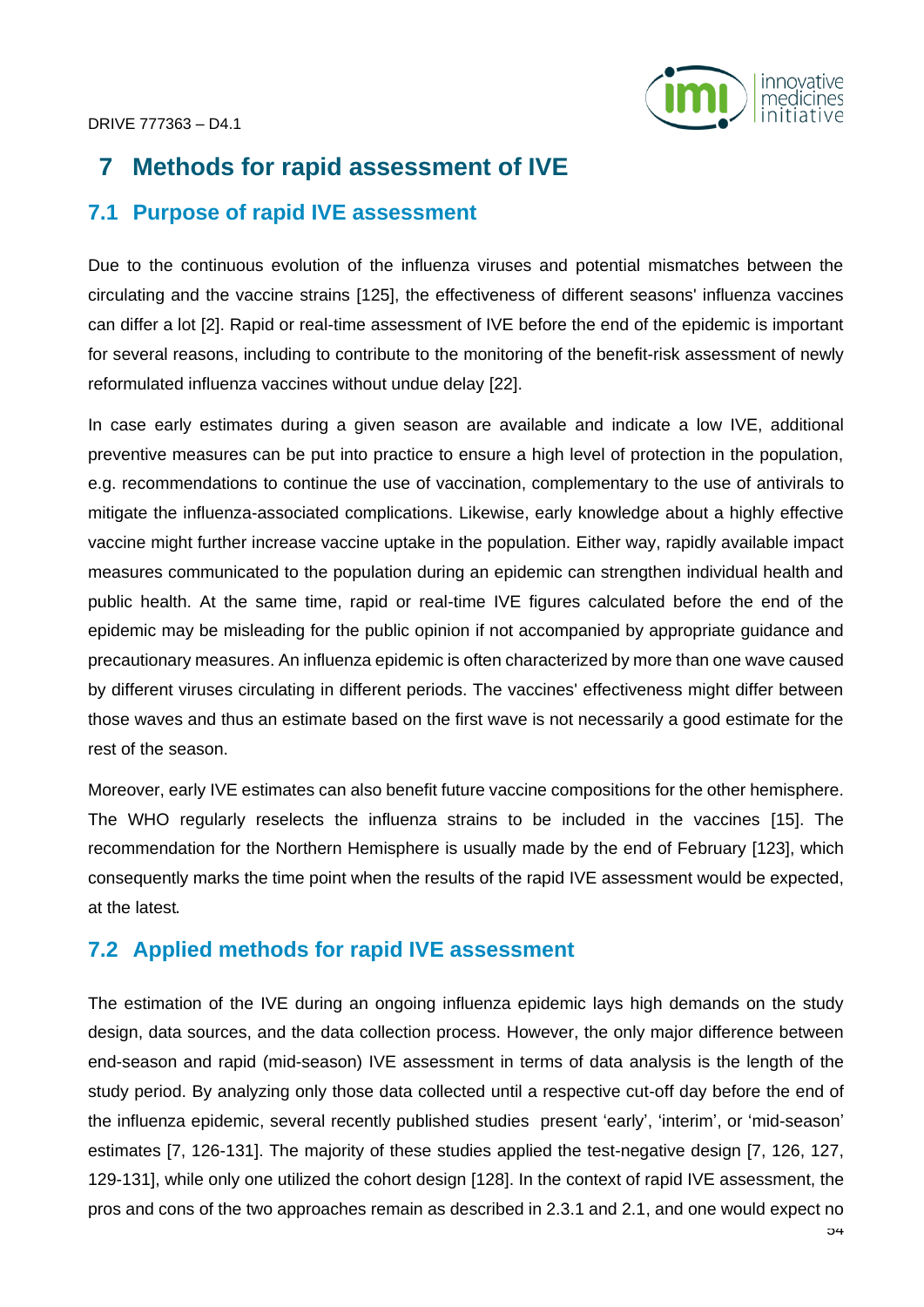

difference between the study designs, as long as the different sources of bias are correctly controlled for (see 5.4).

The challenges of such studies are related to the rapidness in which they must be conducted and to statistical power considerations. While respiratory specimens should always be analyzed in a timely manner to benefit a patient's treatment, data collection and statistical analysis only need to be accelerated for a rapid IVE assessment. Accordingly, there is no time for extensive data validation steps. Moreover, the data must be collected in real-time or with a known delay to ensure that the study period is completely covered by the data on the day of analysis. Because the study period is ended before all cases of an influenza epidemic have occurred, many rapid IVE estimations are characterized by the lack of statistical power due to small numbers of cases. Generally, it is considered that the longer the study period, the more precise the estimates.

This trade-off between rapidness and statistical power and thus reliability of estimates also affects the decision of when to conduct IVE analyses. All the studies from the Northern hemisphere referenced above had finished their interim analyses in the first half of February 2017 [7, 126-130], i.e. before the WHO Consultation and Information Meeting on the Composition of Influenza Virus Vaccines for Use in the 2017-2018 Influenza Season [132]. Furthermore, three studies indicated that they had ended the study period about two weeks after the peak of the epidemic curve [128, 129, 131].

# **7.3 Recommendations for future near real-time IVE assessment**

In the future, any study design that has been proven to yield valid and reliable estimates can be chosen to rapidly assess IVE in near real time. Large test-negative case-control studies implemented on top of multiple, existing influenza surveillance/sentinel systems and large cohort studies based on automated (secondary) data collections might be the most feasible strategies. The appropriate timing within the season depends on the actual purpose of the IVE figures and the course of the epidemic. It seems advisable to assess IVE early but after the peak of the influenza-type specific epidemic curve, since it has been shown that such studies can reliably predict even end-season IVE [133, 134]. However, in order to provide data to the WHO to support the decision on future vaccine compositions, one might also preliminarily end the study period shortly before or at the top of an intense epidemic that started late.

In DRIVE, no interim analyses were performed due to a lack of statistical power for brand-specific estimates.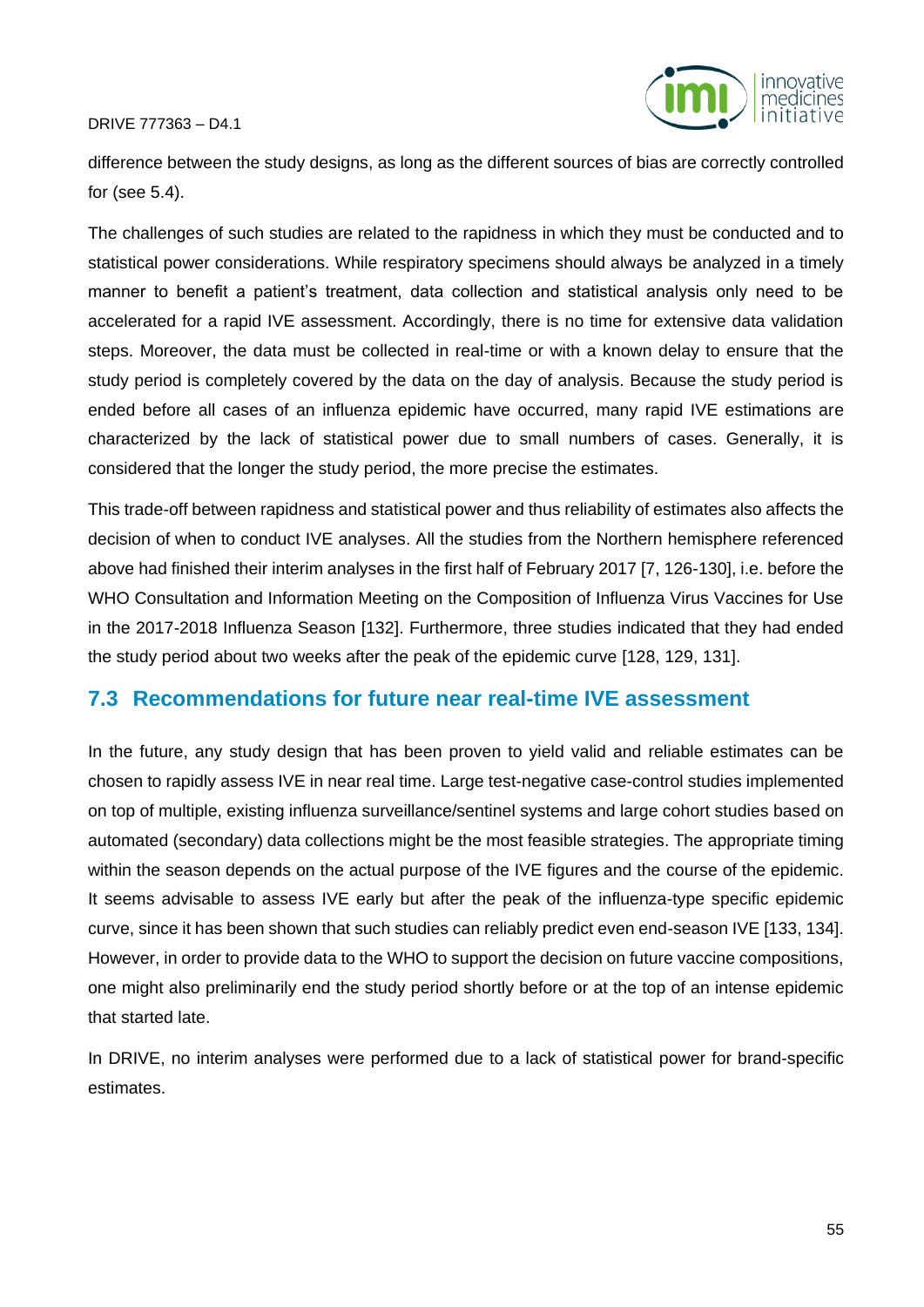

# **8 Data analysis for individual studies**

# **8.1 Vaccine effectiveness measures**

The effect measures to be estimated and quantified in DRIVE are brand-specific IVEs. IVE is usually defined as

$$
VE=1-RR,
$$

where *RR* denotes the relative risk of the outcome for vaccinated individuals versus unvaccinated individuals [135]. *VE* is estimated by either one minus a confounder-adjusted estimator of the ratio of the influenza attack rates in a cohort or by one minus a confounder-adjusted estimator of the ratio of the influenza incidence rates in a cohort or a dynamic population. When the study is a case-control design, dependent on the sampling design, either the attack rate ratio or the incidence rate ratio can be estimated by the sample odds ratios. If the study is a cohort design, the attack rate ratio can be estimated using an attack rate or risk ratio estimator, and to estimate the incidence rate ratio, the sample incidence rate ratio or hazard rate ratio is generally used.

In Table 8.1, the estimator type and the estimator are given for a number of study designs in Chapter 2.

| <b>Study design</b>                          | <b>Type of control</b><br>sampling | <b>Outcome data</b>                           | <b>Estimator</b>                                       |
|----------------------------------------------|------------------------------------|-----------------------------------------------|--------------------------------------------------------|
| Cohort design                                |                                    | Count data<br>(cases, non-cases)              | Attack rate ratio                                      |
|                                              |                                    | Time-to-event data<br>(also person-time data) | Hazard rate ratio or<br>incidence rate ratio           |
| Nested case-control<br>design                | Cumulative sampling                | Count data<br>(cases, controls)               | Odds ratio                                             |
|                                              | Density sampling                   | Count data<br>(cases, controls)               | Odds ratio                                             |
| Case-cohort                                  | Case-base sampling                 | Count data<br>(cases, referents)              | Attack rate ratio with<br>pseudo-denominators<br>[136] |
| Case-control design<br>with density sampling | Density sampling                   | Count data<br>(cases, controls)               | Odds ratio                                             |
| Test-negative design                         | No sampling                        | Count data<br>(cases, controls)               | Odds ratio                                             |

|  |  |  | Table 8.1: Estimator for the analysis of IVE data, by study design and outcome data |
|--|--|--|-------------------------------------------------------------------------------------|

The effect measure being estimated in the analysis of IVE data is not *VE*, but the attack rate ratio (cohort design, cumulative sampling) or the incidence rate ratio *IRR* (test-negative design, density sampling) If LL*(I)RR* and UL*(I)RR* are the lower and the upper limit of a confidence interval for *(I)RR*, then 1- UL*(I)RR* and 1-LL*(I)RR* are the lower and the upper limit for a confidence interval for *VE.*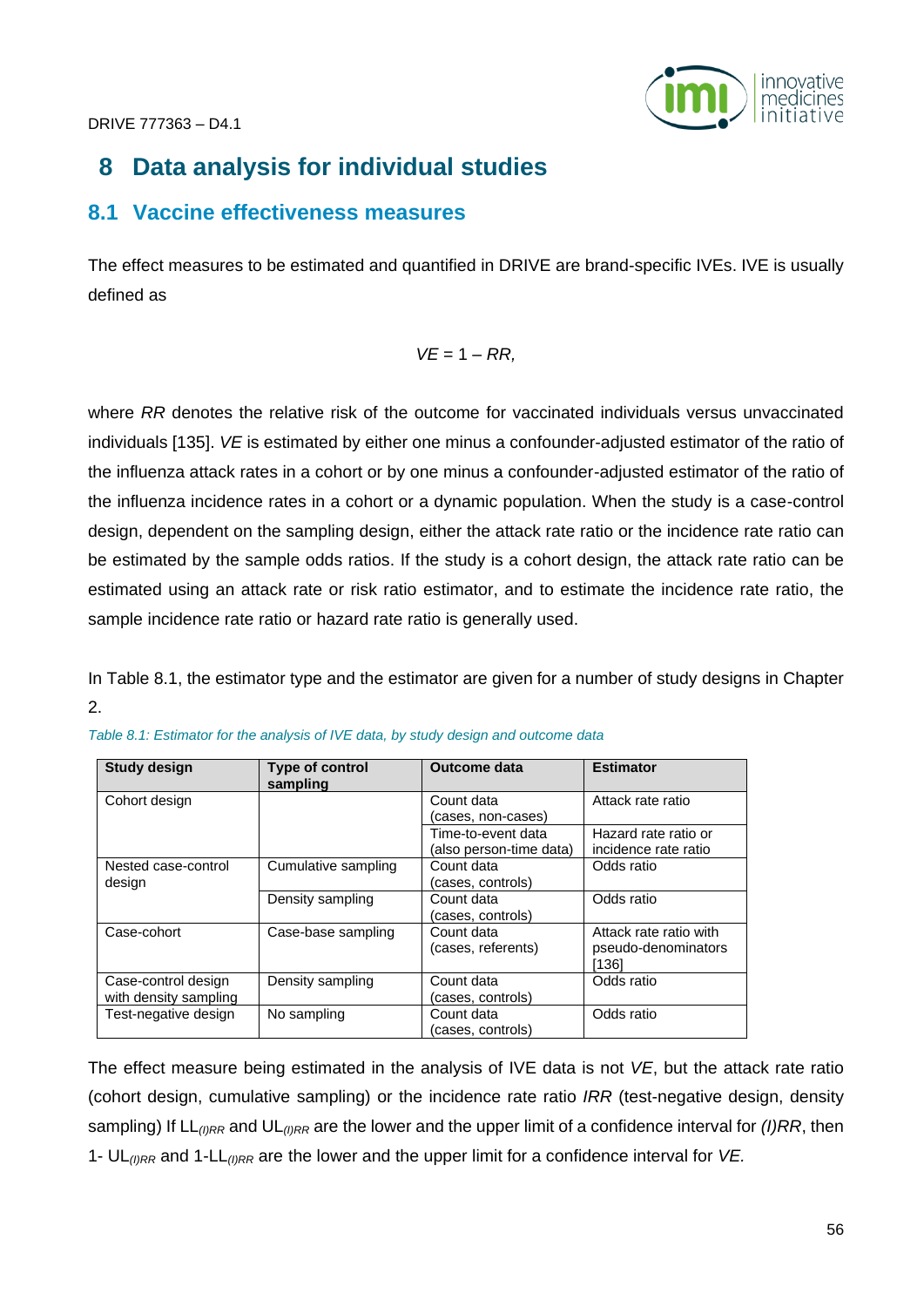

# **8.2 Power and sample size**

When planning a VE study, the power and sample size calculations can be strongly influenced by a number of particular parameters. First, in case brand-specific VE is of interest, the expected overall vaccination coverage, the share of each brand, and the assumed VE of each brand have a large influence on these calculations. Similarly, when the goal is to obtain strain-specific VE estimates, one has to take into account the distribution of the different strains. To accommodate these options within DRIVE, a dashboard has been developed to perform sample size calculations for brand- and strainspecific VE cohort or (test-negative) case-control studies [\(https://shinyproxy.p-](https://shinyproxy.p-95.com/app/drivesamplesize)[95.com/app/drivesamplesize\)](https://shinyproxy.p-95.com/app/drivesamplesize).

## **8.3 Adjusting for confounders**

#### **8.3.1 Statistical methods**

In the statistical analysis, confounders can be adjusted for (controlled) either by stratification or by regression. Stratified analysis works best if the number of confounders to adjust for is small. For each possible combination of confounder levels, a separate stratum must be created, with the risk of a large amount of sparsely populated strata with too little data to estimate the association between vaccination and prevention of the outcome with any reasonable degree of precision. Given that in IVE studies the number of confounders to be adjusted for is usually non-small, stratification to adjust for confounding is not advised. On the other hand, stratification is an important tool to inspect effect modification, see Section 8.4.

Alternative approaches to confounder adjustment are regression and propensity scoring.

#### **8.3.2 Regression models**

Confounders are adjusted for by including them as covariates in the regression model. In Table 8.2, appropriate regression models for the analysis of IVE data are listed by source population, study design and type of data.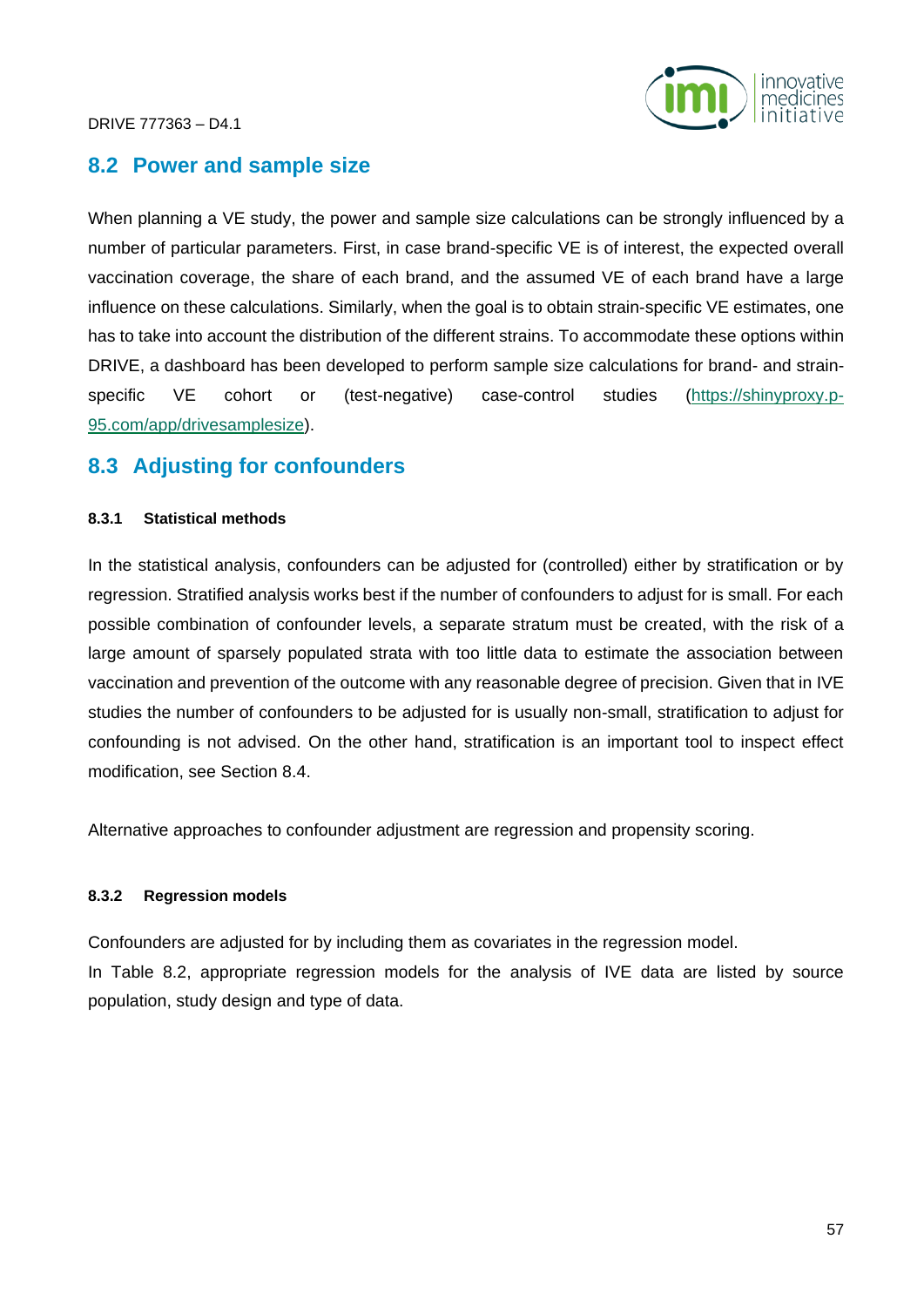

| <b>Study design</b>      | <b>Outcome data</b> | <b>Regression model</b>                                        |
|--------------------------|---------------------|----------------------------------------------------------------|
| Cohort design            | Count data          | General log-linked binomial regression model                   |
|                          | (cases, non-cases)  |                                                                |
|                          | Time-to-event data  | Cox regression                                                 |
|                          |                     | Poisson regression                                             |
| Case-control design with | Count data          | Unconditional logistic regression                              |
| cumulative sampling      | (cases, controls)   |                                                                |
| Case-control design with | Count data          | Unconditional logistic regression with adjustment for calendar |
| density sampling         | (cases, controls)   | time                                                           |
|                          |                     | Conditional logistic regression with matching on calendar time |
| Case-cohort design       | Count data          | Unconditional logistic regression with pseudo-likelihood [137] |
|                          | (cases, controls)   |                                                                |
| Case-control design with | Count data          | Conditional logistic regression with matching on calendar time |
| density sampling         | (cases, controls)   | Unconditional logistic regression with adjustment for calendar |
|                          |                     | time                                                           |
| Test negative design     | (cases, controls)   | Conditional logistic regression with matching on calendar time |
|                          |                     | Unconditional logistic regression with adjustment for calendar |
|                          |                     | time                                                           |

*Table 8.2: Regression models for the analysis of IVE data, by study design and type of outcome data*

#### *Logistic regression for case-control designs with cumulative sampling*

Logistic regression is the standard regression model for the analysis of nested case-control data. The parameter of interest is the odds ratio (*OR*). If the influenza attack rates in the cohort are low, *OR* ≈ *RR*.

#### *Logistic regression for case-control designs with density sampling*

Just as in logistic regression for nested case-control designs, in logistic regression for case-control designs with density sampling, the input data are numbers of cases and controls. However, there are some subtle differences to be aware of:

- the parameter being estimated is the sample odds ratio, but in this design, sample OR estimates the population incidence rate ratio
- controls represent person-time, individuals may be at different times sampled more than once as control or may become a case after being sampled as a control; these should be treated as independent observations [138]
- a person who has been sampled twice at different times may have changed his/her vaccination status in between
- calendar time should be included in the regression model to control for seasonal patterns or time-dependent differences in the vaccinated/unvaccinated ratio

#### *Logistic regression for test-negative design studies*

In case the control subjects are sampled using sampling scheme mimicking density sampling, the regression analysis can proceed as for the previously described case-control studies with density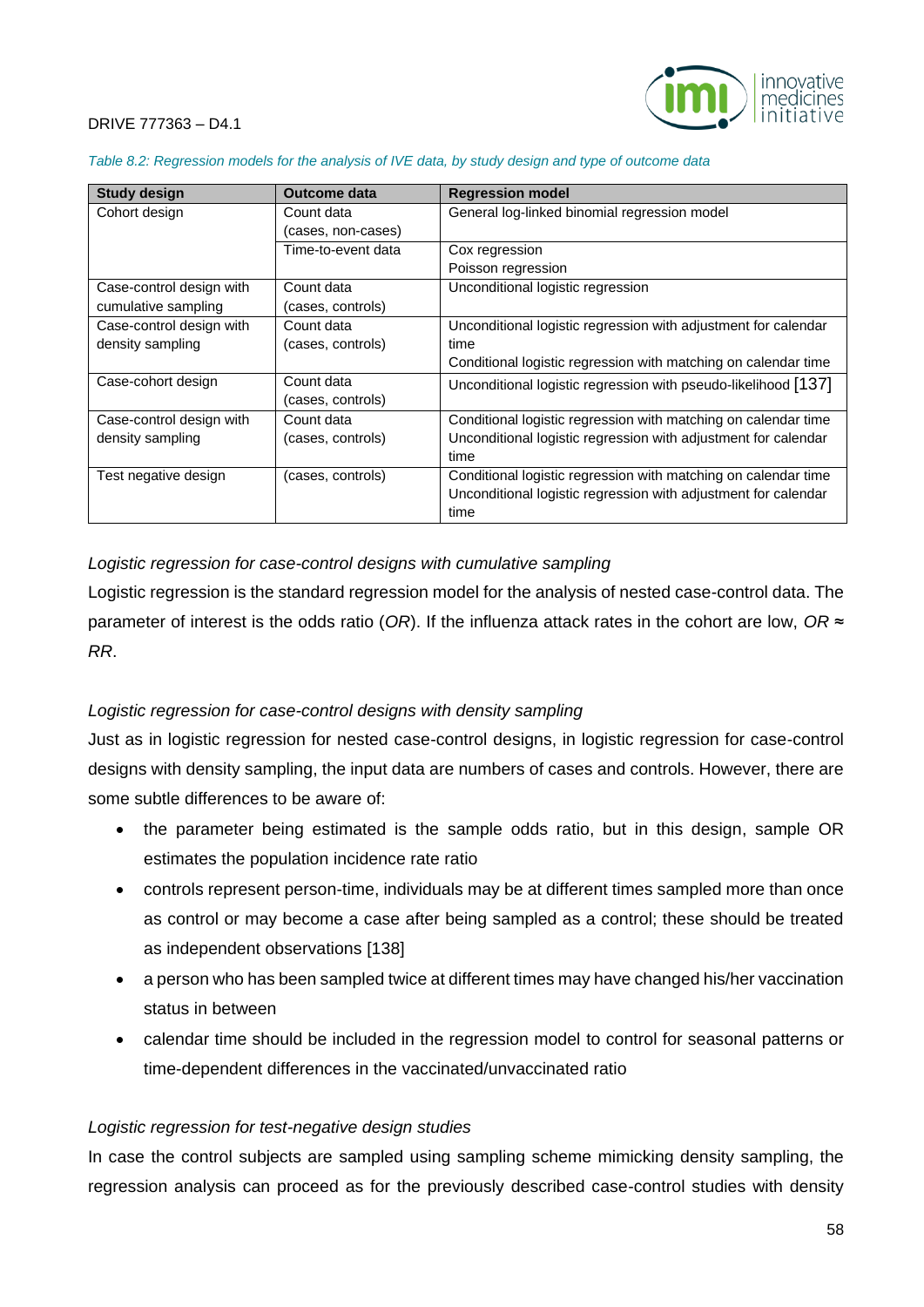

sampling.

#### *Cox proportional hazards regression*

The Cox proportional hazards regression model is widely used to analyze time-to-event data. The parameter of interest is the hazard ratio *HR*, which is often interpreted as the influenza incidence rate ratio. The time-to-event is defined as the time-span between the start of the influenza season and the occurrence of the outcome, assuming that all vaccinations were given prior to the start of the influenza season; alternatively, vaccination can be modelled as a time-varying variable. For subjects who did not experience an event, the time-to-event is right-censored at death, moving out of the catchment areas, receiving an influenza vaccination other than the defined exposure (when studying type or brand-specific IVE), having a (confirmed) influenza infection other than defined outcome (only applicable for influenza type- or strain-specific analysis), or the study period, whichever comes first.

#### *Poisson regression*

. .

When time-to-event data is available, an alternative to Cox proportional hazard models are Poisson regression models in which the follow-up time is included as an offset term. It can be shown that the estimated coefficients from a Poisson regression model with a piecewise constant function of calendar time will be identical to those of a proportional hazards model with a piecewise constant baseline hazard [139, 140]*.* An attractive property of Poisson regression models in multi-site studies is that they can be used even when only aggregated data can be shared, i.e., number of events and total follow-up time.

#### **8.3.2.1 Representing confounders in the regression model**

The approach advised to represent categorical (dichotomous, nominal and ordinal) confounders in the regression model is using indicator variates because this approach maximizes the thoroughness of control [141]. If a categorical confounder has *k* categories, then (*k*-1) indicator variates must be defined:

 $X_2$  = indicator for the second category

 $X_k$  = indicator for the  $k^{th}$  category

The first category is the reference category.

Incorrect modelling of a continuous confounder can result in residual confounding. If the association between the continuous confounder and risk of influenza infection is not linear, but, for example, U-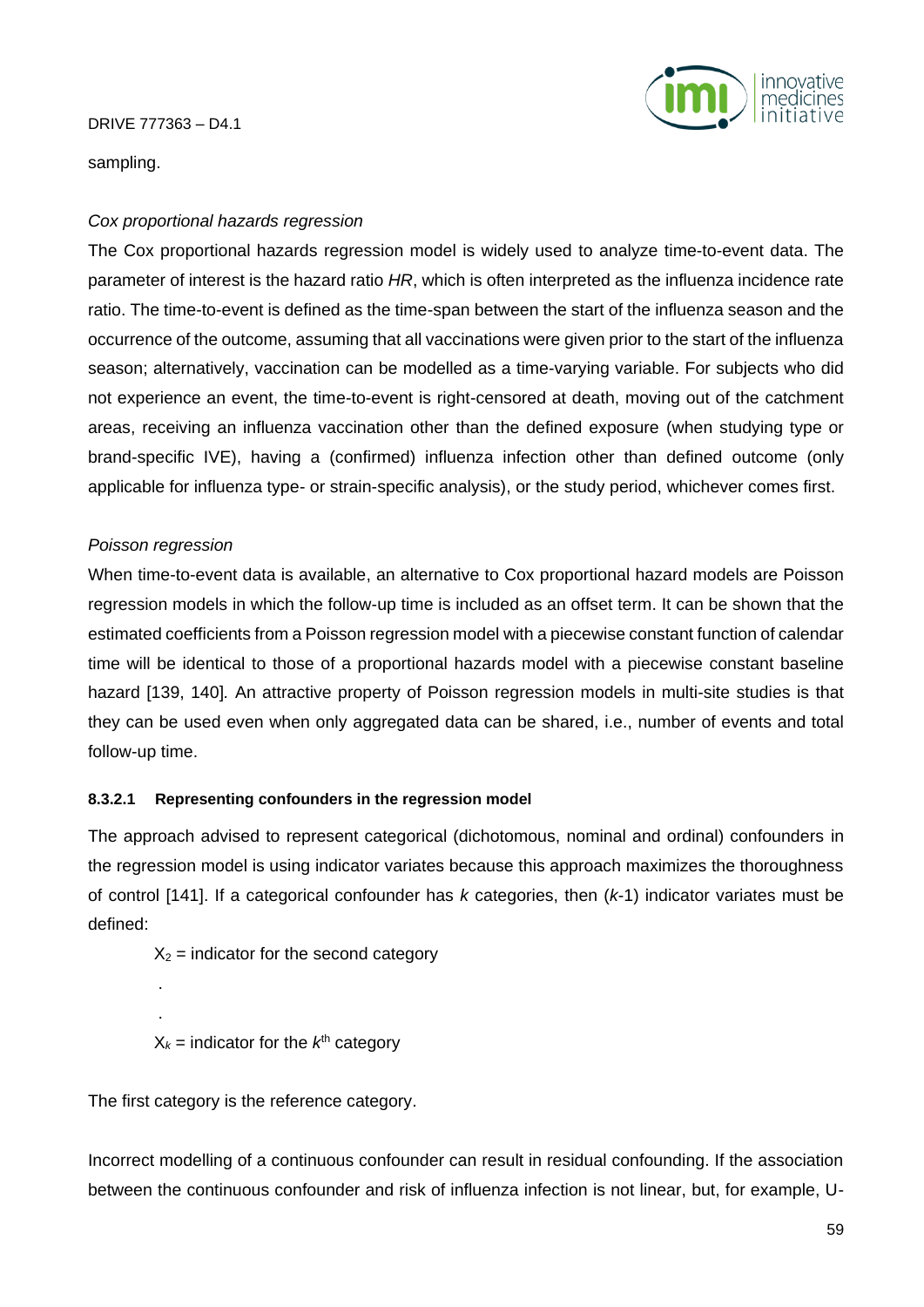

or J-shaped, the assumption of a linear relation between the confounder and influenza infection can result in substantial residual confounding. It has been shown that modelling the relation between a continuous variable and an outcome using fractional polynomials [142] and restricted cubic splines [143]. or stratification of the confounder in five strata, tends to limit residual confounding and lead to similar results [144]. Within DRIVE, the focus is mainly on smoothed restricted cubic splines as the methodology is well developed and does not strongly rely on the selection of knots or cut points.

#### **8.3.2.2 Selecting confounders in the regression model**

Ideally, confounder selection is partly based on previously published literature and expert knowledge. However, we acknowledge that such information might be unavailable and incomplete and datadriven methods can provide additional insights.

One commonly used data-driven confounder selection method is the following change in estimate strategy:

- all *known* confounders specified in the protocol (dictated by the knowledge of the disease, the medical understanding) should be adjusted for, that is, be included ("forced") in the regression model, regardless of their significance in the specific study.
- select possible confounders stepwise, one by one in the model, based on the change-inestimate criterion, that is, at each step add that confounder that leads to the greatest change in the estimate of the relative risk
- stop adding variables to the model if the changes in the relative risk estimate become nonmeaningful; popular choices for cut-offs for non-meaningful changes are 5% and 10%

An alternative to the forward-selection strategy is the backward-deletion strategy. The forwardselection strategy is advised because the backward-deletion strategy cannot be implemented when the problem of sparse data (see below) occurs. However, note that this approach, and many other data-driven approaches, have a number of drawbacks, including:

- Stepwise selection methods are generally unable to differentiate between different causal mechanisms such as confounding, collider effects, etc.
- Stepwise selection methods are often based on easily criticized criteria, e.g., the selection of a cut-off value for the change in estimate is not straightforward [145].
- Unless the data is divided into discovery and test data, advanced post-selection inference methods have to be used to obtain valid confidence intervals and unbiased estimators.

#### **8.3.2.3 Disadvantages of regression adjustment to confounder control**

The regression approach to controlling for confounding variables has a few major disadvantages.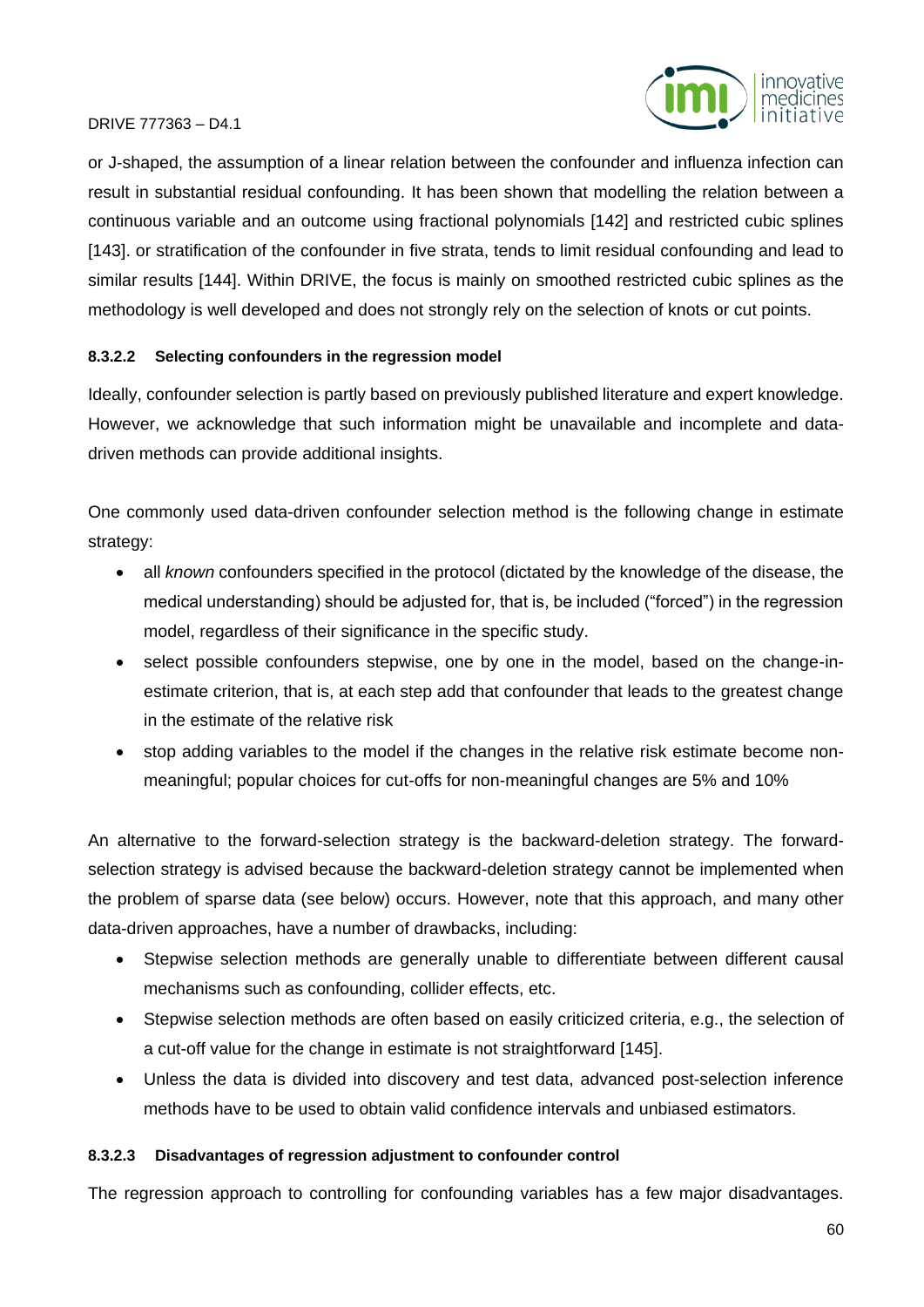

First, generally, these models assume that the effect of the confounders on the outcome has a particular functional form. Additionally, one should be aware of the risk of sparse data bias. This bias occurs when there are no or only a few infected cases for some combinations of confounders, and it can occur even in quite large data sets. If sparse data bias is suspected, reducing the number of confounders may be attempted, or penalized models can be utilized [146]. A diagnostic test for the risk of sparse data bias is that the total number of cases divided by the total number of variables in the model should not be lower than 7.

#### **8.3.3 Propensity score methods**

The propensity score method removes confounding caused by the observed covariates by balancing baseline covariates values between vaccinated and unvaccinated subjects [147]. This is achieved by assigning each subject a so-called 'propensity score.' The propensity score is then the predicted probability of being vaccinated. VE estimates are obtained using a inverse probability of treatment weighted analysis, adjusting for the propensity score as a linear or categorical variable, or by matching subjects with similar propensity scores. While in many cases similar results will be obtained, there are important potential advantages to propensity scoring over conventional regression. For example, with propensity scoring, one needs not to be concerned with overparameterization and can include nonlinear terms and interactions. When influenza attack rates are low but vaccination is common, propensity scoring may be better than logistic regression if many confounders must be adjusted for. Finally, propensity scoring tends to be the more robust method. For an example of vaccine effectiveness with propensity scoring, see Simpson et al. [148].

## **8.4 Effect modification**

An effect modifier is a variable that differentially (positively or negatively) modifies the observed effect of the exposure on the outcome. Different groups have different risk estimates when effect modification is present [43]. A known effect modifier is age. The standard approach to study effect modification is to divide the effect modifier in two or more distinct strata and adding the appropriate product (interaction) terms (vaccination times stratum) to the statistical model.

# **8.5 Missing covariate data**

Missing covariate data can be handled by multiple imputation (MI) [149, 150]. Simulation results suggest the application of predictive mean matching after regression switching generally performs well, unless 50% or more of the subjects have missing data, or the missing data are 'missing not at random' (MNAR) [151]. When data are MNAR, exploring other methods such as the pattern-mixture model (PMM) approach is advised. For a discussion of this approach as well as publicly available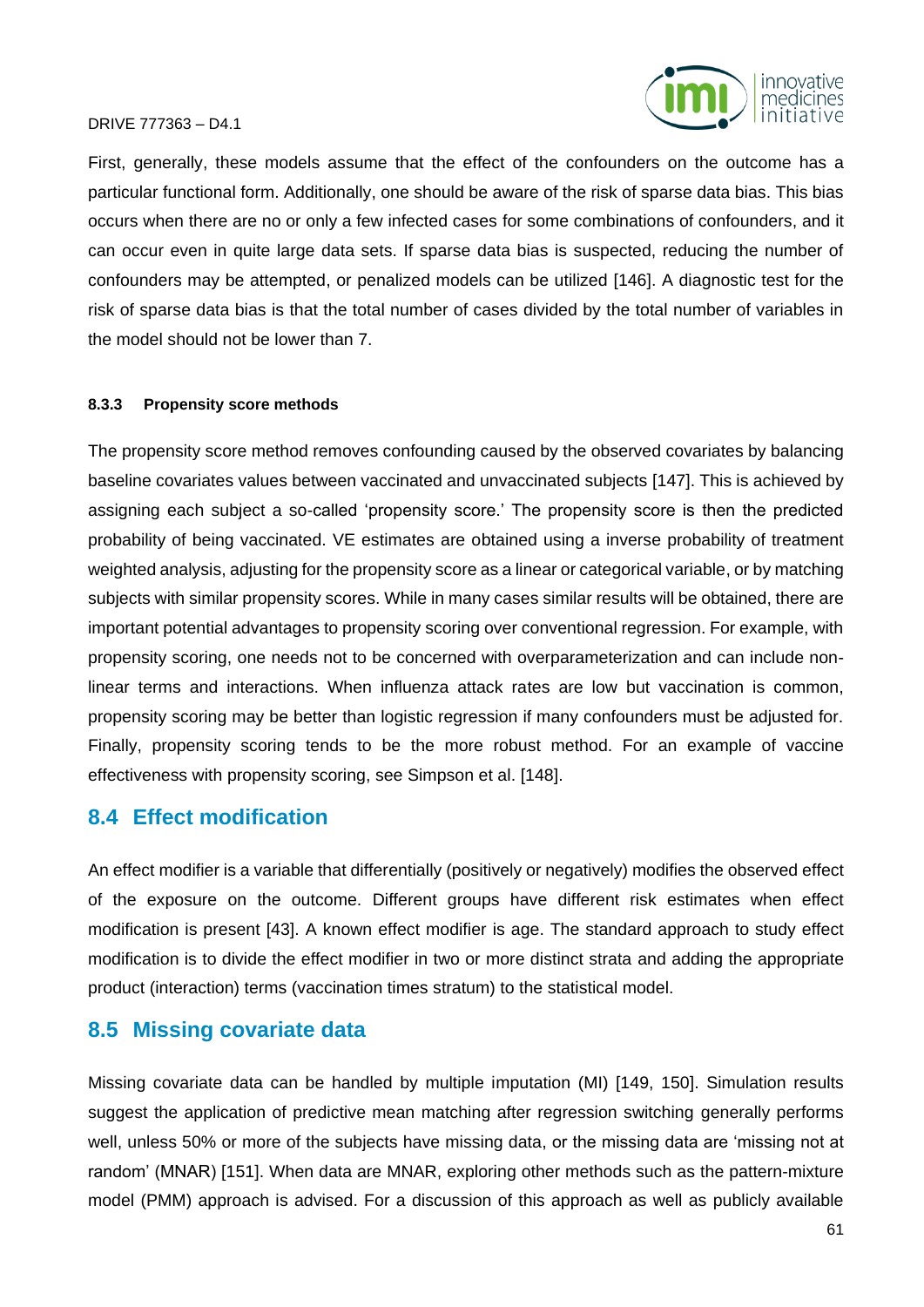

SAS macros, see chapter 7 of the book by O'Kelly and Ratitch [152].

## **8.6 Statistical models to deal with limitations of laboratory tests**

In order to adjust for non-differential disease misclassification, correction equations, such as the one showed in Figure 8.1, (in which  $\pi_{Other}$  is the risk of disease due to other pathogens than those targeted by the vaccine;  $p_0$ , the observed disease prevalence among the subjects indicated as unvaccinated;  $p_1$ , the observed prevalence among the subjects indicated as vaccinated; and SP<sub>d</sub>, the disease specificity of the case definition), which requires the disease specificity estimate, should be applied to the estimate of vaccine effectiveness [153].

$$
VE_{\pi} = 1 - \frac{p_1 - (1 - SP_d)\pi_{other}}{p_0 - (1 - SP_d)\pi_{other}}.
$$

*Figure 8.1 Correction equation of IVE adjusting for disease misclassification. Source: [153]*

## **8.7 Recommendations**

When analyzing data of an individual VE study, the study design should be taken into account because the parameter to estimate the VE differs between designs. Confounders of the relationship between vaccination and prevention of infection should be adjusted for, which can be achieved by regression or propensity scoring. Known confounders should be included in the statistical model, regardless of their significance. If additional variables are considered potential confounders, datadriven regression or propensity score methods can be explored, but care should be taken when interpreting their results. Within DRIVE, logistic regression analyses are used for the TND studies, and Poisson regression is used for the cohort studies. All analyses are stratified by age group, as in this setting, age is generally considered both an effect modifier and a confounder. Additionally, confounder control is primarily done through regression adjustment of known confounders and sensitivity analyses performance to evaluate the impact of other potential confounding variables. Finally, in DRIVE, the regression models tend to use penalized splines to model continuous variables such as age and time of disease onset.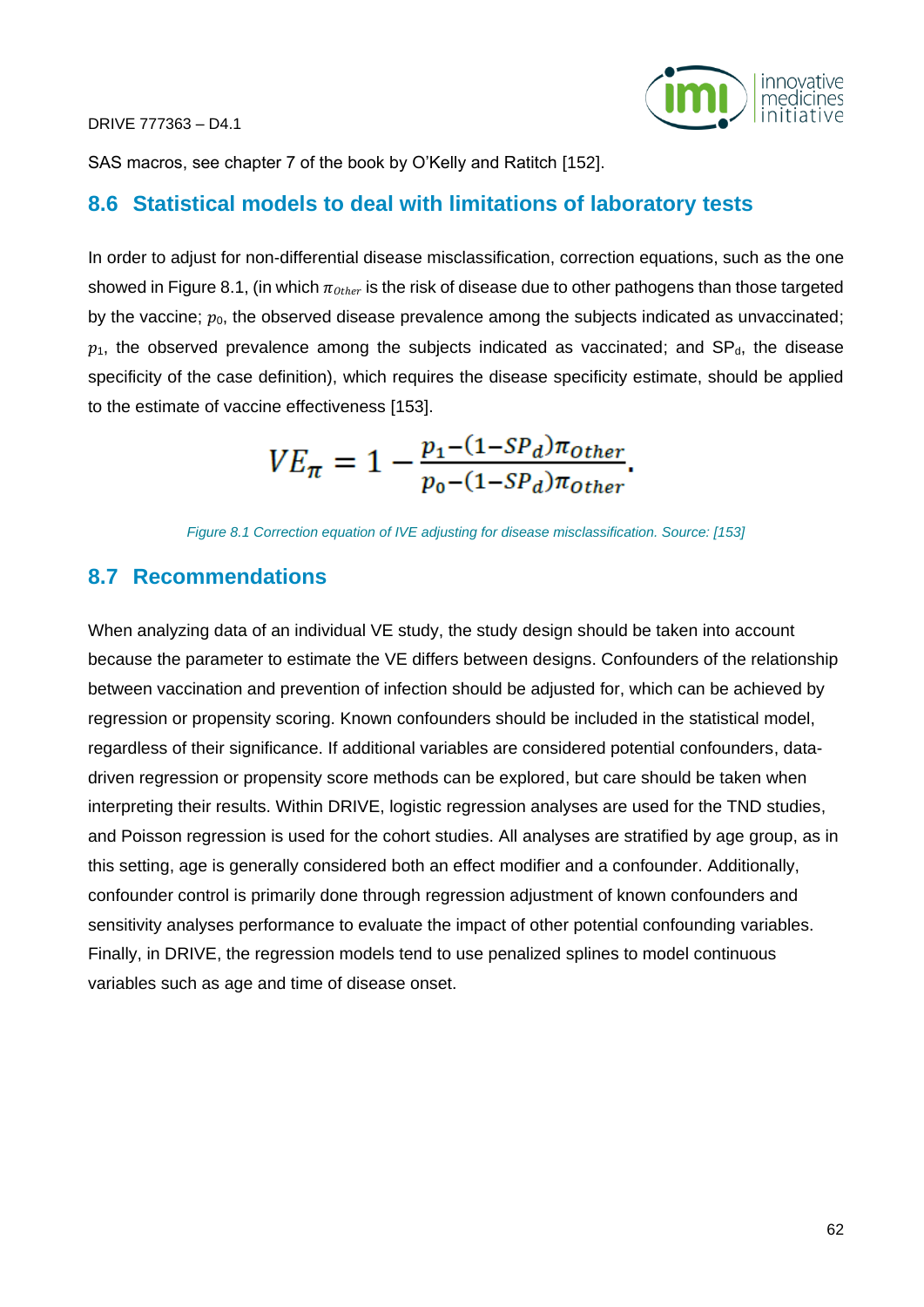

# **9 Pooling data from different data sources**

# **9.0 Prerequisites**

Brand-specific vaccine effectiveness is expected with near certainty to need pooling of data across studies. Differences between studies should be limited where possible to allow pooling. The following aspects should be taken into account:

- Limit difference between individual study designs by:
	- o Reducing choices in local study design
	- o Clear definitions and optimal compliance
- Pool data across settings with similar characteristics (i.e. primary care vs hospital setting)
- Define upfront the minimum framework to pool the data
- Define quality criteria
- Align local designs by using a generic protocol to ensure homogeneity
	- $\circ$  Define common screening/eligibility criteria used to identify cases/controls (Reasons for GP consultations/hospital admission)
- Define a minimum set of data to be collected

# **9.1 One-stage vs. two-stage pooling**

There are two statistical approaches for pooling data: a one-stage or a two-stage pooling approach. The two-stage approach refers to the classical meta-analytical approach, also called aggregated data meta-analysis (AD-MA). In this approach, the patient-level or minimally aggregated data from each study are analyzed separately in order to obtain the effect estimates of interest (here vaccine effectiveness) and the corresponding confidence intervals (CIs). Then, in the second step, the effect estimates are combined by an appropriate meta-analysis model to obtain the meta-analytical (pooled) estimate. The one-stage pooling approach analyzes all the combined patient-level or minimally aggregated data from the different data sources in a single step. This approach is also called the individual participant data meta-analysis (IPD-MA).

## **9.1.1.1 Two-stage pooling**

Two-stage pooling or AD-MA is the mainstay of systematic reviews [154]. This is the 'classical' metaregression approach, by which aggregated data (typically effect measures) are combined into a pooled estimate and heterogeneity is quantified and possibly explained. There are two popular statistical models for AD-MA, the fixed-effect model and the random-effects model [155]. A fixedeffect meta-analysis assumes all studies are 'replicates' estimating exactly the same effect, with the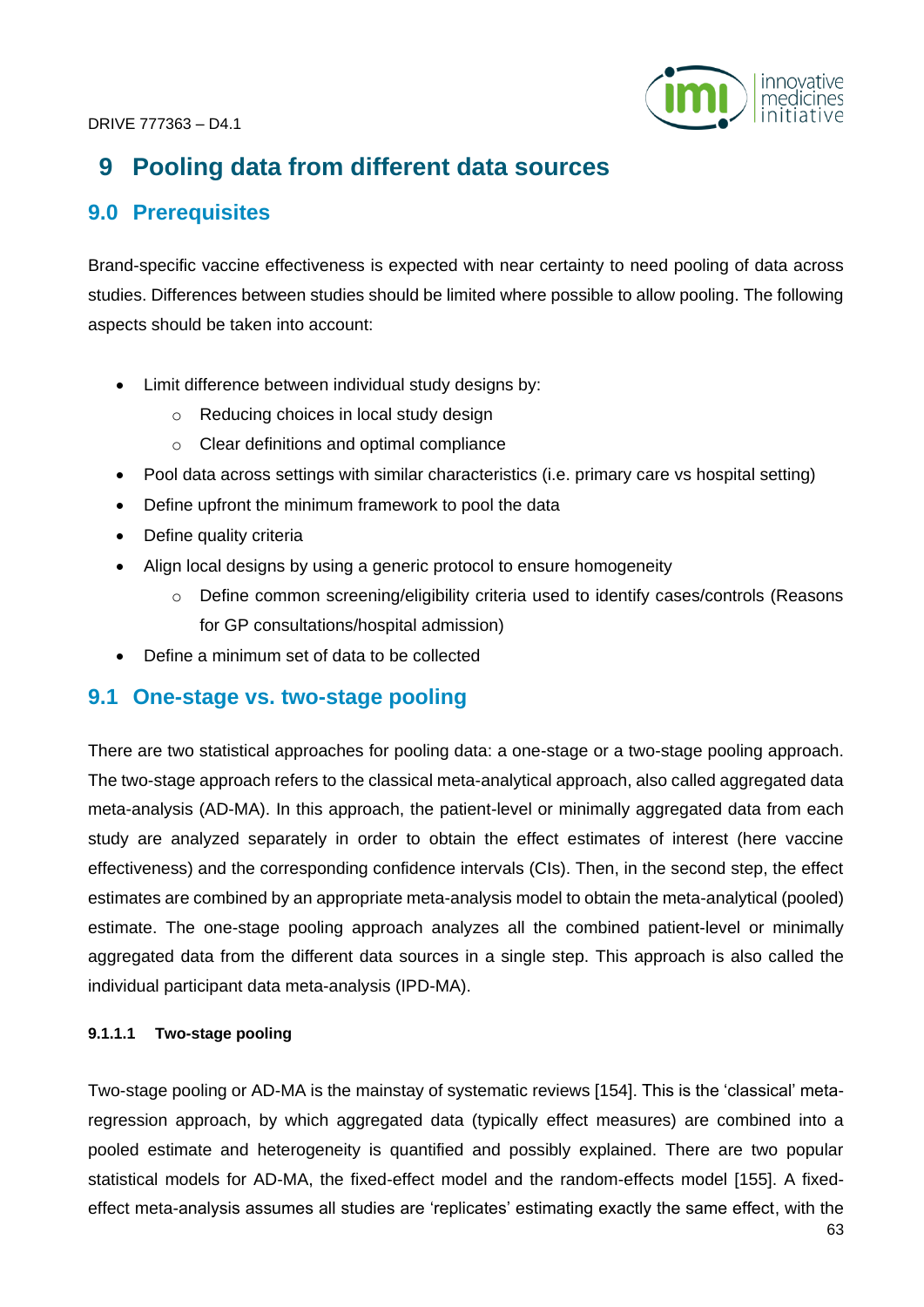

differences between study estimates solely explained by sampling variability. The random-effects meta-analysis assumes the observed estimates can vary across studies because of 'true' effect differences across populations, differences in the conduct of the study, etc., on top of sampling variability. Heterogeneity between studies is typically quantified, and the sources of heterogeneity can be explored using meta-regression or stratified analysis.

This approach is more flexible than the one-stage pooling approach, as sites sharing only aggregated data can be included.

If studies are comparable in terms of population, exposure and case definitions and control for confounding, pooling is considered appropriate irrespective of study design. Several examples of twostage pooling of IVE estimates, including estimates from studies with different study designs, exist [156, 157].

Two-stage pooling was used for the DRIVE analyses.

#### **9.1.1.2 One-stage pooling**

The application of one-stage pooling or IPD-MA has increased over the last decade, with many examples of combining clinical trial data, particularly in the area of cancer and cardiovascular disease interventions. In 2015, PRISMA-IPD guidelines for reporting systematic reviews and meta-analyses of IPD were published [158]. Advantages of IPD-MA compared to literature-based AD-MA include checking and transforming data to common sources or measures, standardizing analysis and increased flexibility in performing statistical analyses and common reporting. Major disadvantages of IPD-MA include being very time- and resource-intensive and requiring high levels of (international) collaboration [154]; furthermore, data protection standards may restrict the feasibility of this type of analysis. Random effects (multilevel) regression models are used to jointly analyze IPD from all studies while accounting for the (within-study) clustering of subjects [159]. Different model specifications are possible, including correlated and independent random effects, as well as stratified random-effects models [160].

# **9.2 Equivalence of one-stage and two-stage pooling**

The one-stage and two-stage approaches have shown to be equivalent in many situations using theoretical considerations [161-163], simulations [160] or empirical comparisons [164], provided the same data was used. However, some studies have shown different results for both approaches on some occasions [160]. Burke et al. explain why there might be differences [165]. The reasons relate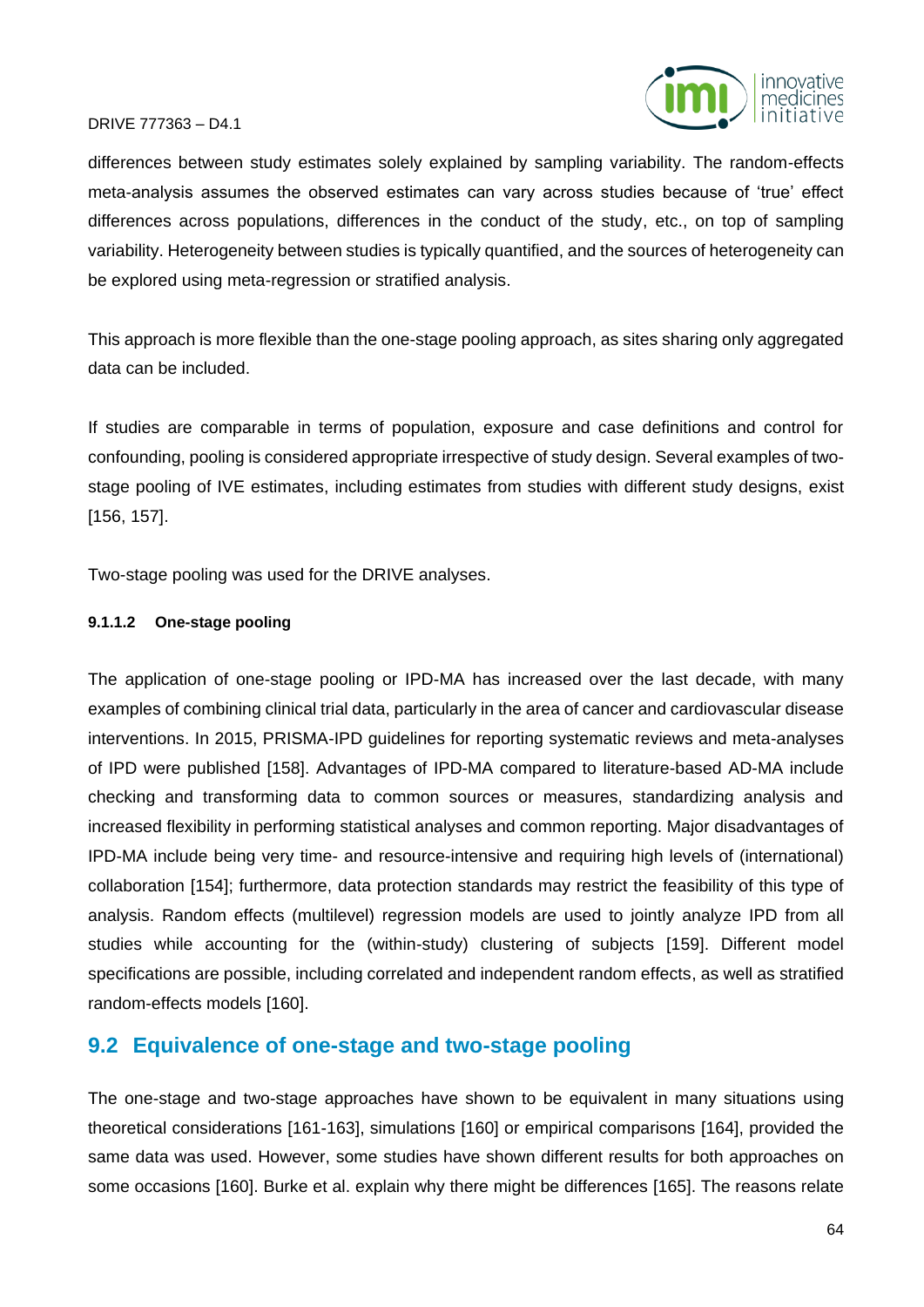

to different modelling assumptions, parameter specifications and estimation methods, which might sometimes be subtle. In case of a small number of studies or a small number of events, the IPD-MA may be preferred in order to be able to use exact likelihood methods and avoid having to make incorrect assumptions about the between-study variance [165]. However, usually, the AD-MA will suffice [164].

In the DRIVE pilot season 2017/18, the one-stage and two-stage pooling approaches were compared. In line with expectations based on statistical theory, identical to very similar results in the main effect and 95%CI for all models were found [166].

# **9.3 Combining both approaches**

Subject-level data are not always available for all relevant studies, and individual-level and aggregated data need to be combined. There are three approaches for combining IPD and AD in a meta-analysis [167]. First, the available IPD is reduced to AD and then pooled with the other AD. Second, it might be possible to construct IPD from published aggregate information (based on 2x2 tables), which is subsequently combined with the other IPD for analysis. Third, in hierarchical-related regression, the IPD and AD data are analyzed jointly.

# **9.4 Recommendation**

The objective of DRIVE is to estimate brand-specific IVE in Europe by combining data from different study sites. Some site-specific studies will adopt the test-negative case-control study design, while others will use a cohort design. These different study designs imply that different data will be collected and that different statistical analyses are needed to analyze these data (i.e. logistic or conditional logistic regression for case-control versus Poisson or Cox regression for cohort studies). Given the statistical equivalence of AD-MA and IPD-MA and given the additional complexity or even impossibility of performing IPD-MA when data are collected using different study designs or only aggregated data are shared, the AD-MA is the preferred method for combining data from different study sites. Furthermore, many of the mentioned advantages of IPD-MA (i.e. transforming data to common sources or measures and standardizing analysis) can also be achieved through harmonization/standardization of the individual site-specific studies.

Within AD-MA, the random-effects meta-analysis approach is preferred to the fixed-effects approach for combining the data from the site-specific studies on IVE. The assumption that the between-study variability is explained by sampling variability only, which underlies the fixed-effects meta-analysis, is not realistic for the studies on IVE in Europe. There are many differences between these studies, including differences in population, design, exposure- and disease ascertainment as well as in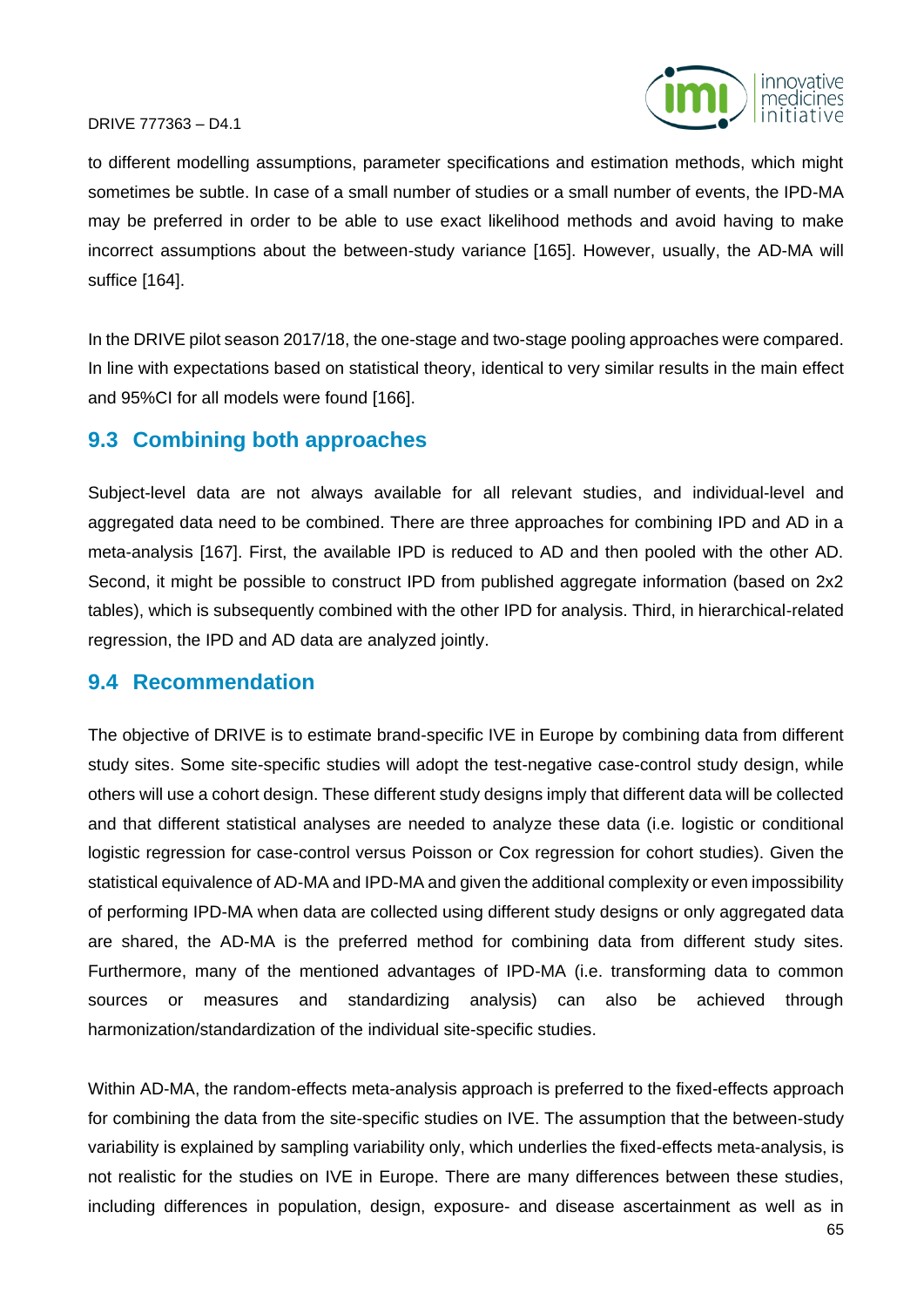

covariate adjustment. For DRIVE, we used a random effects meta-analysis approach for every effect measure of interest, stratified by age and clinical outcome, while at the same time standardizing the design and conduct of the site-specific studies to the extent possible.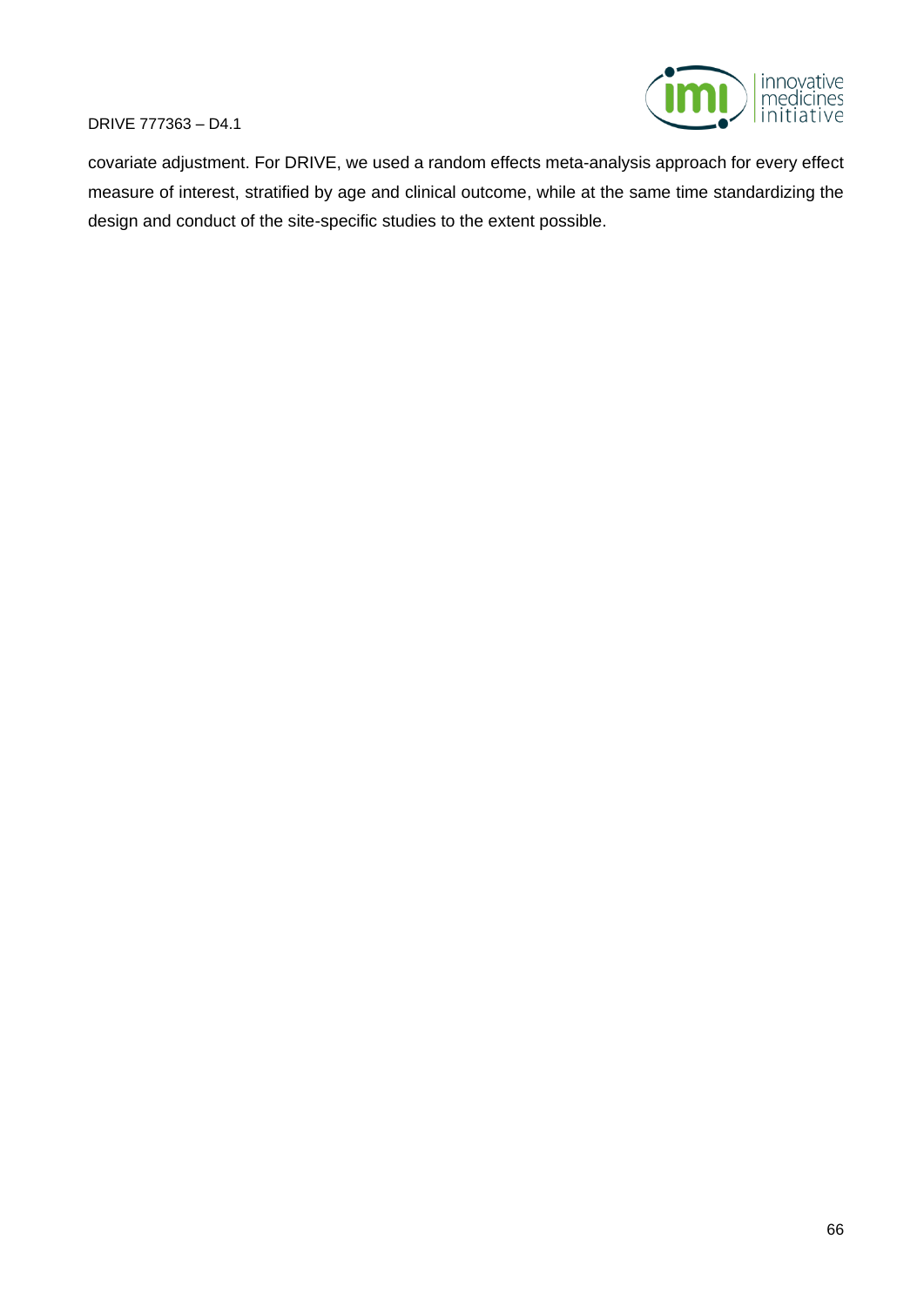

# **10 Summary of recommendations**

In this section, the recommendations provided at the end of each chapter are listed.

#### **Study design**

For studies using primary data to monitor IVE, we suggest using the test-negative case-control design, with an appropriate choice of the control group and implementation of sampling protocols [14].

For studies using secondary data, we suggest using the cohort design.

## **Exposure**

The following data on exposure should be collected, both for studies collecting primary data and those using secondary data:

- Vaccine brand(s) or type(s) of all influenza vaccinations given during the index season (i.e. the season for which IVE is being estimated); *for studies on brand- or type-specific IVE*
- Vaccination date(s) of all influenza vaccinations given during the index season, or if not available, the sequential order and relative timings of exposure and outcome
- How the vaccination status was ascertained and whether it was confirmed, e.g. through medical records

## **Outcome**

In studies collecting primary data, the recommended outcome is laboratory-confirmed, medically attended influenza. We suggest the collection of the following data:

- Symptoms forming the clinical syndrome of ILI or SARI, including the information whether hospitalization or intensive care treatment was required,
- Date of symptom onset,
- Date the respiratory specimen was taken,
- Laboratory confirmation yes/no, and if yes, influenza type and preferably also subtype/ lineage.

In studies utilizing secondary data, e.g. from existing healthcare databases, the recommended outcome is laboratory-confirmed influenza, overall or stratified by clinical condition. However, this recommendation does not exclude the use of syndromic or non-specific outcome definitions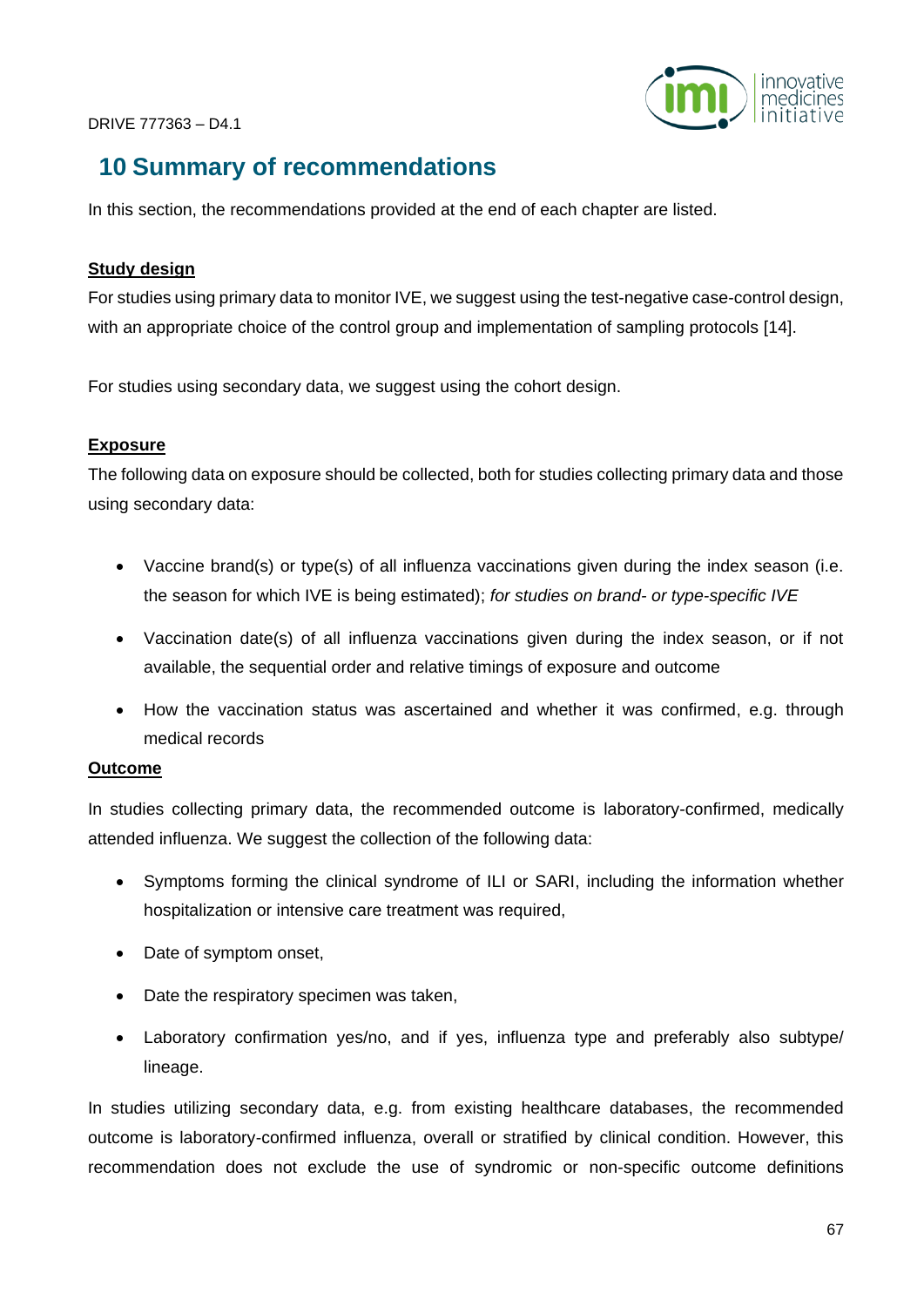

discussed in 4.1, either in association with a positive influenza test or alone. We suggest the collection of the following data points:

- Clinical condition (if applicable),
- Date the respiratory specimen was taken,
- Detected influenza type and preferably also subtype/lineage for laboratory-confirmed influenza.

## **Potential biases and confounders**

For studies using the test-negative design, we suggest the collection of the following data points:

- Age by month (for children <1 year old) or year
- Gender
- Chronic underlying conditions (e.g. liver disease, heart disease, diabetes, cancer, immunodeficiency/ organ transplant, autoimmune disease, lung disease, anemia, renal disease, dementia, history of stroke, rheumatologic diseases, obesity)
- Past healthcare use (e.g. nr of GP visits, nr of hospitalizations in the past period). The impact of COVID-19 on healthcare use should be considered when choosing the period.
- COVID-19 infection and/or vaccination (yes/no and timing)
- Use of influenza antivirals (type, timing)
- Lag time between symptom onset and testing
- Calendar time

Not all data points that can be collected through primary data collection are available in secondary data. For studies using secondary data, we suggest collecting the following data points.

- Age (stratification by age groups, minimally 6 months-14 years; 15-64 years; 65+ years)
- Gender
- Chronic underlying conditions
- Past healthcare use (e.g. nr of GP visits, nr of hospitalizations). The impact of COVID-19 on healthcare use should be considered when choosing the period.

Each study's SAP should explain how the data will be used in the analysis. Information on how to adjust for confounders in the analysis can be found in Chapter 8.

## **Optimization of the value of microbiological and virological information**

Vaccine effectiveness studies require the identification of viruses. This should be carried out with sensitive and specific techniques and provide detailed relevant biological information about the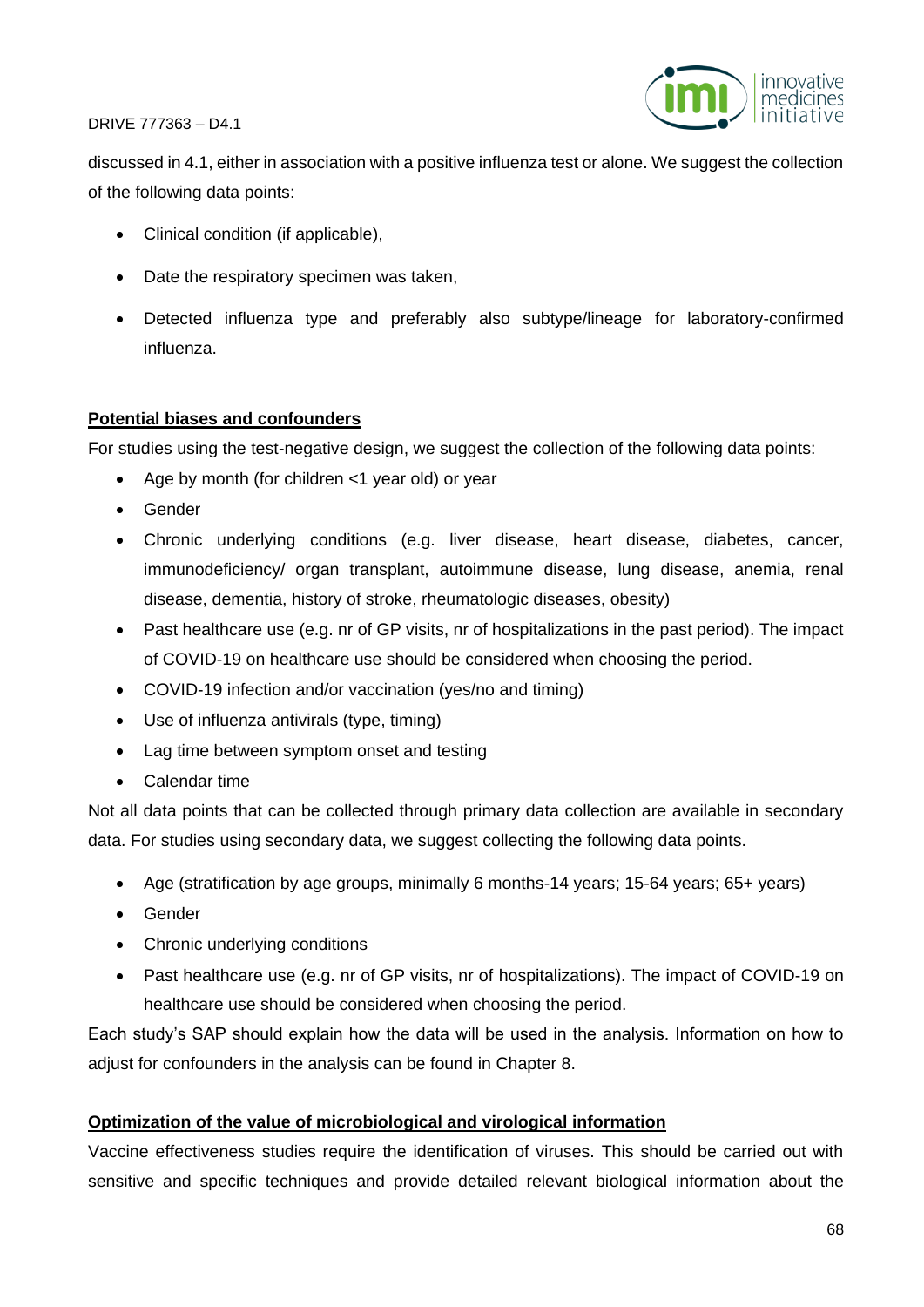

causative agent to avoid confounders. Consequently, this detection should use the most up-to-date diagnostic tools.

The clinical network involved in the DRIVE studies should be able to collect nasal and/or nasopharyngeal swabs and send these specimens to a corresponding virological lab.

Since evidence shows that virus shedding is significantly reduced three or four days after disease onset, information regarding the delay between disease onset and the specimen collection should be collected in studies with primary data collection, and stratification of IVE estimates according to this delay can be considered. It is recommended to exclude swabs collected more than seven days after start of symptom onset.

For studies performing primary data collection, we suggest using labs that:

- Are able to detect influenza by RT-PCR (first line of screening).
- Further characterize the detected virus by sub-typing (for Influenza A viruses) and lineage determination (Influenza B viruses).
- Have their performance assessed by participation in External Quality Assessment (EQA), as those provided by Quality Control for Molecular Diagnostics (QCMD) [124].

If possible, the lab should also be in the capacity to carry out additional influenza testing:

- Genotyping of the virus (HA and NA gene sequencing, by Sanger or NGS, for genetic clade determination, full genome sequencing should also be an objective). This can be very helpful for the comparing strains and interpreting IVE results.
- Strain characterization for the identification of potential antigenic variants. This means being able to grow influenza viruses on MDCK cells and subsequently determine their antigenic profile with ferret sera. This will allow the complete antigenic characterization of the influenza viruses, according to the WHO standards, as described by the CDC [115].

In addition, the labs may detect with the same techniques other respiratory viruses such as RSV, rhinoviruses, human metapneumoviruses, adenoviruses and parainfluenza viruses; all these viruses can co-circulate during the influenza epidemic and may be responsible for ILI presentation. For studies using secondary data collection, the preferred lab method to test for influenza is RT-PCR.

#### **Methods for near-related time assessment of IVE**

In the future, any study design that has been proven to yield valid and reliable estimates can be chosen to rapidly assess IVE in near real time. Large test-negative case-control studies implemented on top of multiple, existing influenza surveillance/sentinel systems and large cohort studies based on automated (secondary) data collections might be the most feasible strategies. The appropriate timing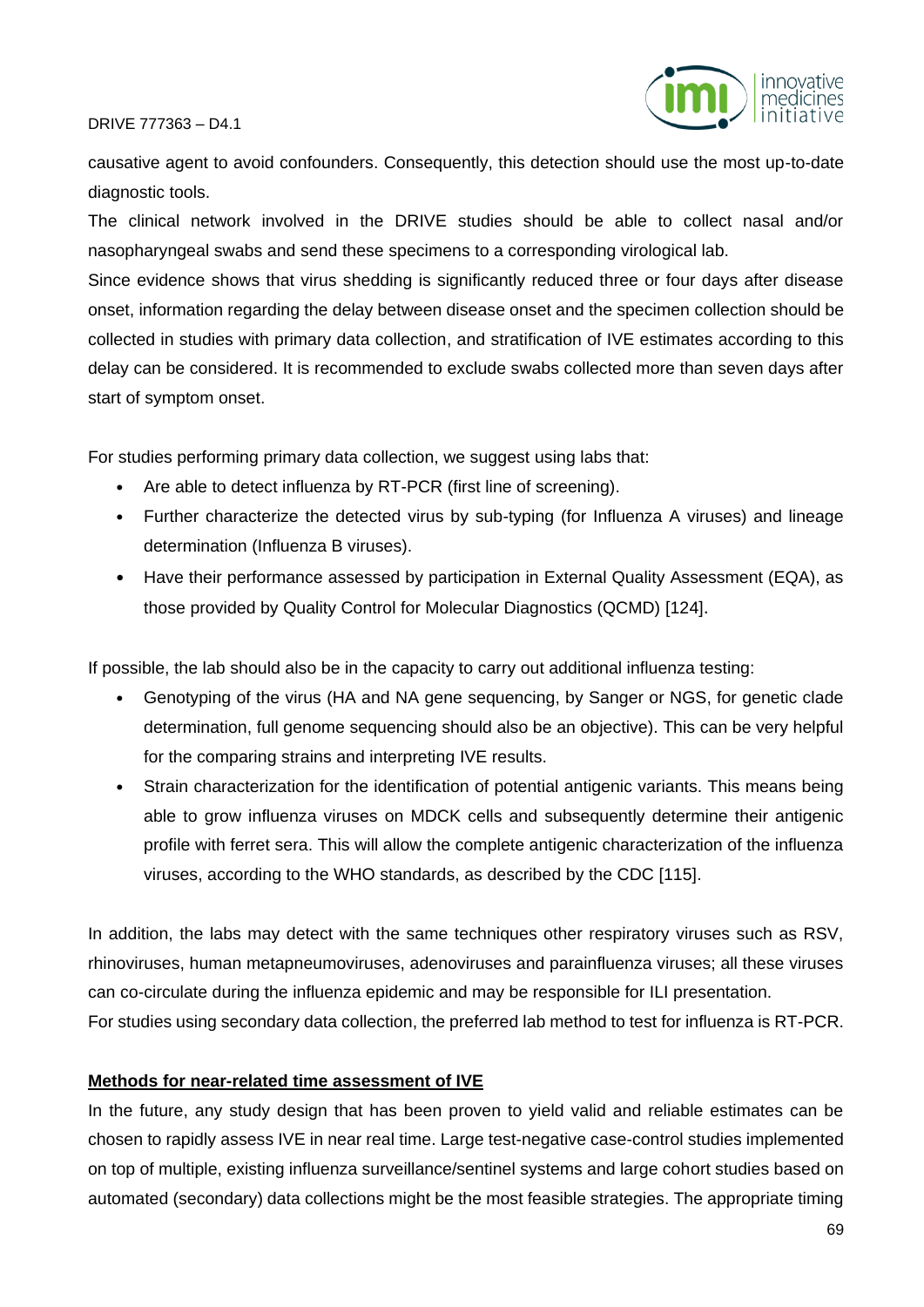

within the season depends on the actual purpose of the IVE figures and the course of the epidemic. It seems advisable to assess IVE early but after the peak of the influenza-type specific epidemic curve, since it has been shown that such studies can reliably predict even end-season IVE [133, 134]. However, in order to provide data to the WHO to support the decision on future vaccine compositions, one might also preliminarily end the study period shortly before or at the top of an intense epidemic that started late. In DRIVE, no interim analyses were performed due to a lack of statistical power for brand-specific estimates.

#### **Data analysis for individual studies**

When analyzing data of an individual VE study, the study design should be taken into account because the parameter that can be used to estimate the VE differs between designs. Confounders of the relationship between vaccination and prevention of infection should be adjusted for, which can be achieved by regression or propensity scoring. Known confounders should be included in the statistical model, regardless of their significance. If additional variables are considered potential confounders, data-driven regression or propensity score methods can be explored, but care should be taken when interpreting their results. Within DRIVE, logistic regression analyses are used for the TND studies, and Poisson regression is used for the cohort studies. All analyses are stratified by age group, as in this setting, age is generally considered both an effect modifier and a confounder. Additionally, confounder control is primarily done through regression adjustment of known confounders and sensitivity analyses performance to evaluate the impact of other potential confounding variables. Finally, in DRIVE, the regression models tend to use penalized splines to model continuous variables such as age and time of disease onset.

#### **Pooling data from different data sources**

The objective of DRIVE is to estimate brand-specific IVE in Europe by combining data from different study sites. Some site-specific studies will adopt the test-negative case-control study design, while others will use a cohort design. These different study designs imply that different data will be collected and that different statistical analyses are needed to analyze these data (i.e. logistic or conditional logistic regression for case-control versus Poisson or Cox regression for cohort studies). Given the statistical equivalence of AD-MA and IPD-MA and given the additional complexity or even impossibility of performing IPD-MA when data are collected using different study designs or only aggregated data are shared, the AD-MA is the preferred method for combining data from different study sites. Furthermore, many of the mentioned advantages of IPD-MA (i.e. transforming data to common sources or measures and standardizing analysis) can also be achieved through harmonization/standardization of the individual site-specific studies.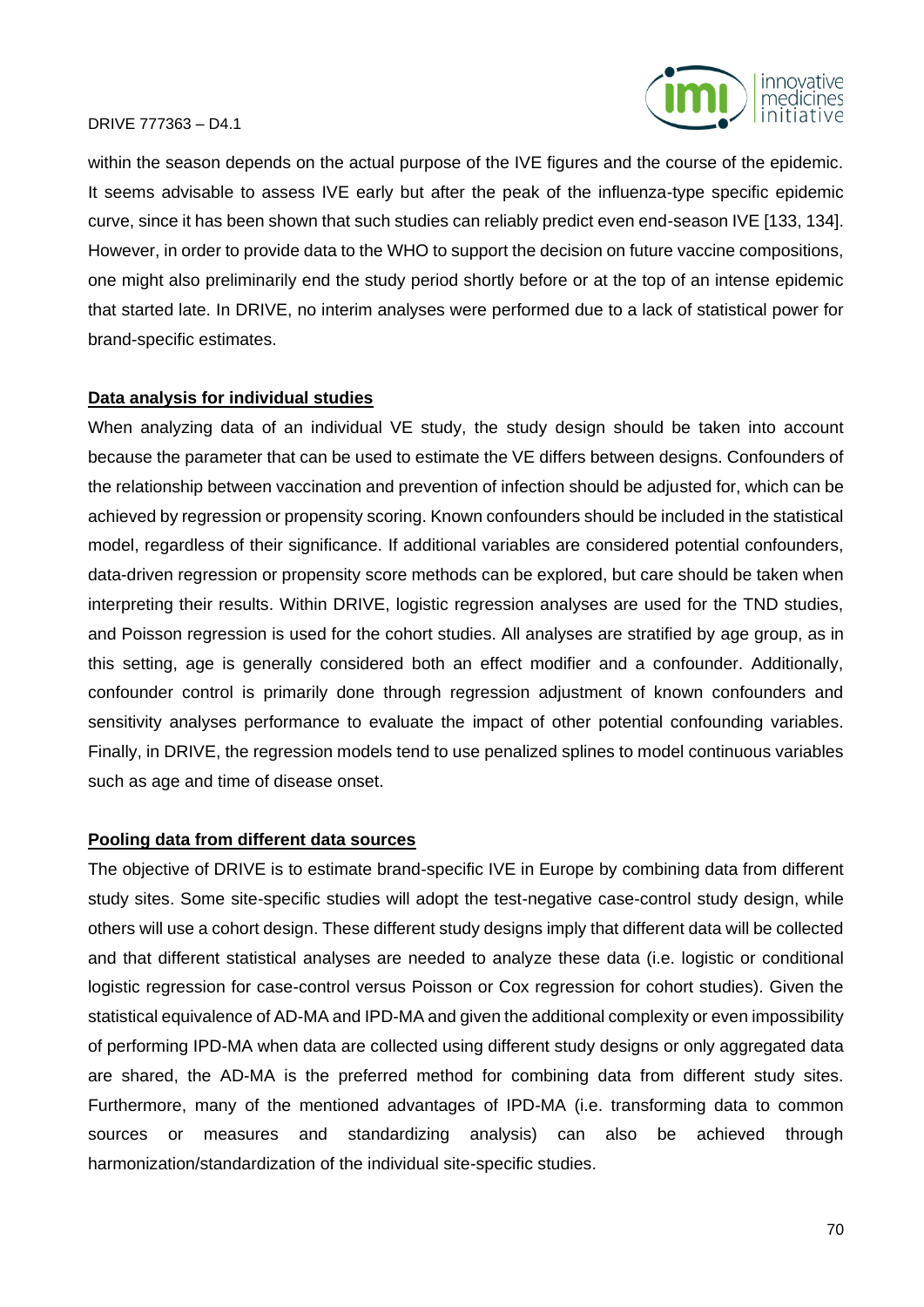

Within AD-MA, the random-effects meta-analysis approach is preferred to the fixed-effects approach for combining the data from the site-specific studies on IVE. The assumption that the between-study variability is explained by sampling variability only, which underlies the fixed effects meta-analysis, is not realistic for the studies on IVE in Europe. There are many differences between these studies, including differences in population, design, exposure- and disease ascertainment as well as in covariate adjustment. For DRIVE, we used a random effects meta-analysis approach for every effect measure of interest, stratified by age and clinical outcome, while at the same time standardizing the design and conduct of the site-specific studies to the extent possible.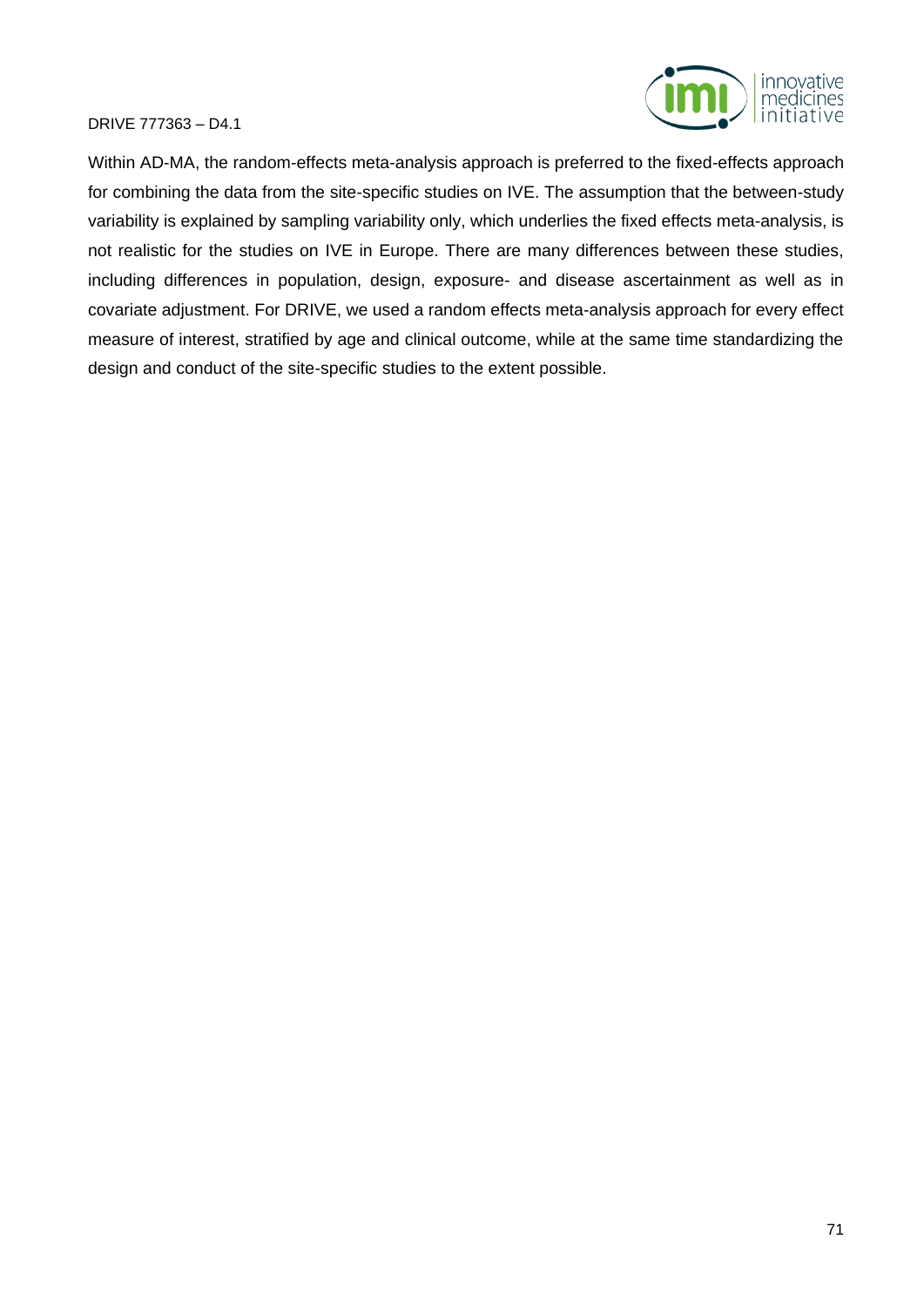

# **11 References**

1. I-MOVE, Marta Valenciano, Alain Moren, Bernadette Gergonne, Camelia Savulescu. Methods for measuring Influenza vaccine effectiveness during influenza seasons and pandemics in the European Union. 2008.

2. WHO. Evaluation of influenza vaccine effectiveness - A guide to the design and interpretation of observational studies. Gevena: World Health Organization; 2017.

3. Committee for Medicinal Products for Human Use. Guideline on Influenza Vaccines - Non-clinical and Clinical Module. EMA/CHMP/BWP/310834/2012. London: Eur Med Agency; 2016.

4. Pharmacovigilance Risk Assessment Committee. Interim guidance on enhanced safety surveillance for seasonal influenza vaccines in the EU. In: EMA, editor. 10 April 2014.

5. Foppa IM, Haber M, Ferdinands JM, Shay DK. The case test-negative design for studies of the effectiveness of influenza vaccine. Vaccine. 2013;31(30):3104-9.

6. Jackson ML, Nelson JC. The test-negative design for estimating influenza vaccine effectiveness. Vaccine. 2013;31(17):2165-8.

7. Kissling E, Rondy M, team IMIMs. Early 2016/17 vaccine effectiveness estimates against influenza A(H3N2): I-MOVE multicentre case control studies at primary care and hospital levels in Europe. Euro Surveill. 2017;22(7).

8. Kissling E, Valenciano M, Pozo F, Vilcu AM, Reuss A, Rizzo C, et al. 2015/16 I-MOVE/I-MOVE+ multicentre case control study in Europe: moderate vaccine effectiveness estimates against influenza A(H1N1)pdm09 and low estimates against lineage mismatched influenza B among children. Influenza Other Respir Viruses. 2017.

9. Sullivan SG, Tchetgen Tchetgen EJ, Cowling BJ. Theoretical basis of the test-negative study design for assessment of influenza vaccine effectiveness. American Journal of Epidemiology. 2016;184(5):345-53. 10. Hak E, Wei F, Grobbee DE, Nichol KL. A nested case-control study of influenza vaccination was a

cost-effective alternative to a full cohort analysis. J Clin Epidemiol. 2004;57(9):875-80.

11. R.L. P. A case-cohort design for epidemiologic cohort studies and disease prevention trials. Biometrika. 1986;73:12.

12. Farrington CP. Estimation of vaccine effectiveness using the screening method. Int J Epidemiol. 1993;22(4):742-6.

13. Remschmidt C, Rieck T, Bodeker B, Wichmann O. Application of the screening method to monitor influenza vaccine effectiveness among the elderly in Germany. BMC Infect Dis. 2015;15:137.

14. Fukushima W, Hirota Y. Basic principles of test-negative design in evaluating influenza vaccine effectiveness. Vaccine. 2017;35(36):4796-800.

15. WHO. Influenza. Geneva: WHO; 2017 [Feb 5, 2018]]. Available from:

<http://www.who.int/biologicals/vaccines/influenza/en/>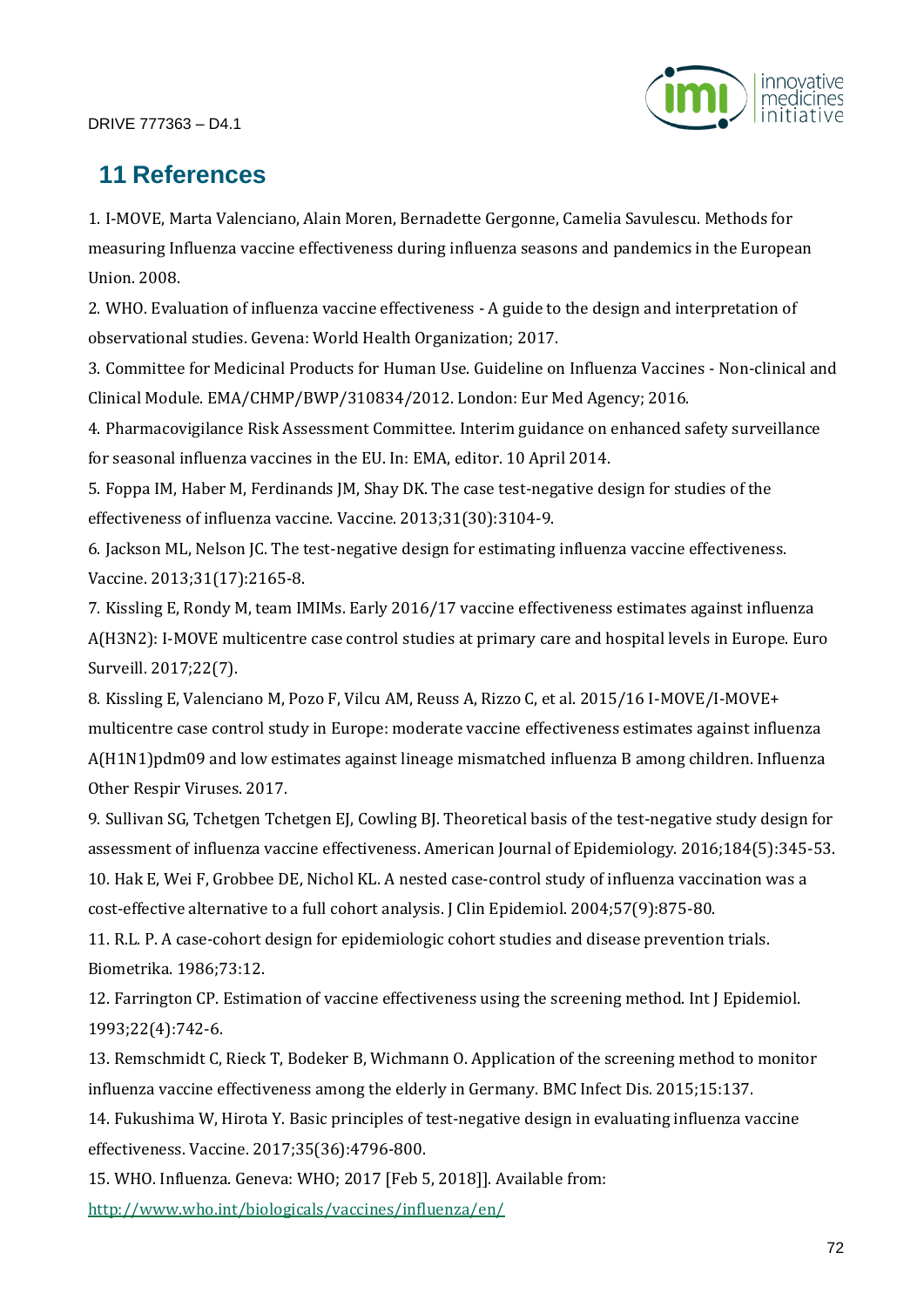

16. ECDC. Types of seasonal influenza vaccine Stockholm: ECDC; 2017 [cited May 24, 2018]. Available from: [https://ecdc.europa.eu/en/seasonal-influenza/prevention-and-control/vaccines/types-of](https://ecdc.europa.eu/en/seasonal-influenza/prevention-and-control/vaccines/types-of-seasonal-influenza-vaccine)[seasonal-influenza-vaccine.](https://ecdc.europa.eu/en/seasonal-influenza/prevention-and-control/vaccines/types-of-seasonal-influenza-vaccine)

17. WHO. Influenza (seasonal) Fact sheet. Geneva: WHO; 2018 [cited Feb 5, 2018]. Available from: [http://www.who.int/en/news-room/fact-sheets/detail/influenza-\(seasonal\)](http://www.who.int/en/news-room/fact-sheets/detail/influenza-(seasonal)

18. Dos Santos G, Liyanage H, Stuurman A. D2.4 Development of guidelines for the identification of vaccine status and brand in study participants DRIVE; 2019.

19. Stuurman A, Haag M, Rizzo C. D3.1 Report on the sources for usage of specific influenza vaccine brands and accessibility. DRIVE; 2017.

20. Stuurman A, Liyanage H, Haag M. D3.3 Report on the brand availability and usage of specific influenza vaccine brands - update. DRIVE; 2021.

21. Stuurman AL, Rizzo C, Haag M. Investigating the procurement system for understanding seasonal influenza vaccine brand availability in Europe. PloS one. 2021;16(4):e0248943.

22. ENCEPP. Guide on Methodological Standards in Pharmacoepidemiology (Revision 6).

EMA/95098/2010. London: Eur Med Agency; 2010 [cited November 22, 2017]. Available from:

[http://www.encepp.eu/standards\\_and\\_guidances/documents/ENCePPGuideofMethStandardsinPE\\_Rev](http://www.encepp.eu/standards_and_guidances/documents/ENCePPGuideofMethStandardsinPE_Rev6.pdf) [6.pdf.](http://www.encepp.eu/standards_and_guidances/documents/ENCePPGuideofMethStandardsinPE_Rev6.pdf)

23. Kissling E, Moren A, M. V. Protocol for cohort database studies to measure pandemic and seasonal influenza vaccine effectiveness in the European Union and European Economic Area Member States. . 2009; Available at:

[https://ecdc.europa.eu/sites/portal/files/media/en/publications/Publications/0907\\_TER\\_Influenza\\_A](https://ecdc.europa.eu/sites/portal/files/media/en/publications/Publications/0907_TER_Influenza_AH1N1_Measuring_Influenza_Vaccine_Effectiveness_Protocol_Cohort_Database_Studies.pdf) H1N1 Measuring Influenza Vaccine Effectiveness Protocol Cohort Database Studies.pdf. Accessed 11/20, 2017.

24. Kissling E MA, Valenciano M. . Protocol for case-control studies to measure pandemic and seasonal influenza vaccine effectiveness in the European Union and European Economic Area Member States. . 2009; Available at:

[https://ecdc.europa.eu/sites/portal/files/media/en/publications/Publications/0907\\_TED\\_Influenza\\_A](https://ecdc.europa.eu/sites/portal/files/media/en/publications/Publications/0907_TED_Influenza_AH1N1_Measuring_Influenza_Vaccine_Effectiveness_Protocol_Case_Control_Studies.pdf) [H1N1\\_Measuring\\_Influenza\\_Vaccine\\_Effectiveness\\_Protocol\\_Case\\_Control\\_Studies.pdf.](https://ecdc.europa.eu/sites/portal/files/media/en/publications/Publications/0907_TED_Influenza_AH1N1_Measuring_Influenza_Vaccine_Effectiveness_Protocol_Case_Control_Studies.pdf) Accessed 11/22, 2017.

25. I-MOVE+. Protocol for hospital-based test negative case control studies to measure seasonal influenza vaccine effectiveness against influenza laboratory confirmed SARI hospitalisation among the elderly across the European Union and European Economic Area Member States. 2016 [cited Feb 9, 2018]. Available from: [https://drive.google.com/file/d/0B54XpZN4SY65OGRSTHlvOVZTMFE/view.](https://drive.google.com/file/d/0B54XpZN4SY65OGRSTHlvOVZTMFE/view) 26. I-MOVE+. Generic Protocol for the register based studies to measure seasonal influenza vaccine effectiveness against laboratory confirmed influenza and pneumonia among elderly in primary care.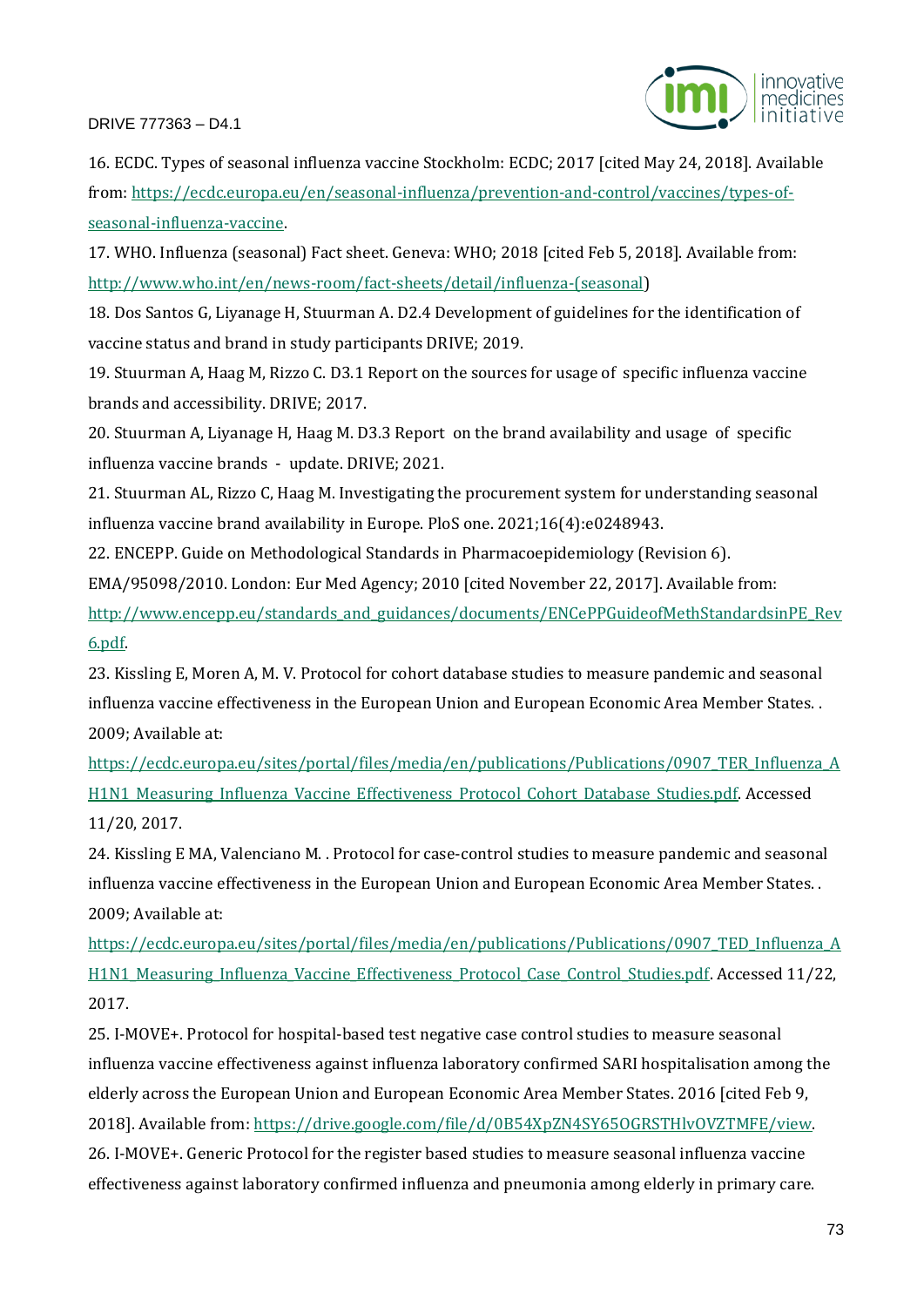

2016 [cited Feb 9, 2018]. Available from:

[https://drive.google.com/file/d/0Byv9pYYPpY4PYlZ4bjk1d3pxaUE/view.](https://drive.google.com/file/d/0Byv9pYYPpY4PYlZ4bjk1d3pxaUE/view) .

27. Baum U, Sundman J, Jääskeläinen S, Nohynek H, Puumalainen T, Jokinen J. Establishing and maintaining the National Vaccination Register in Finland. Eurosurveillance. 2017;22(17).

28. Nauta J, Beyer WE, Kimp EP. Toward a better understanding of the relationship between influenza vaccine efficacy against specific and non-specific endpoints and vaccine efficacy against influenza infection. Epidemiology, Biostatistics and Public Health. 2017;14(4).

29. European Commission. EU case definitions. Official Journal of the European Union 2012/506/EU. 30. . !!! INVALID CITATION !!! [27-29].

31. Fitzner J, Qasmieh S, Mounts AW, Alexander B, Besselaar T, Briand S, et al. Revision of clinical case definitions: influenza-like illness and severe acute respiratory infection. Bulletin of the World Health Organization. 2018;96(2):122.

32. Military Health System. Influenza-Like Illness. . AFHSC Standard Case Definitions. 2015.

33. CDC. Guidance for Clinicians on the Use of RT-PCR and Other Molecular Assays for Diagnosis of Influenza Virus Infection 2016 [cited Feb 19, 2018]. Available from:

[https://www.cdc.gov/flu/professionals/diagnosis/molecular-assays.htm.](https://www.cdc.gov/flu/professionals/diagnosis/molecular-assays.htm)

34. Carrat F, Vergu E, Ferguson NM, Lemaitre M, Cauchemez S, Leach S, et al. Time lines of infection and disease in human influenza: a review of volunteer challenge studies. American journal of epidemiology. 2008;167(7):775-85.

35. Ip DK, Lau LL, Chan K-H, Fang VJ, Leung GM, Peiris MJ, et al. The dynamic relationship between clinical symptomatology and viral shedding in naturally acquired seasonal and pandemic influenza virus infections. Clinical Infectious Diseases. 2015;62(4):431-7.

36. Suess T, Remschmidt C, Schink SB, Schweiger B, Heider A, Milde J, et al. Comparison of shedding characteristics of seasonal influenza virus (sub) types and influenza A (H1N1) pdm09; Germany, 2007– 2011. PloS one. 2012;7(12):e51653.

37. Wang B, Russell ML, Fonseca K, Earn DJ, Horsman G, Van Caeseele P, et al. Predictors of influenza a molecular viral shedding in Hutterite communities. Influenza and other respiratory viruses. 2017;11(3):254-62.

38. Ng S, Lopez R, Kuan G, Gresh L, Balmaseda A, Harris E, et al. The timeline of influenza virus shedding in children and adults in a household transmission study of influenza in Managua, Nicaragua. The Pediatric infectious disease journal. 2016;35(5):583.

39. Fielding JE, Kelly HA, Mercer GN, Glass K. Systematic review of influenza A (H1N1) pdm09 virus shedding: duration is affected by severity, but not age. Influenza and other respiratory viruses. 2014;8(2):142-50.

40. Landry ML. Diagnostic tests for influenza infection. Current opinion in pediatrics. 2011;23(1):91-7.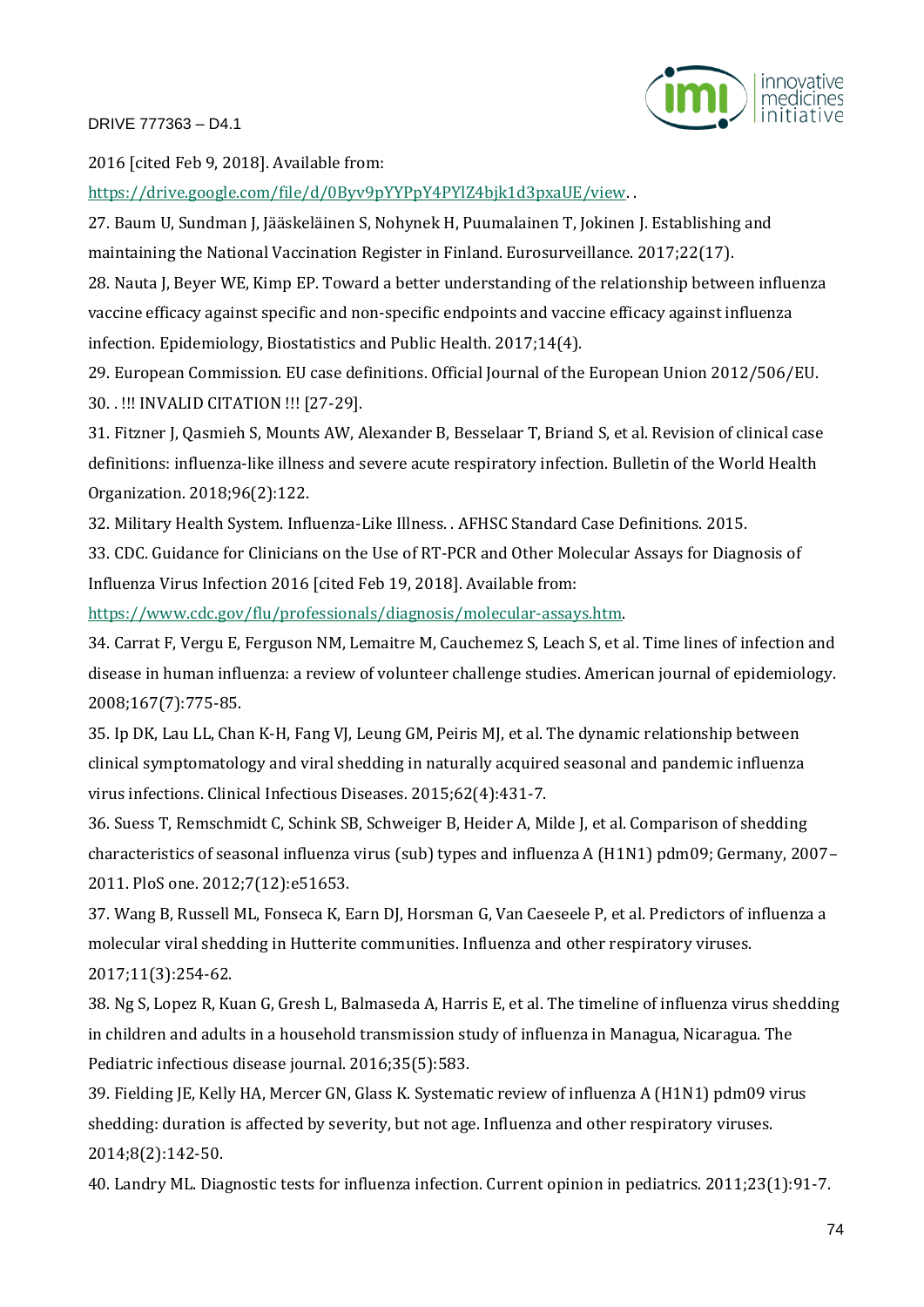

41. EMA. Antiviral medicines for pandemic influenza London: Eur Med Agency; [cited Apr 30, 2018]. Available from:

[http://www.ema.europa.eu/ema/index.jsp?curl=pages/special\\_topics/general/general\\_content\\_00046](http://www.ema.europa.eu/ema/index.jsp?curl=pages/special_topics/general/general_content_000463.jsp&mid=WC0b01ac058004bf56) [3.jsp&mid=WC0b01ac058004bf56.](http://www.ema.europa.eu/ema/index.jsp?curl=pages/special_topics/general/general_content_000463.jsp&mid=WC0b01ac058004bf56)

42. Dos Santos G, Van Boxmeer J, Levi M, Stuurman A, Turunen T. D2.2 Systematic review of the sources of confounding, bias and strategies to manage their impact in influenza vaccine effectiveness studies DRIVE; 2018.

43. Glasser SP. Bias, confounding, and effect modification (interaction). Essentials of Clinical Research: Springer; 2014. p. 363-72.

44. Chua H, Feng S, Lewnard JA, Sullivan SG, Blyth CC, Lipsitch M, et al. The Use of Test-negative Controls to Monitor Vaccine Effectiveness. Epidemiology. 2020;31(1):43-64.

45. Miquel Porta (editor). A Dictionary of Epidemiology. 6th ed. Oxford: Oxford University Press; 2014. 46. Hak E, Verheij TJ, Grobbee D, Nichol K, Hoes A. Confounding by indication in non-experimental evaluation of vaccine effectiveness: the example of prevention of influenza complications. Journal of Epidemiology & Community Health. 2002;56(12):951-5.

47. McElhaney JE, Andrew MK, McNeil SA. Estimating influenza vaccine effectiveness: Evolution of methods to better understand effects of confounding in older adults. Vaccine. 2017.

48. Fireman B, Lee J, Lewis N, Bembom O, Van Der Laan M, Baxter R. Influenza vaccination and mortality: differentiating vaccine effects from bias. American journal of epidemiology. 2009;170(5):650-6.

49. Jackson LA, Nelson JC, Benson P, Neuzil KM, Reid RJ, Psaty BM, et al. Functional status is a confounder of the association of influenza vaccine and risk of all cause mortality in seniors. International journal of epidemiology. 2005;35(2):345-52.

50. Kahn KE, Santibanez TA, Zhai Y, Singleton JA. Influenza vaccination type, live, attenuated influenza vaccine (LAIV) versus inactivated influenza vaccine (IIV), received by children, United States, 2011− 12 through 2013− 14 influenza seasons. Vaccine. 2015;33(39):5196-203.

51. Talbot HK, Nian H, Zhu Y, Chen Q, Williams JV, Griffin MR. Clinical effectiveness of split-virion versus subunit trivalent influenza vaccines in older adults. Clinical Infectious Diseases. 2015;60(8):1170-5.

52. Zimmerman RK, Nowalk MP, Chung J, Jackson ML, Jackson LA, Petrie JG, et al. 2014–2015 influenza vaccine effectiveness in the United States by vaccine type. Clinical Infectious Diseases. 2016:ciw635.

53. Stuurman AL, Ciampini S, Vannacci A, Bella A, Rizzo C, Muñoz-Quiles C, et al. Factors driving choices between types and brands of influenza vaccines in general practice in Austria, Italy, Spain and the UK. Plos one. 2021;16(6):e0252836.

54. Stuurman A, Biccler J, Carmona A, Levi M, Descamps A. D7.8 Brand-specific influenza vaccine effectiveness in Europe Season 2020/21. DRIVE consortium; 2021.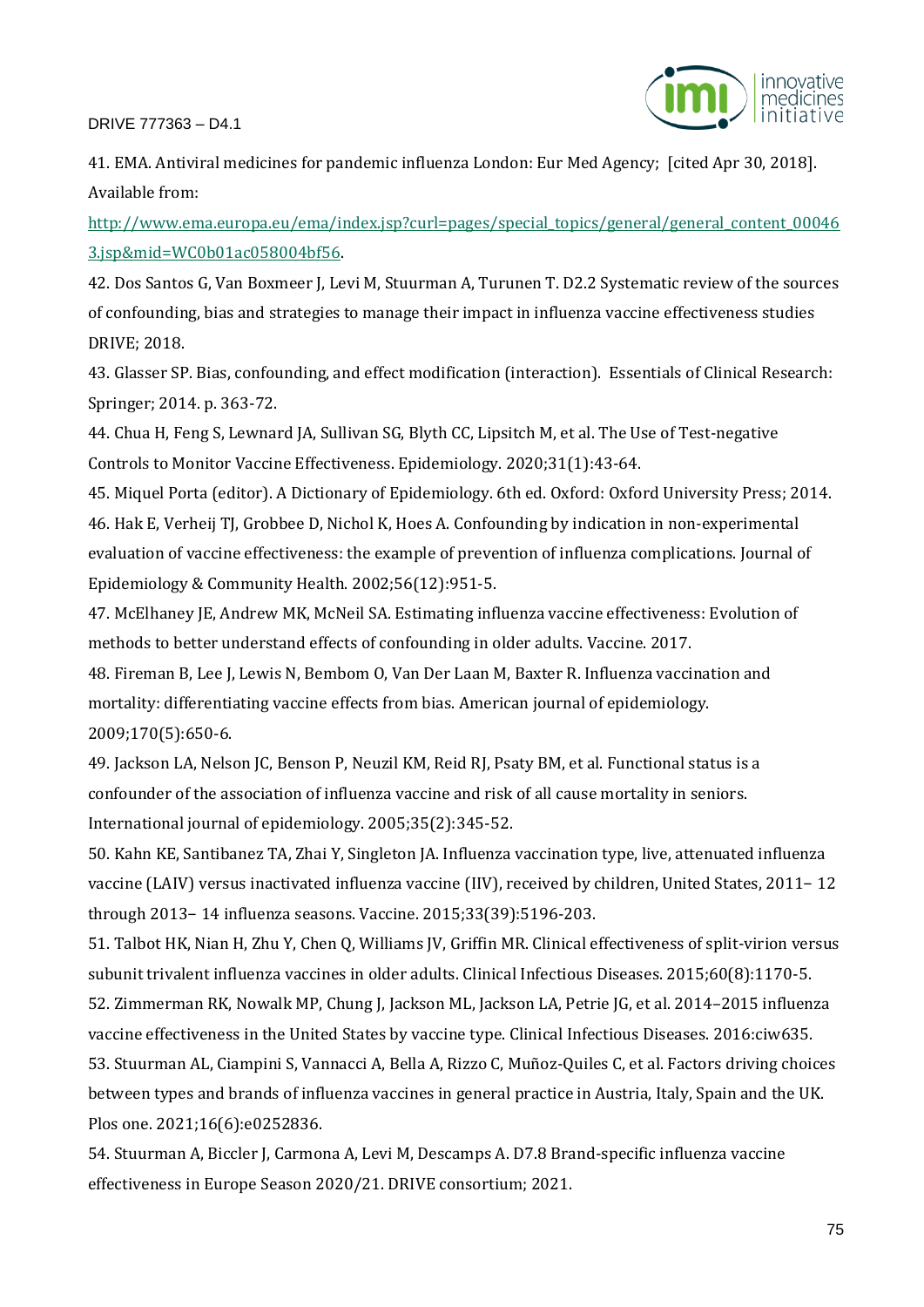



55. De Smedt T, Merrall E, Macina D, Perez-Vilar S, Andrews N, Bollaerts K. Bias due to differential and non-differential disease-and exposure misclassification in studies of vaccine effectiveness. PloS one. 2018;13(6):e0199180.

56. Endo A, Funk S, Kucharski AJ. Bias correction methods for test-negative designs in the presence of misclassification. Epidemiology & Infection. 2020;148.

57. Mereckiene J. Seasonal influenza vaccination in Europe, 2007–2008 to 2014–2015. Stockholm: ECDC; 2017.

58. ECDC. Factsheet about seasonal influenza Stockholm 2017 [Available from: [https://ecdc.europa.eu/en/seasonal-influenza/facts/factsheet.](https://ecdc.europa.eu/en/seasonal-influenza/facts/factsheet)

59. Jiménez-García R, Hernández-Barrera V, de Andres AL, Jimenez-Trujillo I, Esteban-Hernández J, Carrasco-Garrido P. Gender influence in influenza vaccine uptake in Spain: time trends analysis (1995– 2006). Vaccine. 2010;28(38):6169-75.

60. CDC. Pregnant Women & Influenza. 2017 [cited May 28, 2018]. Available from: [https://www.cdc.gov/flu/protect/vaccine/pregnant.htm.](https://www.cdc.gov/flu/protect/vaccine/pregnant.htm)

61. Wilson KM, Pier JC, Wesgate SC, Cohen JM, Blumkin AK. Secondhand tobacco smoke exposure and severity of influenza in hospitalized children. The Journal of pediatrics. 2013;162(1):16-21.

62. Foppa IM, Ferdinands JM, Chung J, Flannery B, Fry AM. Vaccination history as a confounder of studies of influenza vaccine effectiveness. Vaccine: X. 2019;1:100008.

63. Ramsay LC, Buchan SA, Stirling RG, Cowling BJ, Feng S, Kwong JC, et al. The impact of repeated vaccination on influenza vaccine effectiveness: a systematic review and meta-analysis. BMC Med. 2017;15(1):159.

64. Smith DJ, Forrest S, Ackley DH, Perelson AS. Variable efficacy of repeated annual influenza vaccination. Proceedings of the National Academy of Sciences. 1999;96(24):14001-6.

65. Belongia EA, Skowronski DM, McLean HQ, Chambers C, Sundaram ME, De Serres G. Repeated annual influenza vaccination and vaccine effectiveness: review of evidence. Expert review of vaccines. 2017;16(7):723-36.

66. Gherasim A, Martínez-Baz I, Castilla J, Pozo F, Larrauri A, group cw. Effect of previous and current vaccination against influenza A (H1N1) pdm09, A (H3N2), and B during the post-pandemic period 2010-2016 in Spain. PloS one. 2017;12(6):e0179160.

67. Belongia EA, Simpson MD, King JP, Sundaram ME, Kelley NS, Osterholm MT, et al. Variable influenza vaccine effectiveness by subtype: a systematic review and meta-analysis of test-negative design studies. The Lancet Infectious Diseases. 2016;16(8):942-51.

68. Lane C, Carville KS, Pierse N, Kelly H. Seasonal influenza vaccine effectiveness estimates: Development of a parsimonious case test negative model using a causal approach. Vaccine. 2016;34(8):1070-6.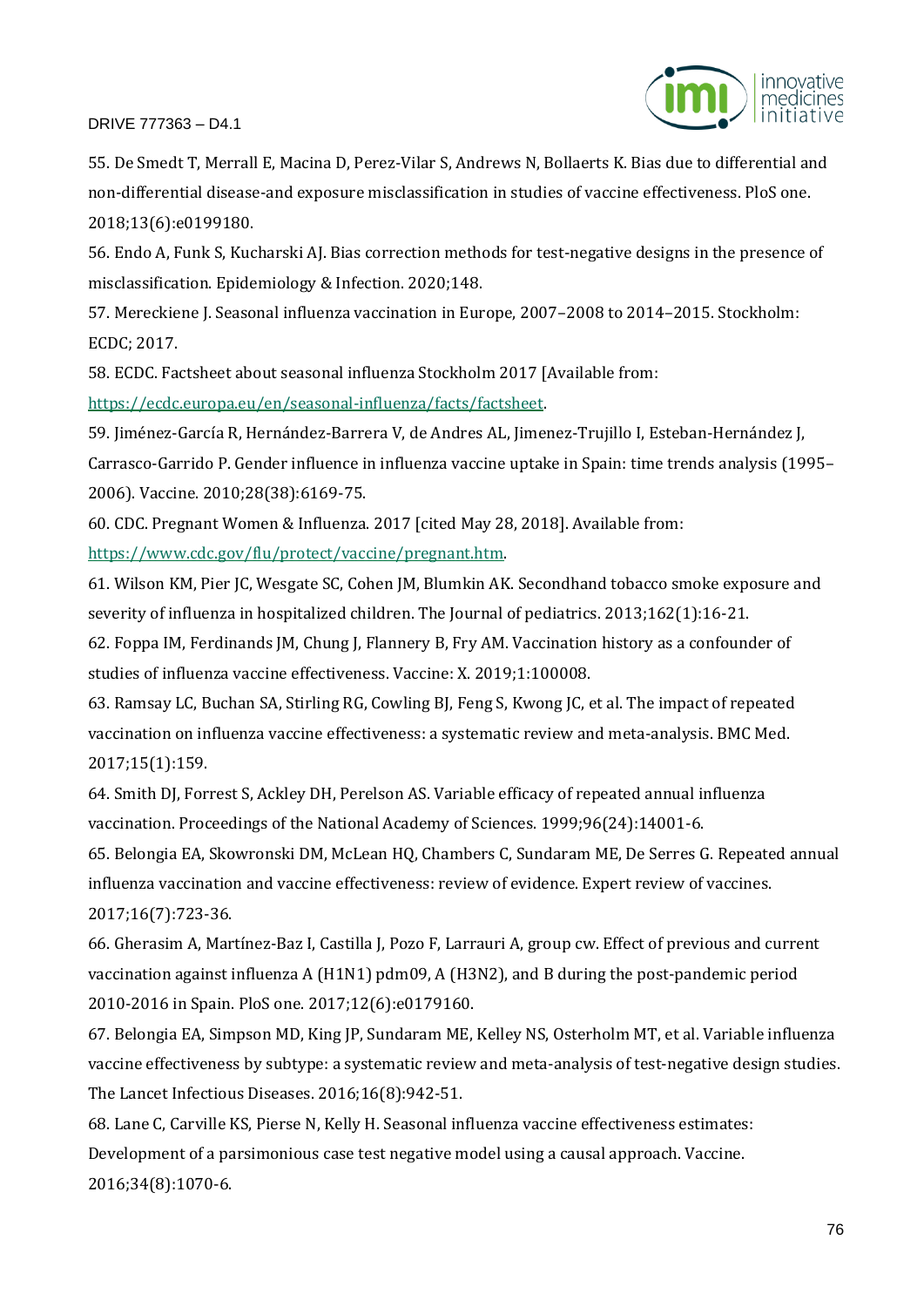

69. Saito N, Komori K, Suzuki M, Morimoto K, Kishikawa T, Yasaka T, et al. Negative impact of prior influenza vaccination on current influenza vaccination among people infected and not infected in prior season: A test-negative case-control study in Japan. Vaccine. 2017;35(4):687-93.

70. Cascini F, Pantovic A, Al-Ajlouni Y, Failla G, Ricciardi W. Attitudes, acceptance and hesitancy among the general population worldwide to receive the COVID-19 vaccines and their contributing factors: A systematic review. EClinicalMedicine. 2021;40:101113.

71. Doll MK, Pettigrew SM, Ma J, Verma A. Effects of Confounding Bias in COVID-19 and Influenza Vaccine Effectiveness Test-Negative Designs Due to Correlated Influenza and COVID-19 Vaccination Behaviors. medRxiv. 2021.

72. McLean HQ, Chow BD, VanWormer JJ, King JP, Belongia EA. Effect of statin use on influenza vaccine effectiveness. The Journal of infectious diseases. 2016;214(8):1150-8.

73. Black S, Nicolay U, Del Giudice G, Rappuoli R. Influence of statins on influenza vaccine response in elderly individuals. The Journal of infectious diseases. 2015;213(8):1224-8.

74. Omer SB, Phadke VK, Bednarczyk RA, Chamberlain AT, Brosseau JL, Orenstein WA. Impact of statins on influenza vaccine effectiveness against medically attended acute respiratory illness. The Journal of infectious diseases. 2015;213(8):1216-23.

75. Tleyjeh IM, Kashour T, Hakim FA, Zimmerman VA, Erwin PJ, Sutton AJ, et al. Statins for the prevention and treatment of infections: a systematic review and meta-analysis. Archives of internal medicine. 2009;169(18):1658-67.

76. Kissling E, Nunes B, Robertson C, Valenciano M, Reuss A, Larrauri A, et al. I-MOVE multicentre case– control study 2010/11 to 2014/15: Is there within-season waning of influenza type/subtype vaccine effectiveness with increasing time since vaccination? Eurosurveillance. 2016;21(16).

77. Pebody R, Andrews N, McMenamin J, Durnall H, Ellis J, Thompson C, et al. Vaccine effectiveness of 2011/12 trivalent seasonal influenza vaccine in preventing laboratory-confirmed influenza in primary care in the United Kingdom: evidence of waning intra-seasonal protection. Eurosurveillance. 2013;18(5):20389.

78. Song JY, Cheong HJ, Hwang IS, Choi WS, Jo YM, Park DW, et al. Long-term immunogenicity of influenza vaccine among the elderly: risk factors for poor immune response and persistence. Vaccine. 2010;28(23):3929-35.

79. Puig-Barberà J, Mira-Iglesias A, Tortajada-Girbés M, López-Labrador F, Librero-López J, Díez-Domingo J, et al. Waning protection of influenza vaccination during four influenza seasons, 2011/2012 to 2014/2015. Vaccine. 2017;35(43):5799-807.

80. Lipsitch M, Goldstein E, Ray GT, Fireman B. Depletion-of-susceptibles bias in influenza vaccine waning studies: how to ensure robust results. Epidemiology & Infection. 2019;147.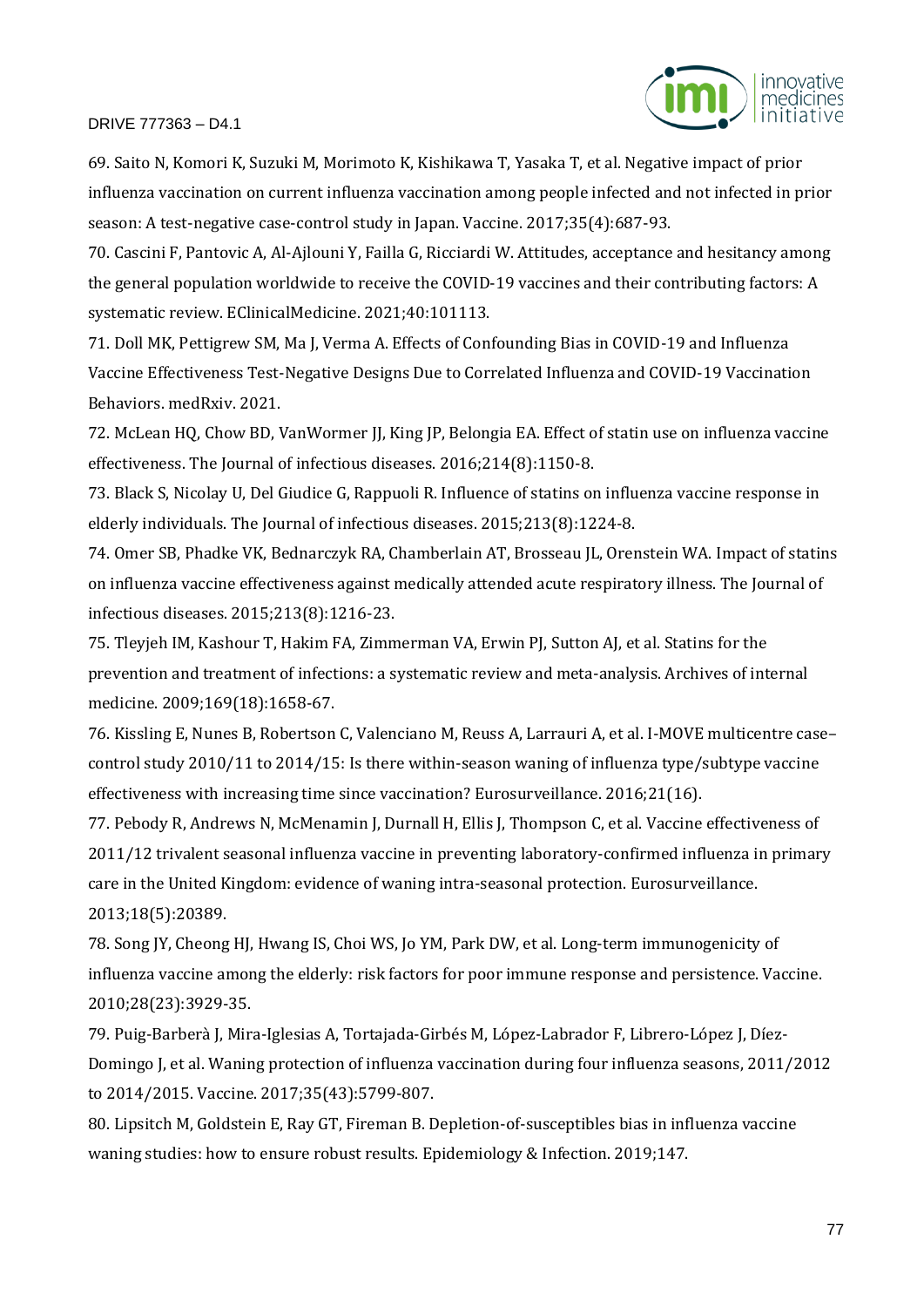

81. Ray GT, Lewis N, Klein NP, Daley MF, Lipsitch M, Fireman B. Depletion-of-susceptibles bias in analyses of intra-season waning of influenza vaccine effectiveness. Clinical Infectious Diseases. 2020;70(7):1484-6.

82. Tamerius JD, Shaman J, Alonso WJ, Bloom-Feshbach K, Uejio CK, Comrie A, et al. Environmental predictors of seasonal influenza epidemics across temperate and tropical climates. PLoS pathogens. 2013;9(3):e1003194.

83. Jaakkola K, Saukkoriipi A, Jokelainen J, Juvonen R, Kauppila J, Vainio O, et al. Decline in temperature and humidity increases the occurrence of influenza in cold climate. Environmental Health. 2014;13(1):22.

84. Gomez-Barroso D, León-Gómez I, Delgado-Sanz C, Larrauri A. Climatic Factors and Influenza Transmission, Spain, 2010–2015. International journal of environmental research and public health. 2017;14(12):1469.

85. Lowen AC, Mubareka S, Steel J, Palese P. Influenza virus transmission is dependent on relative humidity and temperature. PLoS pathogens. 2007;3(10):e151.

86. Jefferson T, Di Pietrantonj C, Al-Ansary LA, Ferroni E, Thorning S, Thomas RE. Vaccines for preventing influenza in the elderly. The Cochrane Library. 2010.

87. Tricco AC, Chit A, Soobiah C, Hallett D, Meier G, Chen MH, et al. Comparing influenza vaccine efficacy against mismatched and matched strains: a systematic review and meta-analysis. BMC medicine. 2013;11(1):153.

88. Haq K, McElhaney JE. Immunosenescence: influenza vaccination and the elderly. Current opinion in immunology. 2014;29:38-42.

89. Bosaeed M, Kumar D. Seasonal influenza vaccine in immunocompromised persons. Human vaccines & immunotherapeutics. 2018:1-12.

90. Nichol KL, Nordin JD, Nelson DB, Mullooly JP, Hak E. Effectiveness of influenza vaccine in the community-dwelling elderly. New England Journal of Medicine. 2007;357(14):1373-81.

91. Vila-Córcoles A, Rodriguez T, de Diego C, Ochoa O, Valdivieso A, Salsench E, et al. Effect of influenza vaccine status on winter mortality in Spanish community-dwelling elderly people during 2002–2005 influenza periods. Vaccine. 2007;25(37-38):6699-707.

92. Chambers C, Skowronski DM, Rose C, Serres GD, Winter A-L, Dickinson JA, et al., editors. Should sex be considered an effect modifier in the evaluation of influenza vaccine effectiveness? Open forum infectious diseases; 2018: Oxford University Press US.

93. Havers FP, Chung JR, Belongia EA, McLean HQ, Gaglani M, Murthy K, et al. Influenza vaccine effectiveness and statin use among adults in the United States, 2011–2017. Clinical Infectious Diseases. 2019;68(10):1616-22.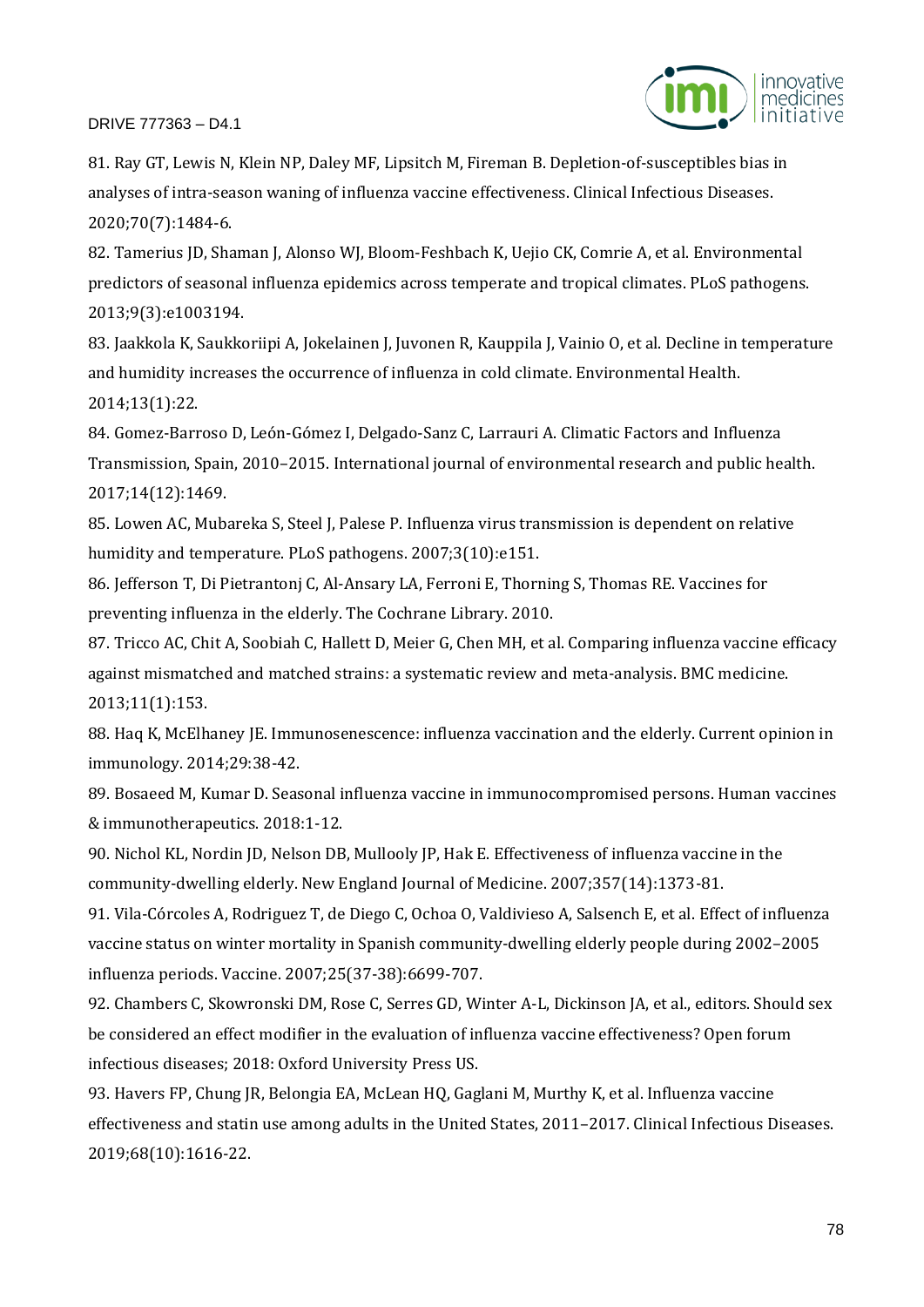

94. McGrath LJ, Ellis AR, Brookhart MA. Controlling time-dependent confounding by health status and frailty: restriction versus statistical adjustment. American journal of epidemiology. 2015;182(1):17-25. 95. Lipsitch M, Jha A, Simonsen L. Observational studies and the difficult quest for causality: lessons from vaccine effectiveness and impact studies. International journal of epidemiology. 2016;45(6):2060- 74.

96. Jackson ML, Phillips CH, Benoit J, Kiniry E, Madziwa L, Nelson JC, et al. The impact of selection bias on vaccine effectiveness estimates from test-negative studies. Vaccine. 2017.

97. Jackson ML, Rothman KJ. Effects of imperfect test sensitivity and specificity on observational studies of influenza vaccine effectiveness. Vaccine. 2015;33(11):1313-6.

98. Heikkinen T, Marttila J, Salmi AA, Ruuskanen O. Nasal swab versus nasopharyngeal aspirate for isolation of respiratory viruses. Journal of clinical microbiology. 2002;40(11):4337-9.

99. Sullivan SG, Feng S, Cowling BJ. Potential of the test-negative design for measuring influenza vaccine effectiveness: a systematic review. Expert review of vaccines. 2014;13(12):1571-91.

100. Kuchipudi SV, Tellabati M, Nelli RK, White GA, Perez BB, Sebastian S, et al. 18S rRNA is a reliable normalisation gene for real time PCR based on influenza virus infected cells. Virology journal. 2012;9(1):230.

101. Chartrand C, Leeflang MM, Minion J, Brewer T, Pai M. Accuracy of rapid influenza diagnostic tests: a meta-analysis. Annals of internal medicine. 2012;156(7):500-11.

102. Orenstein EW, De Serres G, Haber MJ, Shay DK, Bridges CB, Gargiullo P, et al. Methodologic issues regarding the use of three observational study designs to assess influenza vaccine effectiveness. Int J Epidemiol. 2007;36(3):623-31.

103. Ferdinands JM, Shay DK. Magnitude of potential biases in a simulated case-control study of the effectiveness of influenza vaccination. Clinical infectious diseases. 2011;54(1):25-32.

104. Tanei M, Yokokawa H, Murai K, Sakamoto R, Amari Y, Boku S, et al. Factors influencing the diagnostic accuracy of the rapid influenza antigen detection test (RIADT): a cross-sectional study. BMJ open. 2014;4(1):e003885.

105. Ganzenmueller T, Kluba J, Hilfrich B, Puppe W, Verhagen W, Heim A, et al. Comparison of the performance of direct fluorescent antibody staining, a point-of-care rapid antigen test and virus isolation with that of RT-PCR for the detection of novel 2009 influenza A (H1N1) virus in respiratory specimens. Journal of medical microbiology. 2010;59(6):713-7.

106. Weinberg GA, Erdman DD, Edwards KM, Hall CB, Walker FJ, Griffin MR, et al. Superiority of reversetranscription polymerase chain reaction to conventional viral culture in the diagnosis of acute respiratory tract infections in children. The Journal of infectious diseases. 2004;189(4):706-10. 107. Vemula SV, Zhao J, Liu J, Wang X, Biswas S, Hewlett I. Current approaches for diagnosis of influenza virus infections in humans. Viruses. 2016;8(4):96.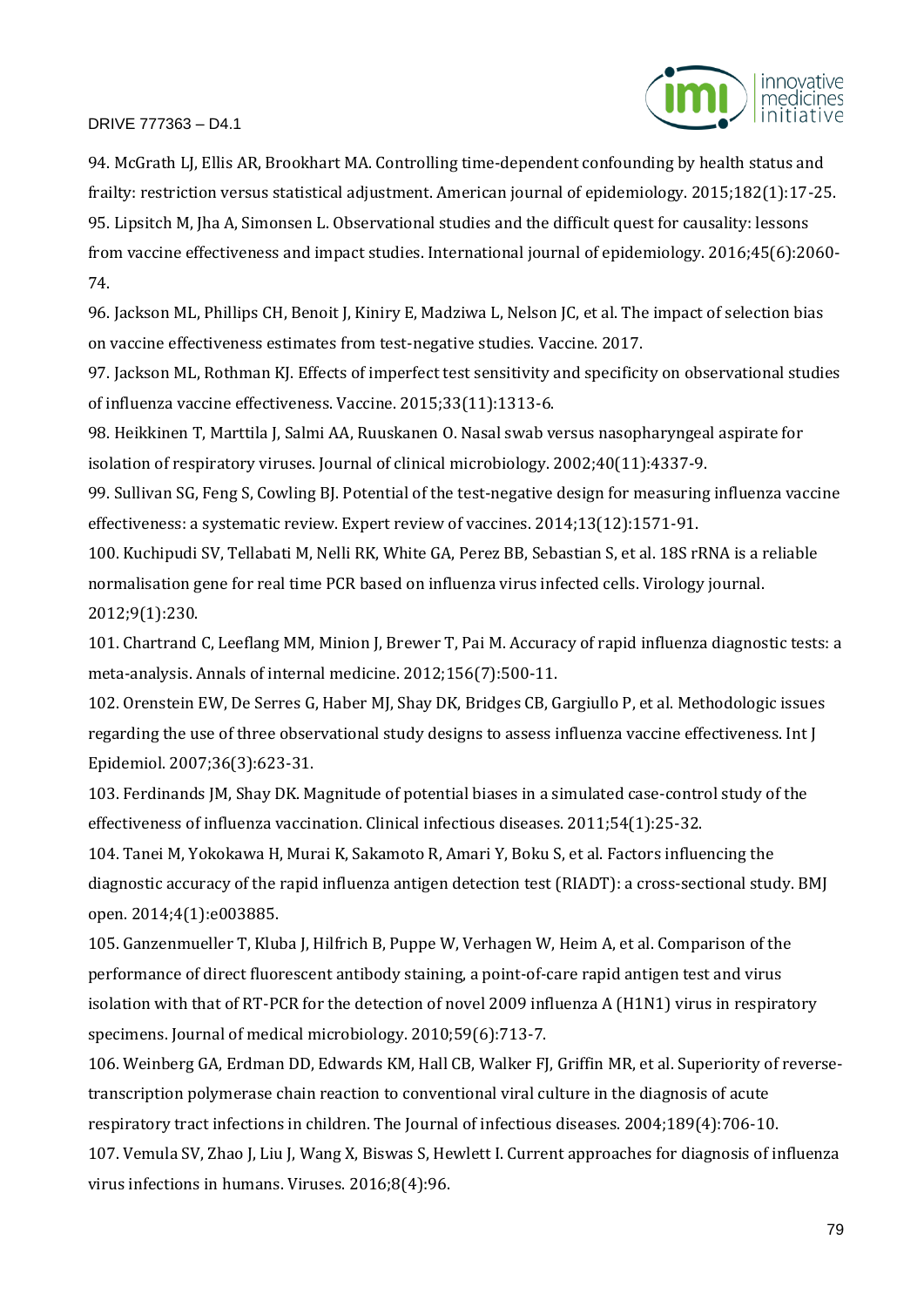

108. Ginocchio CC, Zhang F, Manji R, Arora S, Bornfreund M, Falk L, et al. Evaluation of multiple test methods for the detection of the novel 2009 influenza A (H1N1) during the New York City outbreak. Journal of Clinical Virology. 2009;45(3):191-5.

109. Scheuller HS, Lott L, Haas R, Tavish M, Danaher P. Comparison of diagnostic test performance in a population of high risk young adults versus a general population presenting with influenza. Journal of Clinical Virology. 2015;68:49-52.

110. Pollock NR, Duong S, Cheng A, Han LL, Smole S, Kirby JE. Ruling out novel H1N1 influenza virus infection with direct fluorescent antigen testing. Clinical Infectious Diseases. 2009;49(6):e66-e8. 111. WHO. WHO recommendations on the use of rapid testing for influenza diagnosis. Geneva: WHO; 2005 [updated July 2005]. Available from:

[http://www.who.int/influenza/resources/documents/RapidTestInfluenza\\_WebVersion.pdf?ua=1.](http://www.who.int/influenza/resources/documents/RapidTestInfluenza_WebVersion.pdf?ua=1)

112. Sikkema RS, Freidl GS, de Bruin E, Koopmans M. Weighing serological evidence of human exposure to animal influenza viruses− a literature review. Eurosurveillance. 2016;21(44).

113. Zhang P, Vemula SV, Zhao J, Du B, Mohan H, Liu J, et al. A highly sensitive europium nanoparticlebased immunoassay for detection of influenza A/B virus antigen in clinical specimens. Journal of clinical microbiology. 2014;52(12):4385-7.

114. Loens K, Van Loon A, Coenjaerts F, Van Aarle Y, Goossens H, Wallace P, et al. Performance of different mono-and multiplex nucleic acid amplification tests on a multipathogen external quality assessment panel. Journal of clinical microbiology. 2012;50(3):977-87.

115. Bakerman P, Balasuriya L, Fried O, Tellez D, Garcia-Filion P, Dalton H. Direct fluorescent-antibody testing followed by culture for diagnosis of 2009 H1N1 influenza A. Journal of clinical microbiology. 2011;49(10):3673-4.

116. Hindiyeh M, Levy V, Azar R, Varsano N, Regev L, Shalev Y, et al. Evaluation of a multiplex real-time reverse transcriptase PCR assay for detection and differentiation of influenza viruses A and B during the 2001-2002 influenza season in Israel. Journal of clinical microbiology. 2005;43(2):589-95.

117. Kenmoe S, Tchendjou P, Moyo Tetang S, Mossus T, Njankouo Ripa M, Guillet M, et al. Evaluating the performance of a rapid antigen test for the detection of influenza virus in clinical specimens from children in Cameroon. Influenza and other respiratory viruses. 2014;8(2):131-4.

118. Landry ML, Ferguson D. Comparison of Simplexa Flu A/B & RSV PCR with cytospinimmunofluorescence and laboratory-developed TaqMan PCR in predominantly adult hospitalized patients. Journal of clinical microbiology. 2014;52(8):3057-9.

119. Leonardi GP, Mitrache I, Pigal A, Freedman L. Public hospital-based laboratory experience during an outbreak of pandemic influenza A (H1N1) virus infections. Journal of clinical microbiology. 2010;48(4):1189-94.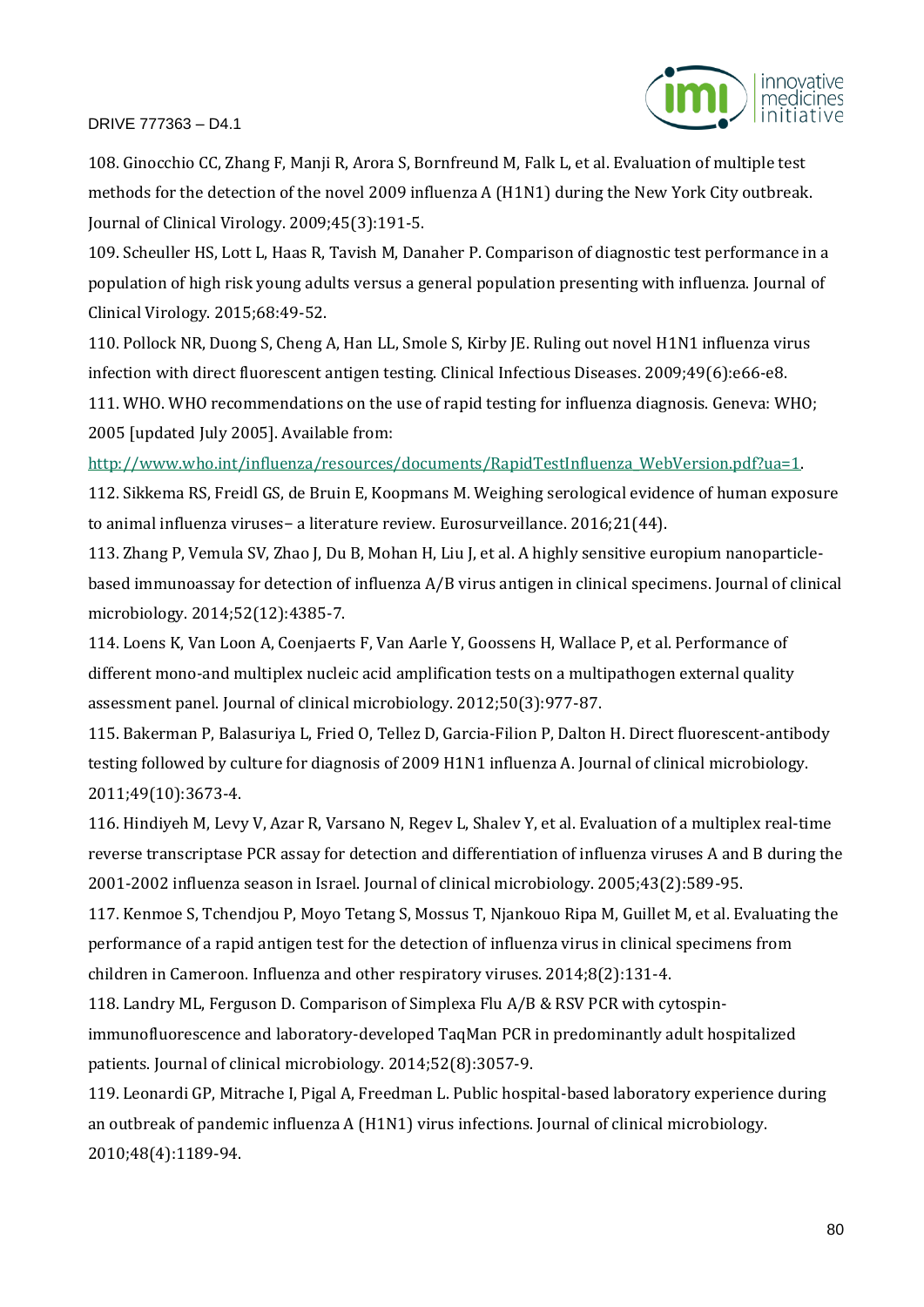

120. Reina J, Plasencia V, Leyes M, Nicolau A, Galmés A, Arbona G. Estudio comparativo entre una técnica de reacción en cadena de la polimerasa en transcripción reversa en tiempo real, un método de enzimoinmunoanálisis y el cultivo shell-vial en la detección de virus gripales A y B en pacientes adultos. Enfermedades Infecciosas y Microbiología Clínica. 2010;28(2):95-8.

121. Tuuminen T, Suomala P, Koskinen JO. Evaluation of the automated multianalyte point‐of‐care mariPOC® test for the detection of influenza A virus and respiratory syncytial virus. Journal of medical virology. 2013;85(9):1598-601.

122. Uyeki TM, Prasad R, Vukotich C, Stebbins S, Rinaldo CR, Ferng Y-h, et al. Low sensitivity of rapid diagnostic test for influenza. Clinical Infectious Diseases. 2009;48(9):e89-e92.

123. WHO. Influenza: WHO recommendations on the composition of influenza virus vaccines Geneva: WHO; 2017 [cited December 12, 2017]. Available from:

[http://www.who.int/influenza/vaccines/virus/recommendations/en/.](http://www.who.int/influenza/vaccines/virus/recommendations/en/)

124. CDC. Influenza Antigenic Characterization. Atlanta: CDC; 2017 [updated Sept 27, 2017]. Available from: [https://www.cdc.gov/flu/professionals/laboratory/antigenic.htm.](https://www.cdc.gov/flu/professionals/laboratory/antigenic.htm)

125. Dos Santos G, Neumeier E, Bekkat-Berkani R. Influenza: Can we cope better with the unpredictable? Human vaccines & immunotherapeutics. 2016;12(3):699-708.

126. Castilla J, Navascués A, Casado I, Díaz-González J, Pérez-García A, Fernandino L, et al. Combined effectiveness of prior and current season influenza vaccination in northern Spain: 2016/17 mid-season analysis. Eurosurveillance. 2017;22(7).

127. Flannery B, Chung JR, Thaker SN, Monto AS, Martin ET, Belongia EA, et al. Interim Estimates of 2016-17 Seasonal Influenza Vaccine Effectiveness-United States, February 2017. Morbidity and Mortality Weekly Report. 2017;66(6):167-71.

128. Hergens M-P, Baum U, Brytting M, Ikonen N, Haveri A, Wiman Å, et al. Mid-season real-time estimates of seasonal influenza vaccine effectiveness in persons 65 years and older in register-based surveillance, Stockholm County, Sweden, and Finland, January 2017. Eurosurveillance. 2017;22(8). 129. Noh JY, Lim S, Song JY, Choi WS, Jeong HW, Heo JY, et al. Interim estimates of the effectiveness of the influenza vaccine against A (H3N2) influenza in adults in South Korea, 2016–2017 season. PLoS One. 2017;12(5):e0178010.

130. Skowronski DM, Chambers C, Sabaiduc S, Dickinson JA, Winter A-L, De Serres G, et al. Interim estimates of 2016/17 vaccine effectiveness against influenza A (H3N2), Canada, January 2017. Eurosurveillance. 2017;22(6).

131. Sullivan SG, Chilver MB, Carville KS, Deng Y-M, Grant KA, Higgins G, et al. Low interim influenza vaccine effectiveness, Australia, 1 May to 24 September 2017. Eurosurveillance. 2017;22(43). 132. WHO. WHO consultation and information meeting on the composition of influenza virus vaccines for use in the 2017-2018 northern hemisphere influenza season. Geneva: WHO; 2017 [updated March 2,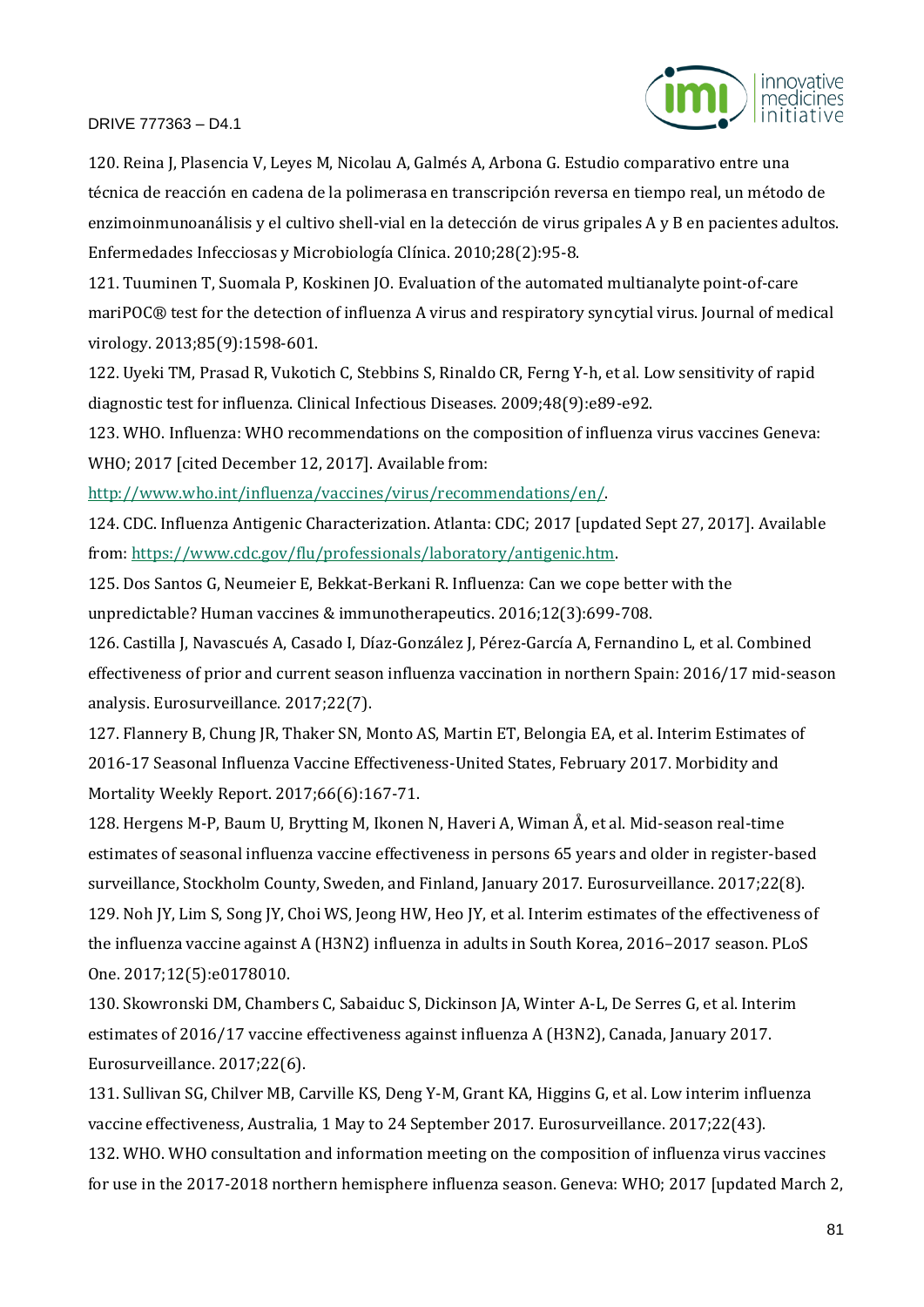

2017; cited Feb 5, 2018]. Available from:

[http://www.who.int/influenza/vaccines/virus/recommendations/2017\\_18\\_north/en/.](http://www.who.int/influenza/vaccines/virus/recommendations/2017_18_north/en/)

133. Leung VK, Cowling BJ, Feng S, Sullivan SG. Concordance of interim and final estimates of influenza vaccine effectiveness: a systematic review. Eurosurveillance. 2016;21(16):30202.

134. Sullivan S, Kelly H. Late season interim estimates of influenza vaccine effectiveness reliably predict end of season estimates in Victoria, Australia, 2007 to 2012. Eurosurveillance. 2013;18(41):20605.

135. Halloran ME, Longini IM, Struchiner CJ, Longini IM. Design and analysis of vaccine studies: Springer; 2010.

136. Sato T. Maximum likelihood estimation of the risk ratio in case-cohort studies. Biometrics. 1992:1215-21.

137. Prentice RL. A case-cohort design for epidemiologic cohort studies and disease prevention trials. Biometrika. 1986;73(1):1-11.

138. Rothman KJ, Greenland S, Lash TL. Modern epidemiology. 2008.

139. Holford TR. The analysis of rates and of survivorship using log-linear models. Biometrics. 1980:299-305.

140. Aalen O, Borgan O, Gjessing H. Survival and event history analysis: a process point of view: Springer Science & Business Media; 2008.

141. Miettinen OS. Theoretical epidemiology: principles of occurrence research in medicine: Wiley New York; 1985.

142. Royston P, Sauerbrei W. Multivariable model-building: a pragmatic approach to regression anaylsis based on fractional polynomials for modelling continuous variables: John Wiley & Sons; 2008.

143. Harrell Jr. FE. Regression modelling strategies: with applications to linear models, logistic and ordinal regression, and survival analysis. . 2nd ed. Cham: Springer; 2015.

144. Groenwold RH, Klungel OH, Altman DG, van der Graaf Y, Hoes AW, Moons KG. Adjustment for continuous confounders: an example of how to prevent residual confounding. Canadian Medical Association Journal. 2013;185(5):401-6.

145. Lee PH. Is a cutoff of 10% appropriate for the change-in-estimate criterion of confounder identification? Journal of epidemiology. 2014:JE20130062.

146. Heinze G, Schemper M. A solution to the problem of separation in logistic regression. Statistics in medicine. 2002;21(16):2409-19.

147. Austin PC. An introduction to propensity score methods for reducing the effects of confounding in observational studies. Multivariate behavioral research. 2011;46(3):399-424.

148. Simpson C, Lone N, Kavanagh K, Ritchie L, Robertson C, Sheikh A, et al. Seasonal Influenza Vaccine Effectiveness (SIVE): an observational retrospective cohort study–exploitation of a unique community-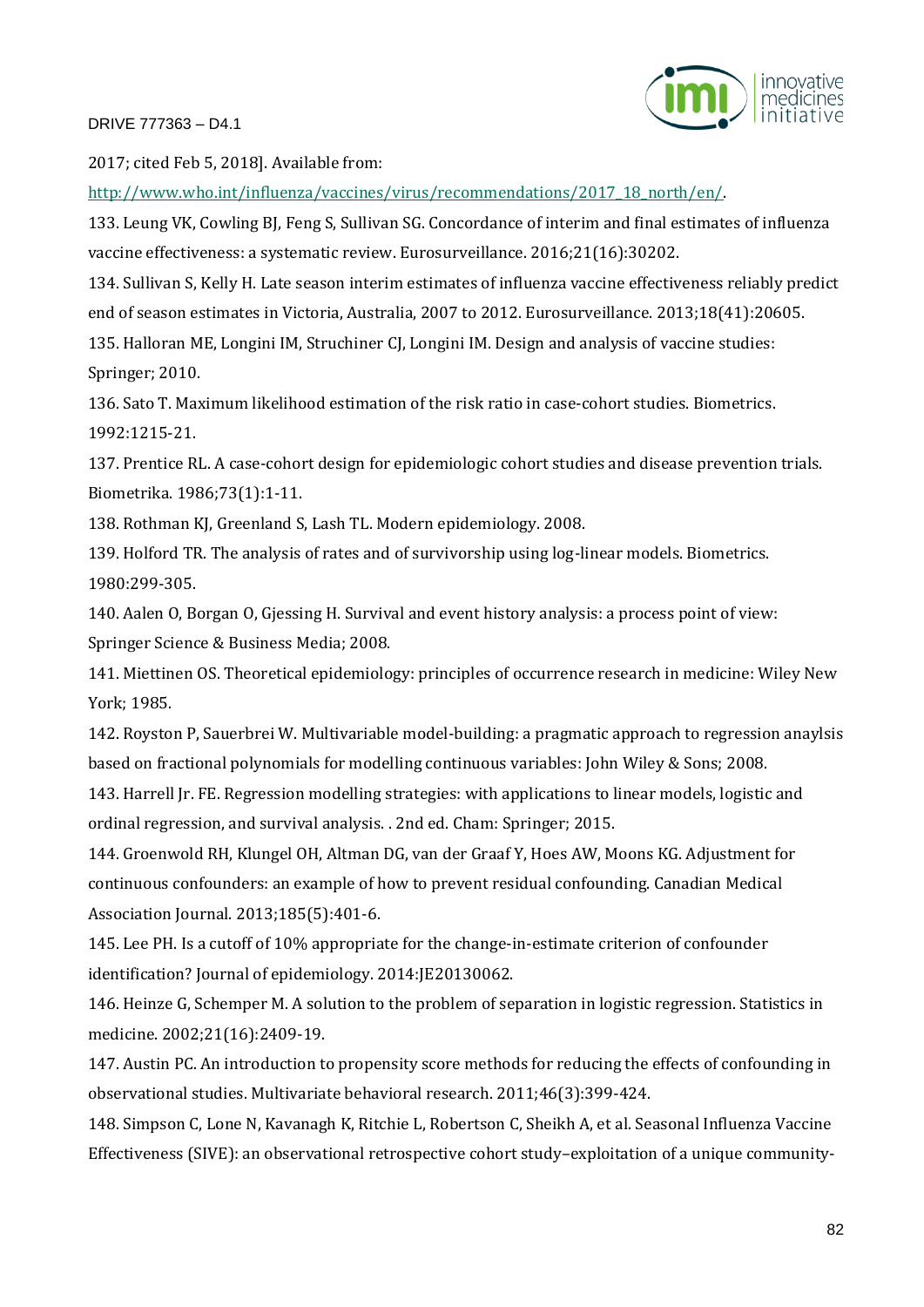

based national-linked database to determine the effectiveness of the seasonal trivalent influenza vaccine. 2013.

149. Molenberghs G, Kenward M. Missing data in clinical studies: John Wiley & Sons; 2007. 150. O'Kelly M, Ratitch B. Clinical trials with missing data: A guide for practitioners: John Wiley & Sons; 2014.

151. Marshall A, Altman DG, Royston P, Holder RL. Comparison of techniques for handling missing covariate data within prognostic modelling studies: a simulation study. BMC medical research methodology. 2010;10(1):7.

152. O'Kelly M., B. R. Clinical trials with mossing data: A Guide for Practitioners. Chichester: John Wiley and Sons; 2014.

153. Bollaerts K, Weil J, the WP4 working group. D4 . 4 Report on tested methods for accelerated assessment of vaccination coverage , vaccine benefits , V1 Final.: Accelerated Development of VAccine beNefit-risk Collaboration in Europe Grant Agreement no115557 2017.

154. Lyman GH, Kuderer NM. The strengths and limitations of meta-analyses based on aggregate data. BMC Med Res Methodol. 2005;5:14.

155. Borenstein M, Hedges LV, Higgins JP, Rothstein HR. A basic introduction to fixed-effect and random-effects models for meta-analysis. Res Synth Methods. 2010;1(2):97-111.

156. Osterholm MT, Kelley NS, Sommer A, Belongia EA. Efficacy and effectiveness of influenza vaccines: a systematic review and meta-analysis. Lancet Infect Dis. 2012;12(1):36-44.

157. Rondy M, El Omeiri N, Thompson MG, Leveque A, Moren A, Sullivan SG. Effectiveness of influenza vaccines in preventing severe influenza illness among adults: A systematic review and meta-analysis of test-negative design case-control studies. J Infect. 2017;75(5):381-94.

158. Stewart LA, Clarke M, Rovers M, Riley RD, Simmonds M, Stewart G, et al. Preferred Reporting Items for Systematic Review and Meta-Analyses of individual participant data: the PRISMA-IPD Statement. JAMA. 2015;313(16):1657-65.

159. Abo-Zaid G, Guo B, Deeks JJ, Debray TP, Steyerberg EW, Moons KG, et al. Individual participant data meta-analyses should not ignore clustering. J Clin Epidemiol. 2013;66(8):865-73 e4.

160. Debray TP, Moons KG, Abo-Zaid GM, Koffijberg H, Riley RD. Individual participant data metaanalysis for a binary outcome: one-stage or two-stage? PLoS One. 2013;8(4):e60650.

161. Mathew T, Nordstrom K. On the equivalence of meta-analysis using literature and using individual patient data. Biometrics. 1999;55(4):3.

162. Mathew T, Nordstrom K. Comparison of one-step and two-step meta-analysis models using individual patient data. Biometrical Journal. 2010;52(2):17.

163. Olkin I, Sampson A. Comparison of meta-analysis versis analysis of variance of individual patient data. Biometrics. 1998;54(1):5.